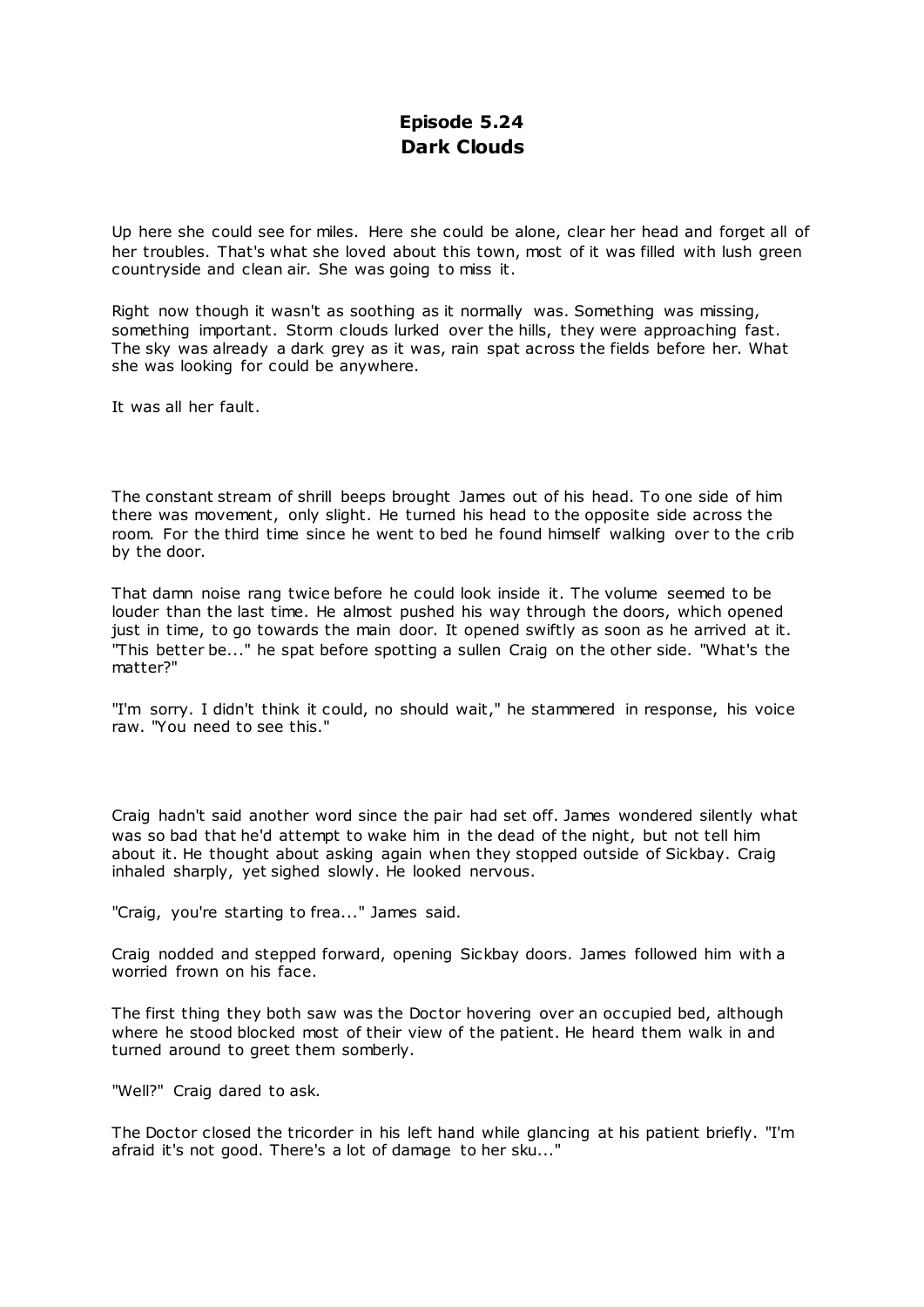"What's going on?" James demanded.

The two men grimaced slightly, Craig more so out of guilt. The Doctor walked over to one side so the patient could be seen. A young girl no older than fifteen, covered in bruises, her clothes torn. Medical devices sat across her forehead in a half circular pattern, the lower half of her face was covered by a mask that deflated everytime she took a breath. Before either of the new arrivals could say anything the Doctor gently covered her up to her shoulders with a grey sheet.

"Team Four were called to a guest quarters on Deck Eight. A member of the crew was already there, she could barely speak, she just pointed at the door," Craig tried to explain. "They went inside to find the whole place in a big mess, a girl lying next to a broken book case." He shook his head grimly. "They immediately called me and..."

James had been focusing on him while he had been talking, but when he hesitated he couldn't help but look back at the girl. Despite the bruises and technology across her face she seemed a little familiar to him. Then he noticed the alien features barely visible behind the wounds. "She's Erayan."

"Yeah, she'll be one of the refugees you and Lena saved," Craig said quietly.

The Doctor leaned over to hover a regenerator gently over her wounds. "You're just doing that now?" James wondered out loud.

"I wish this was the worst of her injuries," the Doctor sighed.

"You said there was damage to her skull," Craig said.

The Doctor nodded before straightening back up again. "Yes. It feels like it's becoming a regular thing but she's in an induced coma for the time being."

James noticed Craig's fists clench by his side. "What about the other... thing?" the younger man asked.

This vagueness and secrecy was starting to annoy James now, the sight of the young injured girl wasn't helping. "What thing? Why are you trying to hide stuff from me? You demanded I come with you."

"You're right," Craig's voice almost broke. He dared to make eye contact with him. "Because of the way she was found, the injuries, it was hard not to think of anything else."

"Allow me," the Doctor butted in to Craig's relief. James' attention went to him instead. "My initial scan confirms it. This is an attempted sexual assault."

Craig winced, his eyes shut tightly. James' face meanwhile turned dangerously pale and tightened. "You're wrong," he eventually said, throwing the Doctor off guard.

"I assure you, I'm not. The injuries make it very clear about the attacker's intent," he said.

James stared briefly at Craig, he was just as taken aback as the Doctor, then back at the patient. His head shook. "No. This kind of thing doesn't happen." He took a step back, Craig noticed he was starting to tremble. "Not here, not now." Craig and the Doctor stared after him with their jaws dropped as he backed out of Sickbay.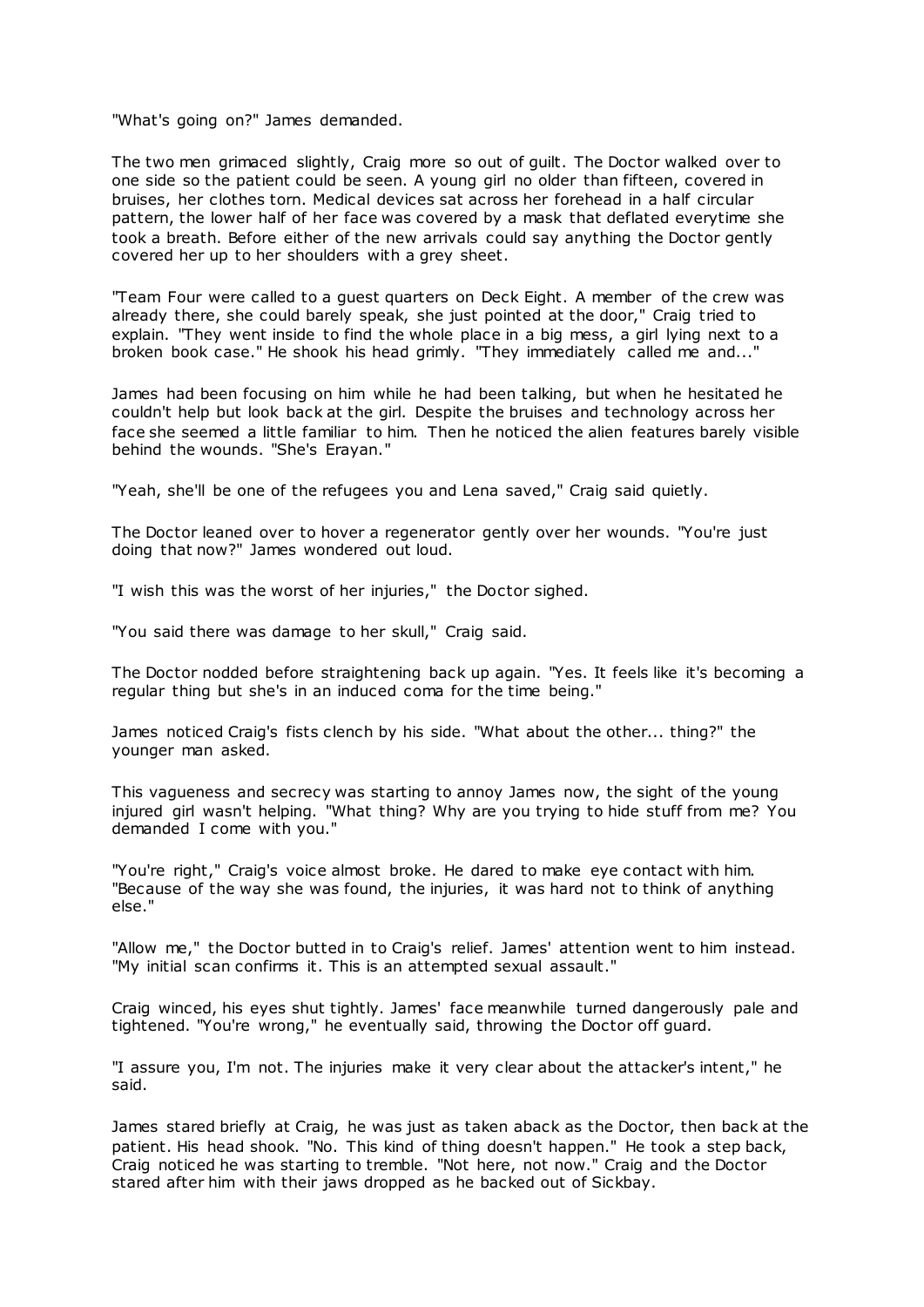"I knew he'd be pissed but I didn't expect that," Craig said.

The Doctor nodded slowly. "If I hadn't seen it for myself, I'd agree with him. Humans have long since evolved past an assault as vile as this. It shouldn't happen."

"But it did, and we need to catch this guy before he tries again. I'll need James's help," Craig said. He hurried outside to run after him, he was surprised to see that James was only standing outside with his back against the wall. His gaze distant. "I... I wanted to make sure it was. We didn't know for certain, only the Doc would know. If I told you what everyone thought before we knew for certain..."

"We don't," James said plainly.

Craig's shoulders fell, he could understand his denial. "The Doc's never wrong. At least, and I can't believe I'm saying it, it's not as bad as we thought." James looked him straight in the eye in such a way that made him feel like he should get back to Sickbay. He soldiered on anyway, "an attempt, not an actual... Still bad, I know."

"She's just a kid, Craig. Worse yet a survivor of a race nearly wiped out. She escaped from the underground, where her life was constantly at risk by experimented on killing machines, only to come here and be beaten like that," James said, his voice raising every few words. He was practically shouting at the end. Craig winced as a result. "We promised her she'd be safe now," he said quietly.

"The Doctor won't give up on her. She'll be fine and we'll catch this guy, okay?" Craig tried to calm him.

James didn't look so sure, he scoffed to one side. "Sure we will. Cos guys like that are always brought to justice."

Craig wasn't quite sure where that came from, he tried to shake it off. "An attack like that will bound to have left clues. The Doctor will find blood, skin, finger prints... If he doesn't we've got a crime scene to work on. No use giving up before we begun, right?"

"Right," James muttered.

"What do you think? Do you think we should work on the crime scene together, or divide our efforts?" Craig questioned.

James didn't answer right away, his eyes drifted to one side. Craig assumed he was thinking about it. Finally he spoke, "is the Enterprise in transporter range?"

"Yeah but their shields are up, as ours are. Whoever did this should be on Voyager," Craig answered.

"Okay. I'll do the crime scene, you..." James trailed off as he walked away.

Craig knew better than to follow him this time.

#### **The Mess Hall:**

Like every day, Neelix strolled into his kitchen to prepare breakfast, without even asking for the lights. He had been on Voyager long enough to avoid walking into anything in the dark. He had a great idea in mind, basically inspired by the numerous alien guests the fleet had at the moment. Since the Enterprise was operating on a skeletal crew he had told them he was more than happy to hurry over there with some of his food, before the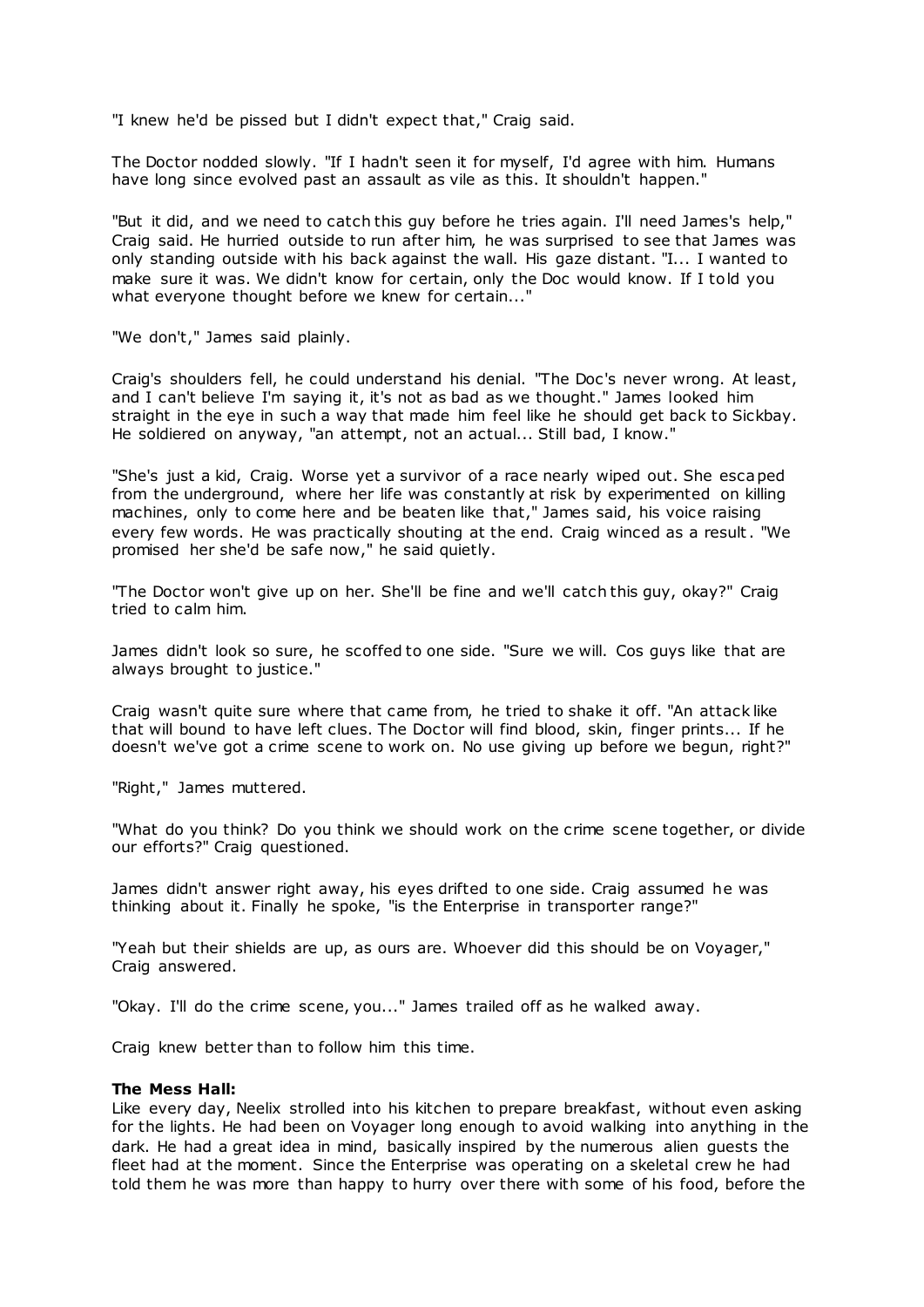Voyager crew started arriving in the Mess Hall. That's why he was here a little earlier. They seemed reluctant, obviously not wanting to put him out, but he wouldn't do anything less for them.

The idea he had for breakfast meant he had to stop by the recently moved Habitation Lab. He half expected to have to start from scratch as he imagined crops grown on Deck Thirteen would be talking sentient mutants, or at the very least poisonous. It didn't help that Tom had told him about a true story about an overgrown plant that liked to eat people. They had even made a holonovel about it, with singing and dancing. Neelix struggled to remember the name of it while he put the box down.

Since he hadn't memorised his ingredients he decided he had to switch on the lights now, so he did. When they activated he was shocked to see somebody standing, looking out the window. He was very glad he had not turned on the lights when he was handling a knife or hot food.

"Oh dear, I didn't expect anyone to be here so early," he whimpered.

The figure barely registered his presence. She kept on staring out the window.

"Kiara. It'll be a while before breakfast, I hope you can wait for..." Neelix said to her. Then the name of the program popped into his head, "Little Shop of Horrors."

The figure turned around, showing off her disturbed expression. "At least you're honest about it now."

Neelix was confused. "Honest about what?"

"That's what people call your kitchen, I'm sure," Kiara said.

That didn't ease him, he instead decided to shake it off. His morale officer mode was kicking in. "What's a young girl like you staying up so late? Shouldn't you be wrapped up nice and warm in bed?"

Kiara's eyes drifted to one side. "I wish I was."

"There's nothing stopping you," Neelix said warmly while he walked over to her. "Did you have a bad dream?"

Kiara's face scrunched up as she looked at him directly. "How old do you think I am?"

"Everyone has bad dreams," Neelix said defensively.

"Yeah but you said it in a tone you'd use on a baby," Kiara mumbled.

Neelix chuckled nervously, "I didn't mean it that way. Why can't you sleep?"

Kiara hesitated before turning her back on him, her gaze went back to the window. "I'd rather not. I don't want to talk about it."

Neelix was surprised to hear the Mess Hall doors opening again. People usually didn't arrive for another two hours. He had a peep over his shoulder to see who it was. "Craig, I haven't started breakfast yet..."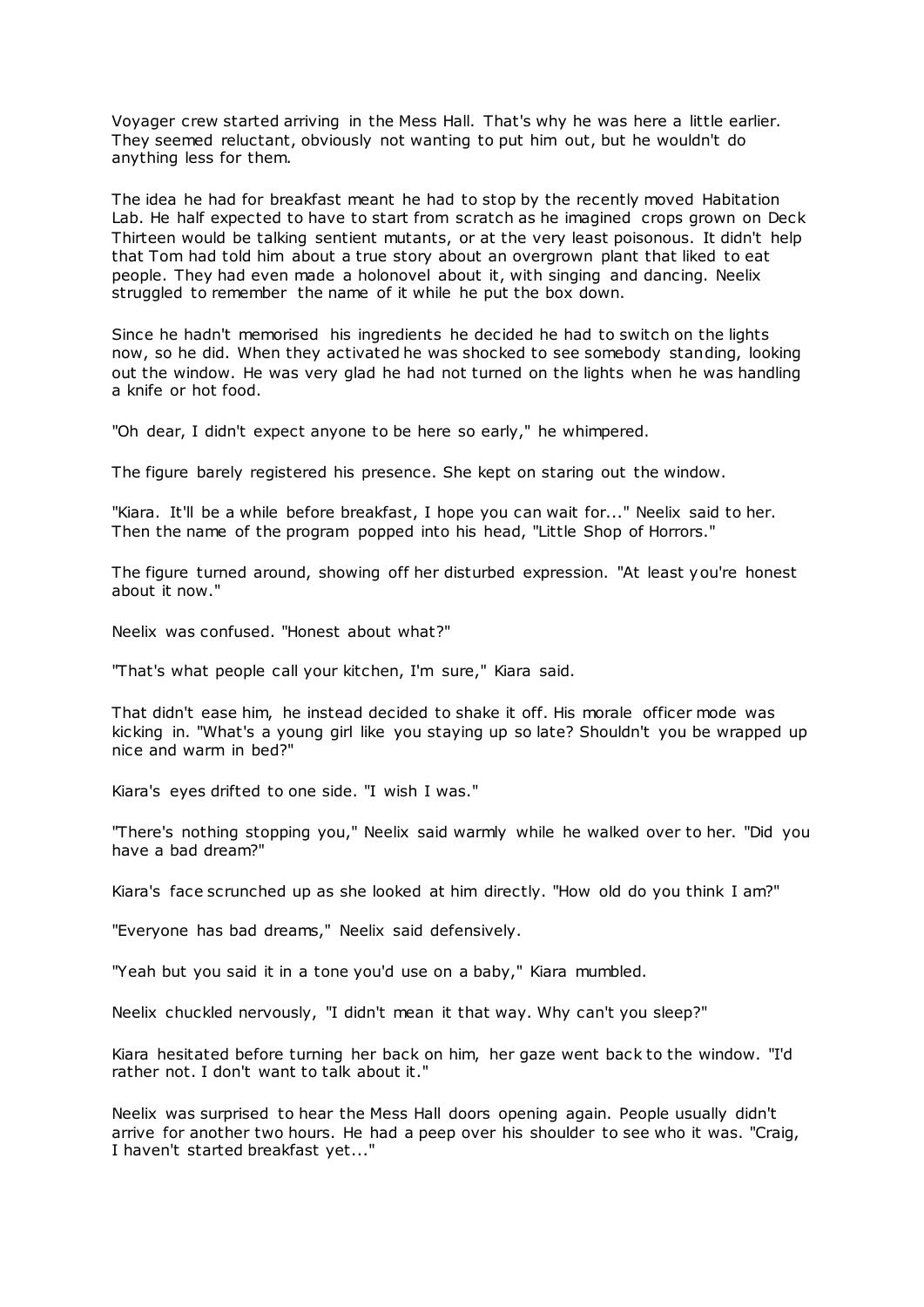"Oh I'm not here for that. Ever," Craig commented.

Kiara tensed a little, Neelix noticed in the corner of his eye. "Is there a problem?" he asked as Craig approached them.

"With your breakfast? Where do I start?" Craig said in a blank tone.

Neelix huffed. Craig thought that finally he had said something that Neelix couldn't twist into a compliment about his cooking. Instead the Talaxian said, "you can't start yet. I haven't even prepared the ingredients yet." With that he scurried off, leaving Craig trying to figure out if anyone ever could insult him knowingly.

"I don't want to talk about it," Kiara said quietly.

Craig nodded lightly. "I know. Would it help if James talked to you instead?"

Kiara sighed and turned back around. "It doesn't matter. I don't want to talk about it."

"Please Kiara. We need to find out who did this and fast before..." Craig pleaded with her.

Kiara shook her head. "I don't know! If I did, I'd have told people by now."

From his kitchen Neelix looked over with concern on his face. Morale mode had turned back on. Any more outbursts from the girl and he told himself he'd go to her aid.

"I never said you did. It's just, we need to know everything, so we can catch him," Craig said as softly as he could. "Before he attacks again."

Kiara shook a little, her eyes shut briefly. "Does Lena know?"

Craig shook his head, "no, should she?"

"I don't want her to worry. She's been through enough," Kiara whispered.

Craig took a step closer, he lowered his voice. "Is she involved at all?" Kiara shook her head timidly. "Then she doesn't find out from me."

Kiara smiled weakly. Her legs felt a little weak from the trembling, so she walked over to sit down in the nearest seat. "We were... I was supposed to keep her company tonight while her dad was out. Sleep over."

"The girl's dad?" Craig mumbled to himself. He worried, he hadn't had time to check for any parents.

"On their planet he was some structural engineer. He volunteered to help, to repay us for rescuing them," Kiara said.

Craig sighed and nodded. "How did you two meet?"

"The Enterprise trip back through the anomaly," Kiara replied grimly while she stared at the table. "She's been through a lot. Her planet dying, her town being raided by monsters, hiding out in a horrible cave. I thought she could do with a friend. We are similar ages so..."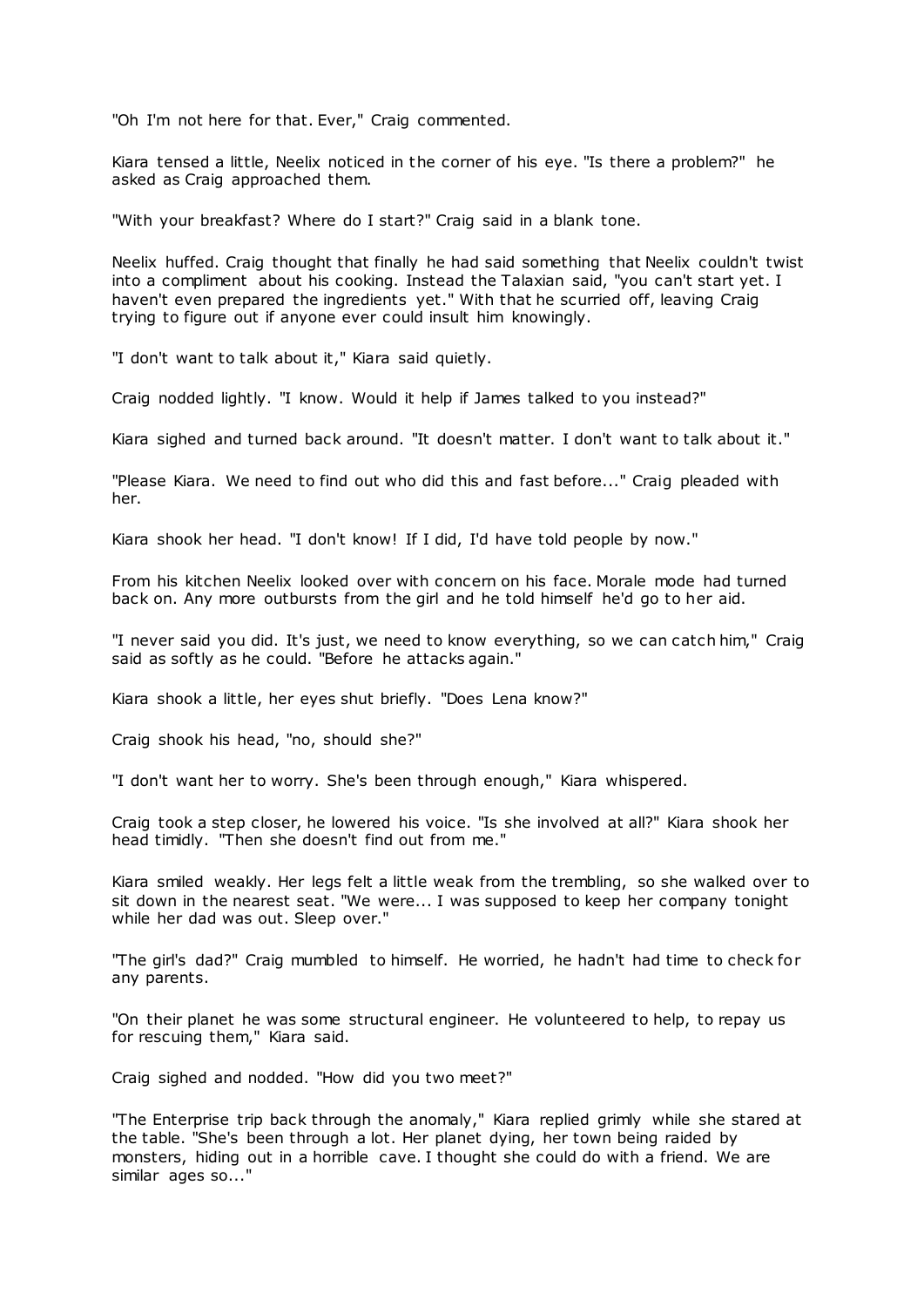"She didn't look nine," Craig blurted out without thinking. Kiara gave him a very Janeway like stare. "Sorry. Has she met anyone else since arriving on Voyager?"

Kiara's next sigh was telling to him, her head bowed as she did it. He quickly sat down opposite her. "Pearl was very outgoing, friendly. She'd talk to anyone who'd listen."

"Why do I get the feeling there's more to what you're saying?" Craig said carefully.

"That isn't her full name. I couldn't even pronounce it. Pearl is just a shortened version of Perlash..." Kiara said meekly. She noticed Craig staring at her expectantly, it made her realise that wasn't what he meant. "You mean about the outgoing thing." Craig only nodded. "Her dad and her argued about it all the time. He told her to be careful, even on a ship like this."

"I guess some of the Erayans still don't trust us. That's understandable," Craig said.

Kiara shook her head. "No, her dad was very grateful. As I said, he volunteered to help out with his expertise. He just... I guess he wasn't sure how Humans would react to it."

"React to what?" Craig questioned.

"She had a rough time. Please don't judge her," Kiara said as she stared at him, pleading him with her eyes.

"Kiara, I wouldn't... what?" Craig stammered.

"She... she got along with other girls, no problem. With men though, she'd flirt badly with them until they responded, one way or another," Kiara said. Craig's face turned very pale, he could feel his skin prickling with the lack of blood flow. "Most of the time they'd reject her or walk away, and she'd yell at them. Sometimes though, they flirted back. Before anything happened, if it would at all, she'd scream at them for being perverts."

"Oh god," Craig could only say quietly.

Kiara stared at him, her eyes were intense. "She told me she saw people being ripped apart by those experiments, while she fled her town. Seeing something like that..."

"I wasn't judging her, I promise," Craig said quickly. "I'm just surprised no one reported it. And also surprised anyone would respond to a teenager's flirtation."

"I don't think they were taking her seriously anyway, at least from what I saw," Kiara said meekly. "Except that one guy."

"Which one guy?" Craig asked.

Guilt was all over Kiara's face in an instant, her shoulders slouched. "I don't know, I wasn't there. He was apparently mad when she did her pervert bit."

"If he didn't mean it, then I'm not surprised," Craig said.

"No, I think he did. He knocked on her door a few times when her dad was out. That's why I was staying over tonight. She was terrified of him," Kiara said, now trembling.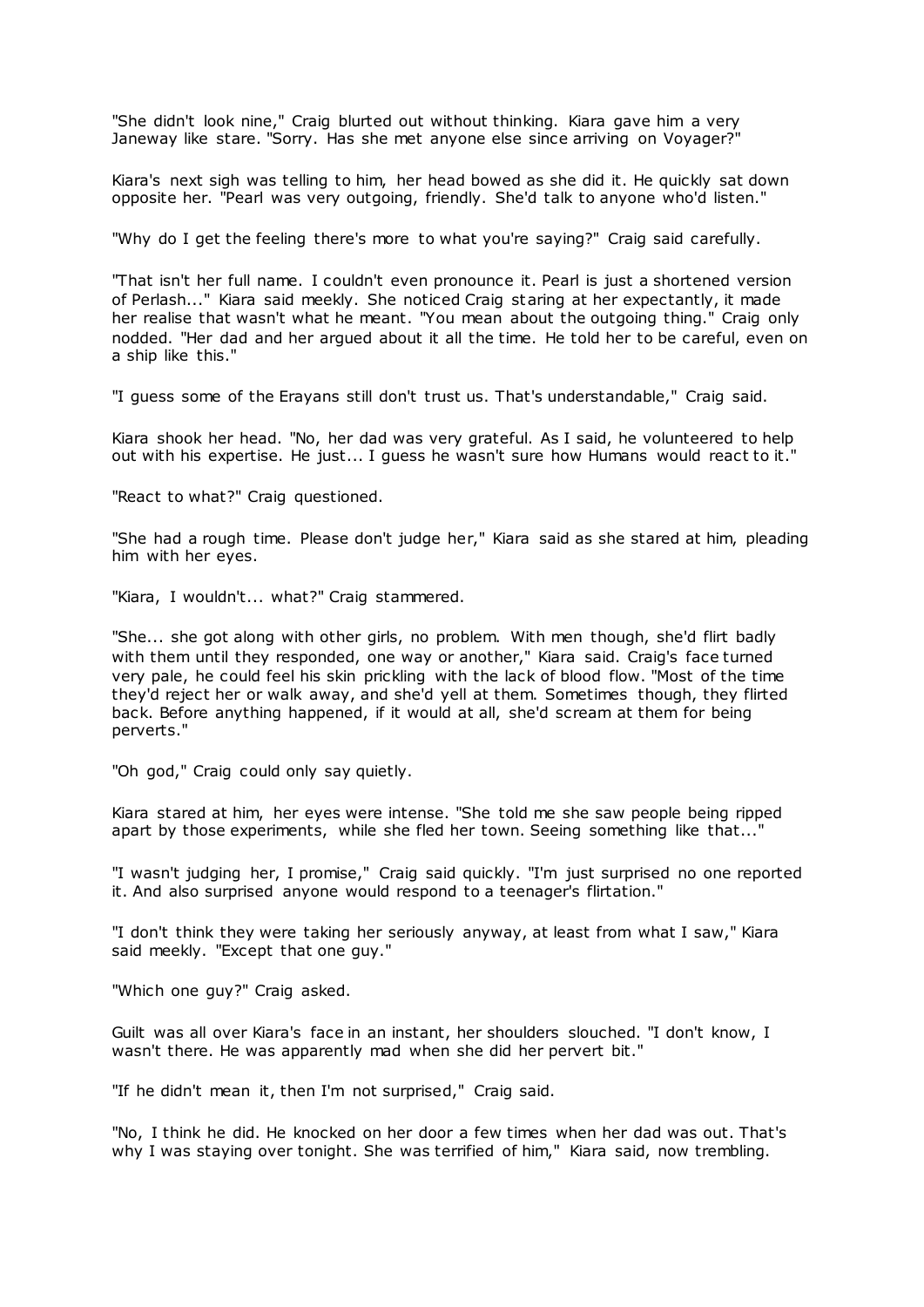"Please, she's not a bad girl. She's just seen some awful things. Who would take the slow destruction of their home planet well?"

"I know, I get it. Pearl didn't deserve this, not ever," Craig said. Kiara was still shaking but his words re-assured her, he could tell by her eyes softening. "We'll catch him. You've given us a lead, thank you."

Kiara nodded meekly. "Maybe. Maybe not. She never said what species he was, what he looked like. She just called him an old creep. Pearl was fourteen going on ten, to her most of the crew were old."

"It's okay. If he knocked at her door as often as you say, there'll be evidence of it. The computer should tell us who was around at that time, and in the middle of the night I doubt there was many. This should be easy," Craig said in a gentle tone to re-assure her further. Kiara gave him another nod, this one looked far more confident. He rose from the chair to leave.

"Craig," Kiara said once he was half way out of the room.

He stopped to look back towards her. "Someone on this ship beat her so badly I barely recognised it was her. I don't believe... It won't be easy."

Craig didn't know what to say to that. He let his gaze linger for a while. "James is... working the case too. I could stay if..."

"No. I want you and him to capture this excuse of a person," Kiara said angrily. "I know it's wrong but poetic justice would be nice."

Craig turned away from her to head back out again. "Not entirely."

# **Deck Eight:**

A team of three walked through the open doors guarded by two Security personnel, each of them carrying a tool kit of some kind. Once they were inside they could be heard whispering quietly in disgusted and worried voices. The two Security officers looked sullen. Each of them likely wished they were anywhere else on the ship.

James stood a few metres away, staring towards the open door, silently wondering if there was anything he could do outside to avoid going in. One of the people who went in walked back outside with a small piece of wood. They were about to walk away in the other direction. "Wait!" he called out, stopping them instantly. "What's that?"

The startled crewman quickly steeled himself before walking over. "The Doctor asked for any biological evidence." James looked down at the wood in his gloved hands, now he could see a little blood on its broken edge. "It could be the victim's, you never know though."

James noticed one of the Security officer's flinch. "Who could do this?" she asked quietly.

"A monster, obviously," her partner said.

"Probably," James said. The two glanced at him startled as if they didn't expect him to hear them. "We're assuming someone in the crew did this." The weight seemed to lift as he thought it over. "No one on this ship would beat a teenaged girl into a coma. No one. Has to be a demon."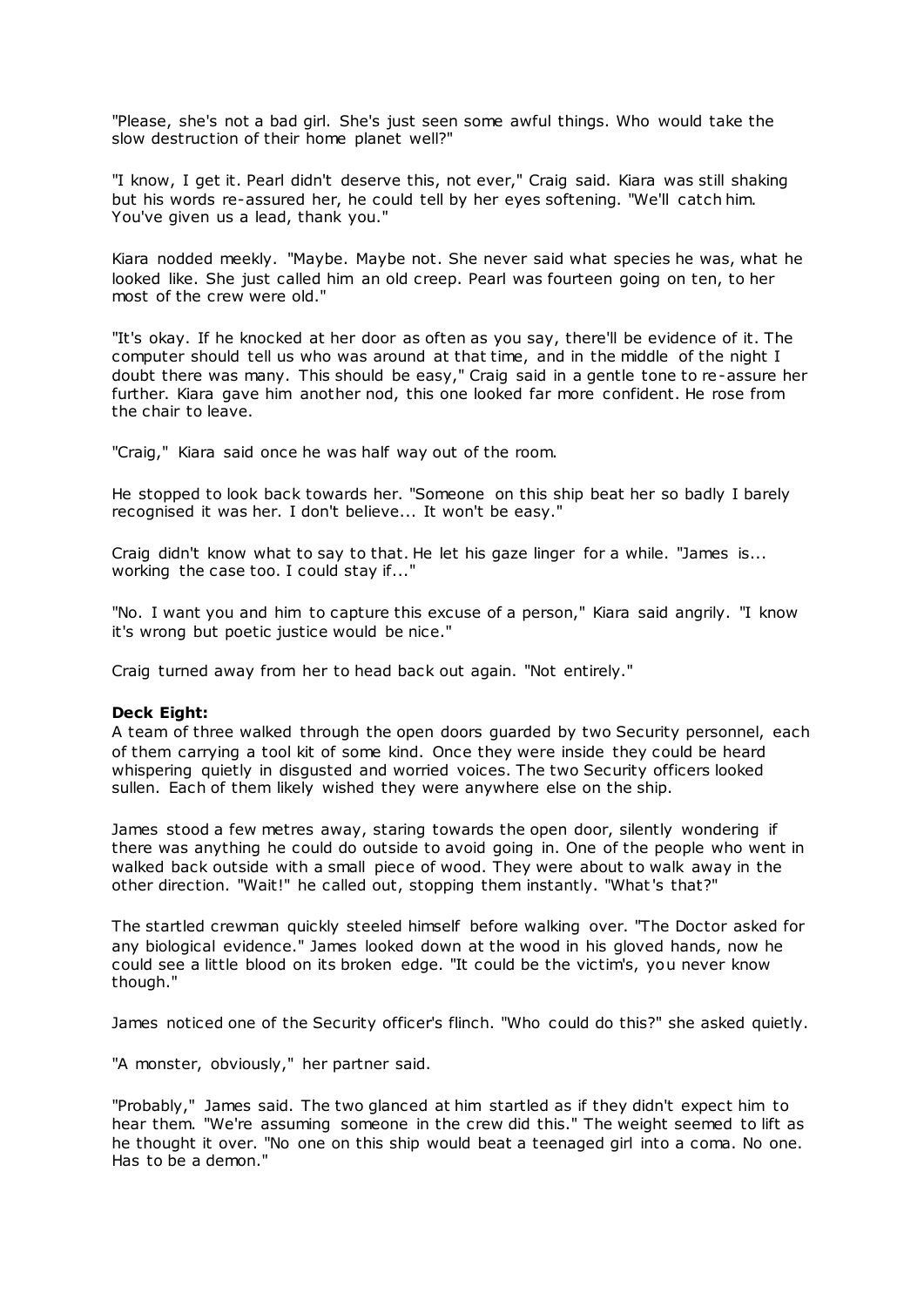"But the Doctor said..." the crewmember with the evidence stuttered.

"He's wrong," James butted in. He walked over to the open doorway, but stopped just before he reached the opening. Instead he focused on the door panel beside it. "It's not broken. Probably has transport capabilities, some do."

"Don't we have a demon shield?" the female Security officer asked.

"A portal has to be trying to open to even power it, or be tricked into it by some idiot warlock. It wouldn't stop a demon trespassing if it was already around, so to speak," James said. He was about to tap the panel, he stopped himself at the last second. "Gloves?" he asked one of the guards. The male officer handed him a pair of clean gloves which he quickly put on. Then he was able to tap at the panel. "Has anyone checked this yet?"

"Yes sir. The only finger prints belong to the occupants of the quarters and a Kiara Janeway," one answered.

James nodded, then he did a double take at the name. The two officers cringed as he stared at them. "Kiara?"

"She was the one that found the victim," the woman said.

Before James could say anything else or do anything else, the man quickly spoke up as well. "There's no sign of any forced entry, other than hers anyway. The door will have opened for anyone fleeing the scene so...

"We need a list of anyone who was on the deck at the time of the attack. Do we know that yet?" James asked.

"Anderson said he'd leave that one to you, as the attacker could have easily left their commbadge at home and you'd be able to figure that out," the woman replied.

James sighed partially in relief, his head threatened to turn towards the open door. He forced it back. "Fine, so what is he doing?"

"I believe he said he'd be questioning the witness and people the girl knew, after checking in with Sickbay," the man said with hesitation. "She has a father. I wouldn't want to be the one who tells him about this."

James didn't even want to think about that, at least not yet. The anger he felt at the situation was brewing under the surface. The last thing he wanted was to trigger it. For now he had something to distract him. At the very least it would distract him alone in his office, no one would be around to witness or be affected if it didn't work. He noticed the Security team and the man still looking at him, in his point of view they looked a little afraid of what he may do.

"Time of the attack?" he asked any of them.

"She was found at approximately 0140 hours. The Doctor estimates that she had been there for an hour when she was found," the Security man answered.

He wished he hadn't asked. "An hour?" James said, his voice strained as he tried his best not to lose his temper. His earlier suspicions were confirmed, everyone took a step back and their bodies seemed to tense up. It was enough to get him to calm down a little.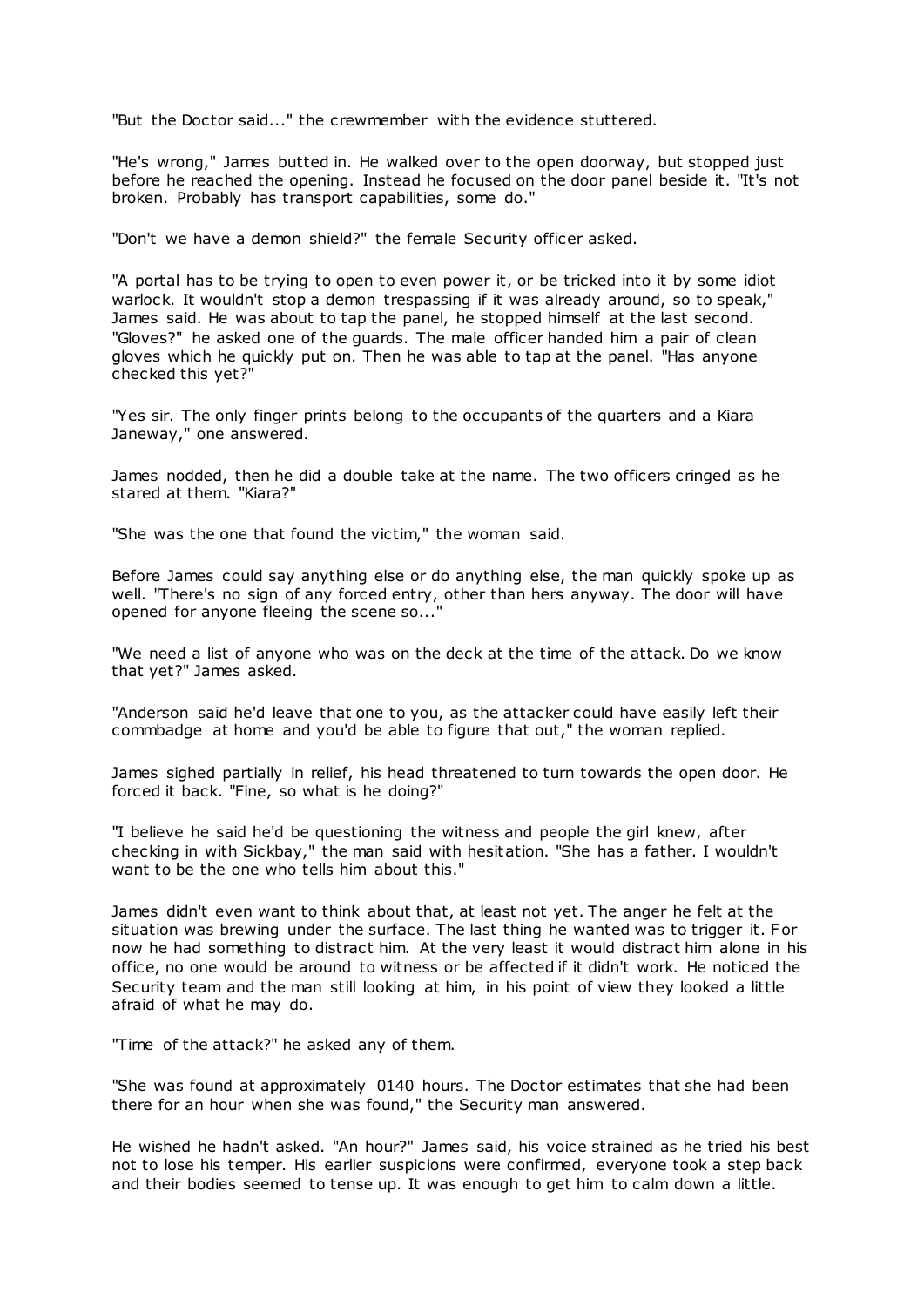"I'm sorry, it's no one's fault. I just... it's a long time for a little girl to be lying so badly injured on her own."

The first person to relax was the one who brought out the piece of wood. They gave him a sympathetic nod. "The attack will have rendered her unconscious. She wouldn't have been aware of the time she was alone."

"I've heard better silver linings," James mumbled to himself. He glanced at everyone one at a time, then he turned to go back the way he came. "Carry on."

## **The Ready Room:**

Tom felt the strength in his legs give up along with his state of mind, he shakily sat down so he wouldn't collapse. Craig had finished talking five minutes ago, he decided to wait patiently as he understood how he was feeling.

"Suspects?" he finally said after a few more minutes silence.

"One so far. A guy was stalking her apparently," Craig replied.

Tom felt his eyes blink far more times than usual as his brain processed what he just said. "Stalking. A fourteen year old girl?" Craig nodded. "Who?"

"Dunno yet. I think James is looking up who was on that deck when the attack happened. I'll ask him to expand that once I'm done here," Craig replied.

Tom sighed as he leaned back in his chair. "I miss the good old days, you know? Evil clones of us who's most evil thing was a bit of kidnapping. Damien attacking us with rabbits. Holodecks gone wrong. Brainwashed celebrities."

"Demon portals that threaten to destroy the ship. Homicidal maniacs shooting random people. Everyone being brutally murdered by ghosts," Craig said. Tom frowned. "Those were the days."

"Okay maybe it wasn't all silly and mostly harmless, but now it feels like something awful happens all the time," Tom said. "What was the last thing that happened that we'd consider light?"

"Annika last week painting Damien murals in Astrometrics," Craig said.

Tom stared blankly at him. "You're defending this?"

"Well it was one of her less aggressive stalkings," Craig said. He said it so plainly Tom continued to think he was serious. At least until a small smirk threatened to appear. "I'm just trying to look on the bright side for once. It wasn't all nice and silly back in the old days, and it sure isn't just doom and gloom today."

"Are you sure about that?" Tom asked tiredly.

"Tom, not long ago you called me a self pitying idiot. What I got from that speech is moping around won't help solve anything. If we're going to figure this out, we're going to have to tackle it the way we normally do," Craig said.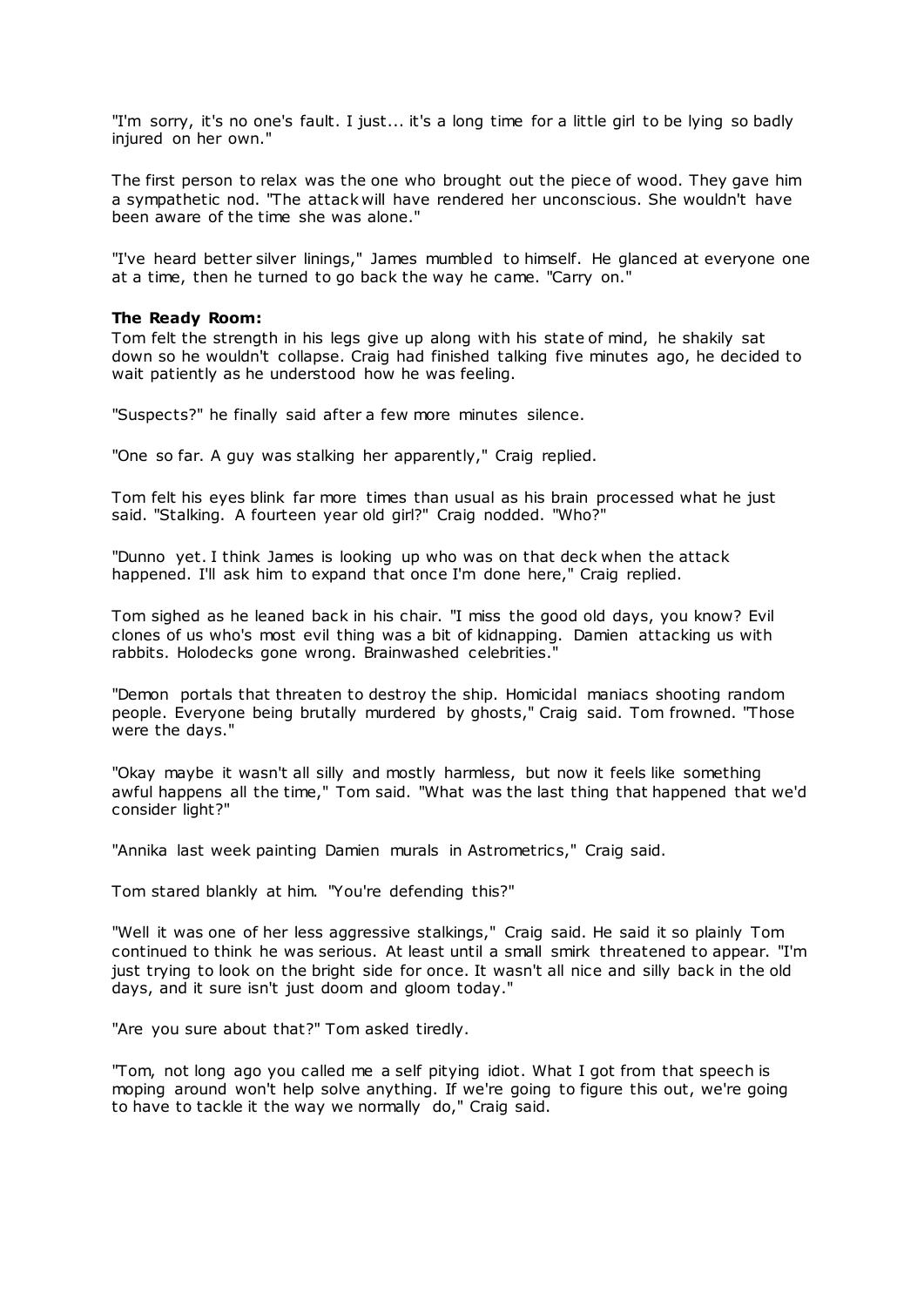"The last time we had to investigate an attack with an unknown assailant, you and James almost came to blows and it ended up being solved by Jessie," Tom said with a slight smirk on his face.

Craig sighed, "lucky for me it didn't. What's your point? I was a much bigger mess back then, I didn't want his help and I didn't care either. Now, I'm the one who asked for his help."

"I'm just saying that we shouldn't tackle it the way we normally do," Tom said. "Instead we should get master detective Jessie on the c ase."

"We would have solved it if we were working together. She only solved it cos she overheard us arguing," Craig said.

"Fine. You two have buried the hatchet, huh. Okay, who am I to doubt you?" Tom said in a teasing voice. "So he's looking at who was there at the time. The Doctor is running DNA tests on anything he can find. You're?"

Craig's shoulders slumped. Any good mood he had during this conversation was starting to slip away. He tried his best to keep it still. "I need to talk to her dad. He might know who the stalker was."

"No he won't," Tom said plainly, causing Craig to frown at him. "If he did, he'd do something about it. He's a father. At the very least he would have told Security. At the most, we'd be investigating a man being beaten instead."

"Someone still needs to tell him though," Craig said.

"Yeah," Tom sighed. "Maybe I should do it. Father to father, Captain to guest I've failed."

"Surely that's mine, no actually James' job," Craig said. He winced after saying that. "Yeah, you should do it."

Tom had to laugh despite the situation. "Why, it's not his daughter we're dealing with."

Craig's eyes had widened, "don't say that. Don't ever say that. His reaction to this girl was bad enough. He seemed to take it very personally, almost like she was his. I dread to know how he'd react if she was."

"I think we can imagine considering his past breakdowns," Tom said.

Craig shook his head. He remembered the time when he was forced to travel back in time to save Ylara and her brother. He had come face to face, or rather fist to face with a much darker Evil Slayer. His encounter with James' version a few years ago paled in comparison. He at least stopped to talk to him. The only reason he recovered was that what caused it was undone. What if this had happened to him and like Ylara's brother; couldn't be undone so it was left to fester? The thought of him turning into a similar case was terrifying.

"No, no you can't," Craig only ended up saying.

Tom had pulled himself to his feet and walked part way around the desk while he had been thinking. "We're all dragged into a case like this, I think. I'd be more worried if James didn't react at all to it. Just make sure he doesn't do anything stupid."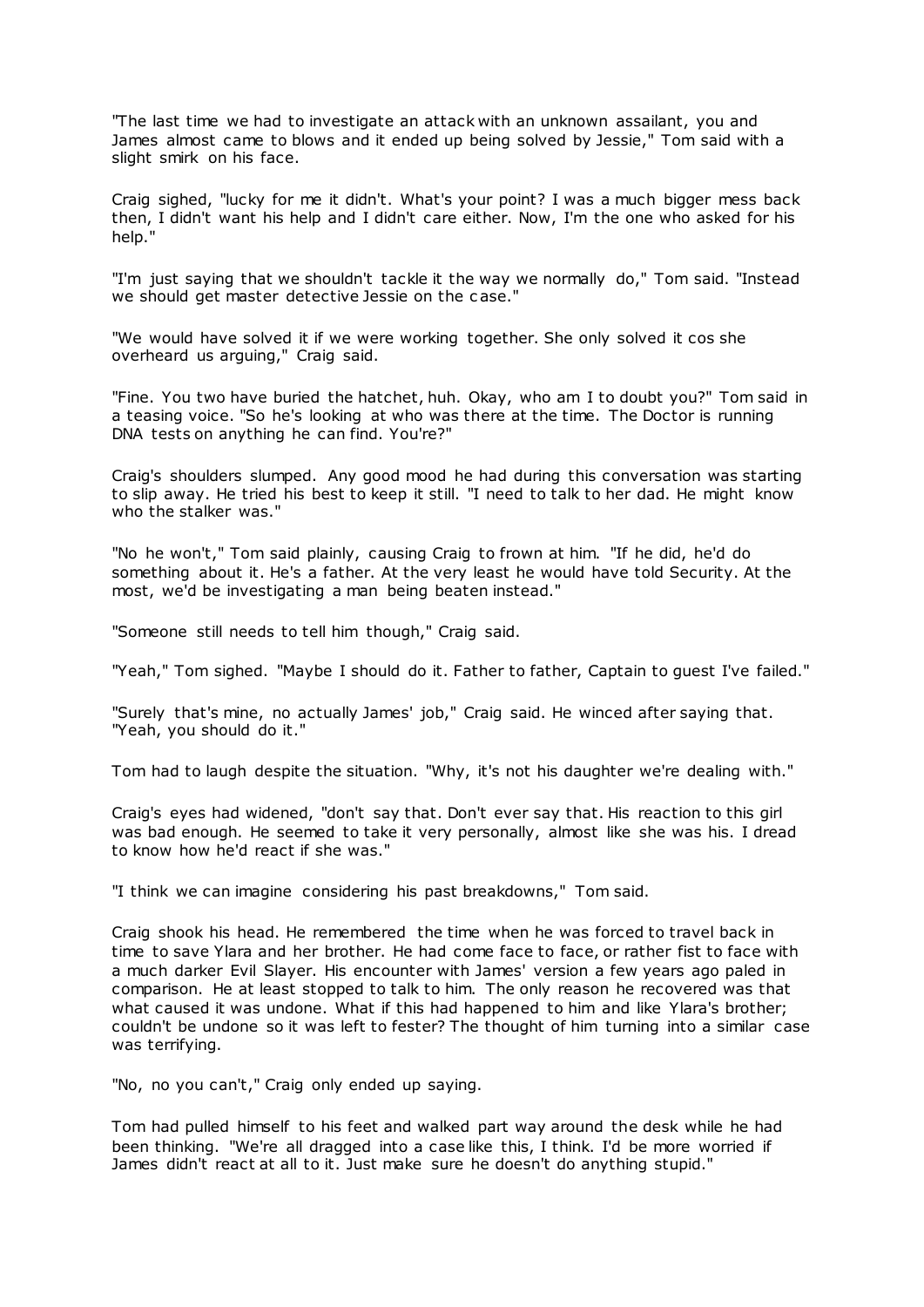"Me, how?" Craig said bewilderedly.

Tom smirked and then laughed quietly. "Tell on him. Not even the mighty Slayer can go up against an angry wife."

"Are you speaking from experience? Sort of," Craig questioned lightly.

"Do you really have to ask that?" Tom said.

"Yeah, I'm already kicking myself," Craig said with a slight smile.

Tom patted him on the shoulder as he walked by him. "Just think, yours may be the mighty Slayer. Don't get married." He continued towards the exit, leaving Craig a stuttery and red faced mess.

"Wait, me and Lena? That's not happening," he eventually managed to get out.

Tom stopped at the door. "You're moving on? But James is already married."

"That's not funny," Craig said as sternly as he could manage.

"I think you're very wrong about that," Tom sniggered as he disappeared through the door.

Craig groaned. "At least I was right. Things haven't changed that much."

*"Sickbay to Anderson."*

Craig reluctantly tapped his commbadge, already dreading what he was going to be told. "Yeah?"

*"Can you come back to Sickbay please, I've found something."*

"Sure," Craig sighed. The dread was building up knowing that the Doctor only asked him to go to Sickbay. If he had wanted James to go, he would have contacted them both at the same time. It must be a bad something if only he was being summoned. He tried to tell his paranoia that he likely already called him or he was already there. It didn't work so well.

Despite his worry, he hurried out of the door towards the nearest turbolift.

# **The Security Office:**

"You really said that?"

Lena dragged herself away from the streaming stars view through the window. Her shoulders casually raised up and then down. "I don't remember it word for word, but yeah."

James smiled as he tried to picture it. For some reason it just made his chest feel heavy. The smile disappeared with it. "It's not a good month for parents."

"Oh? Something you want to tell me?" Lena questioned him.

"Okay, older parents," James said.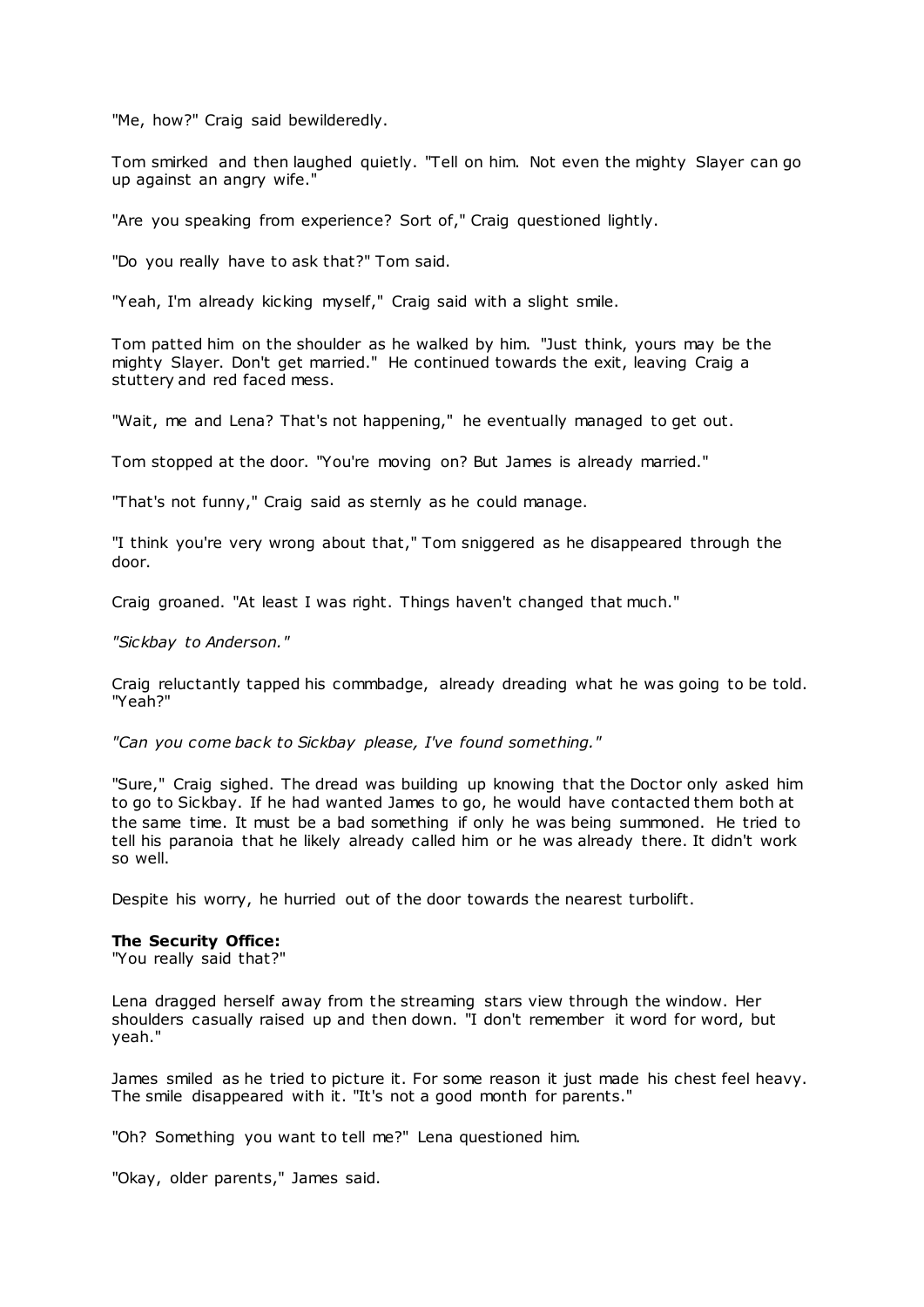Lena started smirking at him, he didn't know why. "I heard about Jess and her mother. Do you two have anymore long lost parents we should know about?"

James couldn't help but laugh. "I can't guarantee anything."

"My dad, your dad. Either mum had terrible taste or we're very unlucky," Lena said.

"Hmm, yours is either the best liar in the quadrant or he's making it up as he goes along," James said. Lena inhaled deeply and nodded a little. "What do you think happened?"

"You don't want to know what I think," Lena said in a grim tone.

The computer at James' new desk got his attention briefly with a couple of beeps, his head turned towards it and back again. "Now I really do," he said while side walking towards the desk.

Lena rolled her eyes with a slight smile on her face. "No you don't. It's stupid."

"I won't know that until you share it," James said once he reached the desk. The computer was dragged forward, then rotated around so he could see it. Lena was still in the corner of his eye, at least until she started to pace.

"I could believe dad not taking mum's death well. I could believe him being mad for a bit. I can't believe dad would go so far as to resurrect her though, let alone in the way he did it," Lena said. "I also find it hard to believe that he'd use Damien as well."

James had a quick look at the list of names that appeared on the screen. He then turned around on his heel so he could face Lena again. "I think we all can agree on that. Why is that stupid?"

Lena smiled bitterly while exhaling through her nose, it sounded like a huff to him. "He wouldn't do it. He'd mourn her and he'd continue on in her place. Dad's far better than this... this imposter."

James walked over to stand beside her as her head dipped towards the floor. "Imposter?"

Lena nodded lightly. "Earth was under constant attack then. You haven't considered it?"

James didn't answer right away, he wasn't sure what she meant exactly. He had a nagging feeling what it might be, but he brushed that aside thinking that it wasn't possible. It seemed safe to say, "no."

"Cubes were landing all over, you were punished with cleaning up that mess. Apparently more cubes attacked after I was gone, one just like Manchester," Lena said.

"Newcastle, yeah," James nodded. "What's that got to do with your dad though?"

"Nothing, probably," Lena said too nonchalantly for his liking.

"Lena," he said, vocalising his distaste.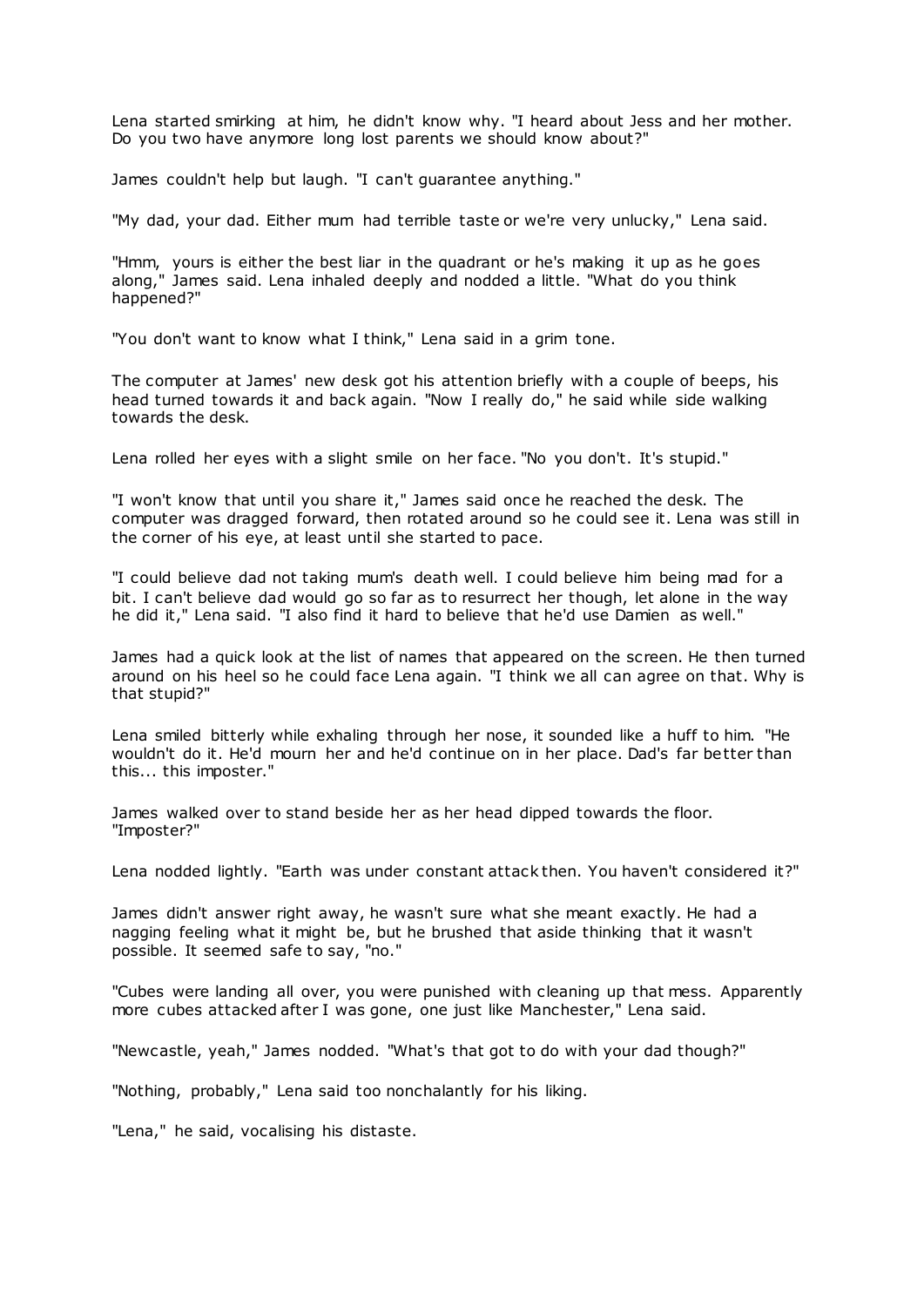Lena shook her head before turning around to face him directly. "Mum dies, Jessie nearly dies, dad goes insane, I die, the Softmicron attacks. I don't like it."

"I'm pretty sure you're not supposed to," James said.

Lena's eyebrow raised. "You of all people taking me literally. I meant..." A smirk appeared on his face, cutting her off. "It stinks okay. Don't tell me you didn't once think that."

"Not long after I left Earth to see mum, a cube landed near my home town," James said quietly while staring out the window.

Lena cast her mind back to that time, then she remembered something. Her skin paled slightly, butterflies in her stomach appeared to do back flips. "A lot of the cubes were around your home."

"It's nothing new. Not to me," James muttered. Lena's eyes turned sharp, and a little dangerous. "I always thought what happened to Manchester was meant for me. I lived there for years. They probably didn't know I was gone." He turned his head slightly to look her in the eye. "That was long before your dad's personality swap."

Lena sighed. "Fine. Fine, dad's behaviour just doesn't sit right with me. It goes against everything I know about him, from both timelines. What on earth was so much worse, that what he did to mum was a rosy alternative? Was that what changed him? Is it really that simple?"

"Perhaps," James replied.

Lena felt her gaze gravitate back to the streaming stars. "I still think it stinks. I'm not the only one right?"

James barely shook his head. "No."

Lena back stepped away from the window, her attention eventually fell on the computer. "You were working on something. I hope it wasn't too important."

"Yeah," James sighed. Lena looked down at the floor, as if her head suddenly became heavy. He felt that way himself when he saw that, he quickly reached out to take her hand. "It could wait a few minutes. You're my sister. You come first."

Lena smiled weakly, then she started to laugh a little. "You can be so corny sometimes."

James laughed with her. "Well, it runs in the family."

"Which side, cos that ain't me," Lena continued to laugh.

"Suddenly I'm regretting my decision," James said not seriously. He walked away with an amused glint in his eye.

Lena followed him curiously. "So what's going on? It must be something interesting at this time of night?"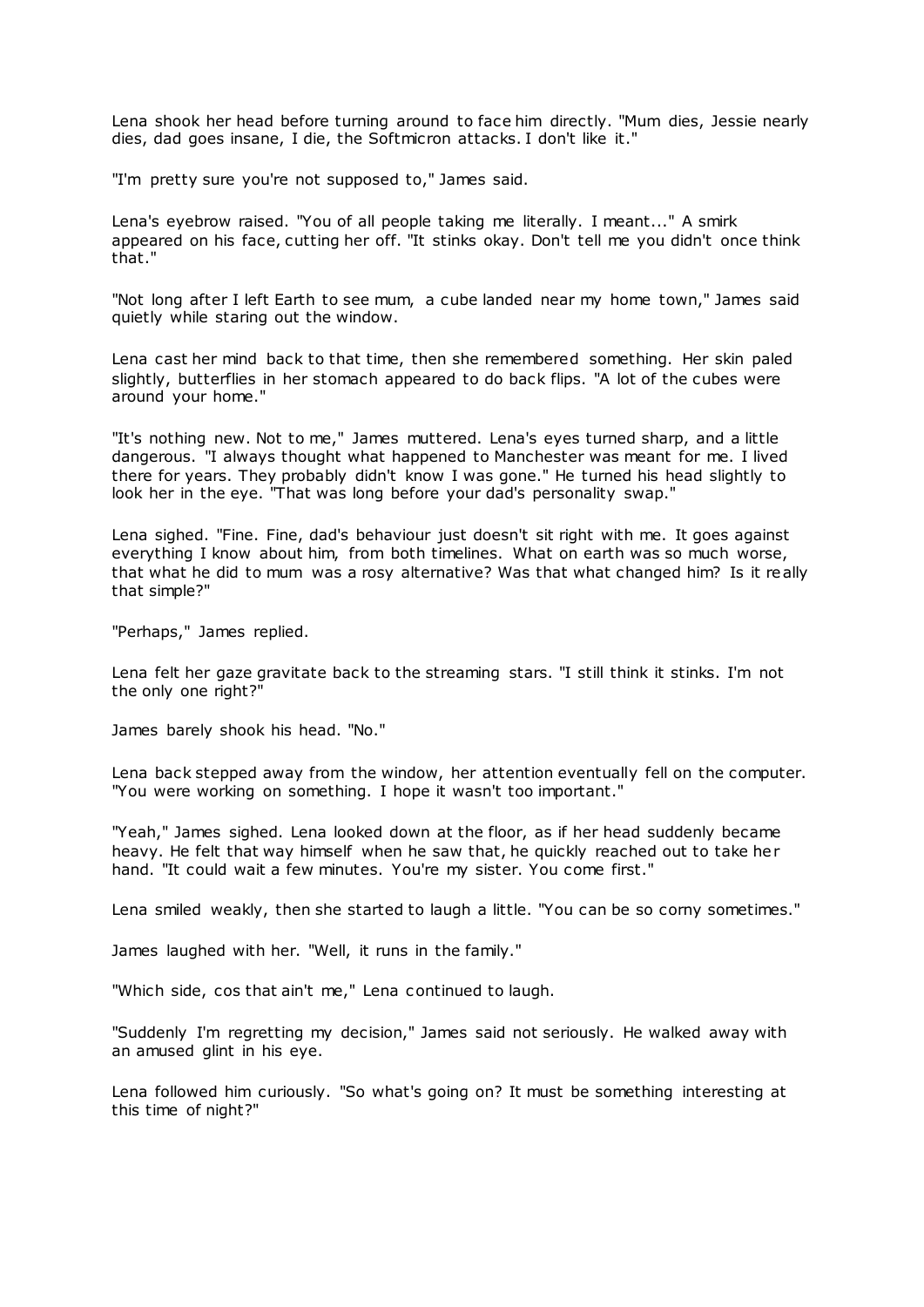James tapped at the computer to attempt to scroll down the list. It didn't move though. "That's it?" He briefly glanced behind him. "There was an attack a few hours ago. I'm just looking at who was around at the time."

"Oh? We haven't had a mystery like this in a while," Lena said. "Change of pace from... well, everything. I shouldn't like that, should I?"

"Unfortunately no. The girl, she's one of the Erayans. Just a kid," James said awkwardly.

"Who'd attack a little kid?" Lena asked in distaste.

James stared at the list again. "Maybe one of these people. Or someone who isn't stupid enough to wear their commbadge. Or a demon."

"If it was one, what stopped it?" Lena questioned.

"I don't kn..." James blurted out without thinking. He then thought about what she said.

"She's not dead right?" Lena asked carefully and with a little worry tainting her voice.

"No, coma," James replied quietly. The dread he felt when he was told about this fell over him once again. He started looking at the list more intently. "You're right. Nobody interrupted, nobody came for an hour. A demon would have killed her, not... this."

Lena walked over to join him in front of the desk. The first thing she did once she got there was stare at the list of names. "Why don't we cut this list in half. I'll take one, you take one." She noticed James was still staring at it. A few seconds of studying his face told her he was actually just staring in that general direction, not at anything in particular. "We'll catch him or her. Yeah?"

"Him," James said plainly without moving any other muscle.

Lena forced a smile on her face. "Oh, so you know that. You want to save us some time and name him?"

James snapped out of his daze. He looked at her in surprise. Lena then wondered how long he had been in it. "I'll do it. You should go to Kiara."

"Why?" Lena asked slowly, her eyes showed off her worry. "You think this is a serial kid beater?"

"In a way. The thing is, the girl who was attacked was a friend of hers, she found her," James said a little reluctantly. The look of horror on his sister's face made him regret not being more reluctant. He quickly attempted to back pedal a bit. "I'd feel better if no one was alone until this guy is caught."

"You mean Perla?" Lena stuttered before he could say anything else. "Who'd want to hurt her? She's a cheerful and optimistic girl, despite what happened to her."

"Random attack, maybe," James mumbled. He sighed while closing his eyes, his head lowered without him thinking about it, so when he opened them again he was staring at the floor. "I shouldn't have told you."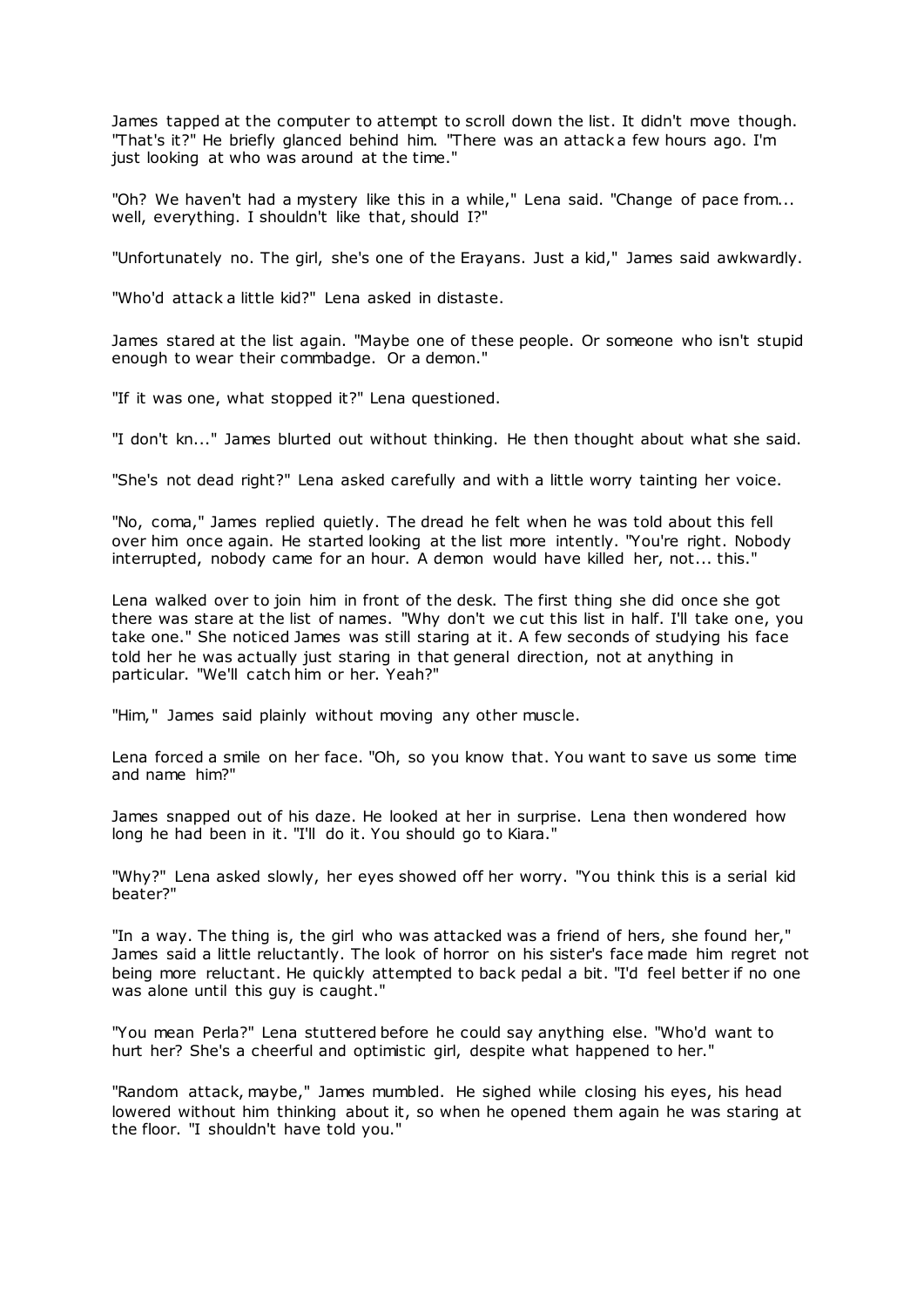"No, no you should. You know I don't like being kept in the dark. I especially hate being molly coddled, or whatever," Lena said. She didn't have to say it, her face said thank you all on its own. "If you need help with the case, just call okay? I want to catch him."

James only nodded in response. It made Lena hesitate before she walked away for the door.

"If it wasn't my daughter, I'd have stayed and helped. You know that right?" she asked.

James frowned, "of course I do. You don't need to tell me that."

Lena studied him carefully, it just made him frown all the more. She let out a sigh when she didn't get the answer she wanted. "I'm only saying it cos..." she hesitated while she tried to figure out how to put what she was thinking into words. "This isn't the same thing. It's not gonna end the same way either."

That made James even more confused. His head shake proved that to her. "I have no idea what you're talking about."

"Hmm, I hope so cos that means I'm just imagining it," Lena said with a warm smile.

"Seems that way," James said.

Lena's smile grew, she turned to the right slightly to walk away. "Keep your cool okay, big bro?" she said while heading for the door.

James was left even more confused than he was before. He tried to shake it off and study the list on his screen. First he had to make a few changes to it. A few taps took away the two female crewmembers, leaving only four remaining. T he list was swapped out for a schematic of Voyager which then zoomed in around the saucer side of Deck Eight. A few dots appeared within the deck, some moving and some still. Text that appeared with it said Lifesign Signature Scan.

"I thought so," he whispered. Another few taps took some of them away until he was left with five. The list of four names was immediately brought back. This would be easy, all he had to do was match the lifesign signatures with the names, based on their commbadge location and he'd have one left. He'd still have the challenge of identifying the fifth one.

He then thought that all he'd done was confirmed that somebody was wandering on Deck Eight commbadge-less at the time. To identify him he'd need to do a ship wide version of this. A commbadge signal had to have a lifesign in the same place. However he knew all too well that some people would take off their commbadge, as well as their uniform, once their shift was over. It may be possible that some people will have forgotten to put it back on when they go back out to the Mess Hall, Holodeck or even just for a walk.

It was okay, he told himself. It still will narrow things down greatly. It didn't take long to match the names on the list with the lifesigns on the scan. Their commbadge and lifesigns matched their location perfectly.

Before starting on the new ship wide scan, he studied that fifth dot again. It did tell him something he didn't want to believe. The person that was wandering around Deck Eight without a commbadge while a girl was being horribly attacked was Human.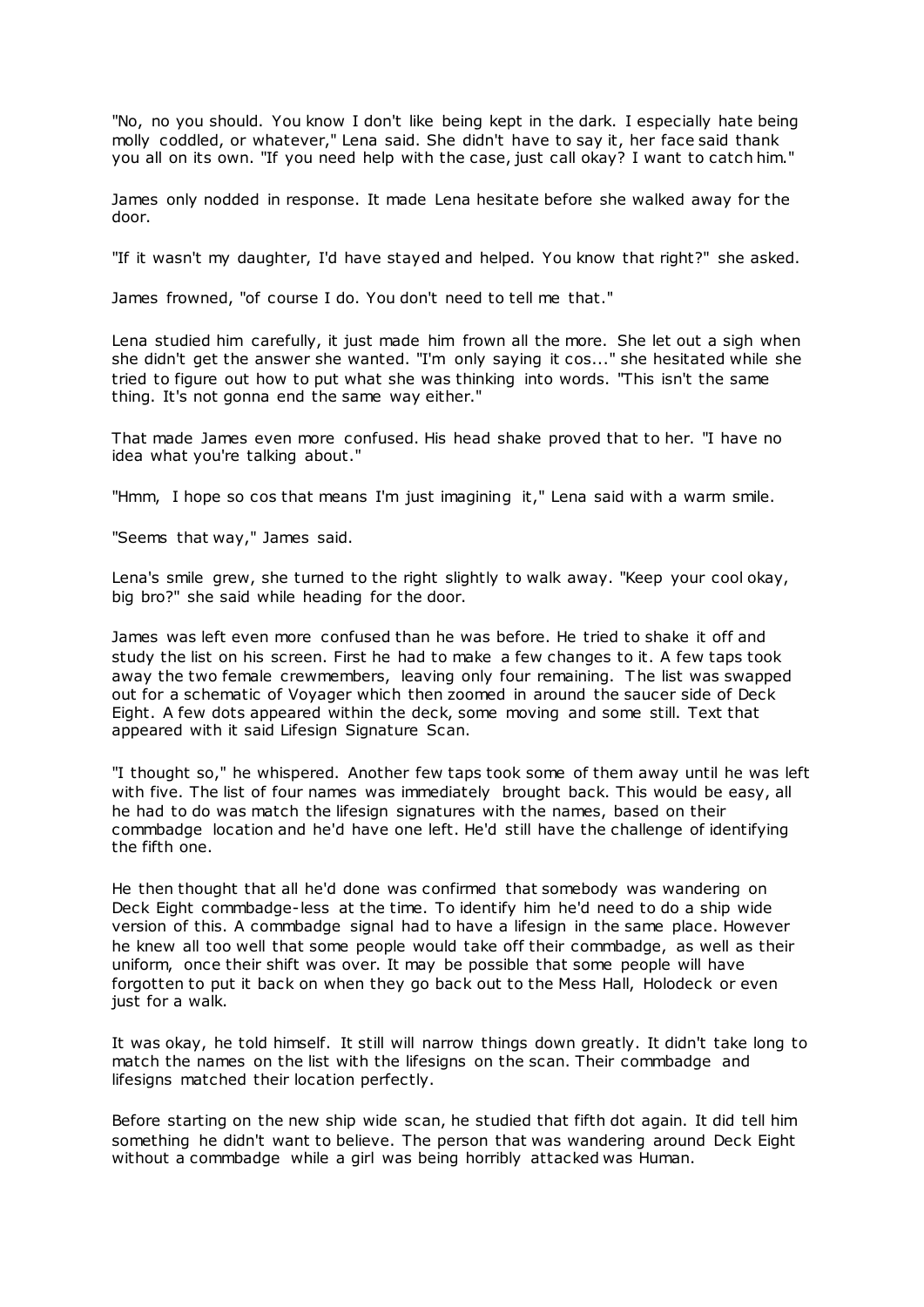James still wanted to believe that whoever did this wouldn't show up in any of his results. That the mystery fifth person was just somebody that couldn't sleep and had decided to walk or run around the ship to tire themselves out. That hope spurned him into continuing his work.

### **The Bridge:**

The atmosphere on the Enterprise looked a lot lighter than Voyager's grim one, at least from what could be seen on the viewscreen. Harry even relaxed back into the chair.

"You did hear me right?" Tom questioned, just in case. "Until we find out who did it, only our Security chiefs are allowed to beam back and forth between the ships."

Harry nodded, "yeah Tom, it's hard to miss."

"Then, why aren't you more concerned?" Tom asked.

"Oh I am, but Security approved transports also means that Neelix can't bring his breakfast picnic over," Harry answered.

Despite everything, the bridge quietly chuckled to themselves. Tom couldn't resist a brief smile. "Lucky you. Has anyone been to the Enterprise in the last day?"

"I keep checking, and no. I asked Tira as well if she had any guests, she said her shields have been up the whole time," Harry answered.

Tom sighed in disappointment. "The Katane says the same thing. They're extra eager to solve this, I can't blame them."

"Can I add something?" Chakotay's voice said just off screen. He walked into it seconds later. Tom reluctantly nodded. "An attack of this nature should be quite simple. If you beat somebody half to death it's impossible to not leave behind any trace evidence; skin, hair, leather from your boot if you kicked them, finger prints. At the very least you can narrow down species."

Tom tensed up half way through his second sentence. Harry butted in before he could say anything, "I hope you're not pinning the blame on one of our allies."

"I'm not blaming anyone," Chakotay said defensively.

Tom climbed out his chair to at the very least loosen his stressed joints a bit. He ended up standing a little slouched with his arms folded. "What is your point? The Doc will know all this."

Chakotay stared at him quizzically. "Then it should be simple, but you're acting like it's complicated, and possibly abnormal. You described it as brutal, so I imagine your suspect list will be more supernatural than not."

"No, we already have a suspect," Tom said awkwardly. The two bridges noticed his discomfort. Chakotay eyed him suspiciously. "He just doesn't have a name or face yet."

Naomi shuddered, "eew, I wouldn't like to run into that guy."

Tom stared only at the back of her head as she was sat in front of him. "I don't mean literally."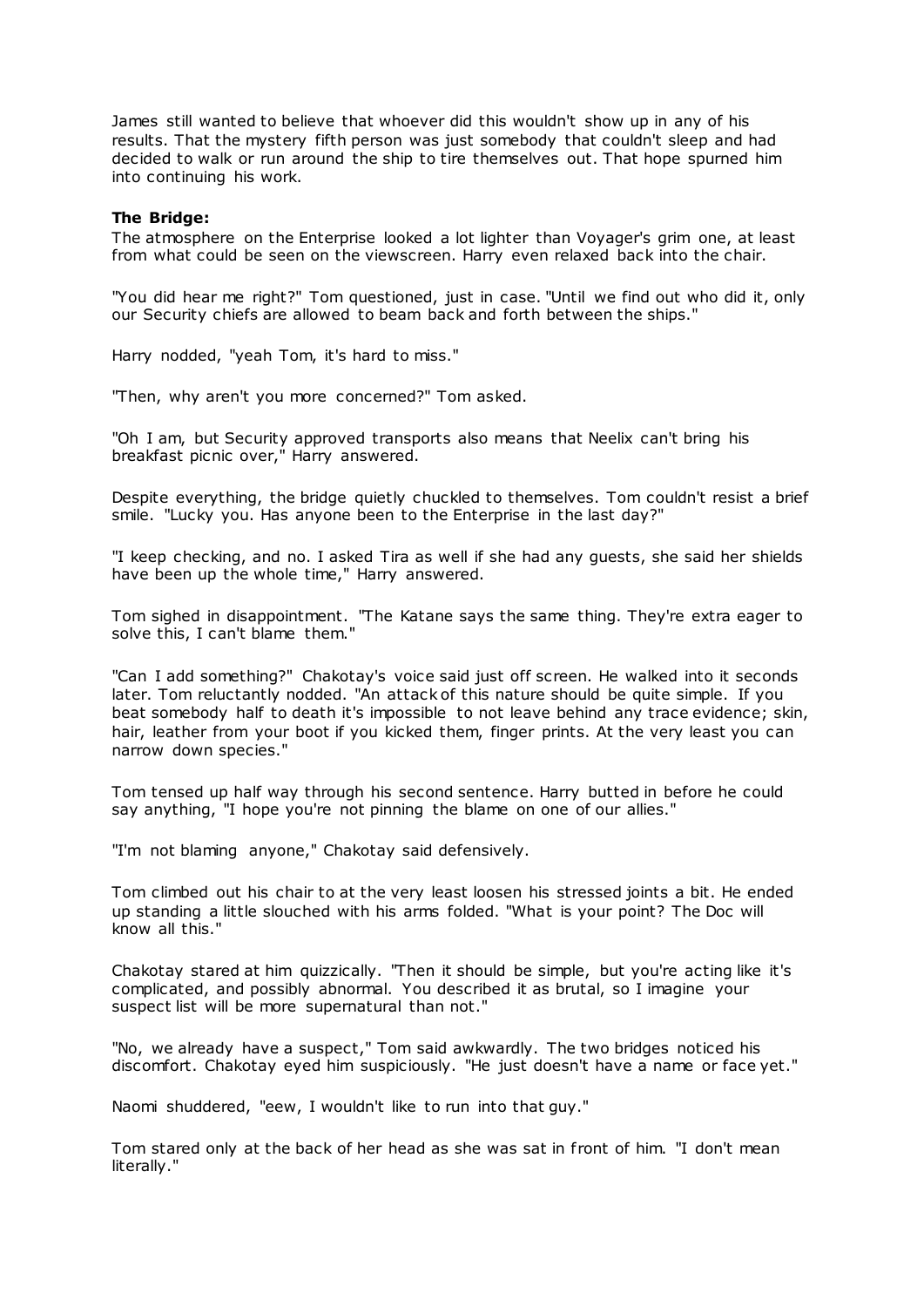"How can you have a nameless, faceless suspect?" Harry asked.

Tom's folded arms tightened, it looked like he was hugging himself instead. "I can't share the details of the case in such a public place. What if he knows we're on to him?"

"He?" Harry sniggered, his finger gestured casually around Voyager's bridge. Tom scrunched up his face and turned a bit to look around. He eyed one man at the back station suspiciously, not that he'd notice as his back was to him. So far he couldn't see any other man he could possibly be talking about. He ended up staring at the only one he'd seen, getting more suspicious by the minute.

Chakotay groaned. "I think Kim is suggesting that..."

Harry shushed him, "no, no, he'll get it."

Tom walked over to the back of the bridge. By the time the man noticed he was being stared at, Tom was already in his face giving him narrowed eyes.

"Uh, can I help you?" he said irritably as the Lieutenant was more than violating his personal space by this point.

"Don't get snippy with me, boy-o. I'm onto you," Tom snapped.

Most of the bridge, and the Enterprise's, snickered as quietly as they could. Chakotay looked to Harry expectantly. "Maybe not," Harry sighed. "Tom!"

Tom quickly waved him off, "I got it."

"You're worried about a male attacker finding out that we know what he's done, when only one guy is on your bridge," Chakotay said.

Tom didn't react at first. Everyone assumed he was thinking it over. Then he laughed nervously and patted the man on the shoulder. "Ha, got you. You can go for your break now. Kay? Thanks for being a good sport."

"Are you on something?" the man asked.

Tom continued to laugh, "oh you. Get outta here." He tried to shove him towards the turbolift. Once he was gone he forced a smile at all who was sniggering at him, which was everyone. "You guys are so easy. I'm not that daft. Sheesh."

"Okay Tom, you're not," Harry patronised him.

Chakotay sighed a little impatiently, "so your suspect is a man? Anything else we should know?"

"Nope, that's it," Tom lied.

"Wow, this case solves itself," Harry quipped.

Chakotay wasn't buying it though. "Why is your suspect a man?"

"Trust me, you don't want to know the details. Just, don't let anyone on or off your ship without Security permission," Tom said in his commanding tone.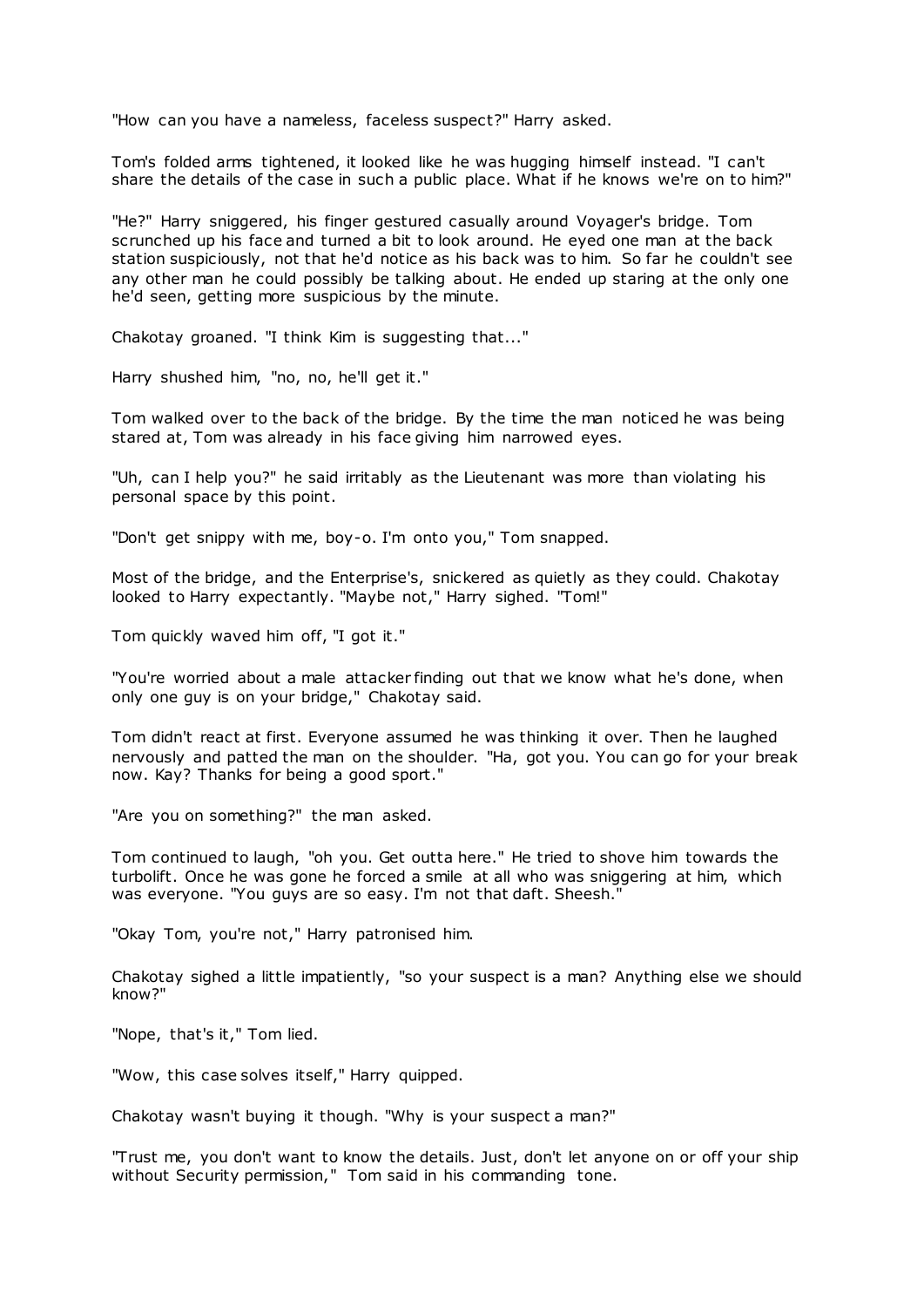"So why did you kick that cute ass guy out?" Danny whimpered from Tactical. "I liked him."

"You like every guy," Harry pointed out.

Danny laughed in his direction, "yeah you wish."

# **Sickbay:**

Craig expected to find the Doctor still with his patient when he arrived. That wasn't what he found. Before he had even entered he noticed half of a Security team was guarding the door. Once he did he found the other half standing on opposites ends of Sickbay. Nikki stood near the victim, studying a tricorder.

"Doc?" Craig said while taking another step inside.

"In here," the Doctor's voice called from his office.

Craig turned his head to the left, and sure enough there he was. He hurried inside, silently hoping that the Doctor had solved the whole thing. The look on his face told him that it was likely he didn't, or he was about to put a spanner in the works.

"What is it?" he asked.

The Doctor sighed in frustration. That wasn't a good sign, Craig thought to himself. The source of the Doctor's frustration seemed to be the computer as he rotated it around so Craig could see it. Not understand it though. To him it looked like a garbled mess.

"I've never seen anything like this," he said.

"What?" Craig stuttered. He was leaning on the *put a spanner in the works* side, but he was still surprised by the Doctor admitting this. "Like what?"

"This is supposed to be DNA sequences," the Doctor explained, pointing at the screen.

Now that Craig knew what he was supposed to look at, he stared at it again, hoping it would look far less garbled. It didn't. All he could determine from it was that it was a very busy and chaotic set of DNA. Since the Doctor was baffled about it, he knew that wasn't normal. "So, it's an alien? Maybe?"

The Doctor forced a laugh, "if it is, it goes against everything I know about genetics. This, shouldn't be possible."

"Apart from it looking like its been put through a blender, what's the matter with it?" Craig asked.

"That's exactly what's the matter with it," the Doctor replied.

Craig felt oddly relieved, but only because he felt like such an idiot staring at it. The relief was overshadowed by the thoughts about what that may mean. "Maybe this is what demon DNA looks like." The Doctor stared at him as if it was something he had already considered, and was already disproving. A horrible thought came to Craig, which he blurted out right away. "Softmicron? They're shapeshifters. Maybe a shift gone wrong?"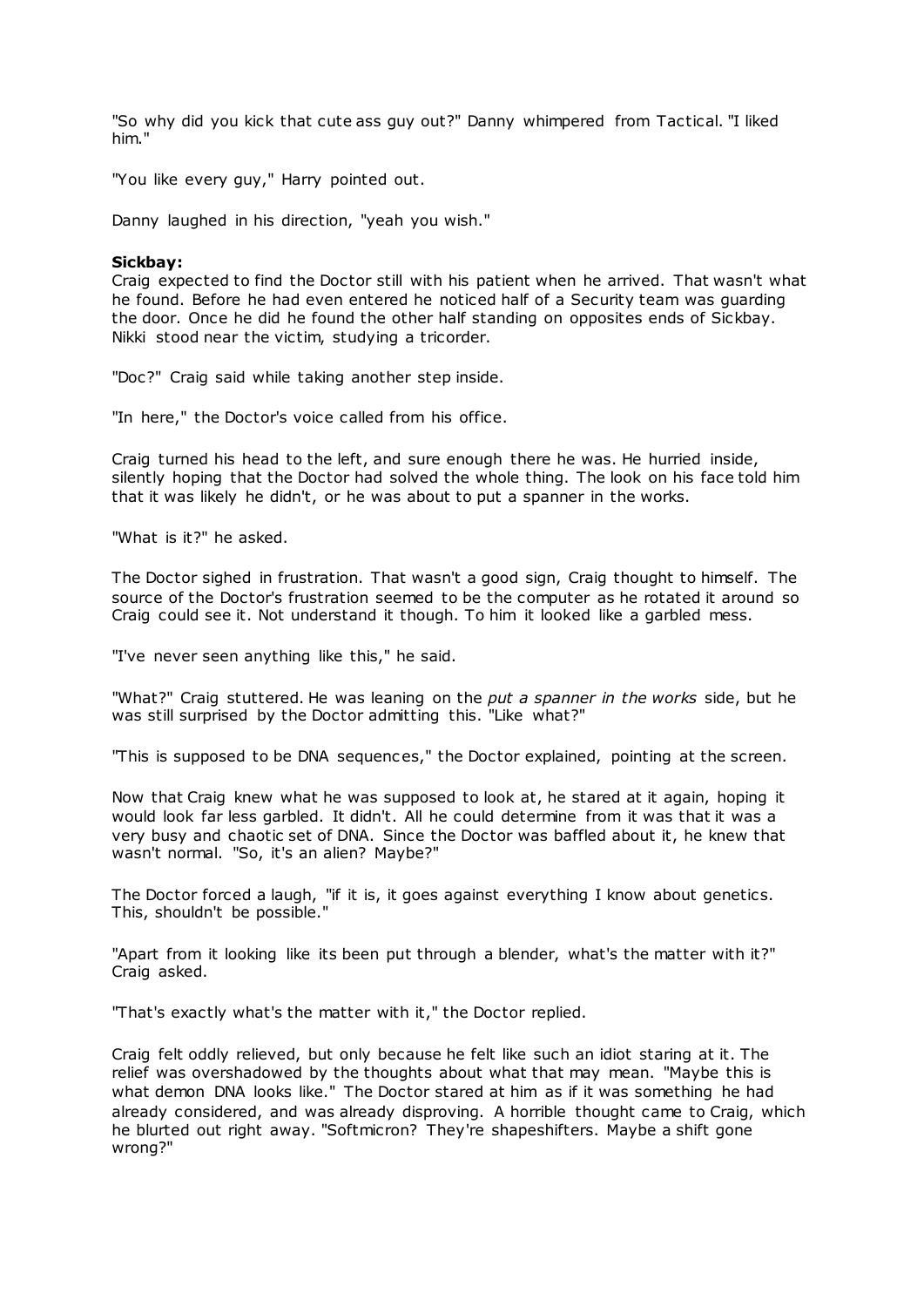"Interesting theory but I don't think that's the case," the Doctor said. He pointed at a few parts of the DNA sequence. "This, and this are fairly consistent with humanoid DNA. The rest... I have no idea."

Craig was even more confused than before, and that was saying something. "Um. So he could be Human. I thought..."

"If he was, he'd be dead by now. Some of the sequences that should be there, have strange ones that don't fit in their place. Some are empty. It's, as I said, shouldn't be possible," the Doctor said.

"So we're ruling out a half Human?" Craig said meekly. The Doctor nodded quickly. "Then what is he?"

"I wish I could tell you," the Doctor replied.

"What makes you so sure it isn't demon?" Craig asked.

The Doctor pulled the computer back over to him with a sigh. "It wouldn't explain the Human sequences. Only a vampire would explain that, however the samples couldn't have come from one." Craig scrunched his face in disgust. He didn't want to know. The Doctor made sure that he would anyway, "blood. Vampires are dead. They shouldn't bleed."

"They still have blood though," Craig pointed out. "Where did you find it?"

"Under her finger nails. She must have scratched him," the Doctor replied. "I'm still looking but the amount of it tells me the attacker bled from her attack. I'll keep an open mind."

"No, maybe not. A vampire wouldn't have left her unconscious," Craig said. He sighed deeply, they were back to square one. Or at the very least back to square stalker. "Maybe there's further DNA evidence that won't be all... dodgy. There could be something wrong with the scanner, the sample was compromised."

The Doctor stared at him, slightly bemused at his suggestion. "Dodgy?" Craig smiled awkwardly. "I have already considered that. Which is why I called you here."

"Oh?" Craig wasn't sure whether to be worried or not.

"While I was treating her wounds I had to scan for DNA evidence as well as scan in casts of them. You understand that?" the Doctor said, and not in an insulting manner.

Craig thought about it, then nodded. "Treating the wound will erase the evidence. Casts are a copy, right?"

"Yes," the Doctor said, sounding a little relieved. "I have the awful task of cataloging them, so I can determine when they happened and how. Also hopefully by who. The scan revealed that one of the wounds was inflicted on a previous one. The second one cracked her jaw..." Craig cringed at the thought of that. "And bruised the area around it, mostly obscuring the original one."

"Oh god," Craig verbalised his disgust. "I really hope there's a point to this."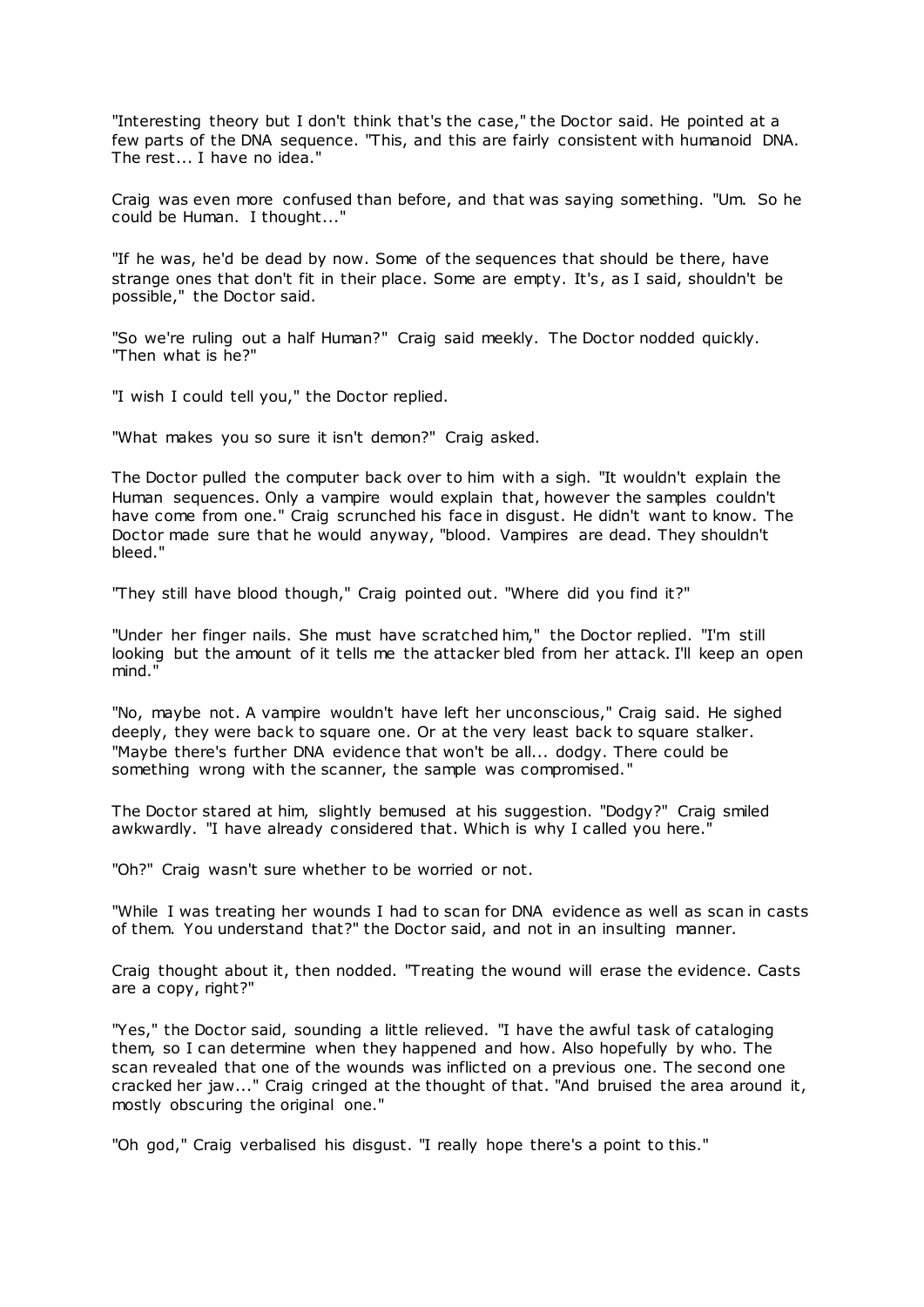The Doctor understood what he was feeling, he felt it too. "The second attack left skin traces behind. It's one of the many samples with the strange DNA. However, the first attack left us something far more useful." He walked over to the wall panel nearby. One button press brought up a hand print. Craig's eyes widened hopefully. "Finger prints."

"Doc, you just solved it," Craig said quickly.

The Doctor didn't look as convinced. "I checked the prints in our database, and once I did I compared their DNA with the garbled ones we found. There is a 0.12% match."

"Meaning?" Craig said, his hopes quickly fading.

"Normally I'd say it was a different attacker, a different species even," the Doctor replied. "With these strange DNA samples, I'd say all bets are off."

"It's a start. Thanks Doc ," Craig said. "Who is it?"

# **Engineering:**

Most of the Engineering team were huddled around B'Elanna, nearby the warp core. Every now and then she'd stop talking and some of the team would pipe up. The ones not apart of this were busy manning different stations.

Tom quickly looked at them first. He shook his head as none of them were who he was looking for. Reluctantly he walked over to the group. B'Elanna spotted him first in between the gaps in the crowd. The look on his face told her to wrap it up.

"Okay, split into teams. Report your results every half hour," she ordered. The crowd soon dispersed, leaving only her standing there.

Tom approached looking apologetic . "I hope I wasn't interrupting anything important."

"Well, just a few semi important things. Nothing they shouldn't be able to do without me. I hope," B'Elanna said. "What's the matter?"

"I'm looking for the Erayan specialist. His name is Yutan," Tom answered.

B'Elanna looked around at her team dispersing, she quickly pointed towards one of the side stations. Tom turned his head to look in that direction. A team of four had just reached it, they were talking quietly amongst themselves. One of them was a middle aged Erayan man with gentle features and a friendly smile.

"He's a structural engineer. He apparently was a part of the Tower project," B'Elanna said matter-of-factly.

Tom's head swung back around, making his neck click in protest. He ignored the brief pain for now. "I'm sorry, what?"

B'Elanna laughed, "relax. He's not one of *them*. The Erayan towers were built by normal people, tricked into thinking they were harmless power plants. He wasn't involved in the planet draining side of it. Just the design of the building. He'll know their weakness better than anyone."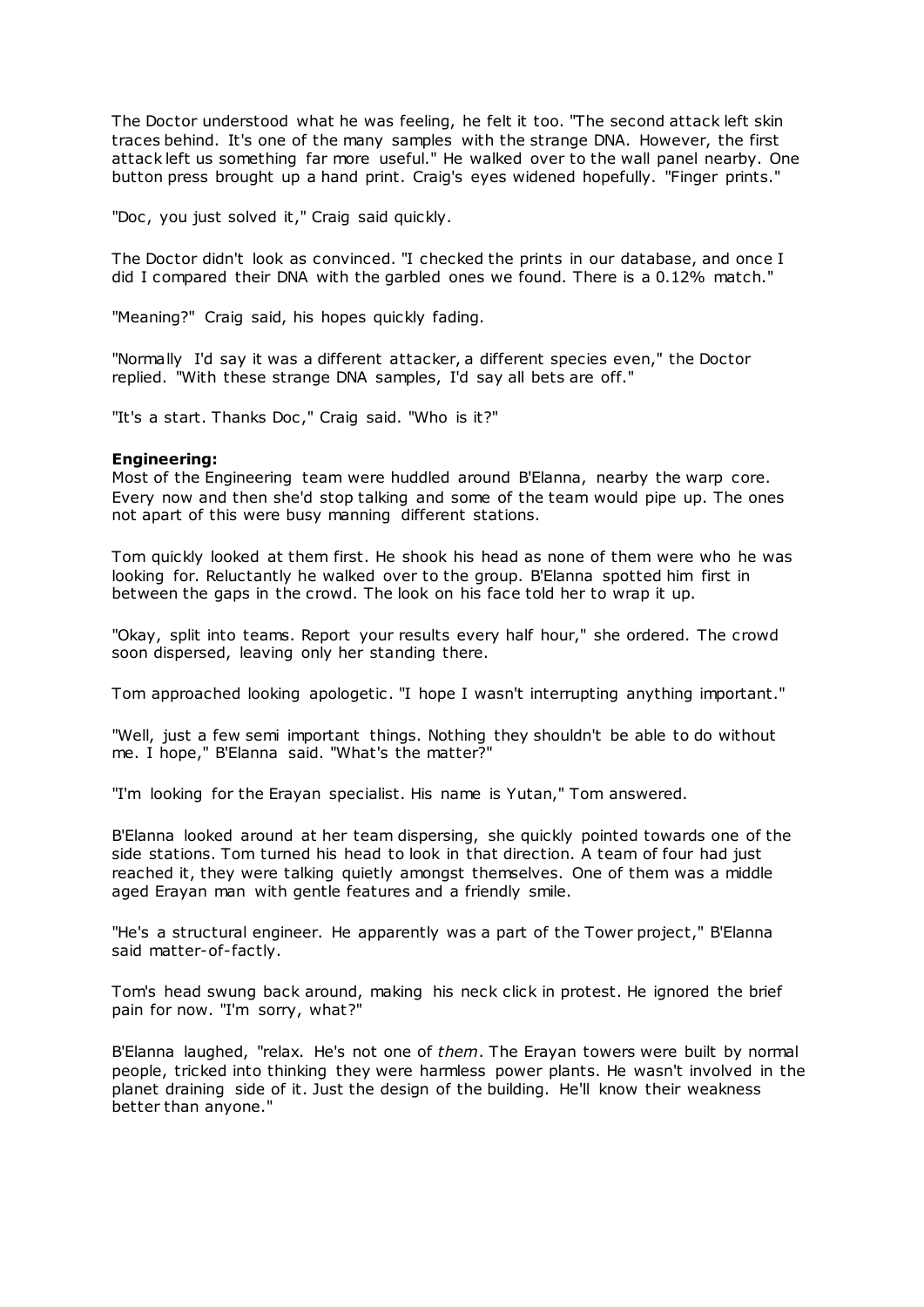"God. No wonder he offered to help," Tom said grimly. "Imagine being unwittingly involved in the destruction of your planet. That's a lot to live with." That thought alone made the reason he came here even more unsettling.

B'Elanna seemed to sense his discomfort, she stepped closer to her husband and put a hand across his arm. "You didn't know about this and you still want to talk with him? What's happened? Do you want me to..."

"No, Captain's prerogative. It's not something you can delegate," Tom said through a lump in his throat.

B'Elanna sighed. "If you need help. Give me a sign."

Tom nodded gratefully. "I will." With a heavy heart he started to make his way over to the team. They didn't notice until he joined them. They looked at him expectantly. "Yutan?"

"Yes?" the alien said politely with a smile. Then he noticed the uncomfortable look on the Lieutenant's face. "Is there a problem?"

"I'm afraid so," Tom answered carefully, just as the Engineering doors opened again. "Perhaps we should speak alone."

"All right," Yutan said warily.

His eyes moved to one side, just over Tom's shoulder. Tom assumed he was uncomfortably hinting where he would walk to. Tom turned around and found himself face to face with Craig. He wasn't alone either, four Security officers stood behind him. Each of them armed.

"Craig? I told you I'd handle it," Tom said.

Craig seemed pained but firm, he gestured for him to step aside. Tom shook his head, mouthing *no*. He didn't want to believe it. Finally he did step to one side, all the while staring at B'Elanna in dismay. She had no idea what was going on, but shared his expression anyway.

"What is happening?" Yutan asked in a stutter.

"I'm placing you under arrest," Craig answered him as firmly as he could.

Yutan's mouth dropped in shock, and he wasn't the only one. "For what? I didn't do anything."

Craig hesitated slightly. Then he looked behind him to gesture to his team. They walked forward to surround the scared alien. "Just come with us, we'll discuss it in the Brig," Craig said.

"Are you sure?" Tom eventually stammered. By the time he did, two of the Security officers had clutched each of the man's arms. The other two stood behind him. Craig just nodded his reply. "But..."

The Security team lead the alien man away, all the while he stuttered his innocence and struggled in their grips. The rest of Engineering looked on in shock.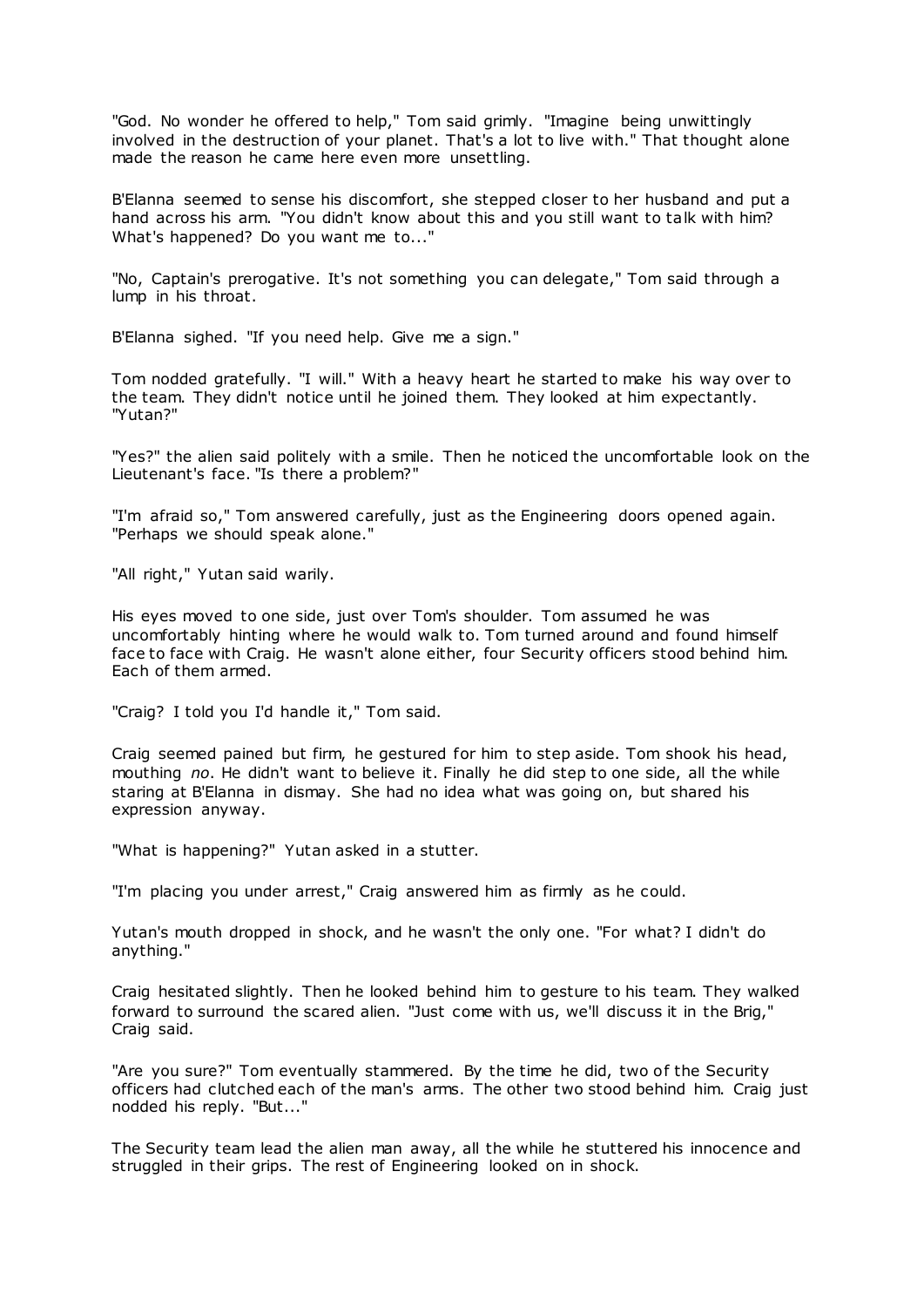# **The Enterprise:**

Unlike Voyager's and more like the Leda's, the Enterprise's brig had more than one cell. Six in total, paired off into separated rooms, each cell opposite the other. One lone console sat in between the two cells, manned by two personnel.

The room Craig was in only had one prisoner inside. Despite his crime, he didn't want more people knowing about it, especially when he knew two more Erayans were being imprisoned on the ship too. Child kidnappers were the last kind of people he wanted knowing about this.

"I swear. I didn't know what the towers were really for. I wish I did," Yutan protested.

Craig approached the forcefield in between them. "That's not what you're here for."

"Drawing the plans for that monstrosity is my only crime," Yutan said firmly despite his worry.

"Where were you at 0040 hours this morning?" Craig asked.

Yutan stared at him blankly. "I... don't know what that means."

"It's a time. Forty minutes passed midnight, 12:40 am. Didn't anyone tell you about this when you started working with us?" Craig asked.

"Oh, zero hour. My terminal was set to remind me a short time before zero hour to report to Engineering. Your time system is confusing to say the least," Yutan said, still in a nervous tone. "I imagine by the forty that I was already there. It doesn't take long to get to your engine room. In fact today I left early."

Craig caught on to that right away, he didn't like it. "Why?"

Yutan was offended by the accusation lurking in his question. He responded in kind. "That's personal," he said firmly.

"I wouldn't talk like that, not when you're the top suspect in a crime like this," Craig said.

"I still don't know what you're accusing me of!" Yutan snapped.

"At approximately 0140 hours, a friend of your daughter's visited her. She instead found her beaten and unconscious," Craig answered him, the words made him feel sick. The look on the other man's face didn't help. The complexion in it whittled away, his eyes even paled as well. His jaw started to tremble. Craig wondered if he was just a good actor, it was certainly convincing.

"No... my little girl," Yutan stammered, his voice barely above a whisper. Anger soon took over, his eyes glazed over. "You're accusing me of this!?"

"Yes, your finger..." Craig started to explain.

Yutan's anger made him step too close to the forcefield. It didn't put him off either. "I wouldn't hurt her. It's the last thing I would do. Just because a few characters in my race staged a kidnapping, doesn't mean we all beat our children."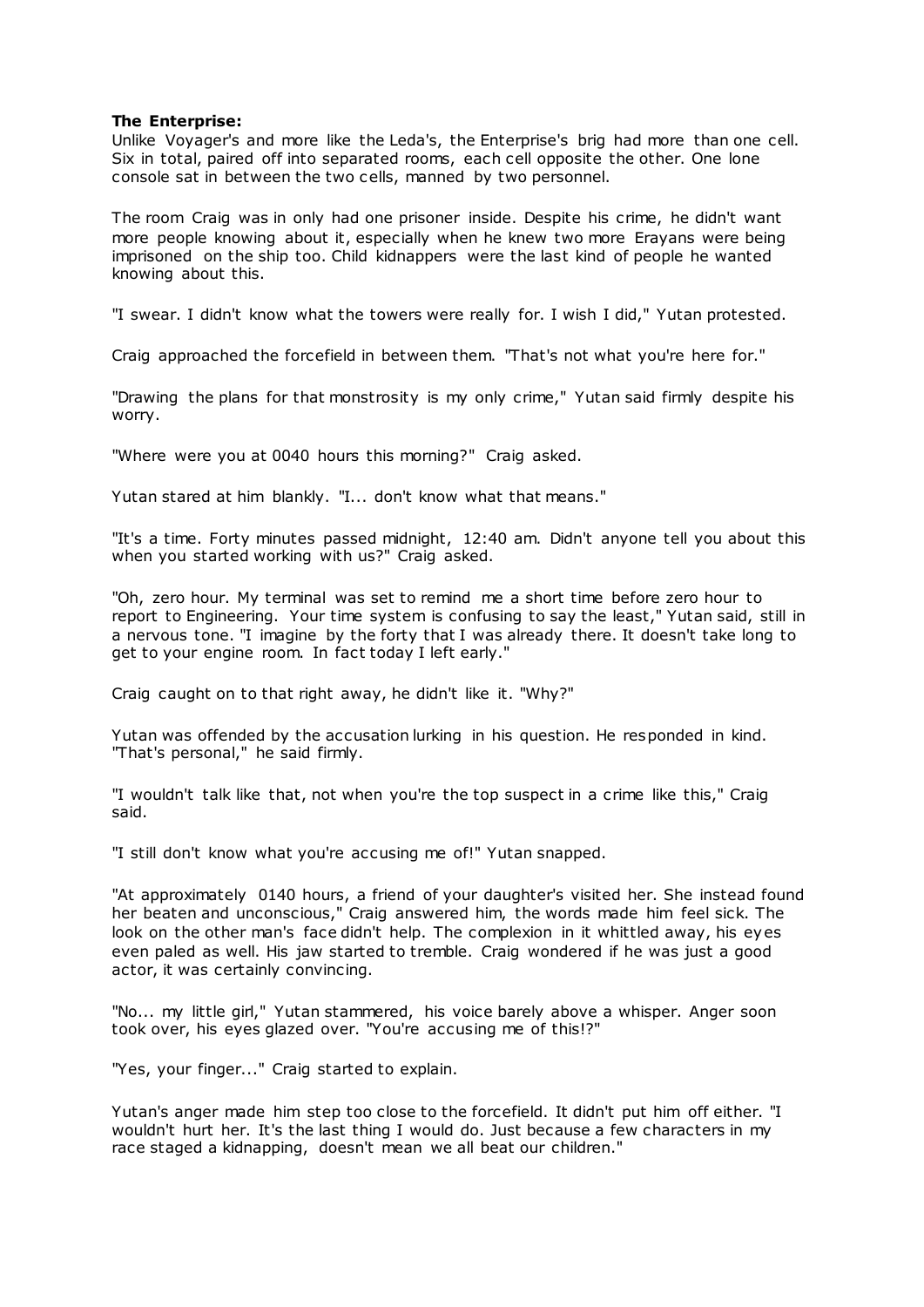"I never said that," Craig said, slightly taken aback. He then noticed his own voice was shaking along with him. He breathed in to try and tame it.

"Then don't waste your time on me. Find the brute that did this to my sweet daughter!" Yutan snapped.

Craig took in another deep breath before continuing. "Your finger prints were on her face. It looked like she had been slapped there first before being punched."

"How dare you," Yutan growled. "I love my daughter. Why would I want to hurt her?"

"You tell me," Craig said without thinking.

The doors to the brig opened sharply. Craig briefly looked to see who it was. He wasn't expecting anyone, least of all James. He took one look at the prisoner before walking the rest of the way over to Craig.

"Tom told me what happened," he said.

Craig looked at him and got the feeling that he had messed up, or was getting in the way. He tried to brush it aside. "The Doctor found his finger prints on a wound."

"Absurd. I'd have no reason to hurt her," Yutan butted in.

"What about her flirting with the whole ship," Craig asked, immediately regretting it. Yutan's eyes flashed with horror. Craig averted his own, briefly noticing James staring at him. He still felt like he was being belittled. "Did *you* find anything?" he asked aggressively.

"Don't start with that again," James said coldly.

The tone of voice made him stand down, at least for now. Craig tried to calm himself. "There's evidence that he hit her. He admitted to changing his schedule. What happened to her was awful, I guess I... it makes me sick."

"I know, me too," James said in a more friendly tone. "Do you want me to handle this?"

"No, it's fine. I'm fine," Craig answered. Now he was calmer he turned his attention back on the prisoner. He had since turned away from them to pace, while stuttering words to himself. "Yutan."

"No!" Yutan belted out as he swung back around. "My daughter is my everything. What you are accusing me of is disgusting. I want to know who really did it."

"Then co-operate. Being evasive and lying is wasting our time too," Craig said.

Yutan stared at him harshly for a moment. He seemed to agree with him and his anger was redirected internally for now. "You want to know why I left early?"

"Yes," Craig nodded.

"We had an argument," Yutan answered reluctantly.

"About?" Craig asked.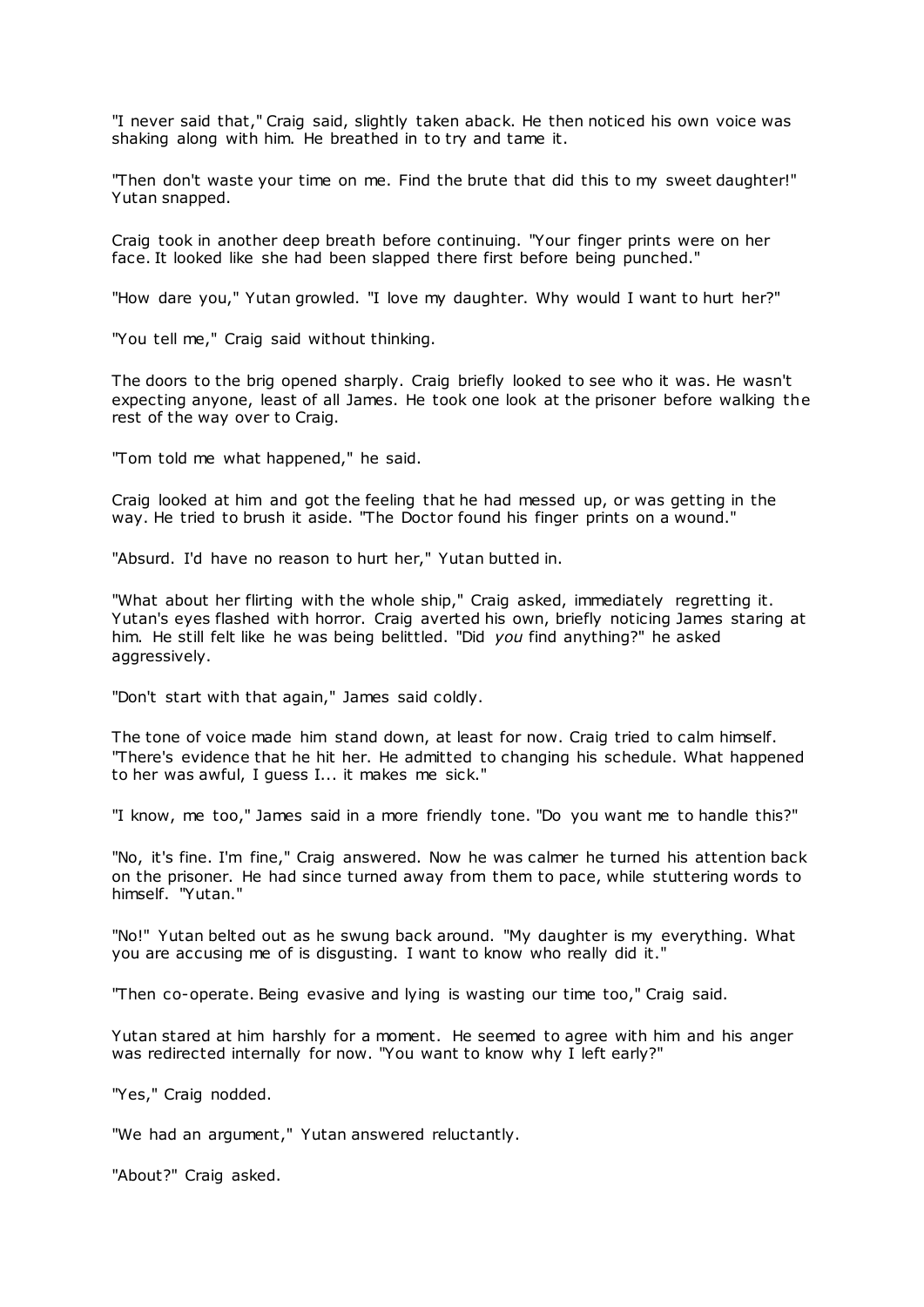Yutan shook his head in disgust, "she's a teenager, damaged by what happened. I thought it was best to not encourage it further, so I left her to calm down. Me as well."

"Do you know anyone that can back that up?" James asked. Craig glanced at him briefly, annoyed that he was likely trying to take over after all.

"I went for a walk. I didn't pay any attention to anyone else," Yutan said, his voice riddled with regret. "If it helps, I walked around my deck, joined someone in the lift and I entered the same deck they did. I didn't bother to ask their name. There was a window, I watched the stars go by. Then I thought I should go to Engineering as I'm not used to your time system. I didn't want to be late."

"The one in the lift. Can you describe them?" Craig asked.

"Um, he was in between your heights," Yutan answered, gesturing towards both Craig and James. "Dark hair, beard. Skinny. Um, he wasn't wearing a uniform. I do know it was late so he was probably off duty."

"Was he wearing a commbadge?" James asked. Craig was about to protest this time, but James looked at him to hint it was important.

"I think so. Most of you people do," Yutan replied. "Why?"

James shook his head, then gestured to Craig. He assumed he meant that he could continue with his questions. "How did you leave your daughter?" Craig then asked.

Yutan scoffed, "certainly not with a hand print on her face. She was angry, she went to her room."

"Was the argument about her interactions with men?" Craig asked.

James flinched at the question, it however was a trigger for Yutan to get angry again. "What are you implying?"

"Dad's are very protective of their daughters," Craig said as vaguely as he could.

"You're young, so you must remember being a teenager, right?" Yutan said plainly to hide his anger for now. "They rebel against everything. If you tell them to do something, they won't even if they agree with it. She's my little girl, but sometimes I forget she's growing up. Dad's baby their daughters too. That's all I did."

"So you argued with her, you left her to cool off before your alarm. Do you know how long before it?" Craig questioned. Yutan meekly shook his head. "Do you know of anyone who would want to hurt her?"

"No," Yutan answered quickly. A little too quickly for either of their liking. "I'm included. I'm the last person who would."

"Yes but the hand print..." Craig said.

"Do you have any children, Mr...?" Yutan asked.

"Anderson, no," Craig replied.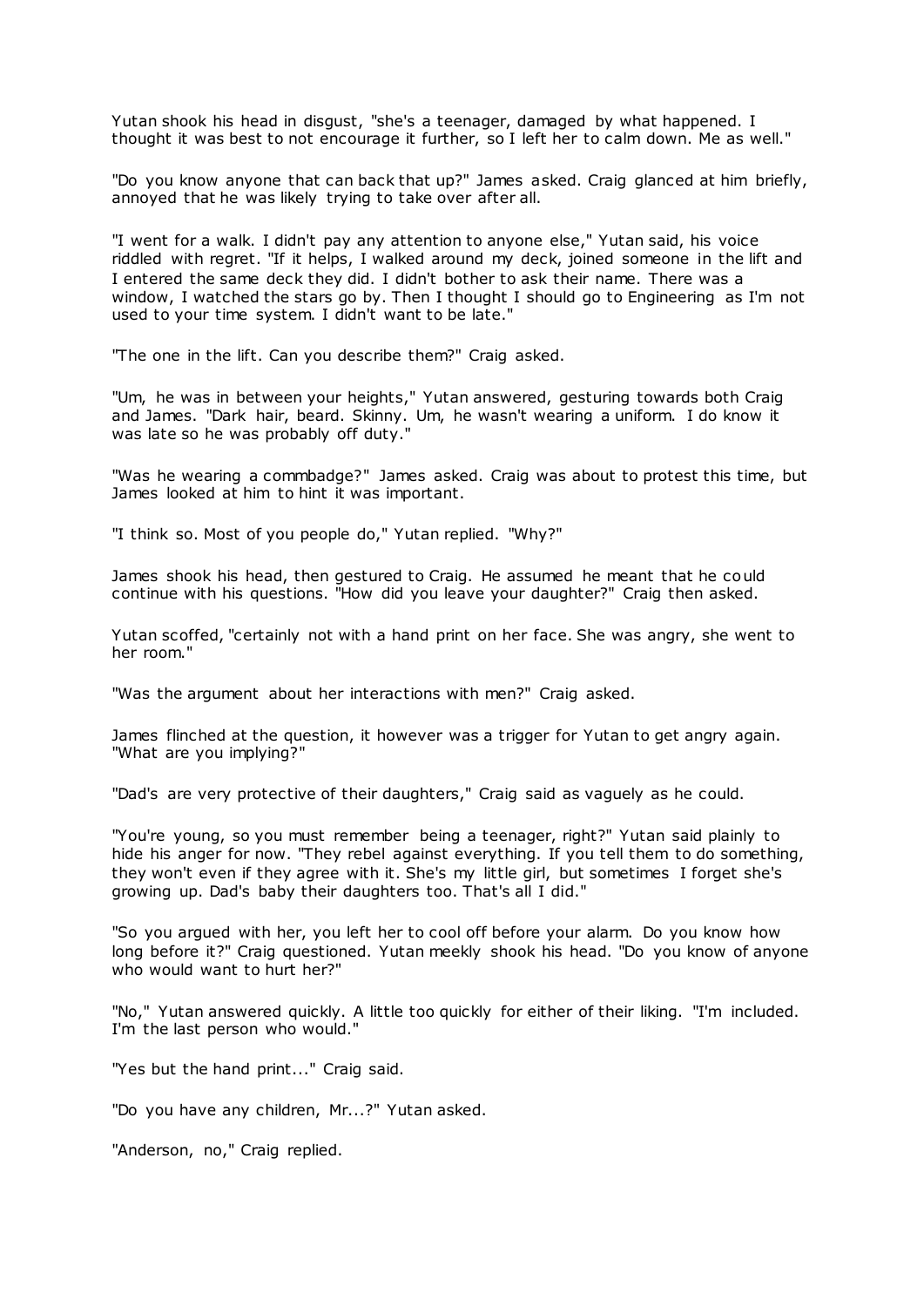Yutan nodded, "I thought so."

"I don't need to, to know that child hitting is wrong, and sick," Craig said with a sigh at the end.

"That's true," Yutan said. "But you know nothing about raising children."

James' eyes narrowed slightly and suspiciously. "Considering we were talking about a girl being slapped, that point can't be used against him. Unless there's something else you want to tell us."

"Any moron knows you don't hurt children. However once a person has a child, the thought of it becomes far more repulsive. Your job is to protect them," Yutan said.

"Still. Craig doesn't need to have kids to get that," James said.

Craig glanced at him briefly, he quietly thanked him with a nod before looking back. "Explain to us how your finger prints got on her face. Then maybe we'll be able to stop wasting our time with you."

"I don't know. Before the argument we were getting along fine. She gave me a hug, we had a little cry about our planet. Perhaps I touched her cheek. Nothing malicious about it," Yutan replied.

Craig didn't look so sure, but he sensed James bought it from the corner of his eye. "They were directly above a wound. Somebody slapped her, hard enough to leave an imprint. That doesn't sound malicious?" Craig asked.

Yutan trembled in anger, his eyes were drowning in sadness though. "I don't beat my daughter. We're very close. She'd talk to me about everything, unlike most kids her age she didn't hate spending time with me. Her teenage tantrums are rare, once they're over she gives me a cuddle to apologise every time. Why would anyone want to hurt a girl like that?"

"That's not true," Kiara said.

James blinked a few times towards nothing in particular, then looked her in the eye. "Which part?"

Kiara shuffled in her seat, clearly uncomfortable. Lena looked on from the sofa with a worried look on her face. "They used to be like that, before they left Erayas. That's what she told me."

"What was her relationship really like with her dad then?" Lena asked.

"Best word is strained," Kiara replied.

James straightened up in his seat, his arms lightly folded. "Was it a teenager and parent kind of strained?"

"You mean like Lena and me back in the old days?" Kiara asked.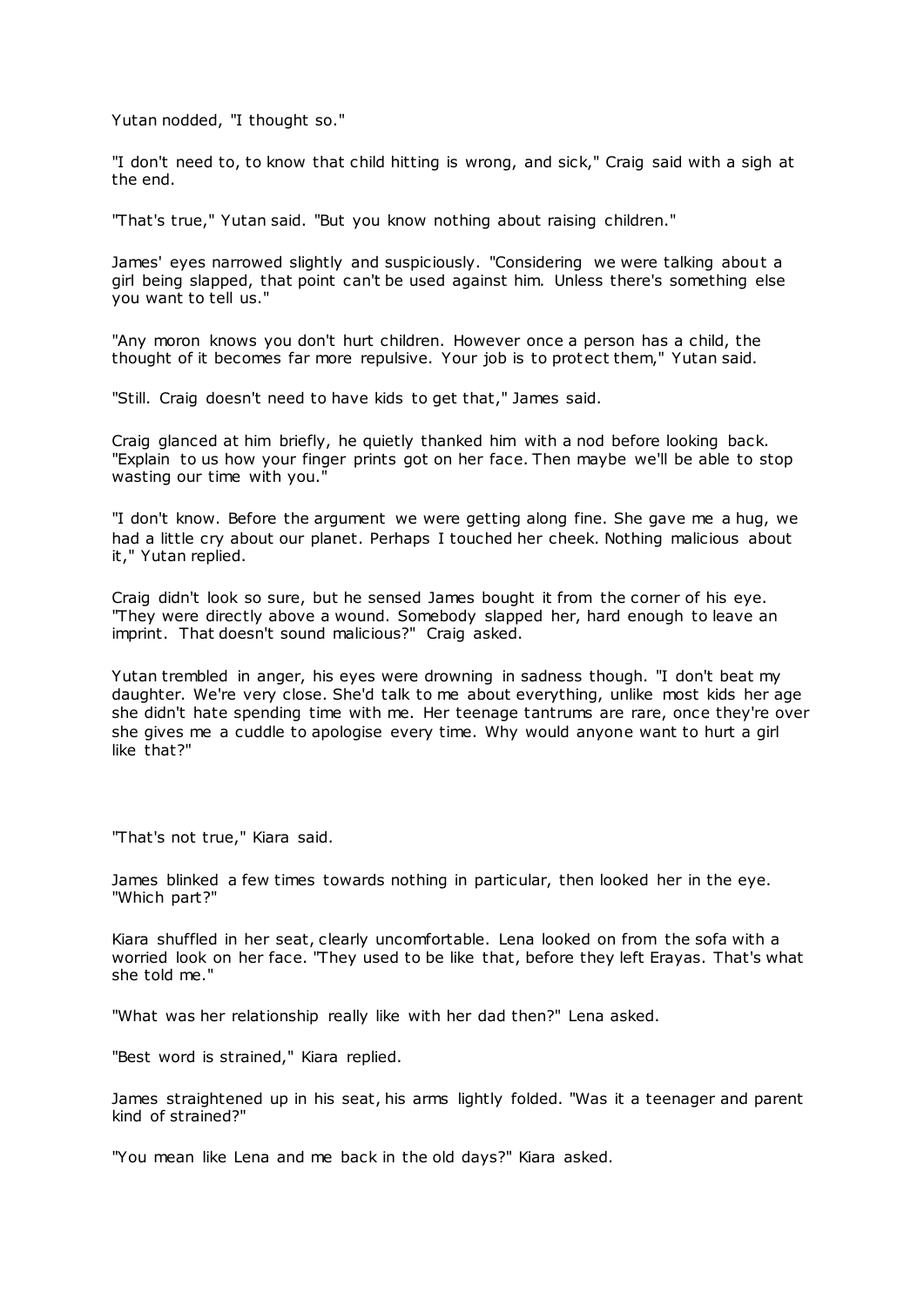Lena cleared her throat, but decided against saying anything.

"You're still not a teenager, so no," James replied.

Kiara looked over at her mother with an apologetic look on her face, "I didn't mean anything by that."

"No, it's okay," Lena said quietly.

James glanced at her briefly, catching an expression of guilt as she turned towards the window. "I challenged everything my mum... sorry, Susy did. I just wanted to be difficult. I'm probably not a good example as I was an extreme example of pain in the ass teenager." He smirked a little, "not much has changed."

Kiara looked on thoughtfully. "I guess it's kinda like that. She had good reason though."

"What she went through," James nodded.

"No," Kiara said, surprising both of them. Lena turned back to join them. "It's what he went through. He drank, a lot. She thinks he blamed himself for what happened."

"Why would he?" Lena asked.

Kiara glanced down at her lap, her hands entwined together. "He helped build the towers. When he was told that they were what caused the problems on the planet, he apparently got hammered. Ever since then..." She trailed off with a throat clearing.

"He seemed perfectly sober when I talked to him," James said.

"Pearl suggested supplying Voyager with information, hoping that would help ease his guilt. I guess it did. He'd sober himself up before going to work, come home and wallow. Rinse and repeat," Kiara said. She briefly looked at Lena behind her. "She never t old me, but I think the reason she acted out the way she did was to give him a wake up call."

"A cry for attention," James muttered. Kiara nodded and smiled weakly. "Sounds familiar."

"Acted out how?" Lena questioned.

Kiara bit her lip nervously. "Pearl was a daddy's girl. It should have got his attention more than anything else." She noticed James' eyes divert back to the desk, his posture slumped back into the chair. She started to tremble, "please don't tell me you think he's responsible for this. He was not that kind of drunk and he adored her."

"No, I don't," James answered.

Lena was surprised at this, "so why are we talking about him?"

"Unfortunately we need more than my gut feeling," James replied hesitantly.

"Did Craig tell you what I told him?" Kiara asked desperately. Both Lena and James easily noticed the fear in her voice. "About the stalker?" she tried again.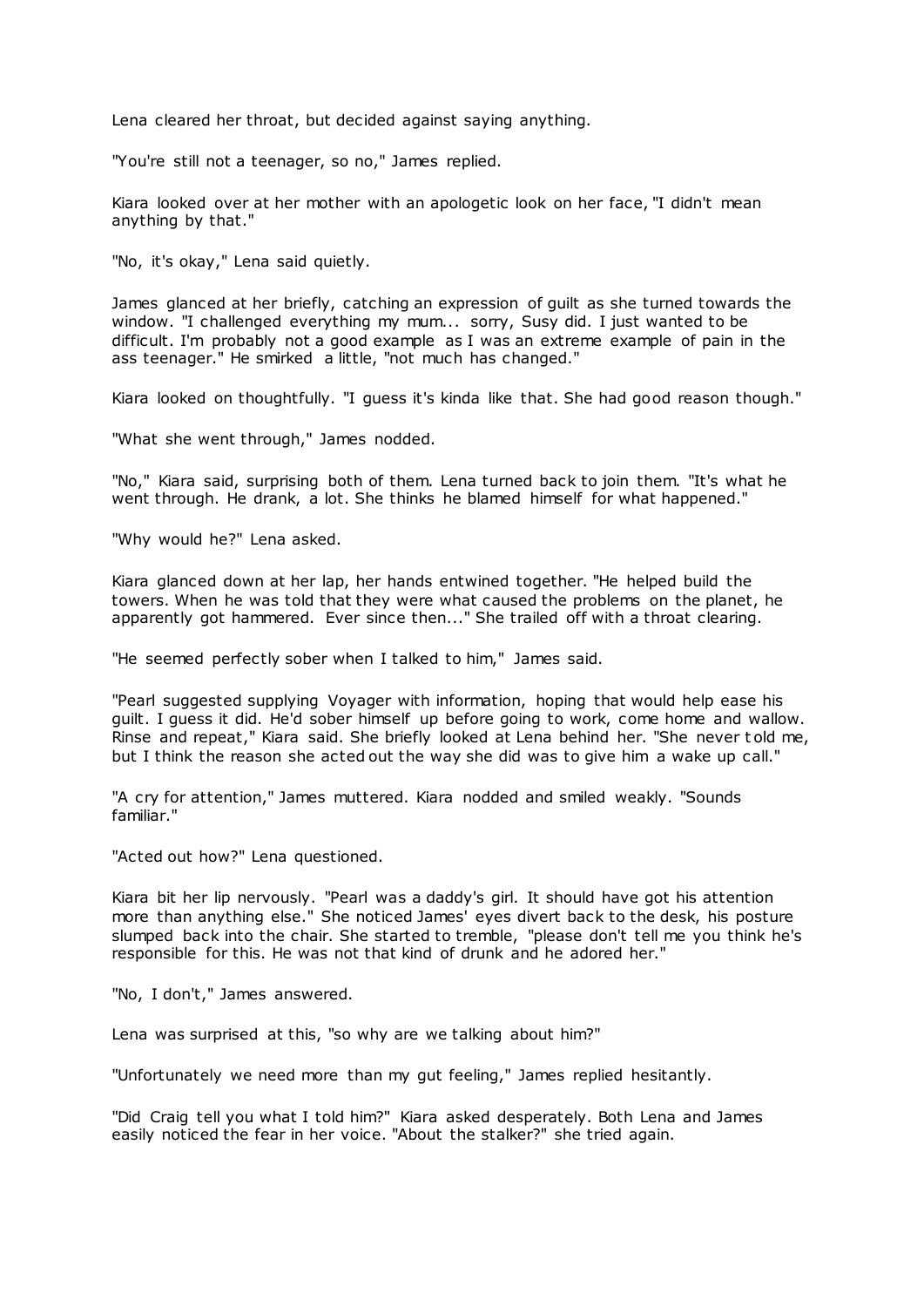"He said something about her flirting with men, but that's it. I assumed that's what you meant before at the wake up call part," James said. He cringed quite a bit, "remind me to never drink too much and or ignore my girls when they're teenagers."

Lena couldn't help but smirk. "I don't see that happening, but will do."

"Great thanks, so stalker?" James said quickly.

"Lets just say he didn't take her flirting as a joke like everyone else did," Kiara answered.

"I assume you never met him or you'd have told us who by now," Lena said. Kiara nodded grimly. "Seems like prime suspect."

James looked a little annoyed to say the least. "Why didn't he tell me? The rejected idiot is a far better suspect than a traumatised dad."

"Did daddy know though?" Lena asked.

Kiara shook her head timidly. "I doubt it. That would have been more of a wake up call for him. From her stories about him before, he reminded me of both of you. Fiercely overprotective."

Lena laughed nervously while James didn't react at all. "When was I ever like that with you?" Lena asked.

"Even when you blamed me you always stuck up for me. Don't be like that," Kiara said with a little anger in her voice. It made Lena feel a little guilty for saying anything. "He knew she was flirting, he caught her once. Only he was still in his drunk hours."

"He wouldn't slap her for this, would he?" James felt awful but he had to ask.

"God no. Would you?" Kiara said, but not really asking, she knew the answer.

James actually shuddered in revulsion. "No. I'd probably slap the boys around though." Lena sniggered to herself. "Once they were adults, I mean," he said, quickly clearing his throat.

"We got it," Lena said, still amused.

"You said he caught her doing this once. Were you there?" James asked. Kiara shook her head. "We may get lucky and find that he caught her flirting with the stalker. I doubt it but it's worth a try. He was avoiding the subject though. I guess I don't blame him."

"Seriously, what are you going to do when Sasha, Amy and er... have you given her a name yet?" Lena questioned.

James responded just by narrowing his eyes in her direction.

"Never mind, there's my answer," Lena teased.

"Right, like you'll be nice and calm if Kiara decides to date," James said.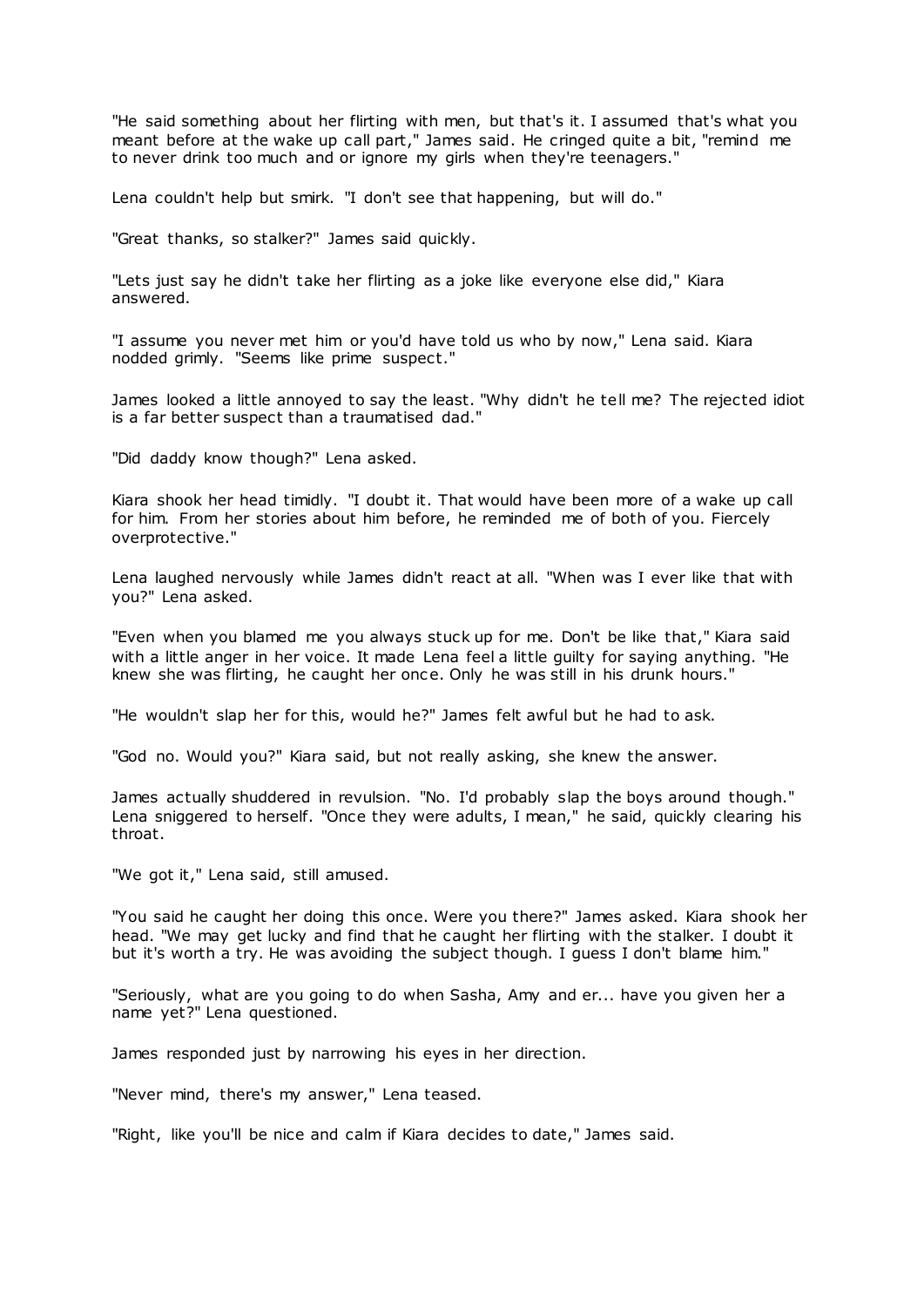Kiara glanced up at her mum, just catching her scowl in response. "Yes," she eventually said unconvincingly.

"Good one," James said. He rose out of his chair. "I should go talk to him again. I may as well let him out. There's no way he did it."

"You arrested him, or did Craig?" Kiara stuttered. James' sigh told her the latter. "Why?"

"Yeah, you're right I can't let him out," James said quietly. The two girls looked confused. "There's still another question he's refusing to answer."

### **Deck Eight:**

"Maybe he just couldn't handle it," Craig said.

James stopped walking alongside him, he stared after him with a disgruntled expression. Craig quickly turned and double backed a few steps.

"You said he was a drunk. Maybe he forgot he even did it. I don't know," he continued.

"If you don't know, why are you so certain it was him?" James asked.

Craig stared blankly at him. Then he shook his head. "His finger prints were in the slap wound."

James continued walking, his head shook as he did so. Craig stared after him, his eyes wide in disbelief. He hurried after him.

"I think you're forgetting that he went to his duty shift around midnight. She was attacked afterwards," James said.

"It was only an estimated time," Craig said.

James groaned as he turned the corner leading to the crime scene. Two new Security officers guarding the door stared at him bewilderedly until Craig arrived as well.

"I doubt the Doc would get it wrong, do you?" James said.

"I don't want it to be this guy anymore than you, but it doesn't explain the evidence the Doc also found," Craig argued.

James shrugged, "not yet. That's why we investigate things."

"This is starting to sound familiar," Craig groaned while rolling his eyes.

"Yeah, once again you're taking it personally whenever I disagree with you," James said. "I'm just suggesting we should investigate further. If we focus on only the dad we may miss something."

"Okay fine. I'm all for the dad not being an asshole," Craig said, his voice hinting that he'd let it go. "Did you find anyone suspicious on the deck at the time?"

James nodded. He walked over to investigate the door panel again. One officer knew he'd need it, and handed a pair of gloves to him. "One guy was wandering around without a commbadge on him. A Human guy."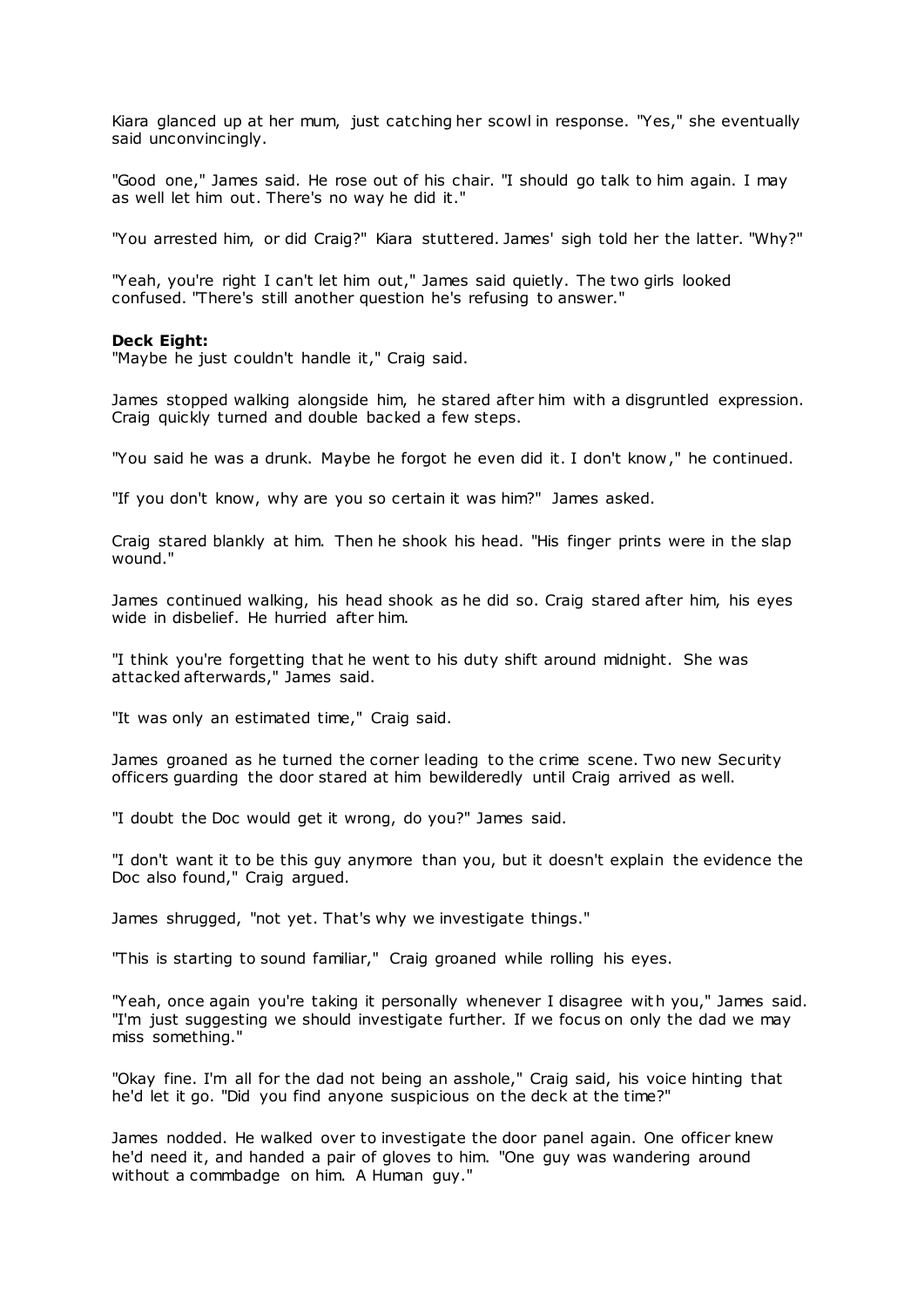"I take it you haven't figured out who?" Craig stated.

"He wasn't the only one. Eleven men were doing the same thing elsewhere. I'd have to dig deeper to figure out which one was where," James replied. Instead of pressing the controls on the panel, he tried to open it carefully. The gloves made it a bit difficult.

"Maybe we should listen to Lena. Divide them up, six each," Craig suggested.

"It's on my to do list, I just don't want to tip off the one who did it," James mumbled while he continued trying to open the panel.

Craig didn't seem bothered about it, "why not? Make him sweat and he won't do it again, in fear of being caught."

"Or he might attempt to cover his tracks," James said. He grunted as his finger slipped over the crack in the edge of the panel. He rolled his eyes, being careful wasn't working. This time he went to open it, he didn't even try. Everyone cringed when the panel didn't just open, it took some of the wall with it. James didn't seem to care at this point, he immediately started poking around the circuitry inside.

"We already know no one forced their way in. What are you looking for?" Craig asked.

"There's always a way around these things, some not easily detectable," James replied.

Craig folded his arms, a slightly bemused look on his face appeared, pushing both his eyebrows up and his lips to tightly push together. "I think we may have noticed a hole in the wall."

"I'm sure you could," James said in a patronising tone, normally a one used on a naughty kid. Craig didn't take offense at it, he saw it as him trying to lighten the mood. "You could short circuit the door, trick it into opening. Adjust your commbadge to make it think you're someone else."

"That sounds like stuff only people like you would know," Craig said in distaste. "Who else knows this stuff?"

James briefly glanced at him, his own eyebrow raised. "People like me? Anyone who knows anything about the ship's systems and wiring, which is most of the crew, will be able to come up with the first one." He shook his head. "There's always the simplest one, and it's normally that."

Craig scoffed, "what, ringing the door chime?"

James again looked at him, "exactly."

Craig blankly stared, his mouth slowly dropping open. He groaned into his hand before his jaw reached its limit, "of course. Kiara was going to stay with her. The victim answers the door, thinking it's her and it isn't. It's so simple an idiot should have thought of it. An idiot didn't."

"If it makes you feel any better, the dad wouldn't need to break in so this probably doesn't matter," James said, not seriously. He turned away from the panel, staring at the part that was pulled off in distaste. He tossed it to one side like it was garbage.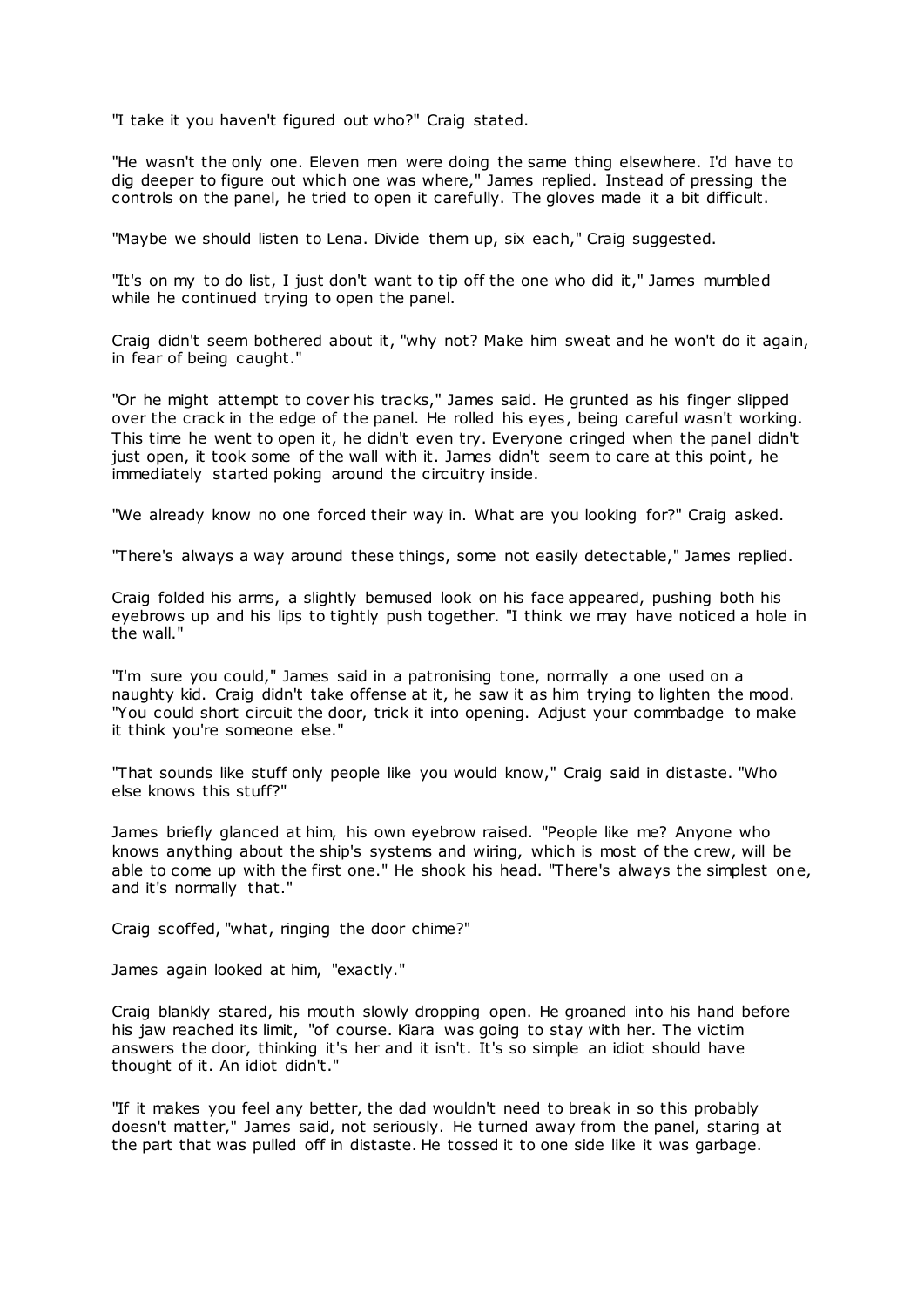Craig mockingly scowled at him. "I didn't say it might be him cos I want him to be, or because I like to disagree with you. Or piss you off either. I just can't get my head around the slap evidence."

"I know," James said lightly.

Craig groaned at him. "Fine. Did you find anything?"

"No short circuit, there's been no tampering. There's nothing wrong with it," James replied.

"So the guy either rings the door and she can't stop him getting inside, or it was the dad," Craig said. "We're no further forward. At least we've narrowed down the how."

James nodded while he thought about it. "You said that you can't stop thinking about the slap."

"Yeah, but you said we shouldn't focus on one person," Craig said.

"We both shouldn't," James said. "He was going on and on about you not understanding cos you're not a dad. Let me talk to him."

"But you don't think it's him," Craig said.

"Any one of us can talk to the twelve men on my list. Lena offered to help. I can always join you after I talked to him," James suggested.

"So much for not tipping him off," Craig smirked.

James smiled back, "I liked your idea better. Make him sweat."

It was strangely quiet on board ship today, too quiet. It was creepy. The only conversation Jessie saw on route to the Mess Hall was whispered. Something must have been going on, but the hushed voices didn't give her a clue as to what.

When she finally reached her destination, she found it eerily similar. People were either keeping to themselves while they ate or drank, or they were whispering to the person next to them.

Before she could even think to find someone to ask, Neelix hurried over looking a little too keen. That was never a good sign.

"Ah Jessie, how's the little one doing today?" he said, just about to crouch down beside her.

Jessie instinctively pulled the little baby seat carrier up and then over to her other hand. "She's fine. What's with the creepiness? Has something happened?"

Neelix's good mood threatened to slip away, he tried his best to keep the happy morale officer mask on. "You haven't heard?"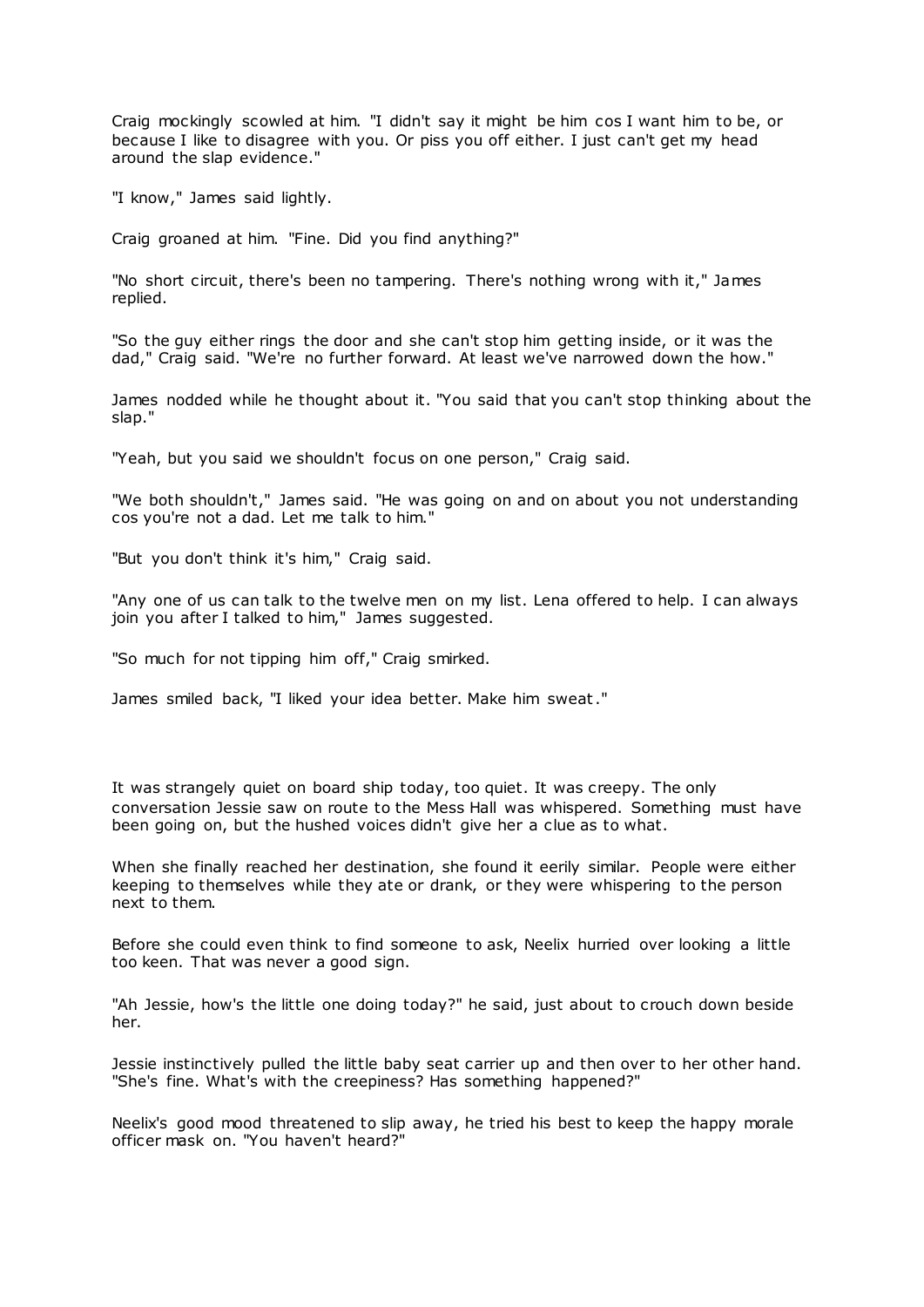"No, but I assume it's Security related as I found James had already gone when I woke up," Jessie said.

"Well you know this ship. News travels fast and it can be jumbled. All I know for certain is that a poor Erayan girl was attacked in her quarters," Neelix answered.

"I didn't think that was something people could jumble up," Jessie said.

Neelix stepped closer and lowered his voice to a whisper. "Her father was arrested in Engineering." Jessie's eyes widened. "I find it hard to believe as well, but their world did have Soft spies on it. Maybe it wasn't her father, if you get what I mean."

Jessie's eyebrow slowly raised, her wide eyes instead judged him. "So, the reason the bad news keeps becoming more rumour like is cos you're saying crap like that?"

"No," Neelix replied in an offended tone. "I just thought of it. It's better than the other theories being swapped around."

Jessie groaned and walked away. Neelix hurried after her. "Walking away means conversation's over, Neelix," Jessie called over her shoulder, on route to the replicator.

Neelix stopped part of the way there, looking a little insulted again. He then decided to go find someone else to talk to.

"I hate this ship sometimes," Jessie muttered. The person in front of her at the replicator looking behind him, he gave her a nervous look and hurried away without grabbing his food. "What?" At least she could use the replicator sooner, so she shrugged it off and ordered her drink.

#### **Enterprise:**

When he entered the first thing to get his attention was the dramatic difference between the man Craig arrested barely an hour ago, and the man now sitting, slumped over his own legs in the Brig. His hands were in his hair, fingers clutching it so tightly he could easily rip it out if he moved them. He barely looked up, almost as if his head was far too heavy now or he had lost the strength to do so.

Yutan definitely looked like a man who's world had come tumbling down. It wouldn't be easy to fake.

"Do you think..." he said in such a low voice it came out as a croak. He paused for a few seconds. "That I didn't see enough violence, depravity, fear while my planet was slowly crumbling away?" His hands did move from his head, a few stray hairs went with them. His arms fell onto his lap.

"No," James answered.

"Is it guilt? Am I just an angry regretful man in your eyes?" Yutan barely muttered.

"I don't know what happened yet. That's why I'm here," James said.

A bitter smile appeared on the alien's face. James could only just make it out as his head was still lowered towards his lap and the floor. "You have no idea... What it was like to witness what I did, knowing that if you had done nothing, it wouldn't be happening. That you survived it and others didn't."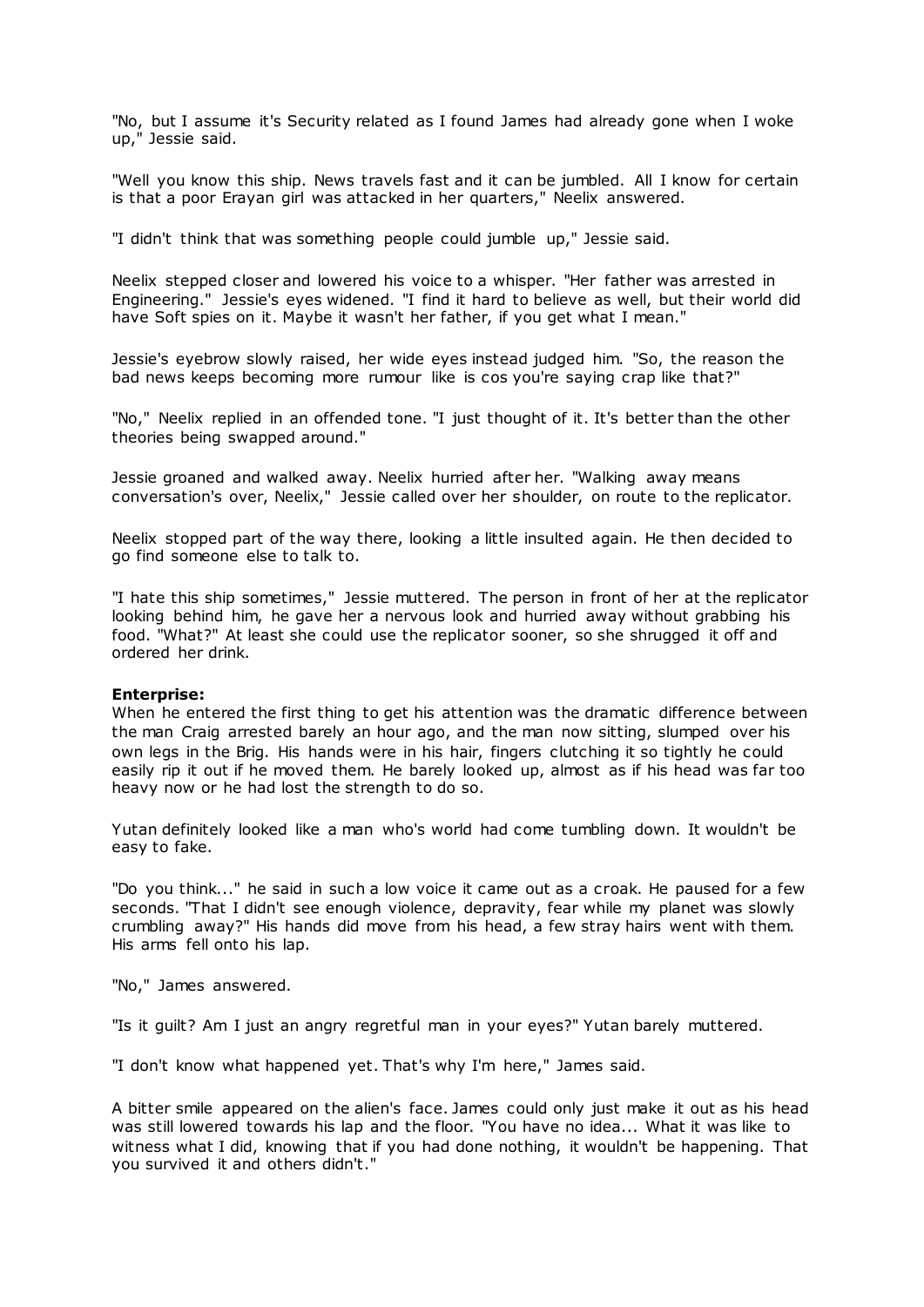"I do have an idea," James said, resulting in the other man to scoff in disbelief. "I was there, I saw the damage. I had that moment where a decision could mean the difference between life and death for others. Many times. I've lost count. I have no choice, I can't not make that decision and then I must live with it. That's my burden, my life, it's not yours."

The man lifted his head in attempt to look at him. He didn't say anything but his eyes certainly wanted to.

"Your decision didn't kill your planet. If you'd said no, they'd have just found someone else. It would have made no difference to what happened..." James said.

"Aren't you the one who helped us escape?" Yutan interrupted him.

"My sister is who you really want to thank for that," James answered.

Yutan lightly shook his head. "You're lecturing me on guilt and our impact on things, and then you say that to me. Interesting."

"What?" James asked while frowning.

"I think what you said, told me more about you than it did about me," Yutan said. "I understand your point even so. It's something I've been thinking about since I arrived on Voyager. Those towers were always going to be built. I didn't have to help them though. If I didn't, my conscience would be clear. Until today I suppose."

James briefly glanced behind him at the two guards to see if they were listening. They barely were paying attention at all. He stepped closer to the forcefield anyway, and lowered his voice. "Are you admitting to something?"

"Your sister's daughter has been a wonderful friend to my little girl. She needed somebody to be there for her, not her self pitying fool of a father," Yutan said. James didn't take that as an answer to his question, so he waited for him to finish. He assumed he was right as the man continued talking. "I only saw the real her from a distance. Smiling, laughing. The girl has no bad bone in her body; so sweet and gentle. I could never imagine anyone wanting to hurt her."

"What do you mean from a distance?" James asked.

Yutan thought about the question, then laughed. It wasn't a nice laugh, it was hateful and full of self resentment. "You're not a father either, I assume."

"Actually, I am," James said.

Yutan's expression didn't change. "Just boys?"

"No," James replied.

Yutan nodded and stood up. "Then she or they are still young clearly. I bet they're at that age where daddy is perfect, someone they always want to be around." He noticed the brief downward glance to the floor James did after he finished. He sighed knowingly. "How old?"

"My eldest daughter is three. Why?" James mumbled his answer.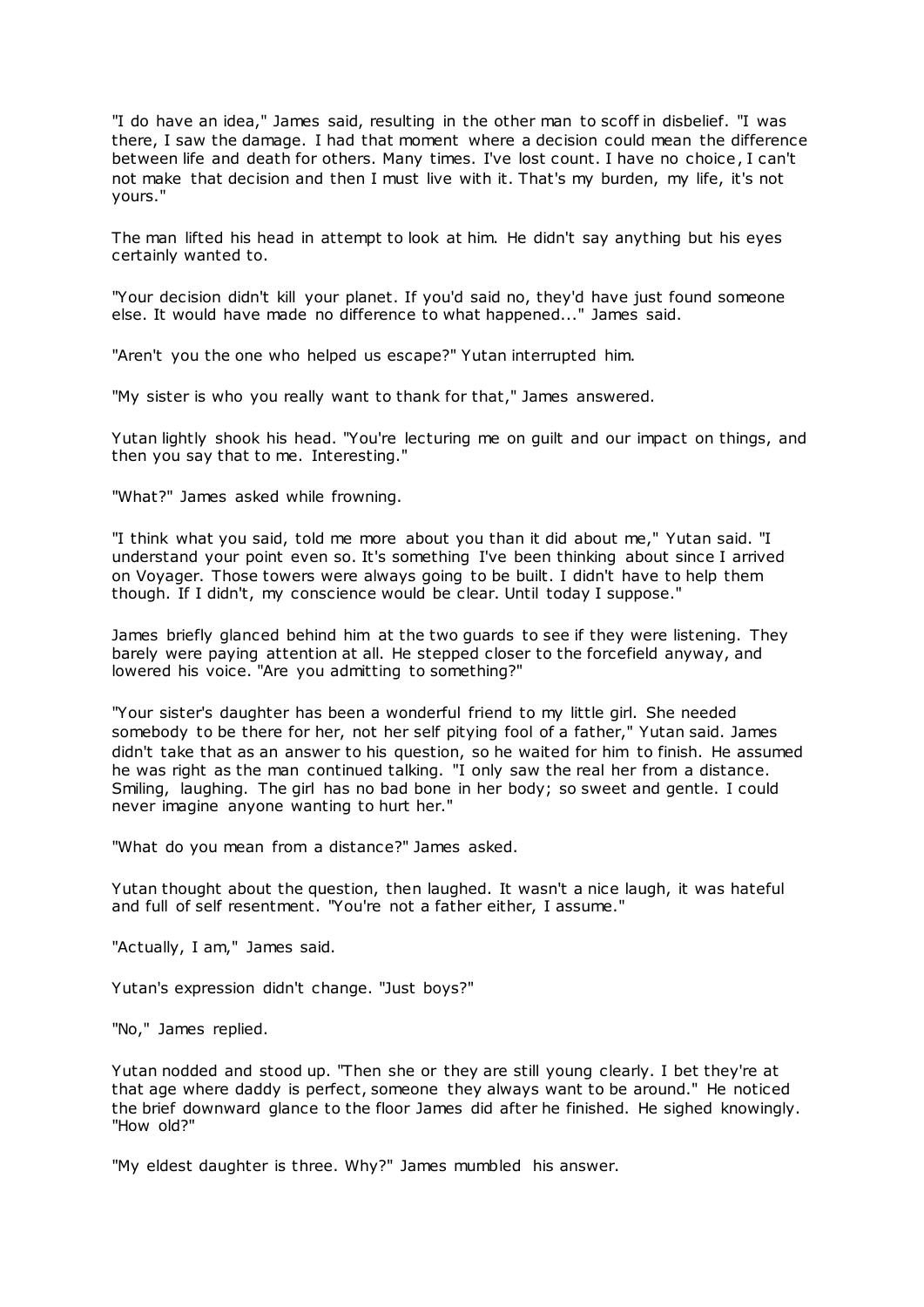Yutan smiled, it didn't seem genuine, it seemed almost jealous. "Do me a favour. No, do all of us fathers a favour." He got a frown as he expected. "Cherish this time. Your daughters will worship you, you'll be the first they come to. Unless you've somehow managed to skew their view of you already."

"I don't understand where you're going with this," James said.

"I think you do," Yutan said. "You and I it was different. We don't have a previous perspective. We were teenage boys, not girls. Girls they... slowly start to see their father for who they really are the older they get. The biased view they have fades away. You become a burden, an embarrassment. Sometimes a hindrance."

"I'm sorry but you're not exactly convincing me of your innocence here," James had to say before he continued.

"I know," Yutan said grimly. "It was just my daughter and I, her mother died when she was a baby. We were inseparable. I dotted on her, she always looked up to me with such pride. I wasn't lying when I said what we were like. Emphasis on the word were. As soon as a cute boy comes along old dad is no longer the number one man in her life."

James didn't like where this was going, he didn't notice that his face reflected what he was thinking. It was scrunched in disgust. "Didn't you think it was the alcoholic who she didn't like to be around? Ever think of that?"

"Hmph," Yutan grunted. "Where did you get that from?"

"It's called doing my job," James answered bluntly. He ignored the annoyed look he was getting in return. "You think that you can sway me by claiming we're similar, that what happened to you will happen to me too. Convince me that you're the dotting father. You'll have to do better than that."

"Do you think it'll be all cuddles and *daddy*'s in ten years time? Will they be still pleased to see you then, or will you get an eye roll?" Yutan said. His tone of voice didn't have any malice in it, only regret and sadness. "You won't be her hero anymore, just someone in her way."

"So? I'll just have to learn to deal, as that's the point, it's normal," James said irritably. "Yeah I'm not ready for that now, but I will be. This isn't about me anyway, so stop changing the subject."

Yutan laughed somberly, "I'm not though. That's the sad part."

"What?" James immediately said, confused at what he was trying to imply. "Are you suggesting I did it, or you?"

"No. The boy I caught her with. That fresh faced teen. I was that guy back then," Yutan rambled on with intent. "We all were though, weren't we? Any pretty girl walks over and we're instantly weak. If we couldn't get her we'd go crazy."

James' eyebrow raised higher than normal, he resisted a judgmental head shake. "Speak for yourself."

Yutan looked at him as if he felt sorry for him. "You think you can convince me that you're that highly evolved? Human, Slayer... whichever, I doubt it."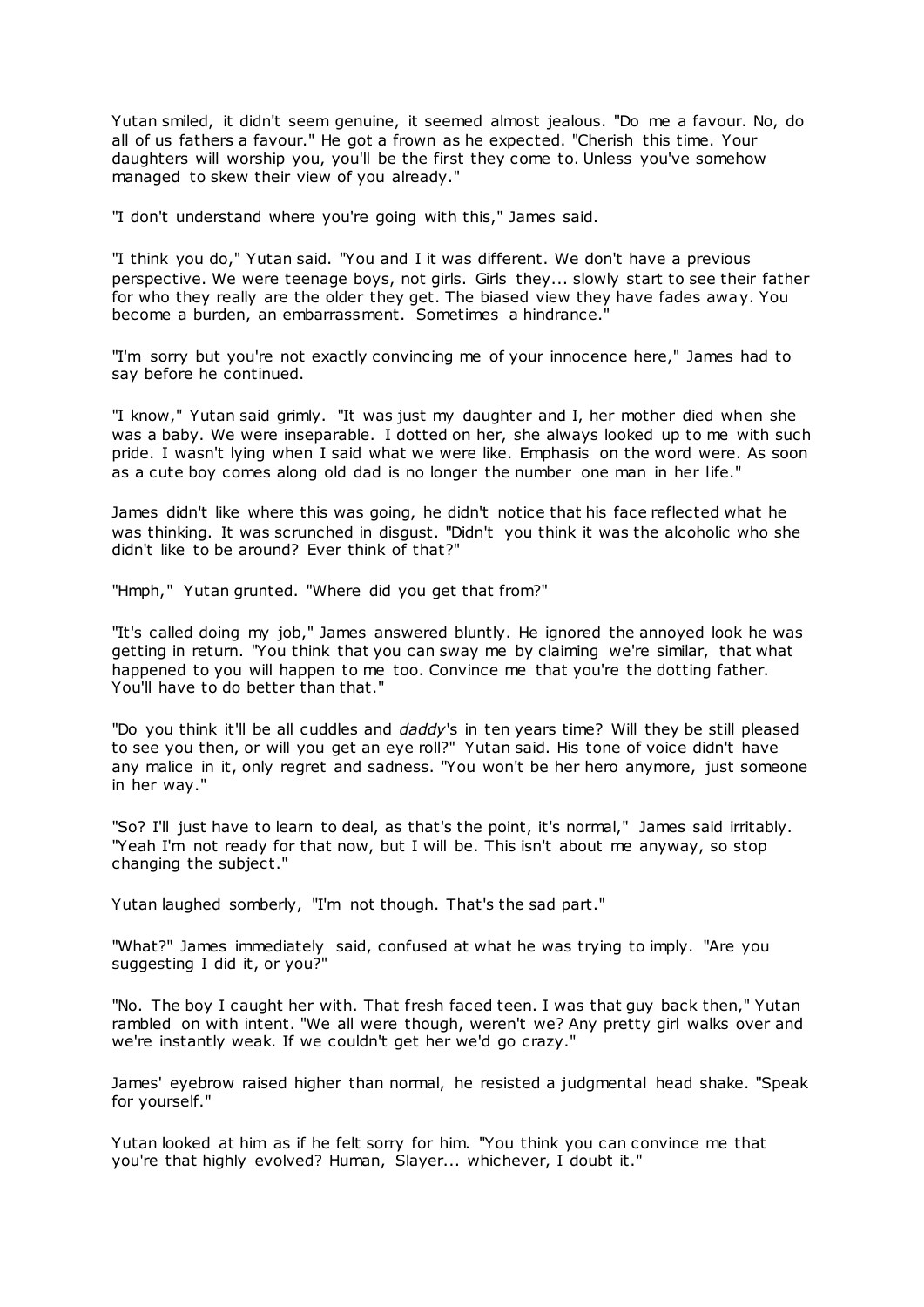"I'm only suggesting that you don't speak for us all. Not all of us are mindless animals who think girls owe us attention," James said, his voice harsher than he intended. He figured that was just his natural tone everytime someone was whining about a girl not liking him.

"I'm sure someone like you wouldn't understand rejection. I do," Yutan said, ignoring that.

"Someone like me?" James said slowly.

Yutan felt he had to scoff, "most claim they're independent and whatever, but they still fawn over the strong types. The ones that'll look after them."

"Oh god, enough," James groaned, rolling his eyes in disgust. "If I wanted to listen to this crap, I'd have visited the *I hate women* warlock club in Voyager's brig."

"I never said I had any problem with women. That's not what I'm implying," Yutan said angrily. "I played the field when I was young, I was good at it. It didn't mean I never got rejected though. I just got used to it. In the early days I was like all those boys that you claim to think talks crap." He noticed the other man's eyes narrowing a little. "I'd get angry."

"You didn't?" James asked not so carefully.

"No, of course not," Yutan groaned. "The worst thing I did was make a rude comment. I just mean some guys can go further. They, as you say, think they're entitled to the girl they like. One of them probably was told no by my baby girl. He did this."

Despite the awkward conversation they were in, James thought that he was most likely right. He really didn't think it was him. Or he hoped at least. James wondered if it was such a good idea for Craig to tell him the full details of the attack. It was clear the man was a wreck from finding out. Some things he shouldn't know. Then he thought he'd want, no need to know if it had happened to one of his daughters. He visibly shuddered at that thought. It made him angry, he had to push it out of his head.

"It changes everything you are," Yutan was still talking, James realised a little too late. He had no idea what he had said before to set him off, there were tears in the man's eyes. "When you have a daughter. Suddenly you understand, you're on the other side of the fence. You remember all the other girls in your life before, you think of what their dad's went through. You think, I couldn't do that, I can't let them go. You hope your girl will be the exception... that she won't be interested."

James understood that fear a little too well. He didn't dare vocalise it though.

"I'll admit, I still treat her as my little princess. Babied her. She saw it as disrespect, no doubt. I know that," Yutan mumbled. His head lowered towards the floor. "You were right. My drinking was the trigger. She was trying to get my attention, my help. She was in trouble and I didn't see it, no, all I saw was my selfishness."

"So, she didn't tell you about the man following her?" James asked, hoping for not only a return to the case but a distraction from these new worries he had.

"No," Yutan said with self hatred. "I had caught her with that boy, Byan or something."

James seemed a little surprised, "Bryan?"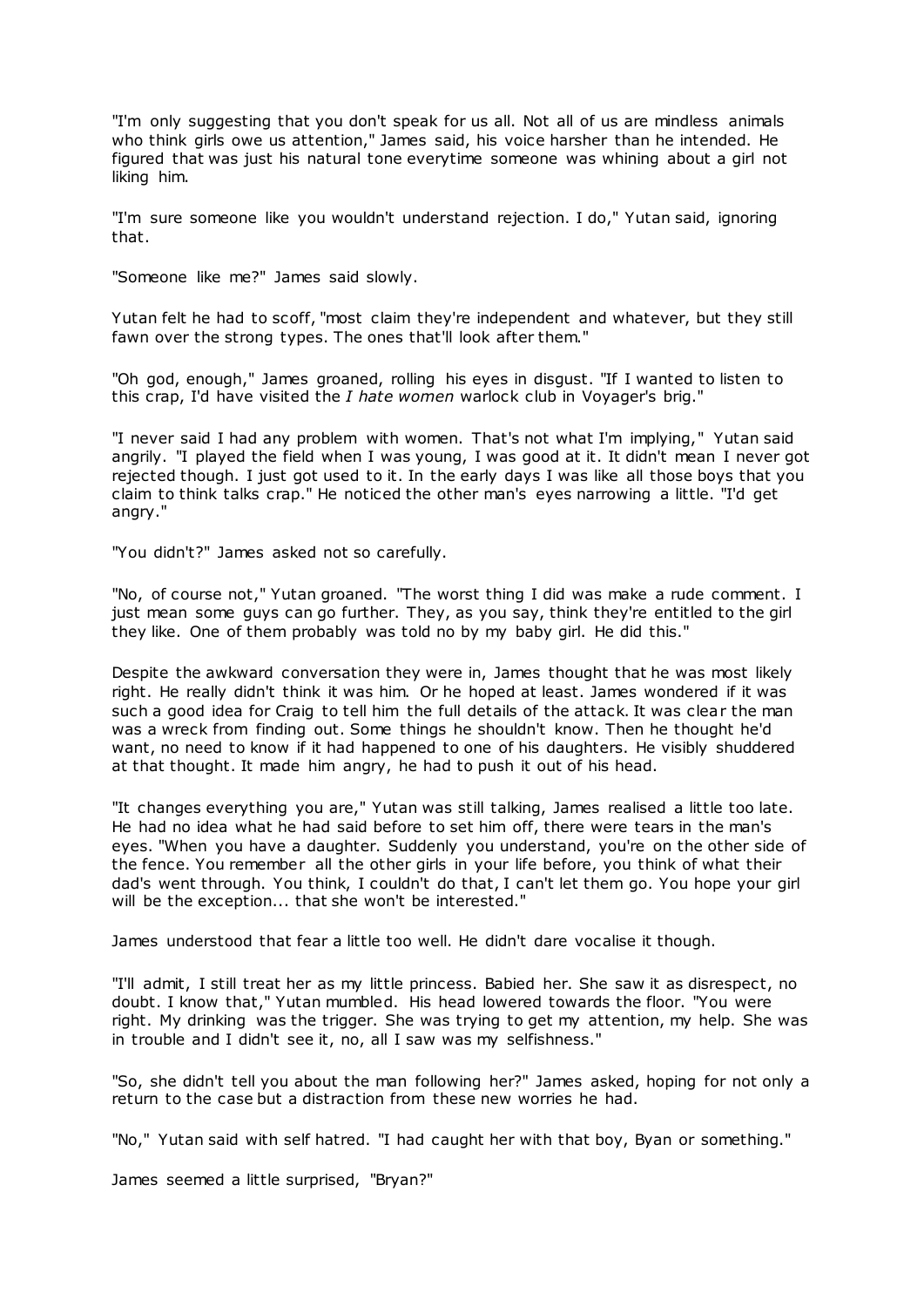Yutan nodded. "In hindsight it was nothing, innocent even. A little hair flip there, excessive blinking. He seemed more bemused than anything."

"Yeah, Bryan's five years old," James said to the prisoner's surprise. "He just looks older than he is, and he probably was... some sort of mused."

Yutan laughed bitterly and a little painfully. "When she got home we argued about it. Kiara had warned me, I didn't believe her, I saw it for myself. Only a few months ago this girl was playing with toys and playing chase with other kids down the street. I refused to believe she had changed that quickly. I was probably right. Kiara's really nine, Brayan five." James shook his head at the wrong name again. "My daughter was always younger than she was, probably because of my treatment of her."

"I'm sorry, but is this the argument that you had last night?" James reluctantly asked him.

"Yes. I told her that she had plenty of time for boys later, that she should have more respect for herself," Yutan said, grimacing at the last part. He started to stutter. "She said I never listened to her, that I was just a drunken fool. I..." He had turned pale. James picked up on it, he was about to pursue it but Yutan wasn't done. "I usually sober up before going to Engineering, but after seeing her flirting the first thing I did was have a few drinks. I shouldn't have. Oh I shouldn't have. I lead him right to her, didn't I?"

"What..." James also stuttered while the alien's face was now whiter than the walls. "... Do you mean?"

"We'd been on tenterhooks ever since our rescue. None of it was her fault, she tried to help me," Yutan stammered. James heard disgust in his voice. He had a feeling where this was going, he didn't like it. "I'll never drink again. I destroyed everything in that... that one thing."

"What thing?" James said.

Yutan looked away, he turned his body away too. "It was over in a second. She looked at me like I was one of those experiments. Before I could apologise she ran to her room crying. I... I should be locked up in here. I left her alone like that, I ran away like a coward. He got to her after that. I deserve what's coming to me."

James closed his eyes tightly while he cringed. He shook his head to get rid of it. "So you did slap her?" He noticed a slight nod. "Why?"

"If you get an answer through anything I said, you'll tell me, won't you?" Yutan didn't answer. The guilt in his voice was obvious. "Don't repeat my mistake either. Learn from it."

"You're... you can't be serious?" James snapped. "Your daughter flipped her hair in front of a boy and you slapped her. How can I make the same mistake as you if I don't understand it?"

"I hope you never do," Yutan said sincerely. He dared to glance back at him, "I apologise. I assumed we were alike in some ways, you seemed to understand. I must have been wrong."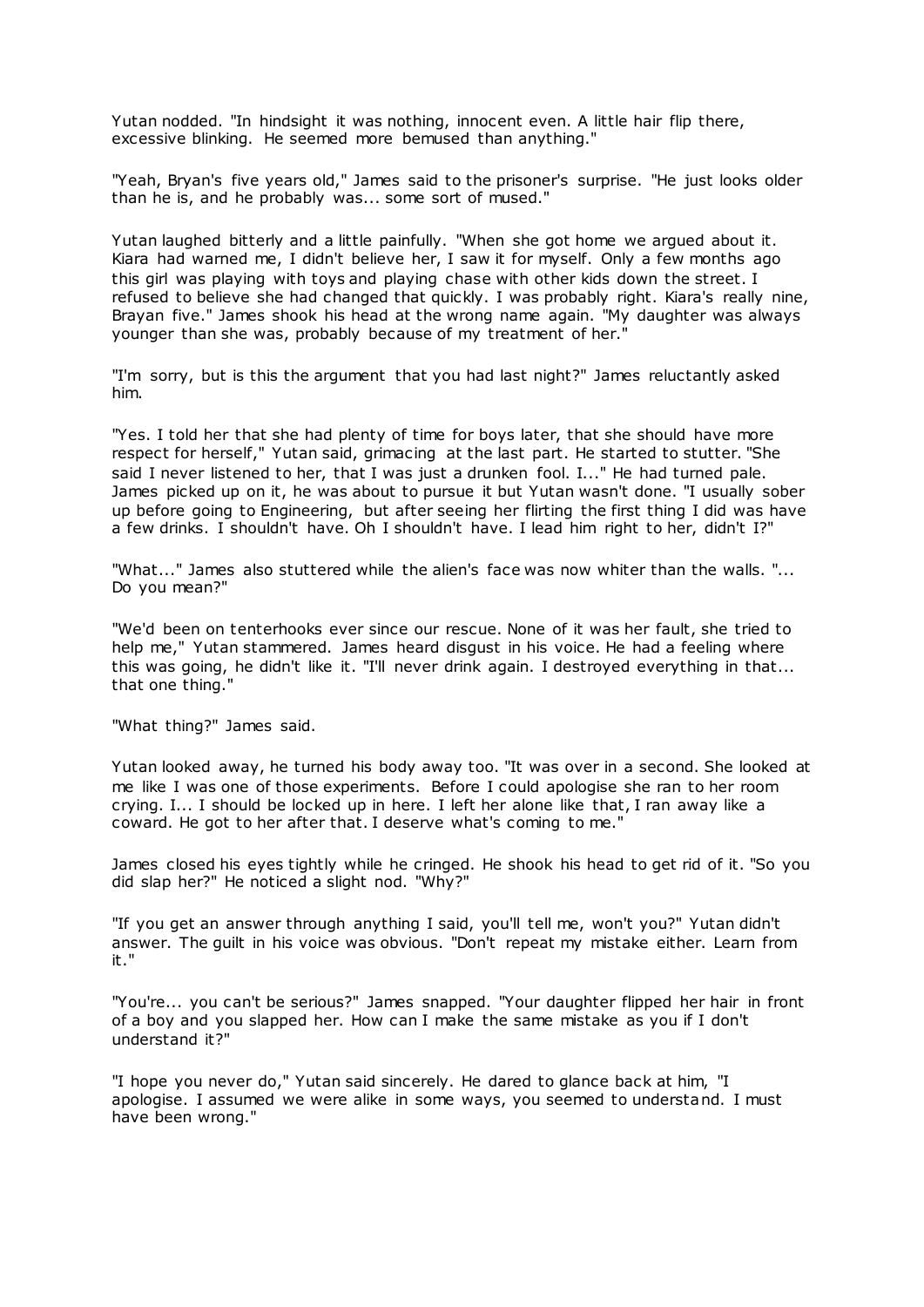James stared at him blankly, his eyes were cold. "Yes, you were." He turned his back on him to leave. While he walked away he couldn't shake the thoughts in the back of his mind, the ones telling him that could be him someday. It made him sick to the stomach.

#### **Voyager's Sickbay:**

Craig blinked a few times, his face filled with disbelief. "You're kidding aren't you? Even after all of that, you still think..."

"I'm not defending the guy. Never," James muttered. The Doctor glanced at him after staring towards Craig before while he talked. He sat at his desk while the other two stood in front of it. "But everything after the slap wasn't him, I know it."

"You didn't think he even slapped her. You may be wrong again," Craig said. The Doc tor looked to him again, he immediately turned his head back to James. To his annoyance Craig continued as James was rendered speechless for now, he turned his head back. "Look, you said he was talking about being annoyed his daughter didn't put him first anymore. You were creeped out, you said. I wasn't quite sure it was him until you said that."

James shook his head. "No, he's just an idiot dad who doesn't want his daughter to grow up. The thought of her dating and more was terrifying and I..."

Craig sighed, "oh no, don't do that."

It was James' turn to stare blankly and blink more frequently. "Do what? Talk?"

"You're not him. I mean yeah you're overprotective, and I think everyone on the ship that knows you has imagined you smacking potential boyfriends at least once," Craig said quickly. The Doctor sighed and nodded. "That doesn't mean you'll take it out on your girls. I think in the end you'll come through for them, cos unlike that moron, everything you do is for them and Duncan. Right?"

James didn't know what to say again. The Doctor looked impressed at this, he gave the younger man a nod of approval. Craig didn't take it though, he just winced a little. He noticed James' head shake a little.

"Ok, not everything. If that were true you wouldn't be so impulsive and Slayer-y, right?" Craig said nervously. "But you know what I mean. I know you're better than that drunken twat."

"Right. My daughters will probably never dare to bring a boy home. I'll probably not be invited to the wedding in case I go on a killing spree," James muttered, his eyebrow raised. Craig sensed even the tiniest bit of humour in his voice. He looked to the Doctor to see if he saw that. He had the same look on his face so he still wasn't sure.

"Perhaps at the very least they could remove the giving away of the bride part, just to be safe," the Doctor ended up saying to lighten the mood.

Craig couldn't help but laugh briefly and he felt awful for it. He looked to James to say sorry but he seemed to have a small curl in the right of his lips.

"I don't want to be that dad. I naively did when I was new at it, when we had Sasha. I didn't want them to resent me, like I did with both of my mums when they gave Jess a hard time," he said eventually.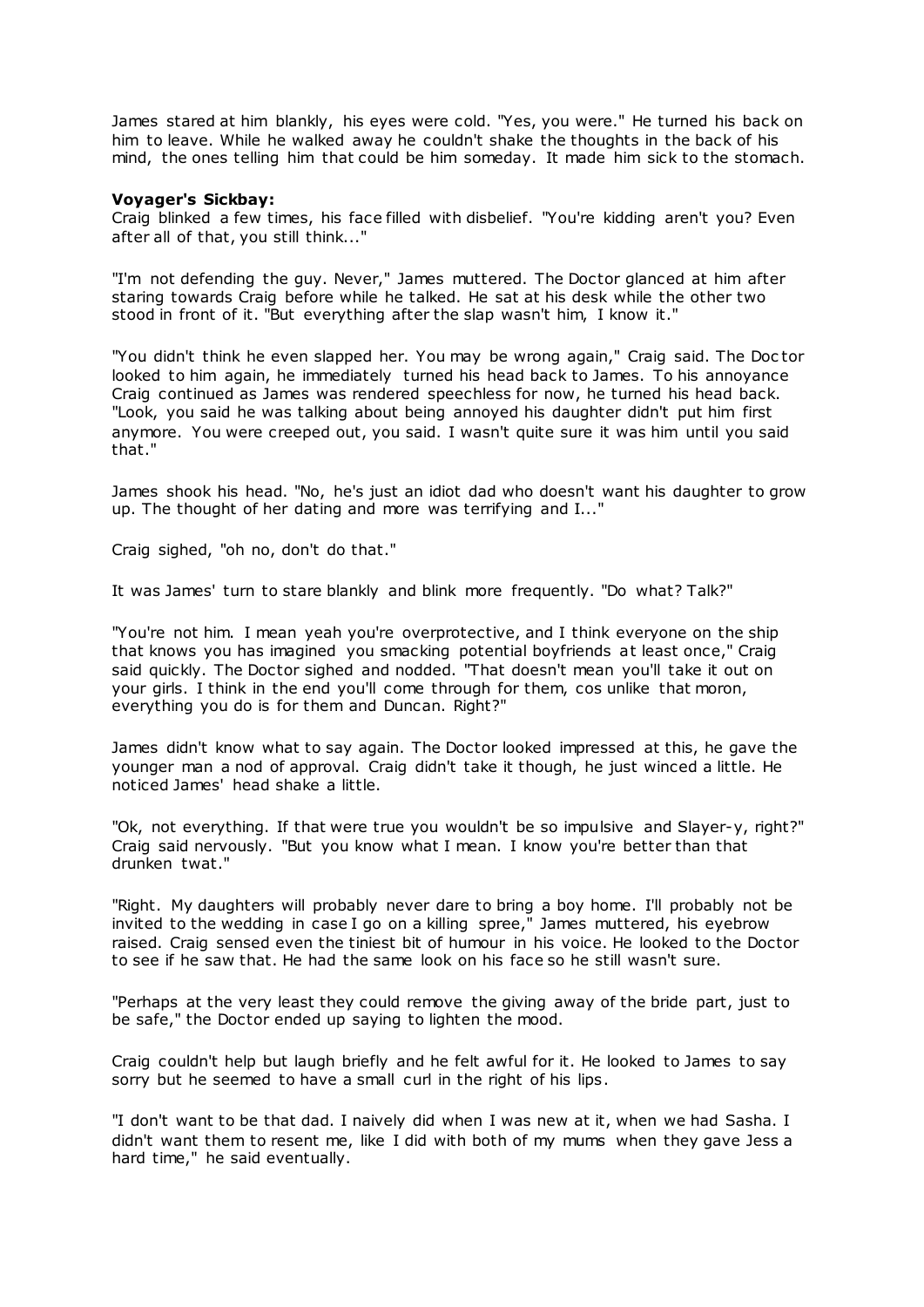"See," Craig said.

James sighed as if he said something stupid. "It doesn't mean I will be able to do it though. I still don't think anybody would be good enough for them."

"That's normal," the Doctor commented.

"Look, worst comes to the worst and you do end up being that dad. You won't handle it by slapping your kid," Craig said.

"So you do think that's all he did?" James said.

Craig and the Doctor shared a disgruntled look. Craig got rid of it before he turned back to James. "The problem is you think he didn't. We don't know enough, we should keep an open mind," the Doctor said.

"No. Sometimes people do snap and in that split second they slap someone. Before their hand even goes back by their side they're regretting it," James stuttered.

"Sounds like you speak from experience," the Doctor said grimly.

James briefly glanced at him before continuing, "but they don't beat up their own daughter so badly that no one recognises her. They certainly don't try to..." He couldn't finish, it made him feel sick again.

Craig didn't understand, he had thought that multiple times and enough was enough. "Correct me if I'm wrong but weren't you a punching bag for your own father?"

James' eyes widened as they focused on him. His whole body had tensed, his fists slowly clenched. "What?"

The Doctor meanwhile cringed, "I think this is going off topic ."

"I'm sorry but you're the last guy I expected to naively say *oh dad's don't hit their kids*," Craig said regrettably. "Cos you're living proof that they do."

His fists had fully clenched, they were tight enough for them to whiten. His jaw had clenched too. "Don't..." James warned.

"I'm saying this for your own good. Maybe you think what happened to you was a one off, or you hope. The Doc's right, we need to keep an open mind. You said that we can't focus on one person, but I say excluding one person on a gut feeling is just as dangerous," Craig said.

The Doctor thought he had to step in before he had another patient. He quickly climbed to his feet. "Or maybe your suggestion that a father committed this crime brought up awful memories. It's normal for James to dismiss the accusation, it keeps his mind from it."

Craig turned to him, his eyes a little wider than normal. James was still staring at him, he was suddenly nervous now after what the Doctor had said.

"Perhaps one of you should continue to investigate the stalker angle," the Doctor suggested.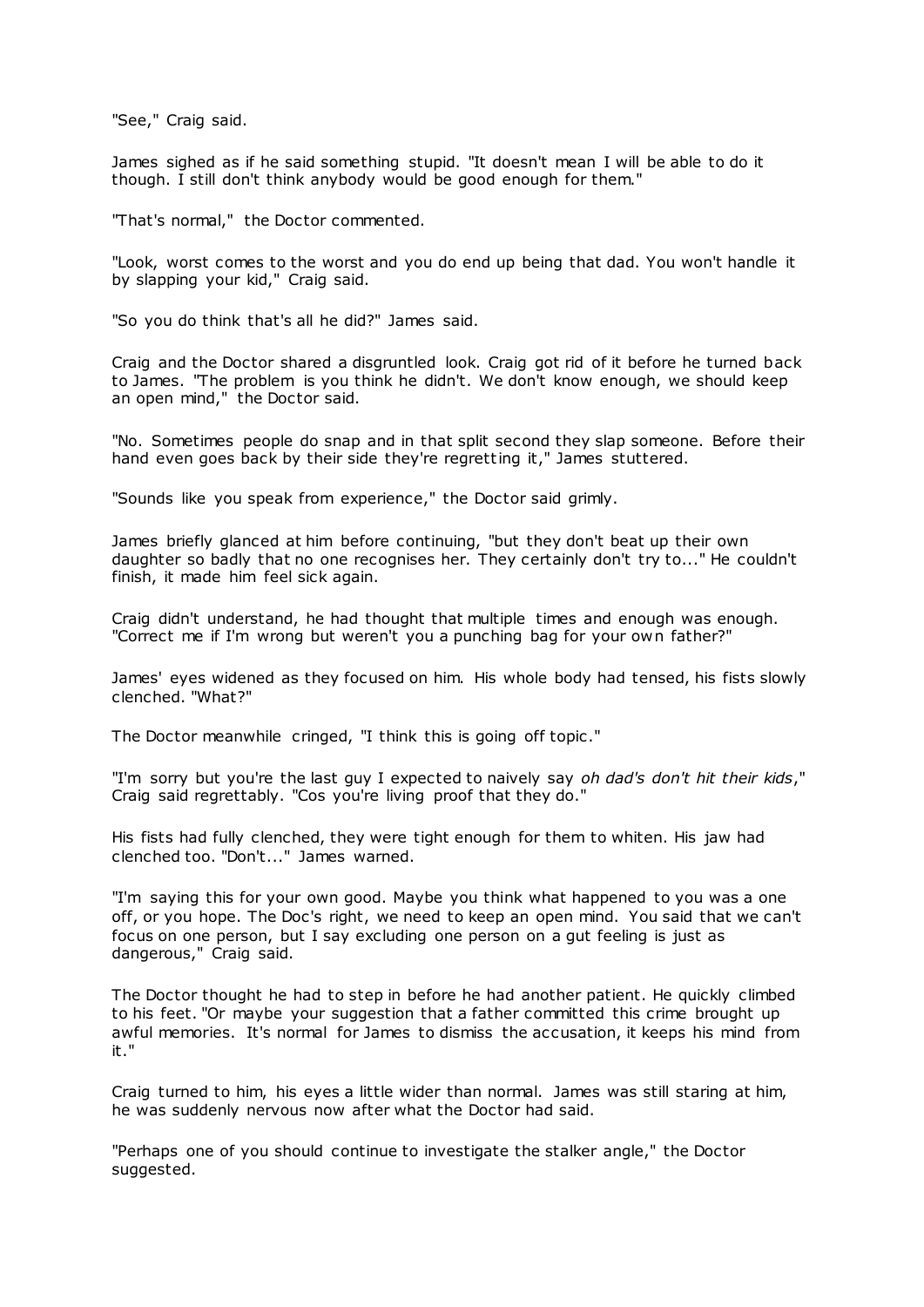Craig seemed relieved at the suggestion, his whole demeanour perked up. "Oh, your missing commbadge list. While I was talking to some of them I thought there's a quicker way to narrow it down further."

"Really?" James was also a little relieved, and now a little curious.

"Well I say quicker, but it's probably six and two three's," Craig admitted begrudgingly.

James shook his head, "that's okay, if you have a better idea then let's hear it."

Craig inhaled through his gritted teeth before he responded. "It does mean adding more to it first."

"Someone should tell you the meaning of the word narrow," the Doctor remarked with a smile.

Craig timidly laughed, "it will eventually. Okay, we know the time frame it happened, we also know the attacker has to share some of that DNA sequences the Doctor found..."

"Um, that is easier said than done. Further samples have different sequences. It's almost like it changes every time I look at it," the Doctor butted in.

It didn't deter Craig though. James meanwhile seemed a little confused at what they were talking about. "You said there was Humanoid ones in there, even tiny ones. Were they also different in every sample?"

"Not always, but yes," the Doctor answered. His eyes lit up, "you're suggesting that we look for any of the sequences in the suspect list's genes."

"Yes. But that's not all," Craig said quickly as his excitement built up. The thought they were likely going down the right path with his help, it made him a little giddy too. "It may not narrow the list down at all, so I thought of something else. Someone who snaps and attacks a girl who's rejected them will have a record. Something even minute like a nasty argument, family issues, in their file that a suspect of a crime like this would have."

James gave him a look that said he was on board and he agreed with him, but unknown to Craig deep down he was still thinking about his outburst earlier. He tried to push it back for the moment. It wasn't relevant. "You mean like abandonment, mother issues... that sort of thing." Craig nodded towards him. "If only I knew when this original meeting with the stalker took place and where. We could compare the commbadge list with that."

Craig shrugged, he didn't let that put him off. "Only Perlash'na knows that. This is all we have and it's not bad." He looked a little guilty after that, "I hope I pronounced her name right."

"I don't think we'll be hearing from her anytime soon," the Doctor said grimly, instantly killing the mood. "I know very little about Erayan physiology, and unfortunately none of the refugees have medical training that can help me. If she were Human I'd know how to treat her brain injuries, but I don't want to risk it."

"I'll get started on the list then," Craig said. He was about to walk away when James held out an arm to stop him. "What?"

"Who did you question?" James asked.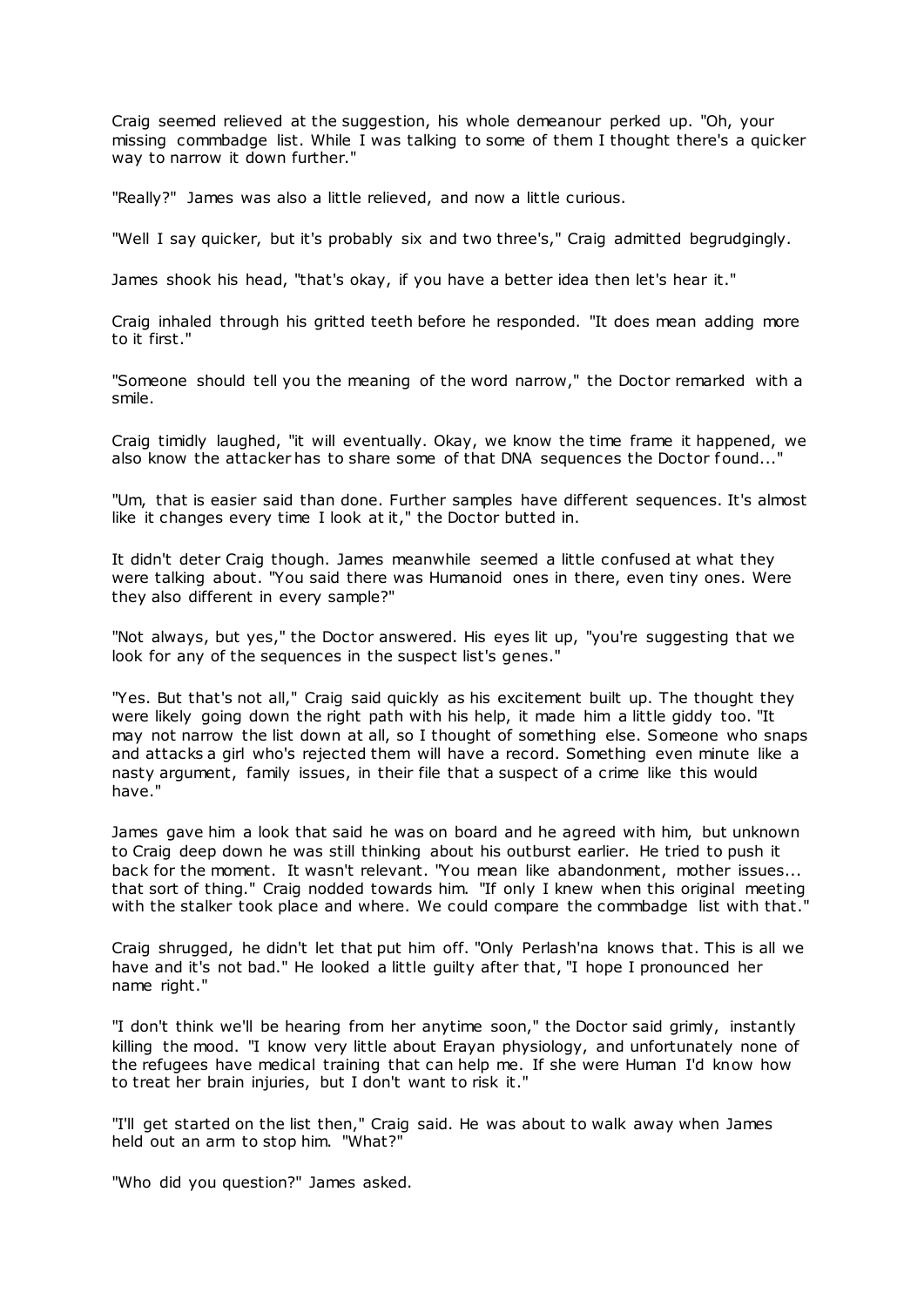"I mostly started at the beginning. Brown, Jenkins, I stopped at Grahams," Craig said. James pulled a puzzled face. "Jenkins was closer than Grahams. If you're wondering they all seemed mortified about what happened. Brown was in his quarters, the other two were playing hoverball in the Holodeck to work off their evening shift. Despite having to wake them both up they were more than happy to talk, you know."

"No, that's not what I was confused about," James said. "You went alphabetically, but there was an A on that list."

"Oh, well..." Craig said awkwardly. "We both know him, he wouldn't do this." The Doctor looked at them both with interest. "I was leaving him until last anyway, I can't give him anymore special treatment than that."

James nodded in agreement. "Good, I was going to take him off the list anyway."

Craig was more than surprised, his jaw dropped a little. He shook his head to force it closed. "You can't do that."

"I can. You're going to exclude him anyway when you go through their personnel files. I'm just saving you some time," James said.

The Doctor was back to turning his head towards the speaker, with a helpless look on his face. He had to sigh at the situation.

"Why, what's in his file?" Craig asked.

James' hid his clenching hands behind his back while his eyes shut tightly. "You know already. He's told you on multiple occasions."

Craig wasn't sure at first, then it occurred to him. "You mean his girlfriend dying when he was a kid?" The sigh he got from James made him think he was wrong, but dangerously wrong. "That's all he's ever told me."

"She wasn't his girlfriend," James snapped. The Doctor and Craig were both taken aback by his outburst, they didn't dare provoke him any further. James tried to calm himself down with a few deep breaths. "She was my sister, and his best friend."

"Oh," Craig said while the colour drained from his face. He started to stutter, "yes... I remember now, I'm sorry."

The Doctor was still confused and a little worried though. "Still in the dark here. I don't even know who you're talking about."

"Nathan," Craig said quietly.

James' shoulders fell, his eyes focused on the floor. "He's not a suspect anymore than I am. Take him off the list." He walked out without looking back up.

Craig and the Doctor shared a look of worry. "Are you going to listen to him?" the Doctor asked.

Craig felt guilty and he hadn't even done anything yet. "No."

"Why not?" the Doctor questioned.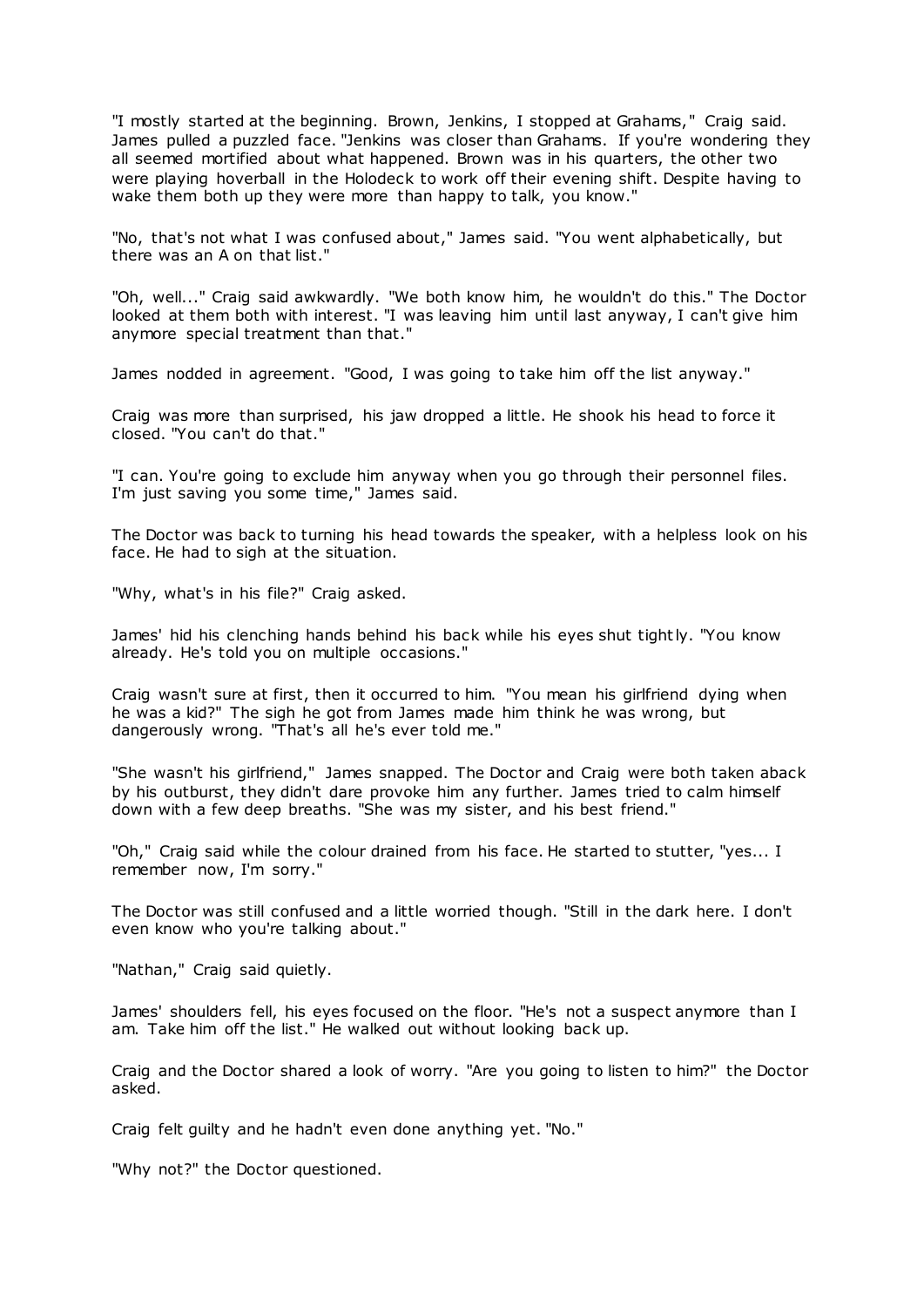"You think I should?" Craig was surprised. He tried to appear more confident after everything that had been said, his sullen posture let him down. "I like Nathan and all, his past and that shouldn't mean we should exclude him. He was still walking around without a commbadge."

"Or he could have been in his quarters like Brown," the Doctor said. "As James said, you're going to exclude him anyway when you look at their files."

Craig winced, "that's just it. Something like that would mean I'd actually keep him on the list."

The Doctor was dismayed at the suggestion. He turned to his computer and started tapping at it, making Craig frown at him. "I'm assuming that this is why the girl's attack is a more personal case for James, and I think we should try to avoid anymore shouting matches. Don't you?"

"What are you doing?" Craig asked.

"None of the DNA sequences matches Mr Andrews," the Doctor said, sounding a little relieved. Craig just frowned at him. "That's one less thing for the two of you to argue about."

Craig sighed in response. "Oh there's plenty more where that came from, I assure you."

Outside people would walk by with their heads down, or together in silence. The atmosphere through the door was far different. A couple of children ran right by him, the one at the back was trying to reach for the other. Both of them were laughing and carefree. The rest of the children were happily absorbed with their toys or their drawings.

The other adults in the room didn't know what was happening everywhere else on Voyager, or they weren't showing their thoughts about it like everyone else. The teacher Jacqueline spotted James standing at the door, she hurried over to join him.

"Here again?" she greeted him in a friendly manner.

James' head moved down a little, the woman took it as a nod. The worried look in her eyes proved she did know about what was happening, but was keeping it from affecting her work.

"You don't think there's a danger?" Jacqueline asked.

"No, the Security outside is just because of the... previous incident," James answered quietly.

"Daddy?" Sasha's voice called for him. In a matter of seconds she was standing in front of him, staring up with a sweet smile on her face. Normally that was enough to make him smile back, however the conversation with Yutan was still playing in his mind. He felt oddly guilty for being in the same room as her. "We're making play doh cookies, do you want to help?"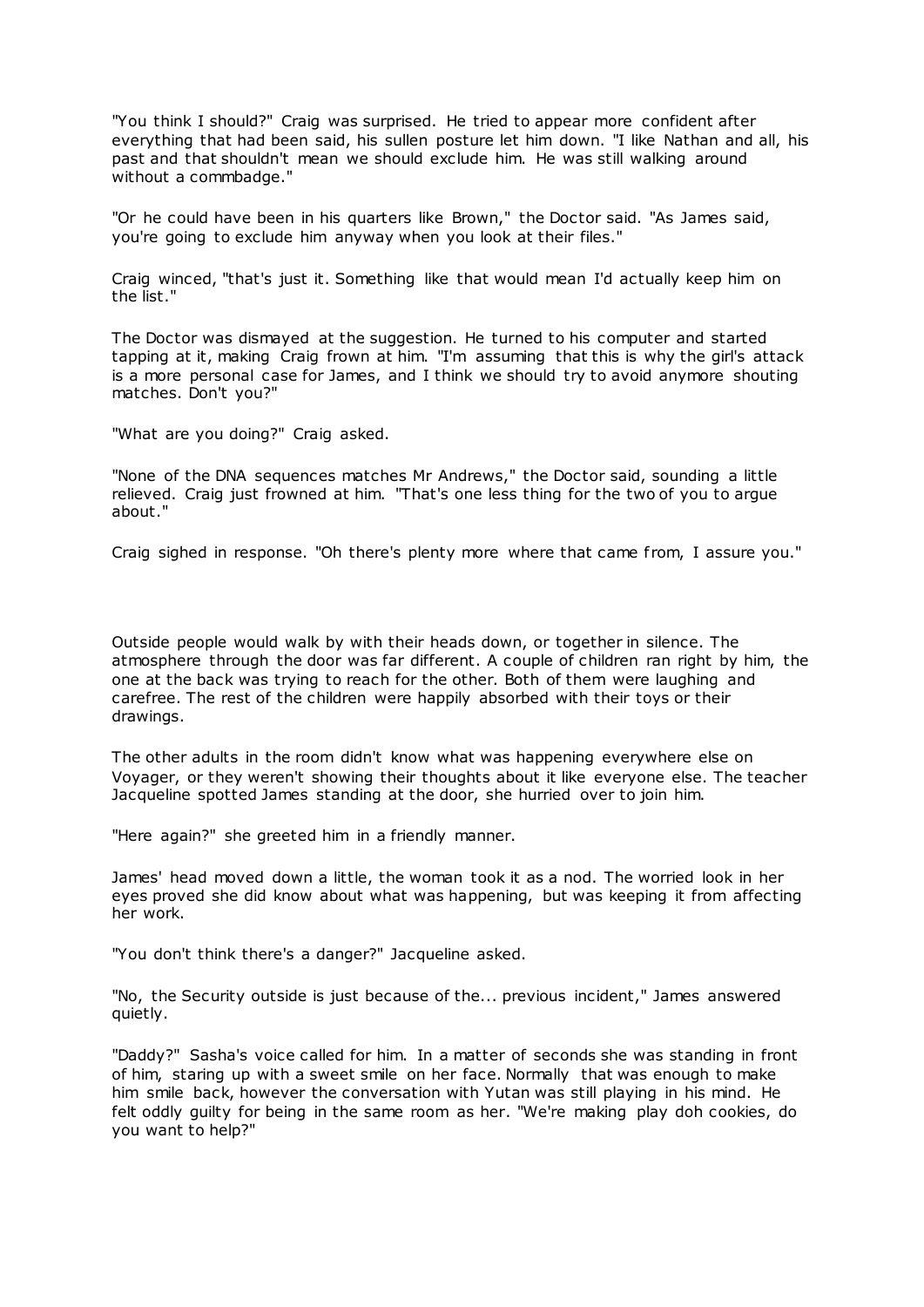Jacqueline smiled down at her. "I thought your group already learned that it's not a good idea to make them look like food." She briefly glanced toward James, "Scott thought the purple muffin would be a lovely present for Holly. It didn't go down well."

"Mmm hmm," Sasha squeaked with a nod. "He tried to give me it but I ran."

James focused on the last word more than the others, it made his heart skip a beat for a reason he didn't know or remember. "You what?"

Jacqueline noticed the two kids running around, one was Scott and his face was covered with a sticky blue and green substance. "Oh he's doing it again. Excuse me." She hurried off towards them.

"Amy's sad, her and Miral aren't friends anymore," Sasha said sadly. She showed her dad something in her hand. The first detail he noticed was that it was a bright red. It just fit into the palm of her hand, round with a large hole in the centre of it. Sasha pushed her other hand through the hole to let it hang on her wrist. "Thought would cheer her up."

James was finally able to smile. He crouched down in front of her to gently push some of the hair dangling by her cheek to behind her ear. "Amy will love it. That's very sweet."

"It's red, she likes red," Sasha said, her voice hinted to him she wasn't pleased with it yet. "I wanted to make it less boring, put something on it. Whatever I make looks bad."

"I doubt that," James tried to reassure her. Sasha just let out a little sigh in response. "What about something you like, to show its from her big sister."

Sasha stared at him curiously, then her eyes sparkled. "Strawberries. They're red too."

"Good idea," James said. The little girl looked happy, a little excited to have a plan in her head. He expected her to run off to do it. Instead she ran forward to give him a hug. As he hugged her back the words Yutan spoke popped into his head.

*"Do you think it'll be all cuddles and daddy's in ten years time? Will they be still pleased to see you then, or will you get an eye roll."*

James tried to ignore it, but it must have distracted him for a moment anyway, as the next thing he knew his daughter was staring at him. Her eyes showed she was worried about him. He tried to smile again to stop that, he meanwhile wondered when his previous one faded away.

"Let me know what she thinks of it, okay?" he said.

Sasha nodded. "Okay. But what's wrong, daddy?"

"It's okay," James shook his head while keeping the smile on his face. "It's just a bad day at work."

"That why you weren't at breakfast?" Sasha asked. James gave her a brief nod. "I'm sure you'll figure it out or fix it, daddy." Before she hurried away she stepped forward to give him a peck on the cheek.

"I hope you're not blaming yourself again," he heard when he walked back outside.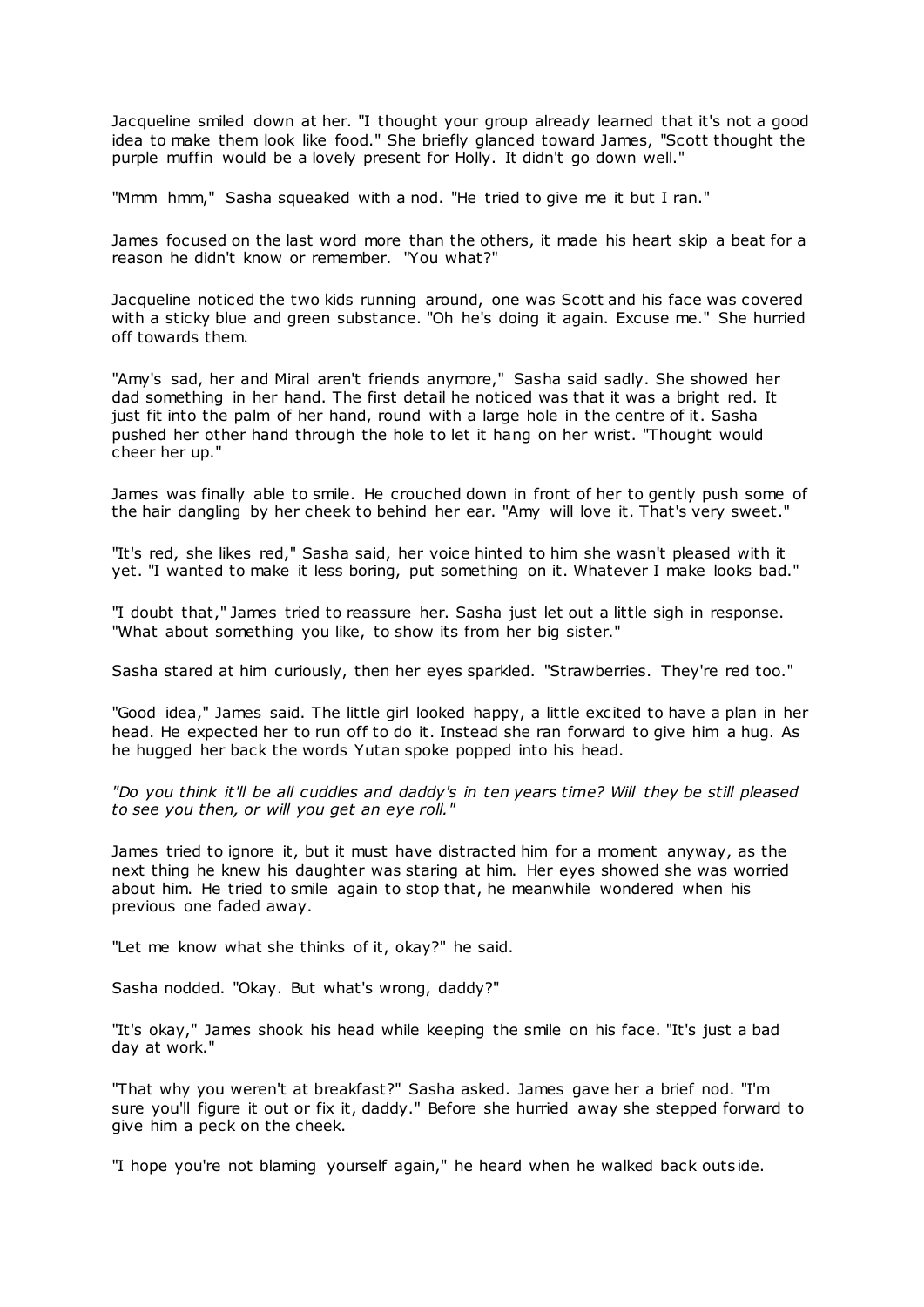James stared ahead blankly, "Jessie?"

He got a conflicted smile directed towards him; warm but concerned. He glanced to his right and then left, quickly realising that the guards had left them alone.

"It's all around the ship now. The teenaged girl beaten almost to death, the suspects being her own father and a love sick stalker," Jessie said sadly. She looked into his eyes to see if anything she said triggered anything. Unfortunately she was right, his eyes would shift around to avoid hers. The pain in them was obvious, to her at least. Her hand reached forward to hint for one of his. "Lets take a break."

"I can't," James said, shaking his head. "Whoever did this is out there, he could do it again."

"I know you. I was afraid that you'd take this personally, and I see you already are," Jessie said. He wasn't budging, so she clasped his hand. "I know this case looks similar, but it isn't. I understand why you'd want to solve it so badly. You need to take a step back, maybe let Craig take over from here."

"Similar? I don't know what you mean," James said as plainly as he could. He knew it was a lie, he knew Jessie would see right through him too. As he expected she just shook her head. To her credit she didn't get mad at him for the lie. "I'm fine. I just wanted to check on our kids, I do that every day."

"Oh believe me, I know that. The teachers tell me," Jessie said with a sigh. "I talked to Lena, Craig I bumped into when I left. They're worried too. Craig told me he made a mistake bringing you in..."

James flinched at the last sentence. "He did? We always argue, what's the big deal?"

"He didn't know, or he didn't remember," Jessie answered softly and carefully. "James, he said if he remembered he wouldn't have told you at all. He's sorry."

"He doesn't have to be. A girl was beaten, almost raped. Of course I'm going to be mad. Who wouldn't? This has got nothing to do with me," James said quickly.

Jessie looked a little pale, she took in a deep breath. "Raped? Nobody told me that part."

James groaned while he covered his face with his free hand. "I shouldn't have said that. We were keeping that quiet."

Jessie reached for that hand too, bringing it down so both hands were side by side. She kept a firm grip on both while her eyes appeared to be pleading with him. "James please, leave it to Craig, come home, take a day or two off. You shouldn't be investigating this."

"I have to," James said.

"I understand, but obviously I'm not the only one seeing the parallels here," Jessie said, her voice a little strained now. "She's not Debbie." James finally stared at her directly, the pain in his eyes was unmistakable now. "She's not. You don't have anything to prove, and you certainly won't get your answers by solving this case."

"Jess," James barely whispered.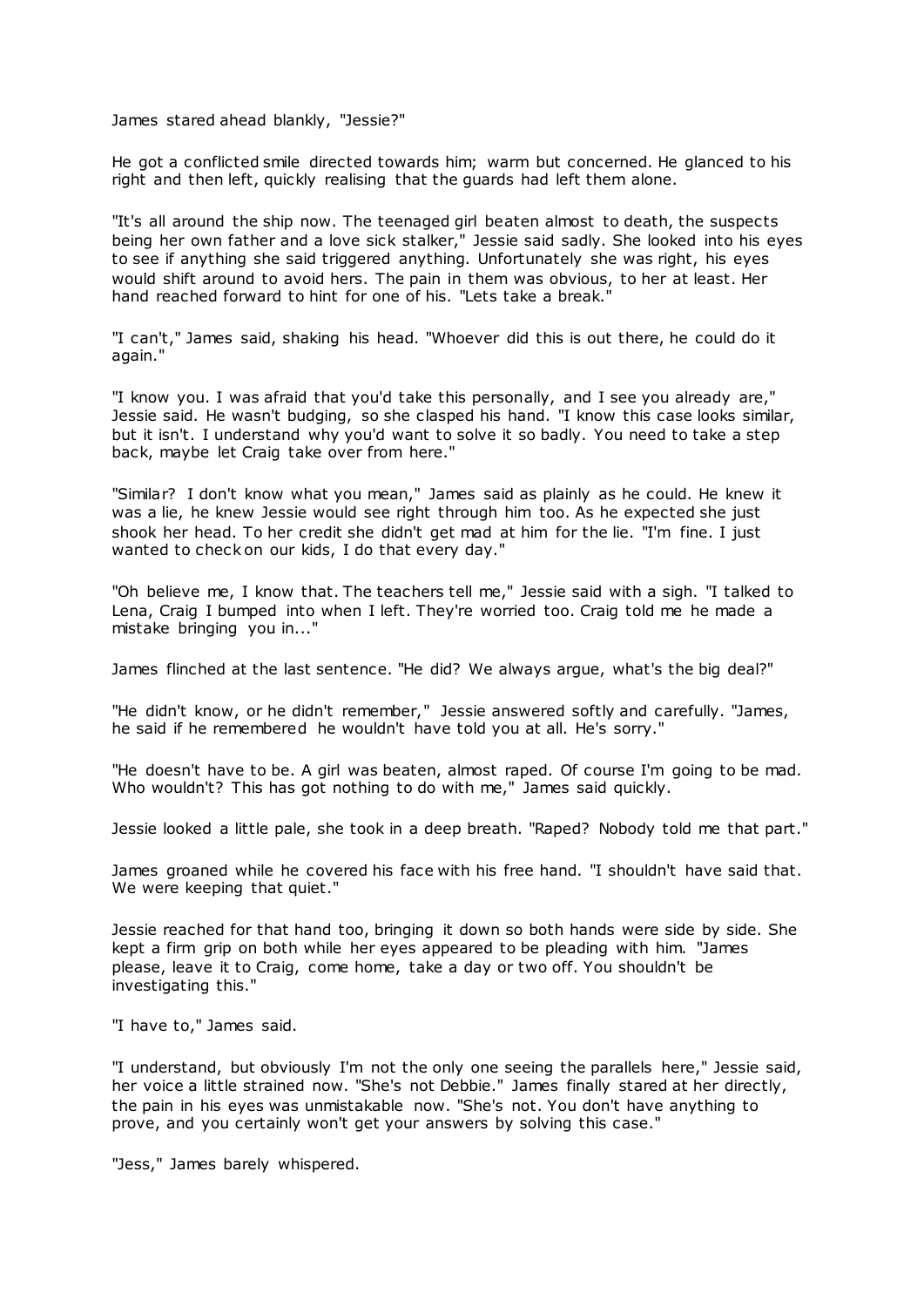Jessie shook her head stubbornly, "I was scared before I knew the full details of this attack. Now that I do, I have this awful feeling that something..." She had to breathe deeply to calm herself, her body had started to tremble. "I don't want to lose you," she whispered.

"How... you won't," James stuttered.

"I'm not talking literally here. You kept her very existence from me for most of our lives. You never talk about her," Jessie said quickly, and almost rambling. Her body still shook so that didn't help. "I know for so many years you blamed yourself. The fact that you'll never know what happened makes it worse. It's only natural to get a case like this that mirrors what happened to her, and think that figuring it out will make you feel better."

"I just want to catch the guy who could do things like this. This doesn't have anything to do with my sister, please believe me," James tried to convince her.

Jessie briefly glanced down at their hands and the floor. "I want to." Her eyes then stared directly into his. "But I know you too well. Maybe you've convinced yourself that you're only doing this to solve a horrible incident. Which is okay, it's normal. Deep down I think you know the real reason, and you'll destroy yourself before you'd admit to it. That's what I'm afraid of."

"Jess, I'm not that guy anymore. You know that. I've been working hard, getting better. I don't hide things anymore, I don't charge in to every bit of danger without thinking," James was also trembling. Unlike Jessie he didn't know why.

Jessie bit her lip briefly, her eyes studied him carefully. She took a step closer so there was barely any space in between them. "I know, I'm the one that's been telling everyone. I'm very proud of you."

"There's a but, isn't there?" James mumbled.

Jessie meekly nodded. "But that's not what this is about. Maybe Nathan was right, maybe it's time we talk about her. You can't spend another thirty years not mourning her, not accepting it. I've made it worse by protecting you from it. You can't solve this case while comparing it with Debbie's murder."

"I'm not though, and we will... I just, not yet," James stuttered.

Jessie's shoulders slumped as guilt started pushing down on them. "This is the problem, I didn't want to push or nag you. I wanted you to talk to me on your own time." She sighed loud enough for the nursery occupants to hear her. "And you are comparing it. Craig tells me you refuse to believe the father could be a suspect."

Any fear and sadness he was feeling was washed away when he heard that. He was angry again. "What's that got to do with my sister? My father liked to hit kids, didn't he? If I was comparing, I'd..."

"Unless there's something else I don't know, you're excluding the dad because your dad didn't kill your sister," Jessie said.

James groaned, he resisted the urge to roll his eyes. "No, it's not that. I just don't see him doing something like that. The evidence so far backs me up."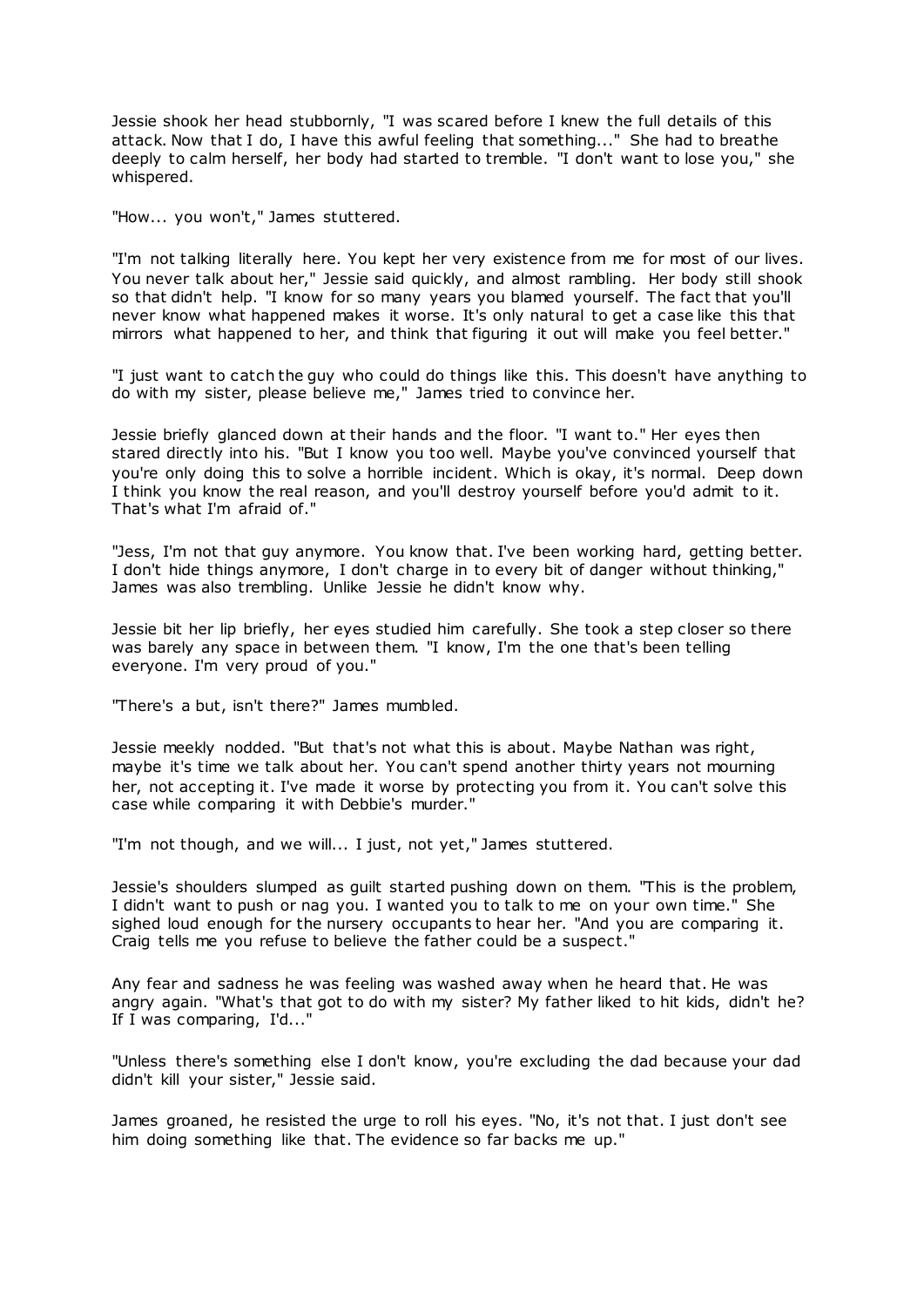"Or maybe you want to believe that nobody else could do what he did," Jessie said quietly and a little meekly.

James shook his head, "no, no. My father hated me, blamed me for everything. Her father loves her. I mean he's an asshole for slapping her, but that's the real one off here."

Jessie reacted as if he told her he was dying; her body slumped, eyes shut tightly. James had no idea why, it worried him. "It's bad enough that this case is just like your sister's. Now you're identifying with one of the suspects. You're coming home with me, now."

"What?" James said, his eyes widened a little. "Where did that come from? I never said anything."

"Lena told me. Yutan is overprotective, he has or had a close relationship with his daughter. He feels guilt for a tragedy that he couldn't avoid. You won't admit the possibility that he could have beaten his own daughter in a drunken rage," Jessie explained in a shakily angry voice.

"Jessie, that's not what is happening here. I think he's disgusting for the slap, I think he's weak for feeling sorry for himself while his daughter lies in Sickbay. I'm not him, I never thought that," James argued.

Jessie smiled sympathetically. "Are you forgetting who you're talking to? He's what you're afraid of becoming. That hasn't changed the entire time we've known each other." The grip on both of his hands tightened, she pulled them closer to her. "Craig has almost got the case solved. Leave it with him. You come home with me and spend time with our new daughter. Put all of this horror in the back of your head for a moment. It won't kill you."

"Where is she anyway?" James asked.

Jessie's smile grew, "yeah, change the subject." Her head shook as his expression didn't change. "I left her with Lena. After I saw you I was going to go back. We both will."

"I can't. I can't relax knowing that a fourteen year old girl is lying in a coma, with her attacker roaming free," James said to Jessie's disappointment. She expected it though. "I know this has nothing to do with my sister. I just want to catch a monster. It's what I do, right?"

"Literally a monster?" Jessie sighed. "So if we can't compare it to Debbie, we can pretend it's Slayer related."

"No, not literally. Are you really suggesting I'm making excuses?" James said, a little offended by her remark.

"What about a compromise?" Jessie questioned. "If you must be involved in this, let me help."

James couldn't help but smile weakly. "You want to keep an eye on me, you mean?"

"Yep," Jessie replied in an innocent tone, her eyes sparkled a little.

"Do I have a choice?" James asked.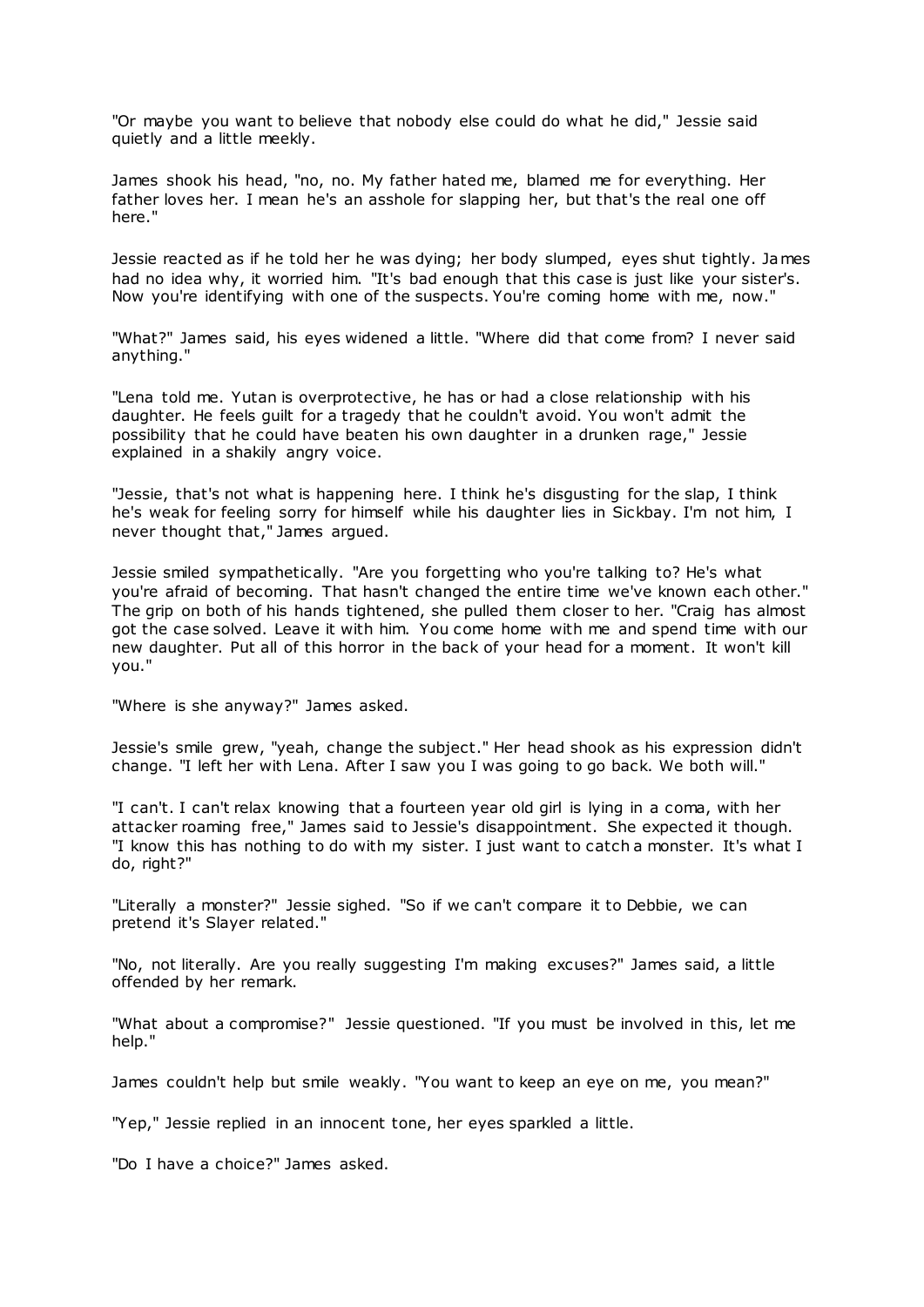"Nope," Jessie said with the same voice and look in her eye. She narrowed her eyes and pretended to scowl, "you mean you don't want to spend time with your wife? You'd much rather hang out with Craig?"

Finally he laughed, even if it was briefly. "Oh you know me so well."

## **The Security Office:**

All four occupants had managed to fit on the small sofa, only just. Jessie was trying her best not to laugh at the one sitting on the other side of the baby seat, it was distracting her from the PADD in her hands. It seemed like the baby girl inside it was having the same trouble, her bright eyes watched the person as if they were nuts. James meanwhile looked to be tuning it all out by staring at the computer on his lap.

"Um, goochy goo," Lena said as if she was reading from a script, while shaking a little toy in the baby's face. She gave a smirking Jessie a confused look, "what does that even mean anyway?" Jessie was too busy trying not to laugh out loud at her, she squeezed her lips so they wouldn't, all the while shaking her head. "Look, it's alive, aaah," she said in the same tone.

The baby squeaked. Jessie assumed she was trying to say something like *what the hell*? It just made her snigger some more.

"Tough room," Lena muttered before returning to sitting back in her seat.

"What were you trying to do?" Jessie giggled.

Lena stared at her blankly, she looked a little mad in her eyes. "That's what people do around babies, right?"

"Sure, okay," Jessie said before bitting her lip again.

"What's so funny?" Lena asked.

Jessie shook her head in an effort to calm herself down. "If you're trying to bond with her, just be yourself. That's why Duncan and Sasha were so fond of you. Okay?"

"Really?" Lena said, her eyebrow raised. "I thought Duncan just liked me cos I hit people."

"Meh, that too," Jessie said with a shrug.

"So, Amy. Should I hit people in front of her?" Lena asked seriously.

Jessie couldn't do it anymore, she laughed and immediately tried to hide it behind her hand. "I think you're taking the cool Aunt role a little too seriously."

Lena leaned forward so she could look over at James on the other side of the sofa. He looked a few thousand light years away with the computer. She and Jessie could have been fighting like the old days and he wouldn't notice. She noticed Jessie check on him too, they both glanced at one another afterwards.

Jessie gave his leg a tap to get his attention. It took a few seconds for it to register, and even then he only briefly looked at her. "I'm getting nowhere with these crew files. None of them scream *I'm a sexist asshole*. How are you doing?"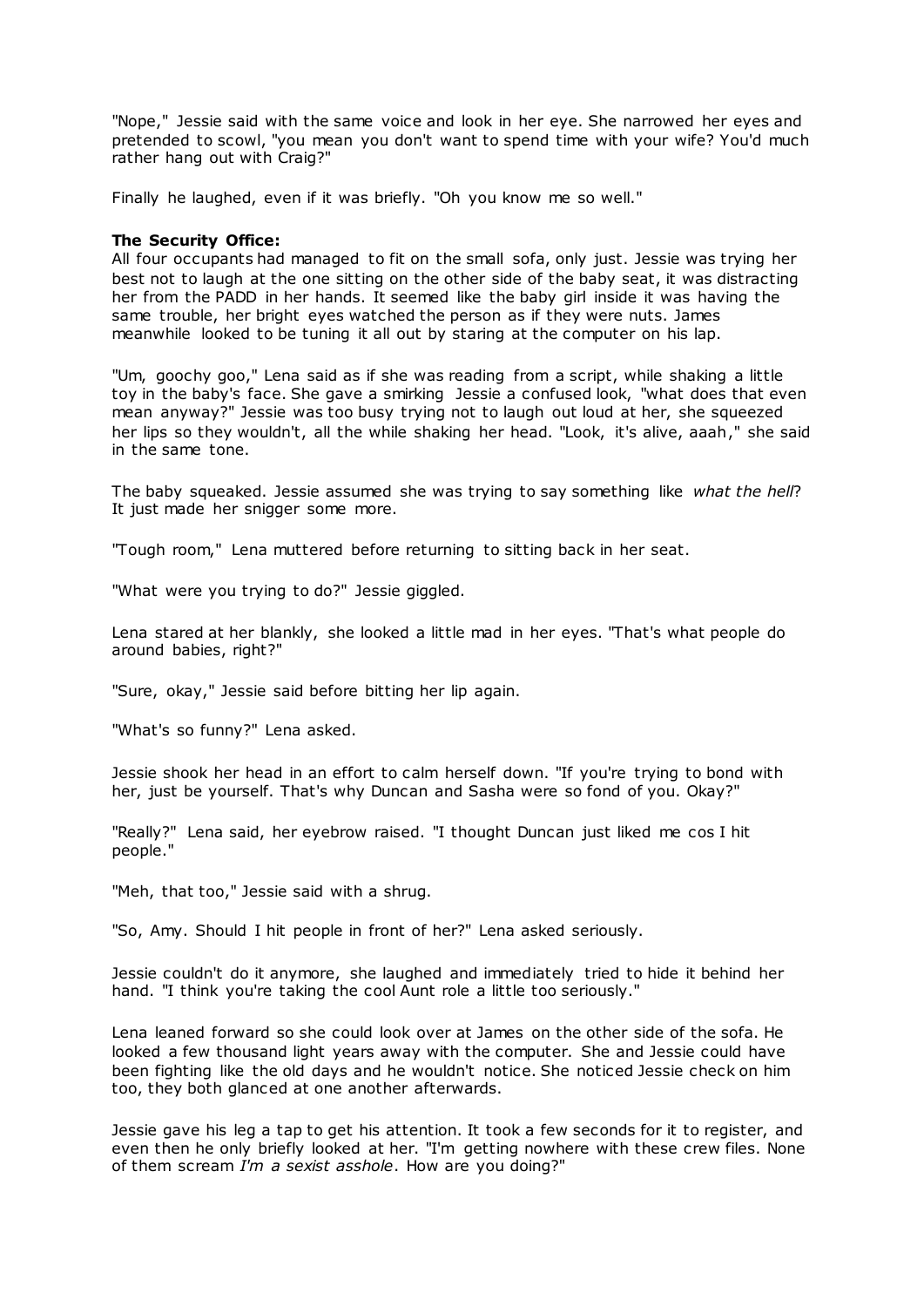"I thought I'd look at the injuries," James replied. Both Jessie and Lena stared in shock at him, he seemed to sense it and looked over at them. "I don't mean I'm looking at pictures or anything, just the casts the Doc made."

"How... why? Isn't that the Doctor's job?" Lena asked.

"Craig's talking to the people left on the list, you're reading their files. What else is there to do?" James said defensively.

Lena shrugged, "what about the crime scene?"

"I already have. There's nothing there. He was accidentally invited in, he attacked her and walked out," James said. He briefly glanced between them and the computer again. "I've been in many fights in my time, I just thought I could figure out what happened from them. Find out who or what we're up against."

"Okay, maybe someone else should do that though," Jessie said uncomfortably. She reached over to take a hold of the computer, James kept a firm grip on it though, making her sigh. "James, please."

"I'm fine. Look," he stuttered while pointing at the screen. Jessie reluctantly followed his finger. Lena tried but she was too far away, instead she got up to walk over to his other side. The two of them watched as his finger kept pointing at different points on a body map, which luckily didn't have a face or anything recognisable on it. It was just quite literally a shadow of a person with coloured marks on various parts. "The face, the back, here on the arms, the middle of the stomach..."

"Yeah?" Lena said warily.

"Excluding the skull injury, all of them are not in vital areas. They're scattered," James said plainly. Jessie briefly eyed him with worry, then looked back at the screen. "I think she struggled, he was trying to subdue her."

"Well, considering the attack that's obvious," Lena said.

James shook his head, "no, I think it started as the creep holding her still. She struggled, making him more enraged. Even still, he avoided life threatening injuries."

"If he was trying to er... force himself on her, that makes sense," Jessie said.

"If he was angry he wouldn't care, he wouldn't be thinking. I don't think this is just a coincidence," James said.

Lena pulled a face as she focused on the red mark on the shadow's head. "He still knocked her into the coma, threw her into a book case. Maybe he didn't start out angry but he ended up that way."

James' eyes shifted to one side for a second. Jessie noticed him fidget at the same time. "He probably expected her to give in. She fought back," he said.

"Didn't you say she inflicted some damage on him? The Doc wouldn't have treated him or he would have said something. Someone must have seen him hurrying around with scratches on his face," Lena pointed out.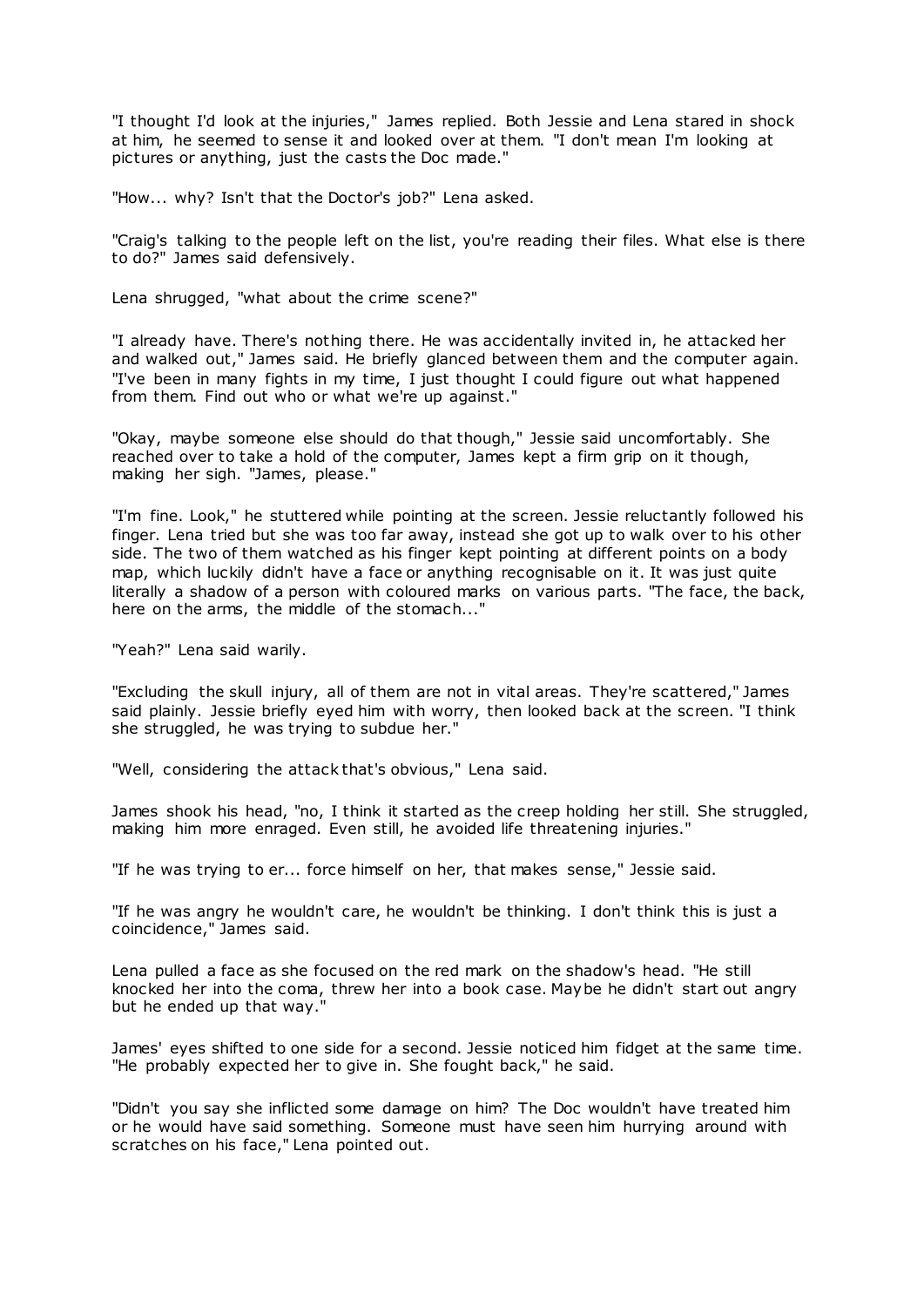Jessie nodded, her face lit up for a moment. It faded immediately, "it was late. Not as many people around. He probably treated himself at home."

James stared at the same place Lena focused on before, he did it so intensely it started to blur. It wasn't only his eyes, his mind then drifted elsewhere as the thought of the young girl getting said injury flashed through it. What brought him out of it was the sound of his baby daughter crying nearby.

"Oh, maybe that's why she was pulling that face," Lena commented while she pinched her nose.

Jessie smirked at her briefly before scooping up the baby. Her head gestured to a bag lying nearby. "Can you pass me that?" Lena walked over to pick it up, then hand it over still with her nose pinched. "Be right back."

As Jessie hurried off into the nearby door Lena sat down in her seat, while keeping a close eye on her brother. Eventually he noticed it and gave her a stare back. "Okay, this is what I don't get. The theory is the guy was mad he was flirted with and yet didn't get the girl. The underage girl..." she said.

"Yeah, lets not go there," James muttered.

Lena shrugged, "he went over there to chat her up, maybe. She answers the door thinking its Kiara, he forces his way inside. If he was just mad at the rejection, it would be only violence but it isn't. He went there to sleep with her, whether she wanted to or not."

James groaned, "you went there." Lena kept staring at him, which made his eyes roll. "This matters because? The guy was a sick, perverted excuse of a Human. Why waste time thinking about his motives?"

Lena was more than confused. "You were doing the same thing with these injuries. I was just filling in the gaps."

"No, I wanted to know what kind of guy he was, physically. Was he strong, tall, skinny? Does he know how to fight? Was he really trying to do what the Doctor said?" James said.

Lena smiled, "ah ha!" James gave her a bemused stare. "So figuring out his motives helps. You don't want to believe this was that type of attack."

"Don't you?" he muttered.

"No, I don't want to either. I think it's sick. I also think you're not really helping her by ignoring it though," Lena said honestly.

James' shoulders fell, his whole body seemed to sink along with his mood. He climbed up, all the while dumping the computer in his old spot. "I only want to know who he is. I don't care about what he wanted to do. He deserves nothing."

"Oh, I think he deserves something and you know it," Lena said with a weak smile.

"I don't get it. Every guy this kid, repeat kid, flirted with didn't take her seriously. This guy though followed her around as if she owed him something. Why didn't he let it go?"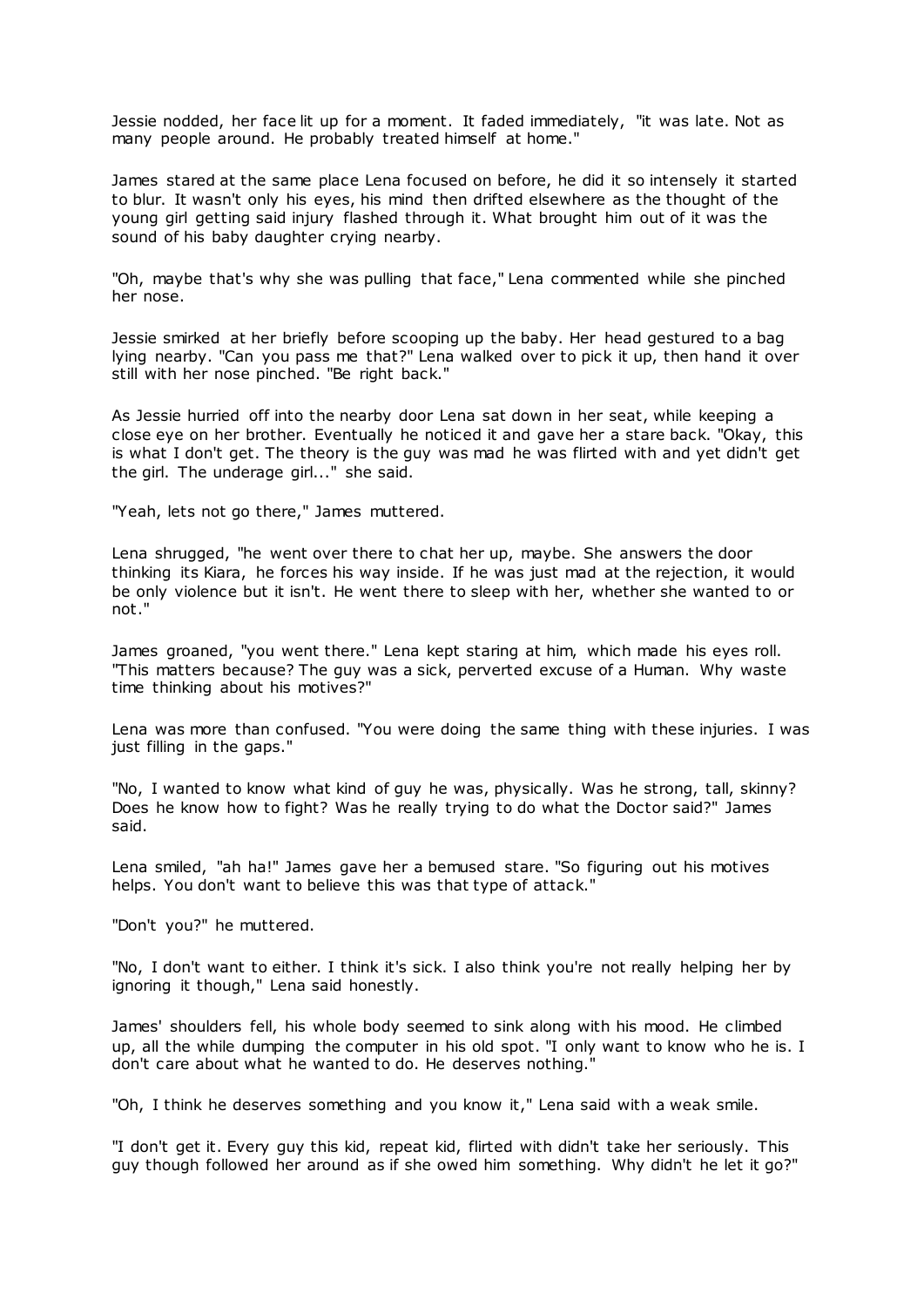James said while he began to pace. "How come nobody saw him following her, or even the first incident itself?"

"You know what I don't get the most," Lena said. "Why when he knocked her out, leaving her half dead, did he just leave her?" James' head swung around to stare at her, his eyes wide. "Wasn't the point to get what he wants? She wasn't fighting back anymore. Why choose then to run?"

James nodded, his stare was again distant. "You're right."

"I am?" Lena said quizzically

"This isn't the same thing. It's different," James said quickly.

Before Lena could respond he hurried out without another word. She quickly leapt to her feet to follow him, then stopped to look at the door Jessie went through. "Crap. Should I follow?" she sighed.

#### **Sickbay:**

The Doctor was engrossed in the console in the centre of the room when James burst in, horribly startling him. He was thankful he was a hologram at that moment.

"Doc..." he started to say.

"I really ought to put a lock and chime on that door," the Doctor breathed. James stared at him with his brow furrowed. "Yes?"

"Your patient, she's still in a coma?" James asked.

The Doctor resisted scoffing and making a sarcastic comment. "Yes, why?"

"Are you doing anything right now?" James asked.

"No, what's this about?" the Doctor replied impatiently.

James walked around him to head for the occupied biobed. The sight of the girl brought all of the anger and upset back. He tried to avert his eyes. "Only she and the attacker knows what happened. The attacker still eludes us."

"Yes, Craig did say he wasn't having much luck matching the odd DNA sequences with the list of suspects," the Doctor said with a nod.

"If we can't find him, we can ask her," James muttered.

The Doctor frowned intensely. He grabbed a nearby tricorder and slowly made his way over to him. "Perhaps you should take a break." He raised the tricorder to scan him, at the last second it was swiped away to the floor.

"Don't do that, I'm fine," James groaned.

The Doctor sighed and walked away to retrieve his tricorder. "We can't talk to her, you know what being in a coma means."

"I might be able to though," James said.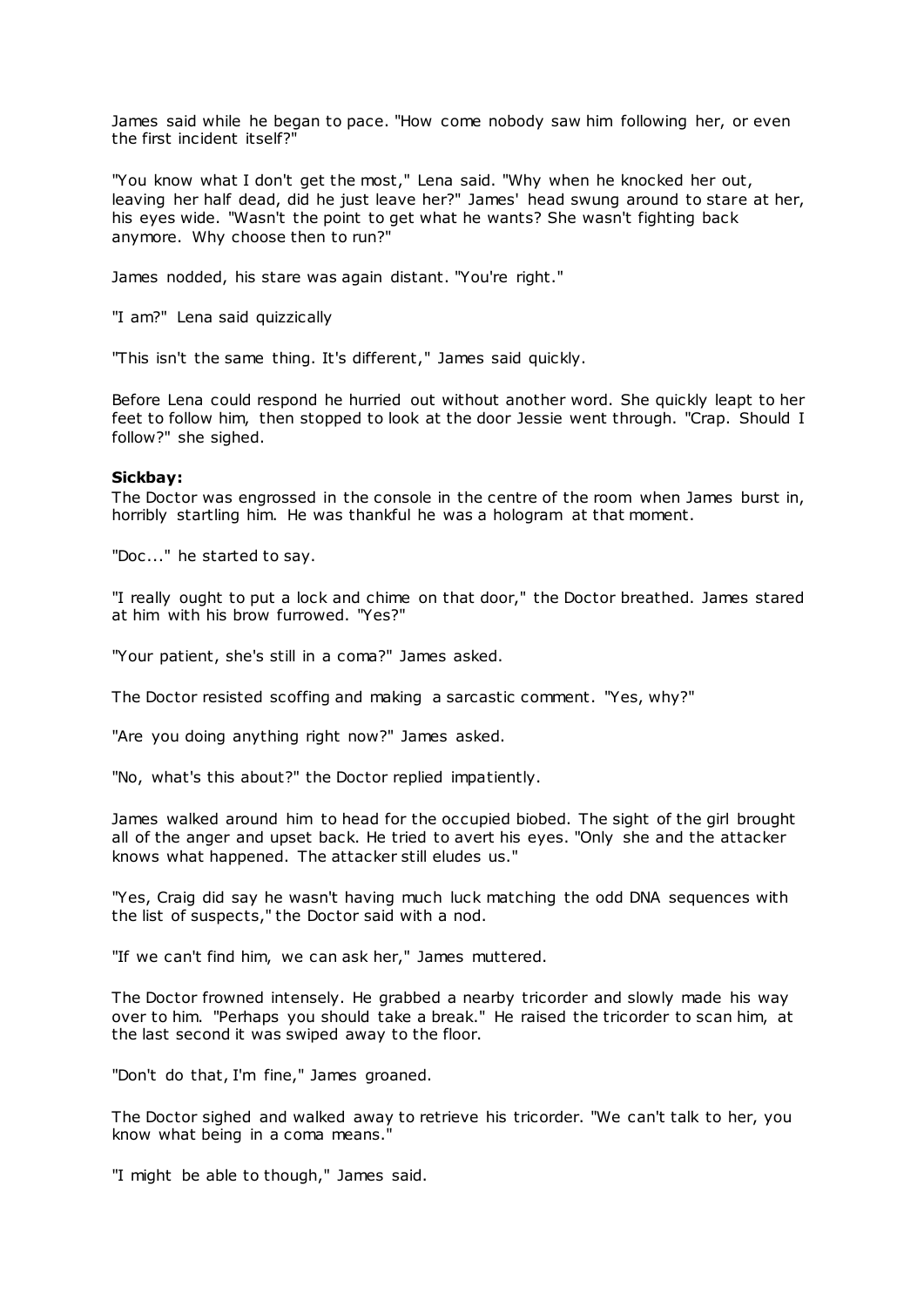"How?" the Doctor asked.

James forced himself to look at the patient, his eyes glazed over as they focused on the innocent face. "Her memories will still be in there. The c oma should make it easier to see them."

The Doctor's jaw dropped, he stomped over to intervene and or protest. James didn't look at him, he just gestured his arm back to hint he should stop. "You can't. Her brain is damaged, that's why she's in the coma. You..." During his protests he failed to notice James tapping a few commands into the panel by the bed.

"Shh!" James hissed at him. "It won't take long."

"No. It's not just the patient I'm worried about. You have limited experience with telepathy. If you initiate a telepathic link with a coma patient, you could damage your own mind," the Doctor protested. He went forward anyway, immediately running into a forcefield. He looked on in shock. "Don't do this. There's got to be another way."

James continued staring at the girl despite how difficult it was. He tried to blur out her face to make it easier, instead another one took its place. He had to shake his head to return to normal.

"James!" the Doctor shouted at him. He rushed over to the main console to try to lower the forcefield. A thought occurred. He instead went to his own program. He was dismayed to find access to his own system was denied. All he could do now was tap his commbadge and call for help.

Her eyes appeared to be staring directly at him. The face frozen in a traumatised gaze. A sickening bruise covered her from cheek to her eye, the area around the eye bruised and swollen. A few strands of blonde hair had fallen in front of her, the rest dishevelled on the bed.

This time he couldn't shake the image away. No matter how much he squeezed his eyes shut or told his head to move, the image remained as if it was ingrained into it.

"James!" a voice just managed to penetrate. It was all it took to crack the aura of horror he was trapped in. One blink ended it. The face he had been seeing was gone, another took its place. At least this one wasn't looking at him. Her eyes were shut, the head facing towards the ceiling. Any injuries she may have had weren't visible.

It took him a few minutes to realise he was shaking horribly, and he couldn't tame it no matter how hard he tried.

"He locked me out of my own program. I can't get through the force field," he heard the Doctor say.

Then he heard footsteps approach behind him. "You don't want to do this. If it works you'll forever have the memories of what happened to the girl. If it doesn't, you could lose your mind. It's not worth it."

James took a step backwards. For the first time since he started he was able to turn his head away. As soon as he did everything clouding his thoughts started to clear up, as if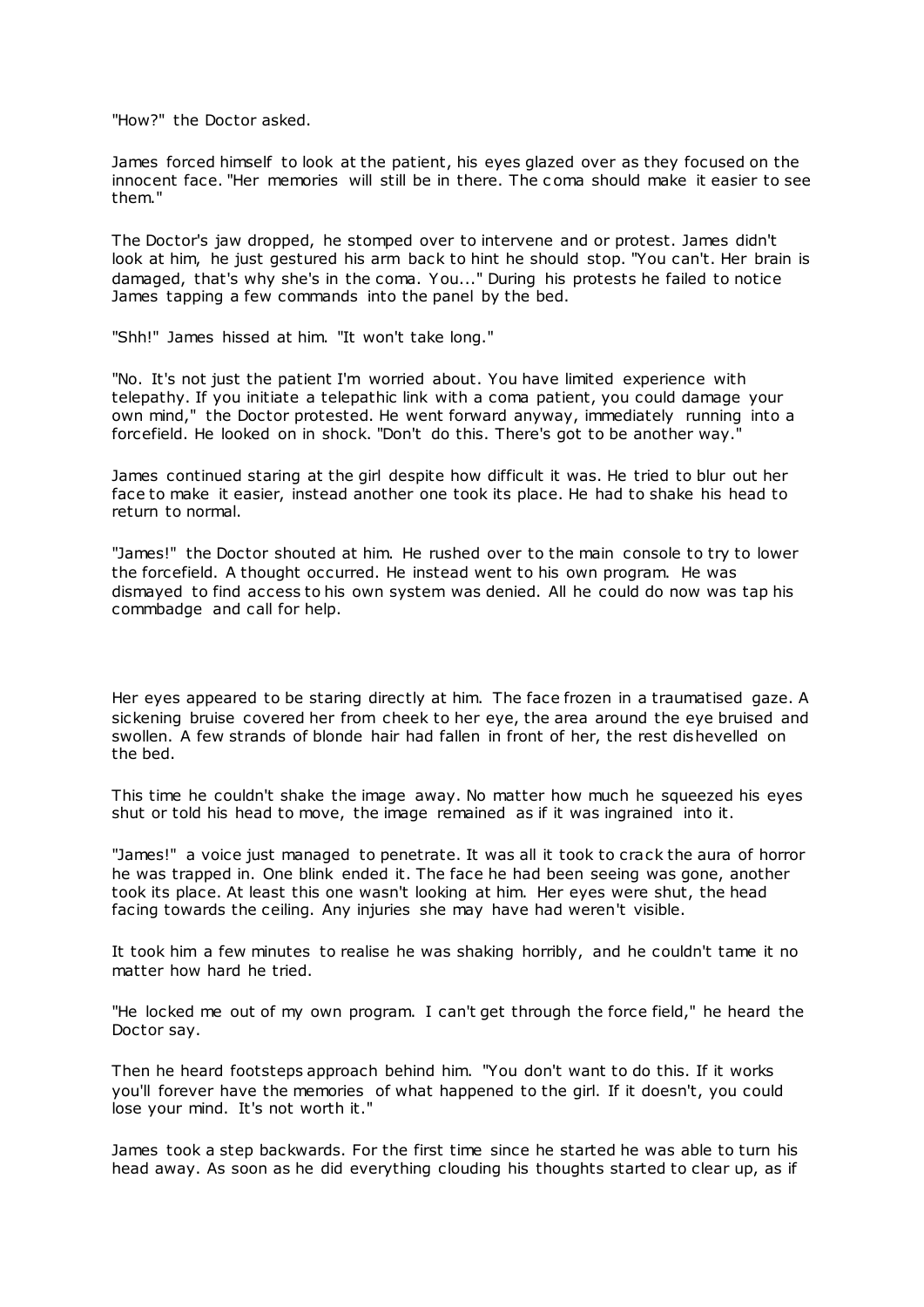a fog was lifting or being burned through by the warm sun. He barely remembered walking there, what he was thinking, what he was feeling. Now that it was clear he realised how ridiculous his plan will have appeared to everyone, and how much he would have worried them.

One moment of weakness was all it took to make him do something stupid. He was mad at himself, he thought he knew better now. "I'm sorry," was all James could manage to say as he turned around. The first thing he saw was his younger sister staring at him, concerned for what he may do.

The Doctor let out a relieved sigh as a single tap from him lowered the forcefield.

"It's okay, everyone understands," Lena said. "You didn't...?"

The Doctor hurried over to his patient, still holding his tricorder. "No, I was monitoring both of them the whole time. No sign of telepathy."

Lena approached as well, only she stopped in front of James and put a hand on his arm. "I told Jessie some rubbish about you going for some food. I forgot there's a replicator in your office. It's up to you what you tell her, I just thought you should know though."

James nodded gratefully, "thanks anyway."

"Maybe it's a good idea after all. A break I mean," Lena said.

"That's..." James stalled for a second. Lena looked worried he was about to argue with her. "A good idea."

Lena smiled out of relief. "We'll figure this out together. Me, you, Craig, Jess. Don't have a breakdown on us, okay?"

Ten minutes ago James would have brushed that off, like with everything else. Now though he understood why she, Jessie and even Craig were worried. It was obvious, how could he dismiss it so easily? He felt like he had a lot of grovelling to do.

"What are you having?" he asked.

"You're going to need more than two hands, I'll come with you," Lena smiled.

A short while later Craig had joined the three of them in the Security Office, looking dazed and exhausted. The sight of the food spread out on the small coffee table perked him up temporarily. "I'll come back later," he said.

"No," James said to stop him. "There's plenty."

Craig smiled, but not out of relief, he was happy to be included and grateful for a break. He crouched down next to the table to sit on the floor. While reaching for a half of a sandwich he said, "I couldn't narrow down the suspect list."

"It's okay. We haven't gotten anywhere either," Jessie said.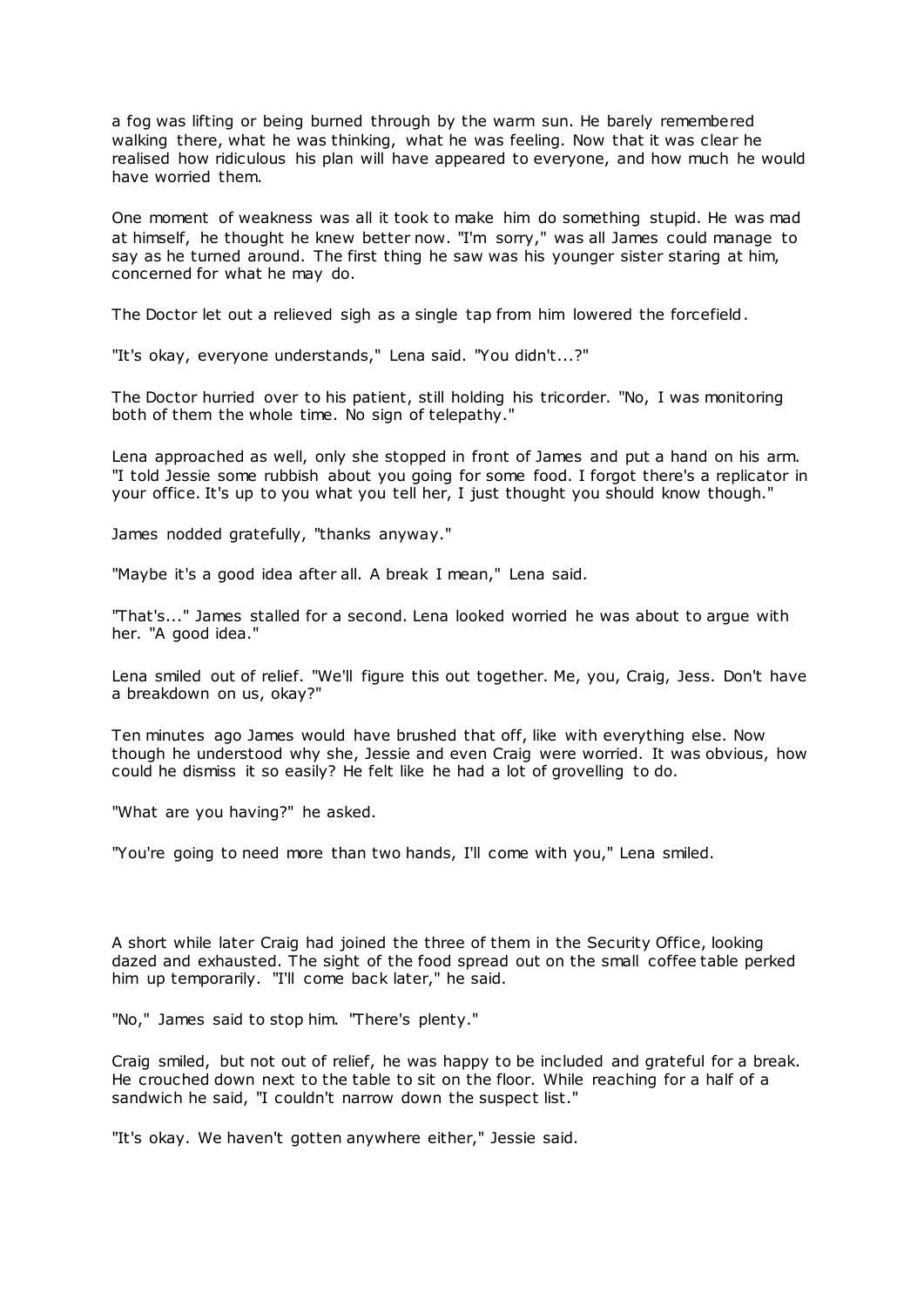"I was thinking though that you may be right," Craig said directly towards James. He looked on in surprise. "The father didn't do it. It doesn't fit with what we know, doesn't explain the weird DNA since we already found his. He admitted the slap..."

Lena nodded. "Also, he was in Engineering at the time, wasn't he?"

Craig clicked his left fingers while his mouth was full. He quickly swallowed. "The big one I ignored. I just wanted the case wrapped up, the bad guy caught, so I could stop worrying about it."

"I get that," James said.

"The so called man thought a hair flick from a teenager was a cue to follow her around. We're looking for a spoilt brat, not a depressed dad," Jessie muttered just as she picked up a scotch egg.

Lena scoffed while she finished off a sausage roll. Craig smirked at her as a few crumbs escaped as a result. "Remind me to put me and Kiara up for a hair cut."

"How is she?" Craig asked.

"Shaken. I thought it would be better if she was away from it all, so I got Naomi and Bryan to invite her to the Holodeck. I want to help and she doesn't need to be here," Lena replied.

Jessie smiled, "they haven't hung out together since she left, right? Good idea."

"Really? Her and Naomi were close. I guess a lot's been going on," Lena mumbled. "Did I do the right thing? I don't want her to think I'm getting rid of her."

"Yeah you did. You're helping her friend out too. She'll appreciate that," Craig said.

Jessie reached over to take the PADD Craig had brought in with him. "I wonder why the DNA would get like that. Maybe we should focus on it."

Craig glanced at her thoughtfully. "Yeah, it's weird, not something we've seen before."

Lena turned her head towards James as the other two continued talking. "Why is it not the same?" she asked him. She got a half hearted *hmm* from him. "You said that before you ran off to Sickbay."

"Oh," James said, suddenly uncomfortable. "Just that Perla survived and we could ask her. That's all." The stare he received told him she didn't believe any of that. He let out a tired sigh. "Debbie... she, they said it was... The struggle killed her. But here, the struggle saved her from something worse."

"Hmm. He saw that he had gone too far then, you think?" Lena said. "Should've known that before he even knocked on the door, I say."

"Maybe. Or maybe he didn't want to be caught," James said quietly.

Lena lowered her head so all she could see was her lap and the sofa. "You and Craig have been up for twelve hours, working on this non stop." She looked up to catch his eye. "Maybe come back to it tomorrow."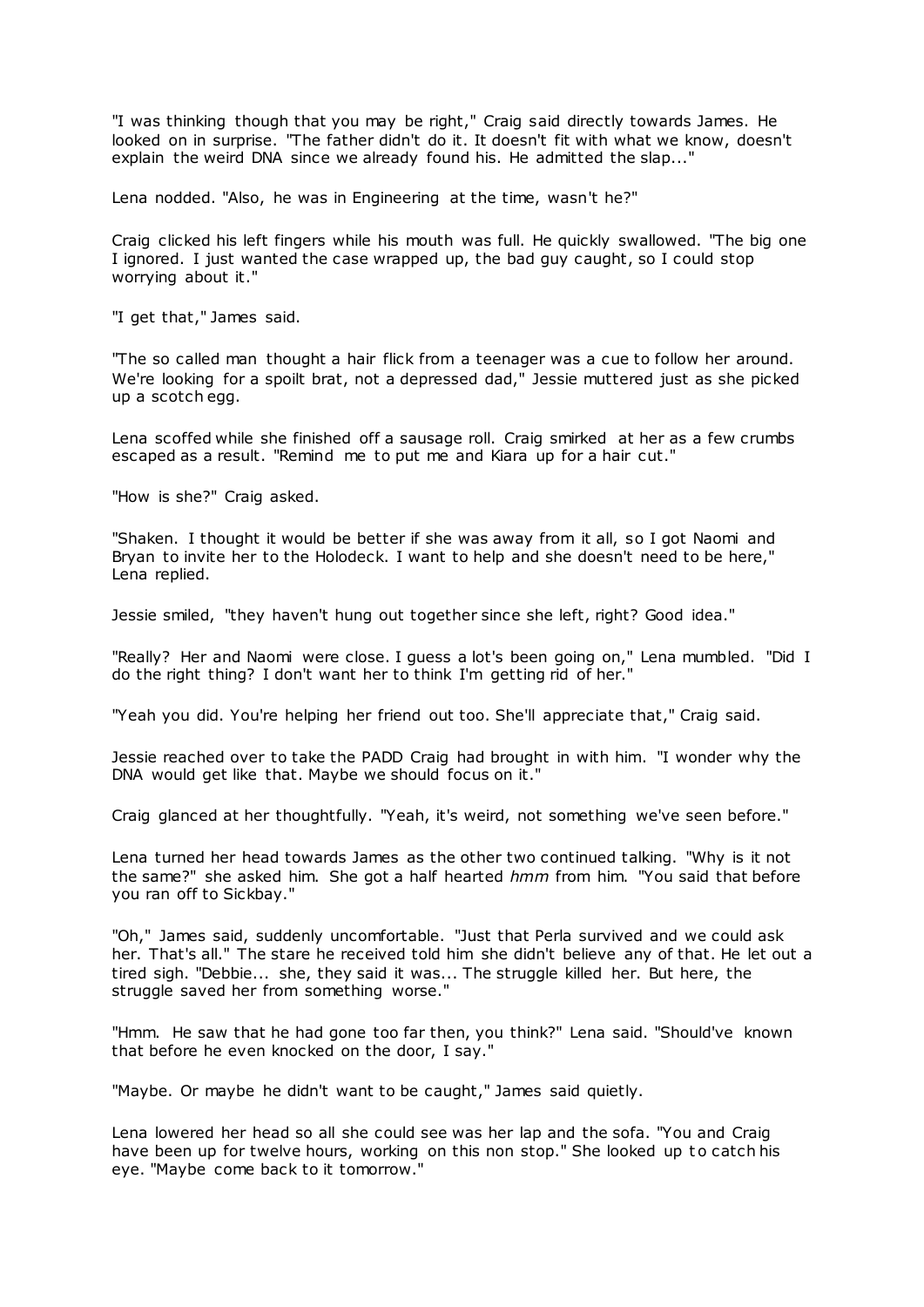James felt a little worried about doing that. He shook his head. "What if he tries again in that time?"

"You mean a new victim? No, doesn't fit with what we know. The word's out, everyone knows it could be dangerous right now. He won't," Lena said.

"She's right," Craig interrupted. "My brain's fried. Tomorrow morning after some sleep we'll have clearer heads. As long as our teams on duty are vigilant and everyone sticks together..."

"All right, you win," James said quickly, his hands raising up as if he was surrendering too.

Jessie smiled towards him, "history in the making everyone. James backs down. Somebody take a picture."

"Nah. First he needs to look like it. Pouting and arms folded in a huff," Lena giggled.

"So, I do an impression of you?" James teased her back.

Craig was taking a drink at the time, he nearly spat it out. Jessie was free to just laugh. Lena meanwhile looked a little too shocked to actually be.

"Me? You're the biggest sulker. All moan and no play makes James a very dull boy," she said.

James pointed at her face, "there, there's the lip."

Lena gave him a warning glare, all the while keeping her lips firmly shut. The other two giggled quietly to themselves. James gestured to her arm which was gradually moving up to rest against her stomach. She didn't notice until her other arm was moving over to cross it. Instead it swung forward to snatch the uneaten sandwich James was holding.

"You two are as bad as each other," Craig dared to say in between laughs.

Before James and Lena could possibly turn on him, Jessie came to his rescue. "Yes, that's why they have us to keep them sane, and sometimes bump their heads toget her to get them to pack it in."

"No, we're just playing around," Lena said with a light smirk. She briefly passed a narrowed eye look at her brother, which he mirrored back. "He's the one that can't take a joke sometimes."

"No, you just make it far too easy for me to rile you up," James sniggered.

"I'm not riled. What does that even mean?" Lena pretended to protest. "Jerk." The sandwich she stole went to her mouth, but it disappeared at the last second. She looked over just in time to see it eaten. With a gasp she reached over to give him a playful shove. Since it was her, it almost pushed him off the sofa.

Craig glanced towards Jessie who was still smirking, all the while still munching on a few crisps. "What you described was more parenty than er... wife and or friendy."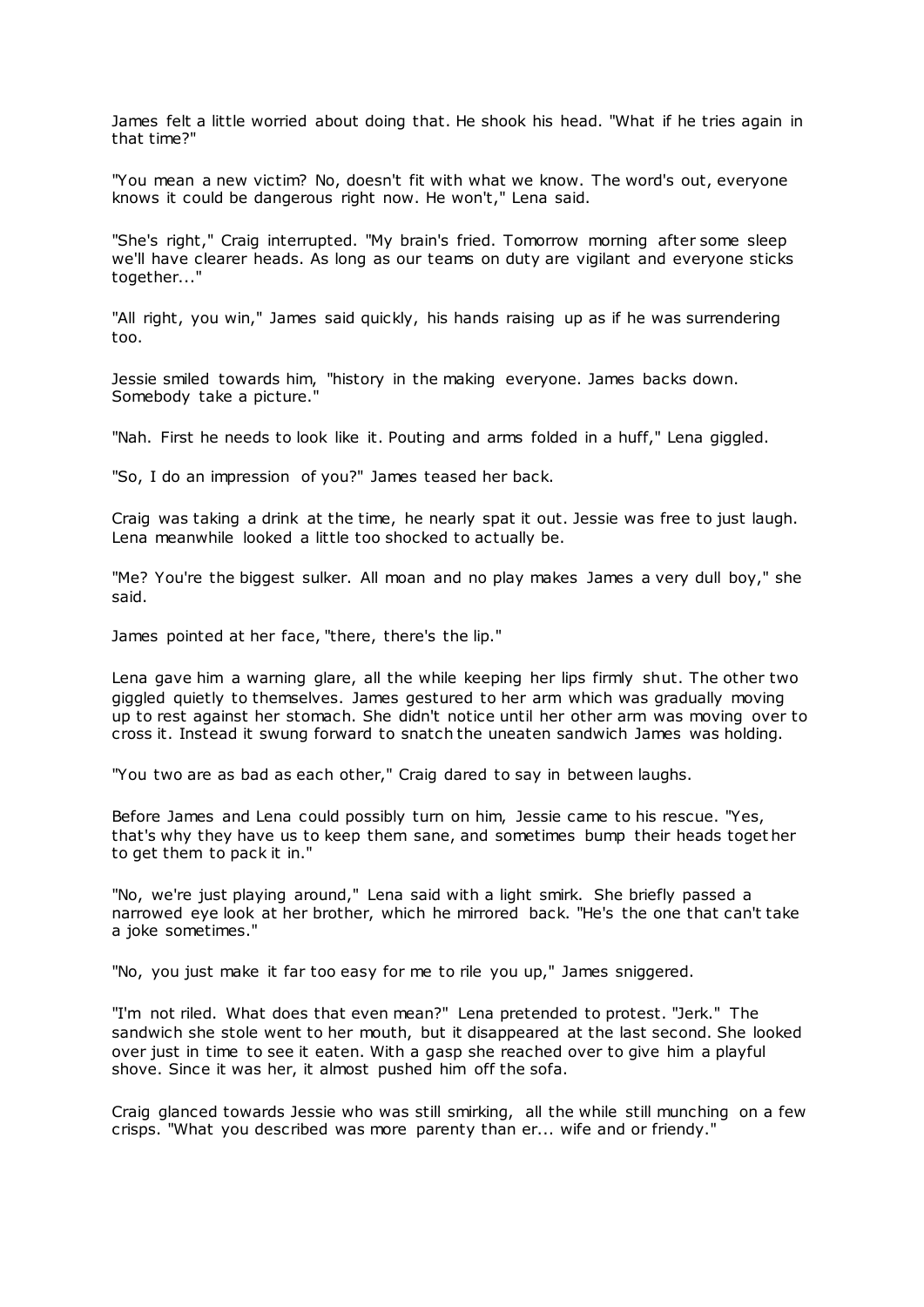Jessie nodded, her smirk faded away, "you're not wrong. Don't chew with your mouth full." Craig laughed at the serious face she put on when she said that. It didn't last, a smirk escaped from it which turned into laughter.

# **The Ready Room:**

Tom paced in front of his desk while Harry on the computer screen watched. The Lieutenant was deep in thought, his clenched fist rested under his chin. Harry waited patiently for him to stop.

"Is it..." Tom mused aloud. He stopped to point at the computer, "a spade."

Harry smirked. "Not even close."

"Then its got to be the heart, ten," Tom sighed sadly. He didn't dare look to check while Harry brought something from out of sight. Tom squinted a peek as a card appeared, covering up most of the screen. He groaned in disgust afterwards. "Oh man. I forgot about those damn Jokers."

"That's twenty for me, and..." Harry said, dragging out the *and* longer than normal while the Joker was put aside. Another card took the previous one's place. Tom snapped his fingers, a gloating look was already on his face. Then he had another look, he realised quickly that he misread it. Before it moved away he quickly tried to put on a neutral face. "Well?" Harry said.

"Hmm. Hit me," Tom said as plainly as he could.

Harry's eyes sparkled mischievously. "Sure." Another card took over. Tom tried not to groan as his gamble didn't pay off, he didn't want Harry to hear that either. "Ok fine. Call it, if you dare."

Harry chuckled. "If you insist." Tom waited anxiously, all he could hope for was that Harry was bluffing as well and they were both bust. Harry showed him the Joker from before, a nine and to his horror that elusive Ace he wanted. "Twenty one," was the sing song response he was expecting. Harry then looked at the four cards that were his, he couldn't help but laugh. "A Queen, a three, seven and a two. Congrats."

"Oh shut up, that Ace was mine," Tom grunted.

"Aren't you glad we introduced the suit rule?" Harry gloated. "Though I doubt I'd be daft enough to ask for another card after getting a double ten."

"No, hearts are half value," Tom argued.

"Oh is that why you bet after the seven of hearts?" Harry laughed. Tom was about to object but he then remembered he was right after all. He had to laugh at himself. "Diamonds are half."

"Wrong again. They're neutral. Don't worry, I'll write down *your* new rules next time," Harry teased.

Chakotay walked into the background, immediately getting a good laugh out of what he was seeing. "Oh, I'm sorry. I didn't realise that you were spending time with your girlfriend. I'll see myself out."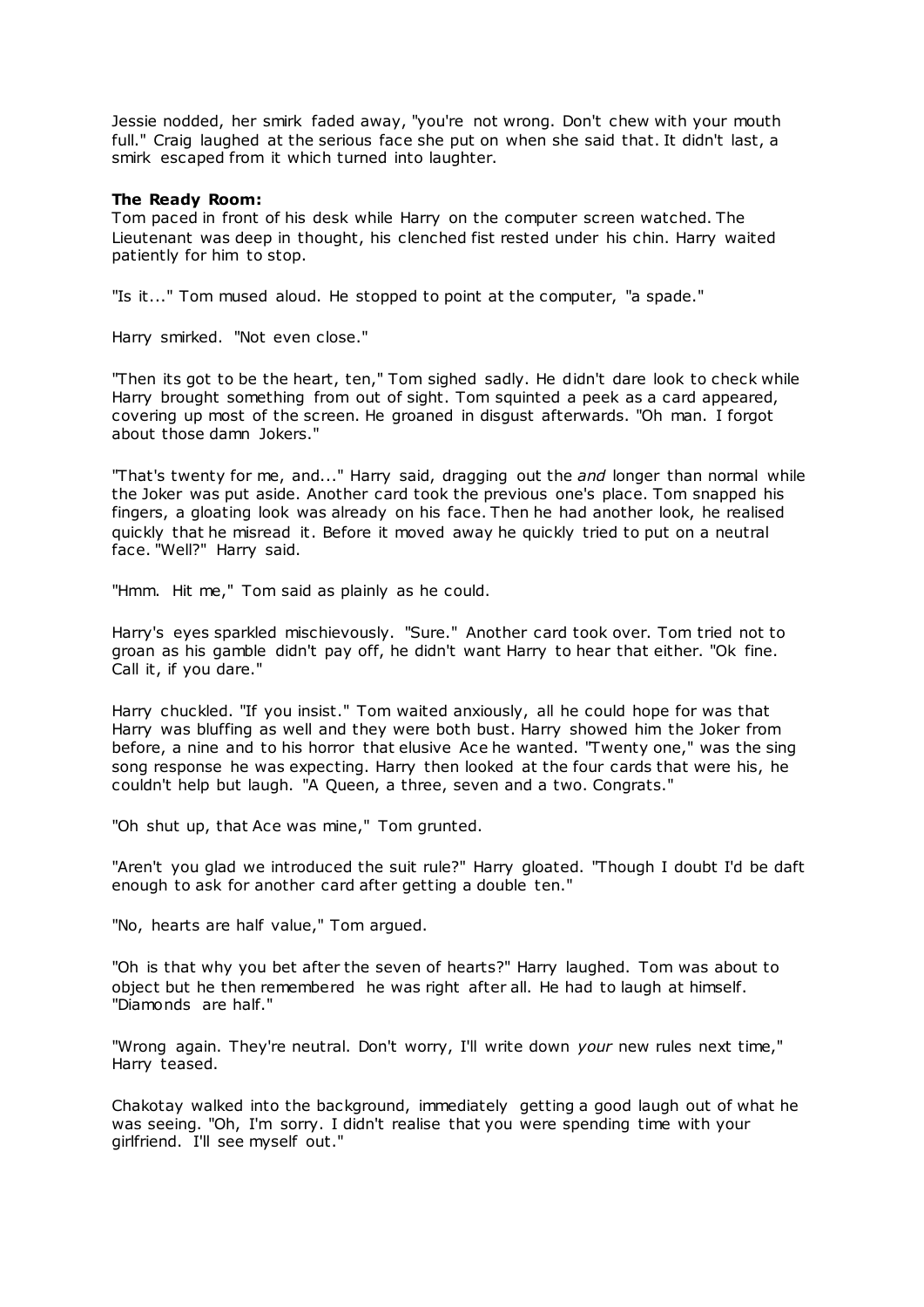Harry's face turned bright red. He quickly disappeared from the screen for a moment. Tom then saw him running into the background.

"Tira can't visit because of the lock down," he heard Harry protest, which was followed by Chakotay laughing some more. "She doesn't like cards. I mean, you didn't knock."

"Oh Harry. I thought I was the one being dumb," Tom groaned into his hand.

Chakotay appeared back on the screen but closer this time. "I hate to interrupt your strip poker... no actually I don't." Tom rolled his eyes. "But I thought you'd want to know that someone tried to beam through the Enterprise shields an hour ago."

That got Tom's attention. "Oh? Who?"

"Don't get too excited. I think he'd be the one beaten into a coma if he was the culprit," Chakotay replied.

"Witty. I assume that took you a good fifty nine minutes to come up with that gem," another familiar voice groaned.

Tom's good mood melted away. "Damien. Leave him to me." He then looked confused while Chakotay stared at him blankly. "Wait, he succeeded?"

"No. I just do a damn fine impression," Chakotay muttered as he disappeared off screen again.

Damien's voice snorted in disgust. "As if anyone could copy my greatness."

Harry walked back into Tom's sight while looking backwards. "I'm a genius. Everyone sucks but me. Oooh rabbits are cute. Mwahahaha. Drown me in yoghurts. How's that?"

Tom snorted but managed to stop himself from laughing right away. Harry smirked back at him.

"Oh Captain Mum... Janeway, I've finished cleaning your toilet for you. Want me to work it over with my own toothbrush? Wait, not now, I'm pretending to be Ensign Badass today, I'll screw things up my way. Oh Tom, you're so hot, lets make out," Damien said. Every sentence made Harry's blush get even redder. "Oooh cleaning the floors is so fun, can I get a promotion now? Holy crap a phaser, now I'm in Badass mode again. Eew a woman, get it away! No Chakotay, stop spanking me, I'm saving myself for Tom... "

"Ookay!" Tom quickly interrupted. He could only hear Chakotay laughing in the background. "Harry wins."

"Oh I don't know. Damien should at least get points for commitment," Chakotay's voice said.

Damien scoffed, "of course!"

Tom sighed, he could feel his own cheeks burning like Harry's. "Long winded points maybe. Leave him with me."

"But it's my office, we can't leave him here, he may do something," Harry protested. Chakotay's arm appeared on the screen to drag him away.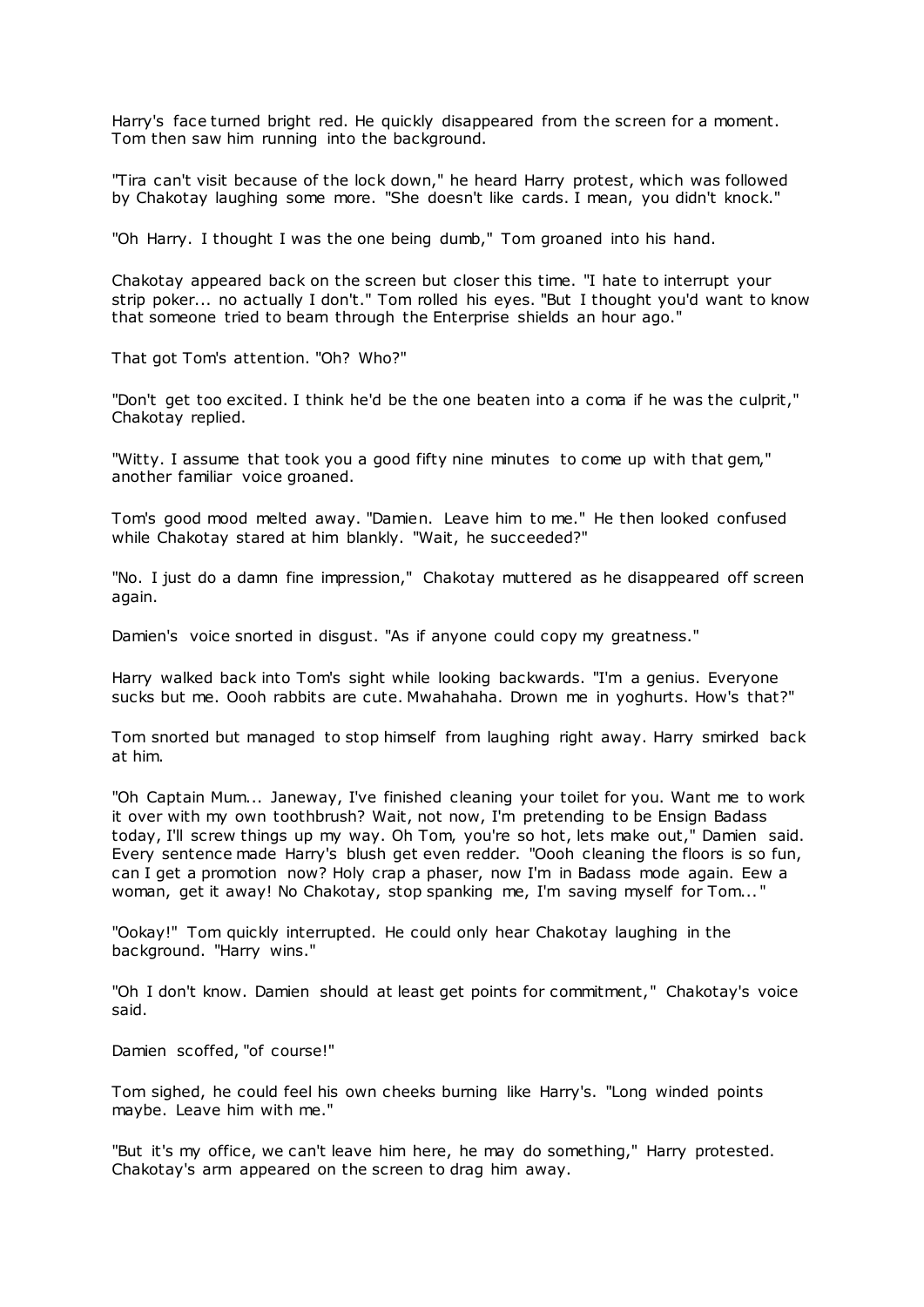Damien walked onto the screen moments later. He looked deep in thought. "Now it feels like I should. It's only polite," he muttered.

"I'm just gonna get straight to the point," Tom said. "Did you attack a young girl last night?"

"Oh please. Like I'd do anything so... so boring," Damien grunted.

Tom's eyebrow twitched a little, "boring?"

"Girl gets bonked on the head? Please." Damien actually yawned to emphasise his point. "I'm much better than that."

"So why are you sneaking onto the Enterprise?" Tom questioned.

Damien chuckled deviously in his direction. "You couldn't begin to understand my subtle nuances that go into cooking up such schemes. If you did you'd quiver at my unadulterated horror."

"What?" Tom said.

"See," Damien sneered.

Tom shook his head, "no, I'm saying *what* cos that was a load of garbage with a few adjectives chucked in to look clever."

"Oh I suppose clever words would throw you off. You've been in Fifth Voyager for nearly fifteen years," Damien sniggered.

Tom's eyes shifted to one side then to the other. "So have you. Which explains the awful English."

"Yes, it does," Damien nodded.

"Oh never mind. You're just wasting time," Tom groaned.

"Seriously. You should be used to it by now," Damien said with a smirk.

Tom sighed into both of his hands. When he moved them he noticed Damien eyeing up the office like he was planning on decorating it. "I know you meant that as a fourth wall joke, but that made more sense when it was about you. Which is saying something."

"My rabbit statue would look great there with my poster," Damien muttered while staring at the back wall. He turned his head to scowl at him. "You're still here?"

"How come no one has put you in a coma?" Tom asked seriously.

Damien smiled, "perhaps because I'm the only smart one on this ship. Anyone dumb enough to attack someone like that isn't going to be as gifted as me."

Tom scoffed and was about to roll his eyes when a thought popped into his head. "Wait. They've eluded us so far, so where did you get dumb from? And don't say cos we're stupid too."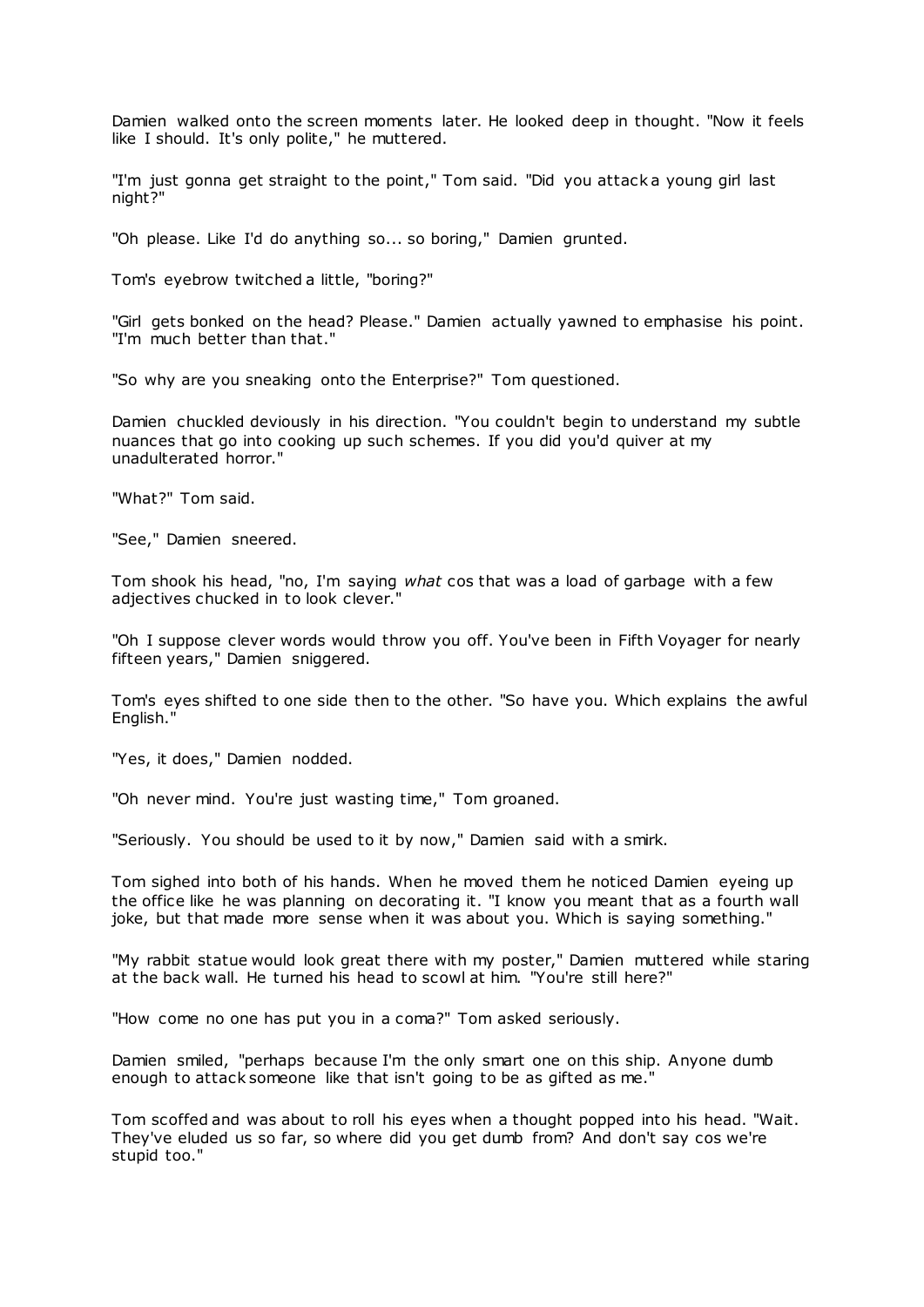"I wasn't going to," Damien said, of course Tom didn't believe him. "I was going to say that I don't give a crap and I hope that whoever it is keeps up the good work." He turned his back on the Lieutenant, leaving him to silently berate himself for even bothering. "I suppose that's where the old fish tank was. I could put a rabbit hutch there instead."

Tom's hand slammed down on the computer to switch him off. He wasn't mad, the villain had given him an idea anyway. He hurried straight out the door.

*Within the darkness all that could be seen were subtle shadows dancing from the left to the right, then they would appear on the left to do it again. All that they could hear was the sound of their own haggard breathing and the gentle humming of the electricity running under the floor.*

*A bright light flashed around the edges. It dimmed, the remaining light shone just in front of them. Shadows intruded what little light there was. Feet shaped. They stopped directly ahead.*

*"Where are you this time?" a man's voice groaned, frustrated.*

*Everything blurred, the light and the dark no longer were separate. The light was blinding, but it was the spinning ceiling that disoriented them.*

*Something struck their face. Not once, not twic e, but so many times that they lost count. Each blow numbed the pain of the last, the new one more excruciating than before.*

*"Daddy?" a girl's voice trembled.*

*A shadow approached amongst the blur. It seemed to get darker as it did, until it was all they could see. It had a face.*

*It was Yutan's face. The view shook. He was shouting but no sound was coming from him. His eyes were wide and desperate.*

*One more shake and the face faded away, only to be replaced by a different one. This face appeared dark and unforgiving. Eyes filled with so much anger, cheeks were a brilliant red. His hair almost as dark as his eyes. Unlike the last face, he appeared to be crouching down instead of standing on even ground.*

*"It's your fault!" a different voice screamed. The lips didn't move to match it, and yet it came from the figure in front. "You've done nothing but bring us pain," the voice spoke as the face moved away like it was standing up. The shadow had a different form. It towered over them. Its leg raised and swung towards them.*

*"Dad, please. Please don't be mad," two voices spoke at once. One was the girl. The other belonged to a much younger child.*

*"You did this," the second man's voice said coldly.*

*They turned to run, the scenery ahead a deep imposing black. They were being chased.*

*"What are you doing?" the girl's voice stuttered out of nowhere.*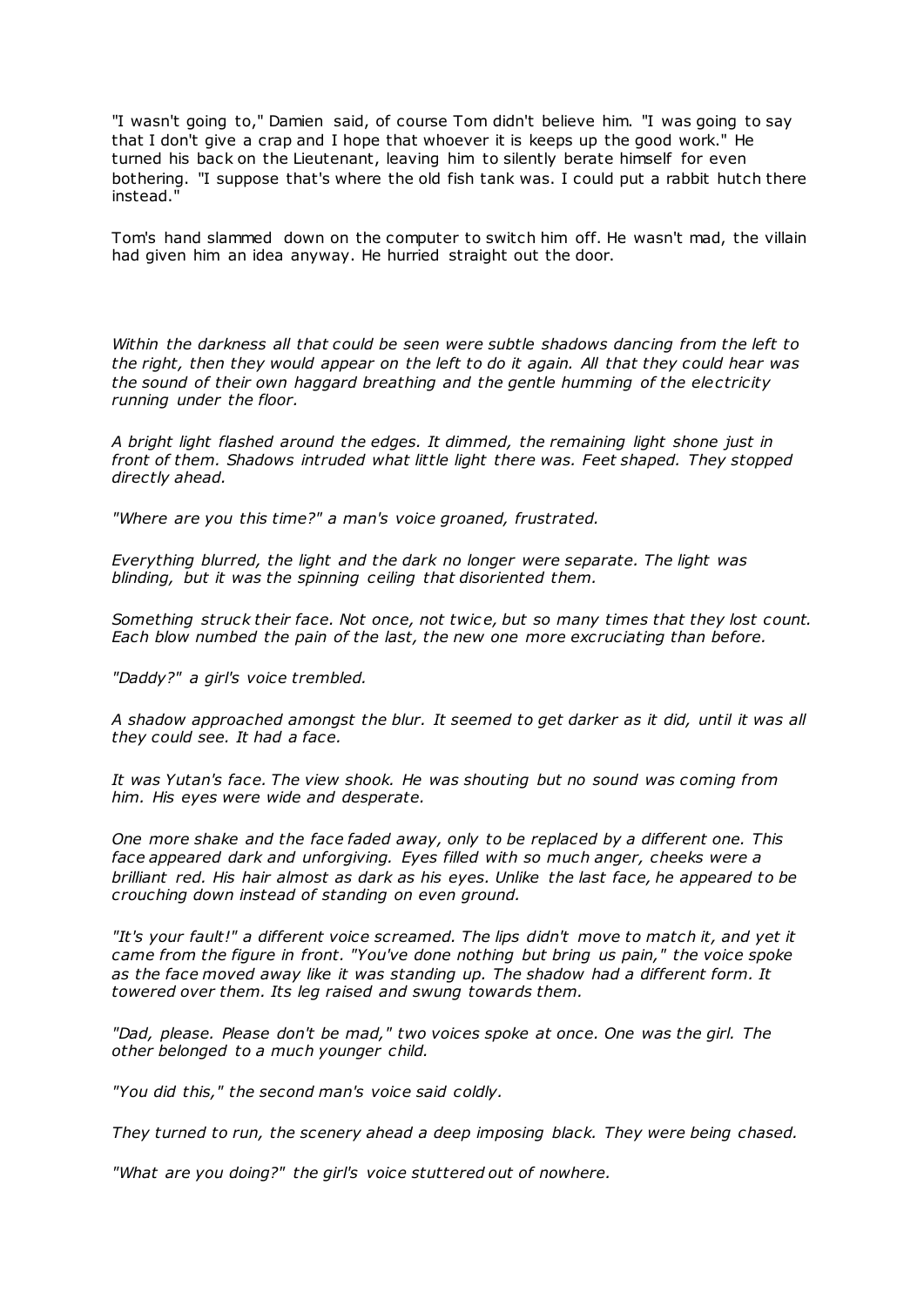*Hands grabbed them by the waist. They fell.*

*"I just wanted," Yutan's voice stuttered.*

*Pain coursed through every part of their body. Through the darkness, they could make out something moving, closer and closer. Arms flew up to shield themselves.*

*"A son," the other man's voice snarled.*

*In unison Yutan's voice whispered, "my daughter."*

*The shadow leaned over, the face hidden within the darkness pushed up against theirs.*

*Flashes of images; a fist flying towards them, a foot hovering over the chest, a shadowed face obscured further by vicious tremors. Yutan's face emerged from the dark, his face shrouded by guilt.*

*As suddenly as he appeared, he was gone. A familiar room surrounded them. Their arms still shielded themselves. They could only just make out a figure in the corner. Something large flew towards them, rectangular, huge. The room got darker as it approached. They cringed and waited for it to land.*

*Before it could, a different room span around them. The last thing before the dark came again was rows of books. More flashes of images flooded their mind. Trees, a dark path drenched by rain, a metal bridge. It was dark once again.*

*The young girl's voice screamed in terror. A figure was approaching.*

*The other man's face appeared briefly in a flash, and then it became obscured by the darkness. Only it was still there, with only the outline visible.*

*"I didn't want to have to do this," a distorted voice said as the second man approached from nowhere.*

*Another image appeared. Trees swayed in the wind and rain, through a trembling gaze. The rain poured. In between brief gusts of wind, the only sounds were frightened sobs . The scenery disappeared in a thick fog, which immediately dissipated to show a destroyed quarters with books lying everywhere. A shadowed figure ran for the door.*

*"You made me."*

*The trees were back. Still shaking, the view moved to the right, showing a c oncrete path. The same shadowed figure ran down, away from them.*

*"Dad," the small child's voice cried in fear.*

*A small trickle of blood reached a book lying nearby.*

*"Help me," the girl's voice whispered.*

*Another face took over their view. Their familiar dark brown eyes stared deep into their soul, judging every part of them.*

*There was nothing but black. There was no movement to be seen, no sound to be heard.*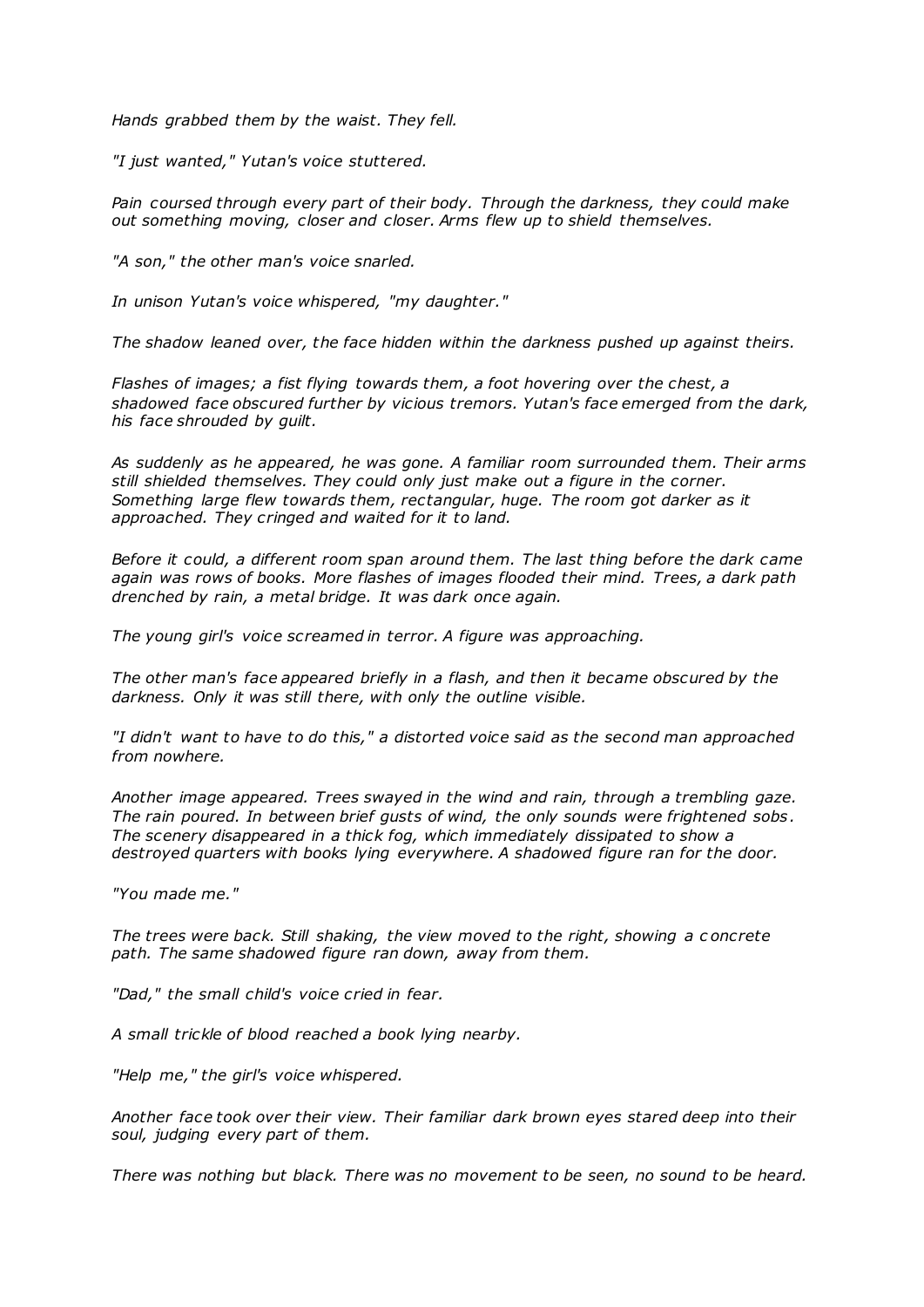*"See this son, you did this," the second man's voice said. "I hope you live with this for a long time."*

He forced his eyes open as far as they could only to be assaulted by further darkness, just not as crippling. He soon found himself trembling severely, his heart thumping so hard and fast he thought it would burst out of his chest. He was already sitting, bolt upright. His forehead drenched in sweat. Not just his forehead; his face, neck and even his hair as well.

His hands shakily lifted up in front of him. For a second he swore he saw something on them, dark and wet. The images he saw were still stuck in his head. He couldn't get rid of them.

Then he realised something else. His head thumped almost as hard as his heart. It felt like somebody had pushed a large knife through his temple, so large that it went straight through. His eyes even hurt as well. They were watering.

In the corner of his eye, he saw movement. He knew what it was but he still jumped as if he was in danger. He looked anyway. The person next to him was just rolling over in her sleep. He wondered how he managed not to disturb her so far.

James shook his head, instantly regretting it. Every bit of movement seemed to push at the pain in his head, as if his brain was wounded and moving with him, smacking into his skull.

He couldn't stay there any longer. He ran straight for the exit, barefoot and still in the clothes he slept in.

## **Sickbay:**

The Doctor was so deeply engrossed in his work at his desk, he missed the figure walk quickly by his office, only stopping for the console in the way. It was only the sound of it bleeping on contact that got his attention. Fearing the worst he leapt out of his chair to confront whoever was doing it.

He wasn't sure whether to be relieved or not when he discovered who it was.

"What are you doing now? You really should be getting some rest," he scolded.

The figure's head turned towards him. He wasn't expecting the wide eyed look of terror planted on his face, it startled him. He immediately noticed the subject was struggling to keep to normal breaths, he had also been sweating erratically. Whatever happened to him, it was obvious he needed his help first.

"You said there was no link," he heard while he picked up a nearby tricorder.

"What? You mean...? No there wasn't," the Doctor said, momentarily confused. He carefully approached the intruder, all the while opening the tricorder and raising the scanning device.

James stared at the only occupied biobed. He was shaking now. "Then what did I see?"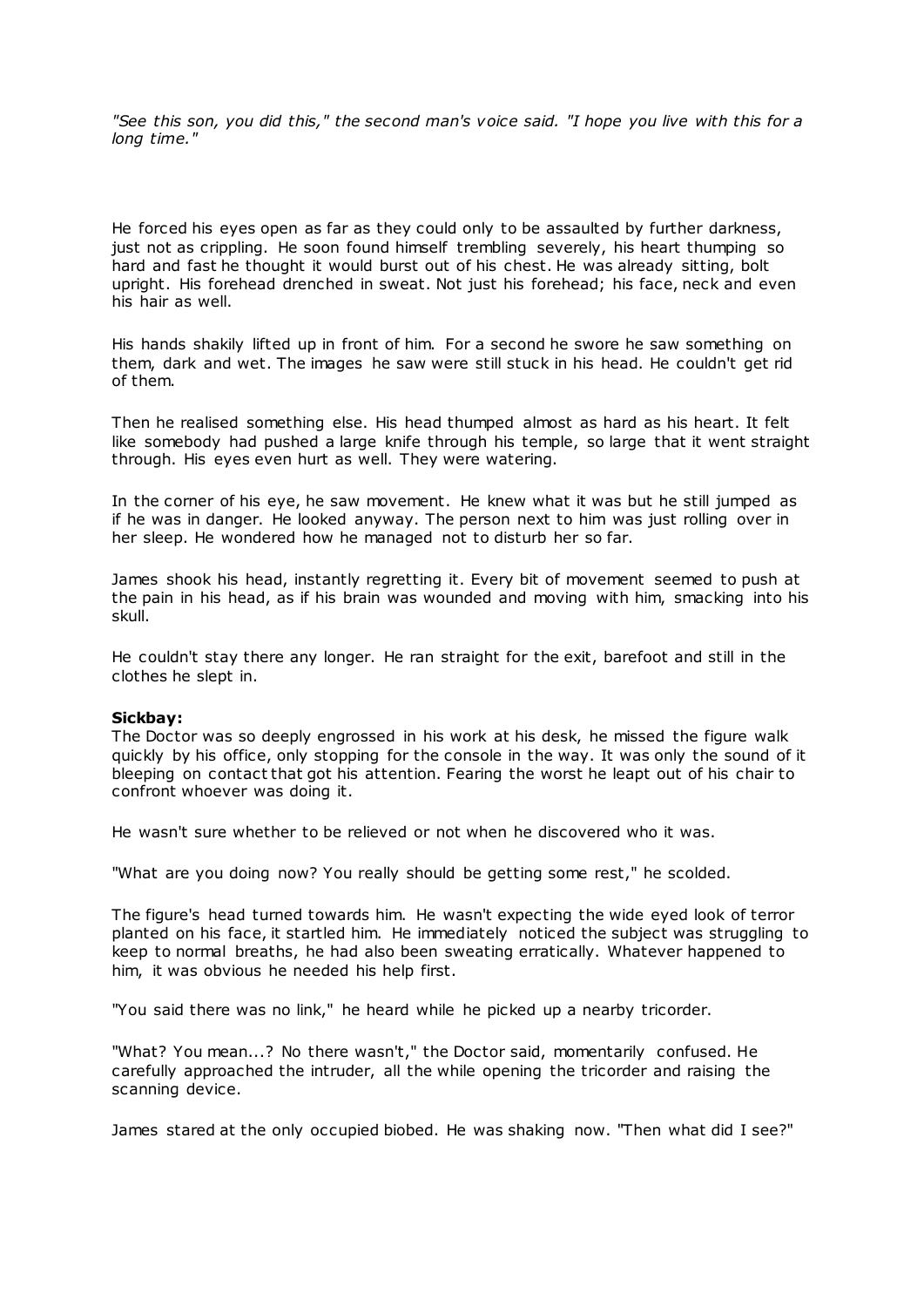The Doctor was close enough to scan him. He thought it was best to start from the top, so he did. Seemingly he did not care about it, he let him. At this point the Doctor assumed that was why he was really here.

"Start from the beginning. What happened?" he asked.

Strangely that question appeared to calm him down. At the very least he stopped trembling. He shook his head slowly. "I went to bed. Everything was normal. I was fine."

Before he could explain any further the tricorder beeped at the Doctor furiously, he stared intensely at it. Worry soon grew. "Go on."

"It made no sense. I saw things, it was like a vision but..." James answered, but doing so was making him anxious again. "It was jumbled."

"From what you told me quite recently, that is common," the Doctor said calmly despite the readings he was getting. He didn't want to vocalise them just yet.

James appeared to be annoyed with himself, his fingers clenched against the console. "The images usually are but they have things in common, they're about the same thing. This was..." he stared ahead at nothing that the Doctor could see. "Multiple things, going on at once," he mumbled.

"Like what?" the Doctor asked.

James looked to him. At least his eyes were a little more normal than before. They were still wide and from what the Doctor could see, pained. "Like... I think the best way to describe it is a vision getting distracted by... er..." he groaned in frustration, a hand flew to his temple. "A memory."

"I see. So do they share a commonality at all?" the Doctor questioned.

James reflected some of the anger he was feeling towards him, his eyes focused on the tricorder. "You found something. Tell me. Please."

The Doctor sighed as he briefly looked down at the results. "How do I explain this?"

"Simply I guess," James sighed while cringing into his hand. "My head feels like someone's grabbing at it."

"Whatever part of the brain that allows you to use telepathy, it's... spiked," the Doctor said.

"Spiked?" James interrupted.

"You wanted simple. Not only that but it looks like its sending pulses to another part of your brain. I... it's..." the Doctor answered. James stared at him with a mixture of confusion and he assumed was agony. "I need to run some tests. Even I'm stumped as to how and why. Perhaps I somehow missed something that triggered it when you attempted to form a link with..."

James shook his head lightly to avoid further pain. "No, I didn't even start it. I wanted to but I couldn't focus. I still don't understand the problem."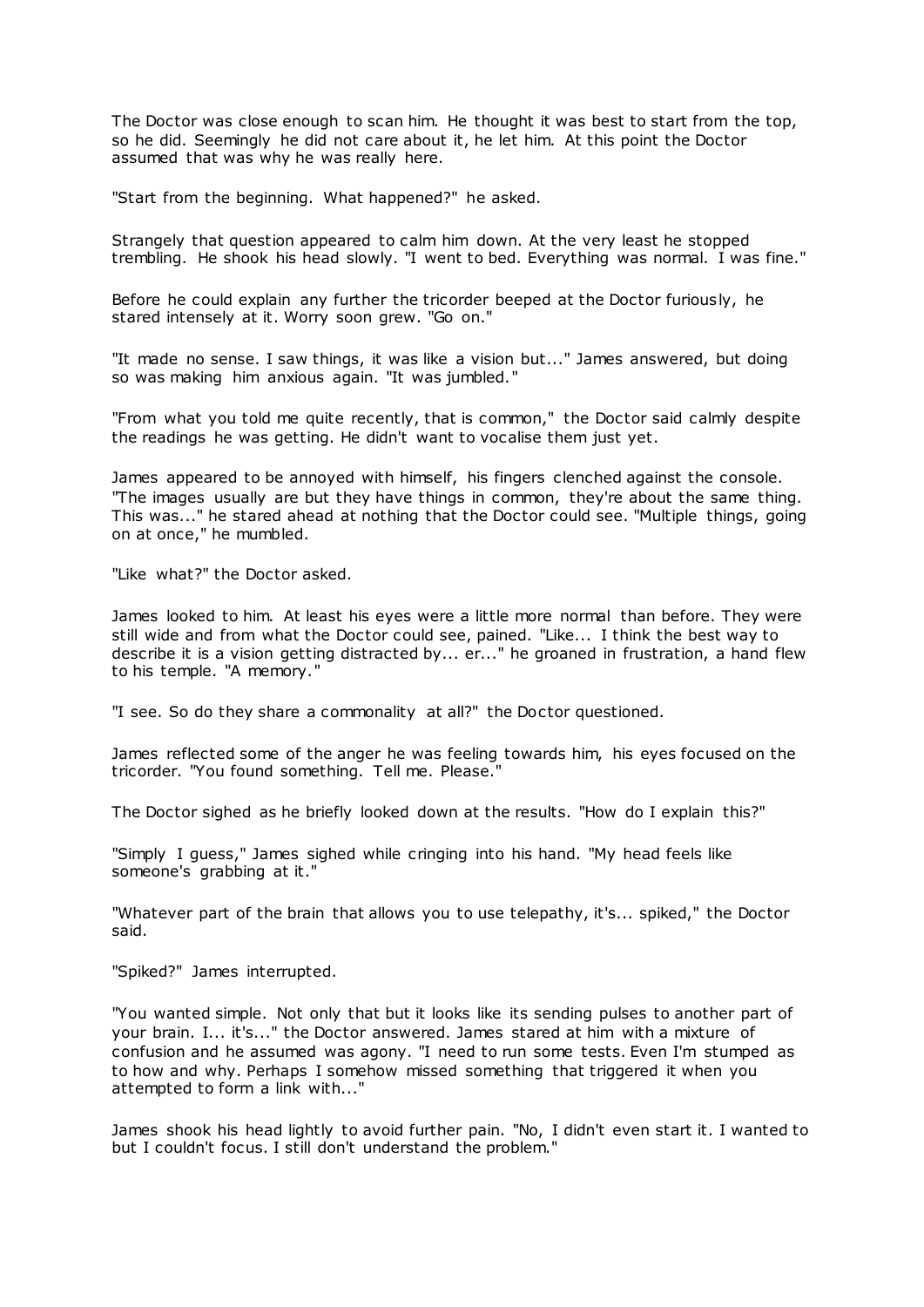"Neither do I to an extent. It's clear that whatever's done this has given you a massive dose of adrenaline. I can give you something to help you calm down, that should alleviate the other symptoms," the Doctor said.

James gave him a very brief nod. The Doctor walked over to the medicine tray to pick up a hypospray. Once he walked back over to him he noticed him staring at the other patient again. Even though he had permission he used that opportunity to inject the contents of the hypospray into his neck.

"They weren't even mine," James mumbled.

The Doctor frowned, "what wasn't?"

"At least, I don't remember them," James continued like he didn't ask anything. Then he noticed the Doctor staring quizzically at him. "The memories. Until now I didn't even remember them. Some could be, but the rest... I don't know."

"Once your body no longer feels like it's under attack, your mind should become clearer," the Doctor said.

"Except for the spike pulsing part," James said in the lightest tone he could.

The Doctor recognised he was trying to make himself feel better, he gave him an assuring nod. "Lie down. I'll run some tests," he said.

### **Astrometrics:**

With the lights off, as well as most of the computers anybody walking into the lab would think no one was there. B'Elanna knew better. She walked further in while looking to her right, then to her left. That was where she spotted her husband, leaning on the lone computer station that was on. It barely generated any light so if she hadn't seen him she likely wouldn't have noticed immediately.

"Tom. You've been here for hours."

Tom smiled, usually it was him saying that to her. "I thought I had a lead."

"I know you care, but it's not your job. Why didn't you give your idea to Craig or James?" B'Elanna questioned.

"I was gonna if I got a head start on it," Tom said with a sigh at the end.

B'Elanna moved over to join him, all the while glancing at whatever he was doing. At first it just looked like a list of names. "I take it, it didn't work," she said as she watched him instead. He tapped two panels and something changed in the corner of her eye. Once she looked back one of the names was highlighted, information appeared underneath. She was still none of the wiser. "Weren't they doing something like this already?"

"Not exactly," Tom sighed again. With that out he straightened himself up to give his slightly aching back a rest. "Damien made me think that there are two types of criminals. The ones that brag and the ones that hide. Obviously this guy is a hider."

B'Elanna thought she understood so she looked at the list again. The crewmember he highlighted didn't seem to stand out in anyway. "You think that if a member of the crew did this, he'd cover his tracks."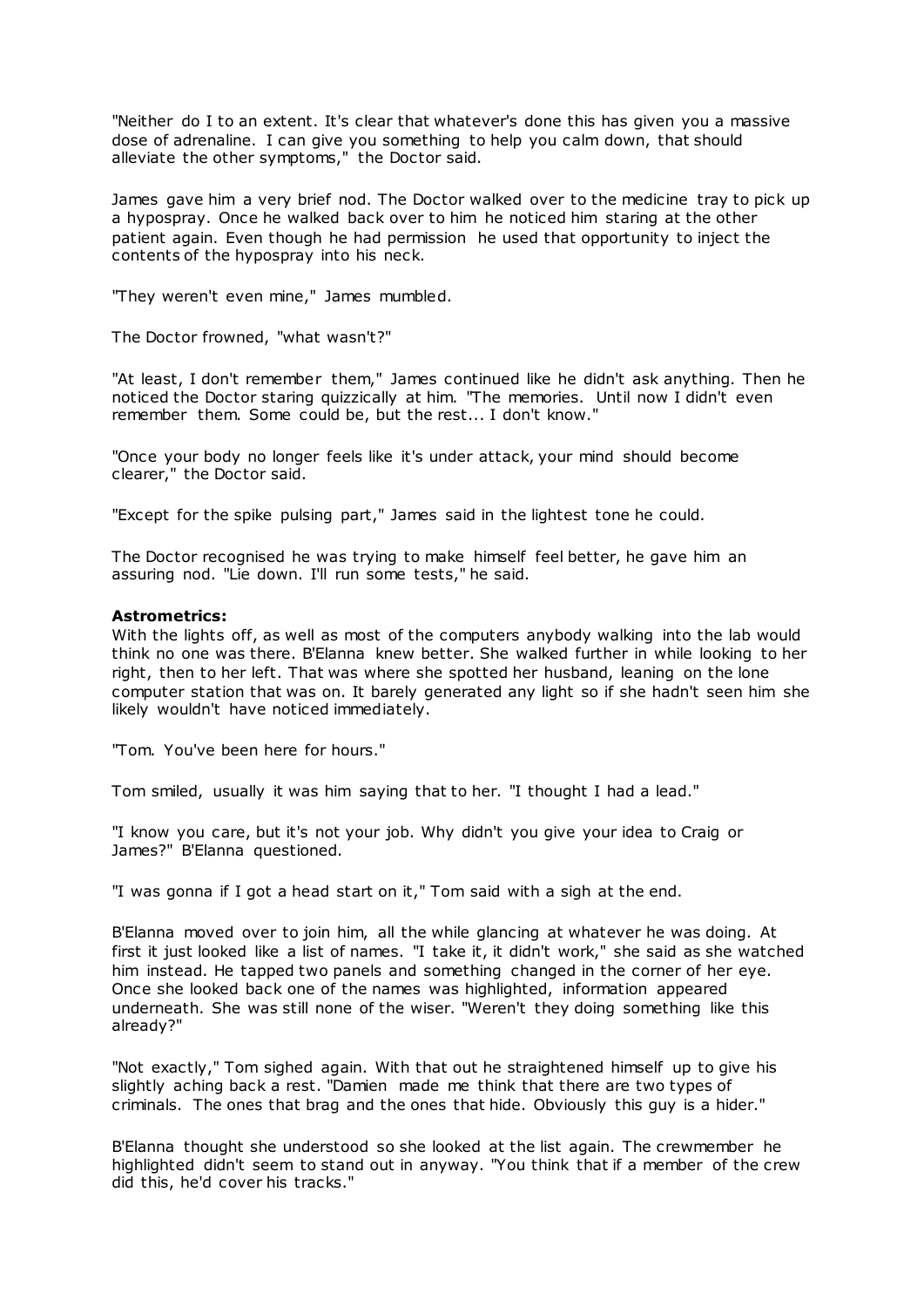"Generally on this ship if you try to keep a low profile, it does the opposite," Tom said mid yawn. "Draws attention. Oh, such and such didn't come to work today. Why? Lets find out. Such and such has been very quiet today. Or maybe the opposite, such and such offered to do extra hours. He doesn't usually, that's weird."

B'Elanna gave him a warm smile, then a nod. "I see. You're looking for anybody who's changed their routine."

Tom smirked at her despite his tired eyes. "Know anyone?"

B'Elanna laughed quietly, "perhaps." He mouthed a *yeah* to himself as he turned back to the computer. "I'm going to assume you haven't found anyone yet."

"So far everyone who was due a shift showed up, no one but our Security chiefs have volunteered extra hours. No reports of strange behaviour," Tom replied. "Well unless you count everyone's reaction to the crime. If I did everyone's a suspect, except Damien."

"So far?" B'Elanna said in an encouraging voice. Tom looked over to catch a smile. "Let me help you."

"One of us should be home to look after the kids," he said.

"If that's a hint then it's not necessary. I didn't just leave them on their own," B'Elanna said. Tom appeared very curious. "For one a Security pair were nearby, I asked them to keep an eye on our quarters for five minutes. I'm sure they won't mind another few hours." Tom blinked a few times, staring blankly. She ended up laughing at his face. "We can work on this at home. There's no need for you to do this here either."

"I know," Tom shrugged. The thought of home made him yawn again. "I didn't want to disturb anyone and I don't know what else to look for after I'm done. It's not worth wasting two people's time."

B'Elanna turned to the computer screen, she studied it for a few seconds. "Anybody off yesterday?"

"You mean supposed to be off?" Tom asked. "I guess so. I wouldn't know what to do with that though."

"Not yet no, but you might have new data to compare with in a couple of hours," B'Elanna answered.

Tom felt his eyes widen as much as they possibly could, which wasn't that much different to before. "Couple of... Is it really that time?" B'Elanna nodded. "Wow. Okay. I guess it can't hurt to take a few hour break."

"We're all going to need to have clear heads for this one. It's really easy to get too involved in cases like this," B'Elanna said warmly.

# **Sickbay:**

"What?" James blurted out.

The Doctor tried to ease his nerves by resting back in his chair, but he ended up leaning forward to crouch over the desk instead. He pointed at the information on the computer. To James it looked even more confusing than the DNA sequences Craig had to look at earlier.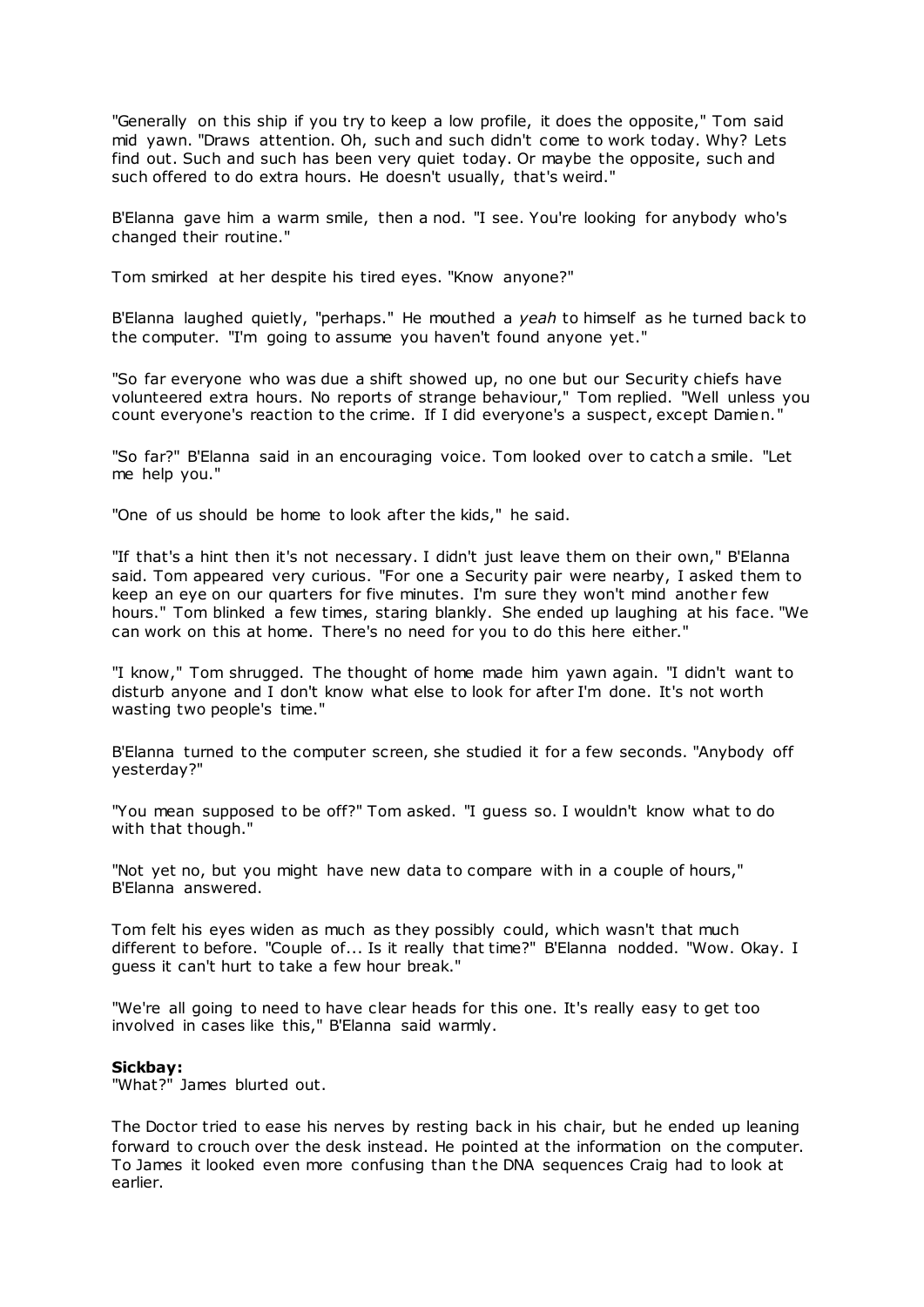"See here, this is a regular Human brain." He pointed at a different one. "This is yours. I've studied both you and Lena when your telepathic abilities surfaced, and I discovered that this..." Another point but to James he may as well have pointed at the ceiling for all that it mattered. "Is likely where they come from, so to speak."

"Come from?" James questioned blankly.

The Doctor shrugged casually, "you asked for simple."

James was in too much pain so he bit his tongue for the moment. "How does that explain, anything?"

"Ah. Here," the Doctor again pointed. He noticed James' frustration at that. "Would a diagram be more helpful?"

"No, I believe you. Just explain," James replied impatiently.

The Doctor was a little disappointed for some reason, he let out a sigh. "Okay. Your original task was to connect to the victim to uncover her memories. It seems that's what you did..." James was about to interrupt, the Doctor was determined not to let him. "But as I tried to warn you the patient is in a coma for a reason, her brain is damaged. Also as she's a different species to you there was always the risk of incompatibility too."

James managed to interrupt this time, "I didn't make the link. You backed me up there."

"Yes, but as I said before, Human telepathy is unheard of and as such, I'm still studying it. Perhaps I missed it," the Doctor said. Again he was about to interrupt "You reached in for her memories but as her brain was quite literally alien and damaged, it seems that yours may have overcompensated or maybe it related to her..."

"Wait," James said, overlapping him at the last few words. The Doctor stopped. "Are you saying I made things up to fill in gaps?"

"No. I'm saying that in trying to bring out a coma patient's memories, you inadvertently awoken your own. That's why the images were so jumbled," the Doctor said. He noticed James' eyebrow raise as if he was hinting at something. "They may have filled in the gaps, yes. There's no way to know."

"You said related," James said.

The Doctor nodded, "yes." He noticed the colour was draining from his cheeks, his eyes were also becoming distant. "What?"

"Does that mean that the father..." James stuttered quietly. He looked at him directly in a way that made the hologram a little nervous.

"You still haven't shared what happened," the Doctor pointed out.

James' head turned to the left, though his attention looked like it was miles away. "It's as you'd expect. She was beaten, she tried to hide, defend herself. I saw her fat her a lot.

"I see," the Doctor said. It didn't tell him anything new though. "What about you?"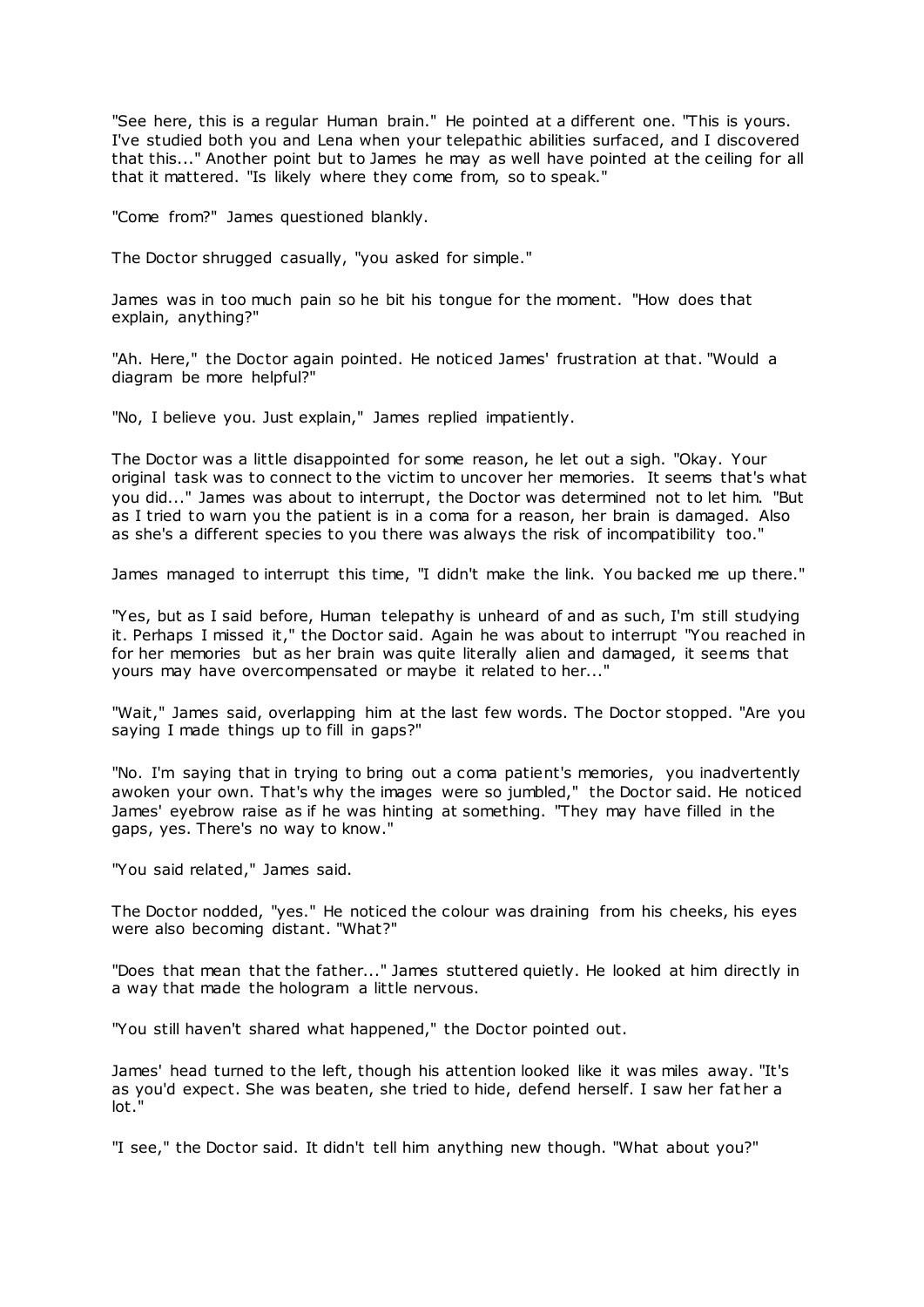James shook his head, the rest of his body seemed to do the same but lightly. He appeared to try to settle it before trying to answer. "I don't know. It was jumbled, remember?"

"Not so jumbled that you didn't recognise memories that weren't hers," the Doctor reminded him as gently as he could.

Despite that James was a little annoyed, "I also said I didn't remember having them myself."

The Doctor pressed on regardless, "but you knew they were likely yours. Why?"

James sighed to calm down, all it did was get rid of the shakes for the time being. "The last time I checked there were no trees on Voyager."

"No trees," the Doctor said while deep in thought.

"My father," James said reluctantly and very quietly. The Doctor quickly turned his attention back on him. He noticed James fidget quite a bit before he spoke. "I heard him, saw his face a few times."

"But those moments weren't familiar?" the Doctor said.

"No. As I said, a jumbled mess. I'd hear a girl's voice beg but see my dad at the same time," James answered almost in a whisper.

The Doctor was more than a bit curious, he turned his attention to the computer. It was quiet for a while as he worked on something James didn't understand. He took the time to think about the images some more. Now he was a tiny bit calmer he had the feeling something was missing, something important. That was pushed back in his head when one particular image came rushing back.

*One more shake and the face faded away, only to be replaced by a different one. This face appeared dark and unforgiving. Eyes filled with so much anger, cheeks were a brilliant red. His hair almost as dark as his eyes.*

*His hands. They lunged forward not towards his face, but his throat. The hatred on the man's face bore into him as something tightened around his neck. He had to get away. His first instinct was to pull backwards.*

The Doctor heard a loud clatter to the side of him, like something hard hit the wall. His head darted up to check what happened. He saw that James was on his feet now, the chair he had been using was now deeply imbedded in the wall. He was about to ask what happened when he saw James trembling severely, with his hands covering his throat, his eyes extremely wide with fear.

"What happened?" the Doctor asked while he hurried over to his side. He didn't get an answer, nothing changed. One hand carefully touched his arm while the other opened a tricorder. James' body jerked violently away from him when he did. The Doctor was unnerved by the look of fear that was directed at him. "James? It's okay."

"Doc..." he mumbled, he looked down at the hands at his now aching neck. He brought them away to stare at them. All the while the Doctor scanned him again.

"What did you see?" the Doctor asked.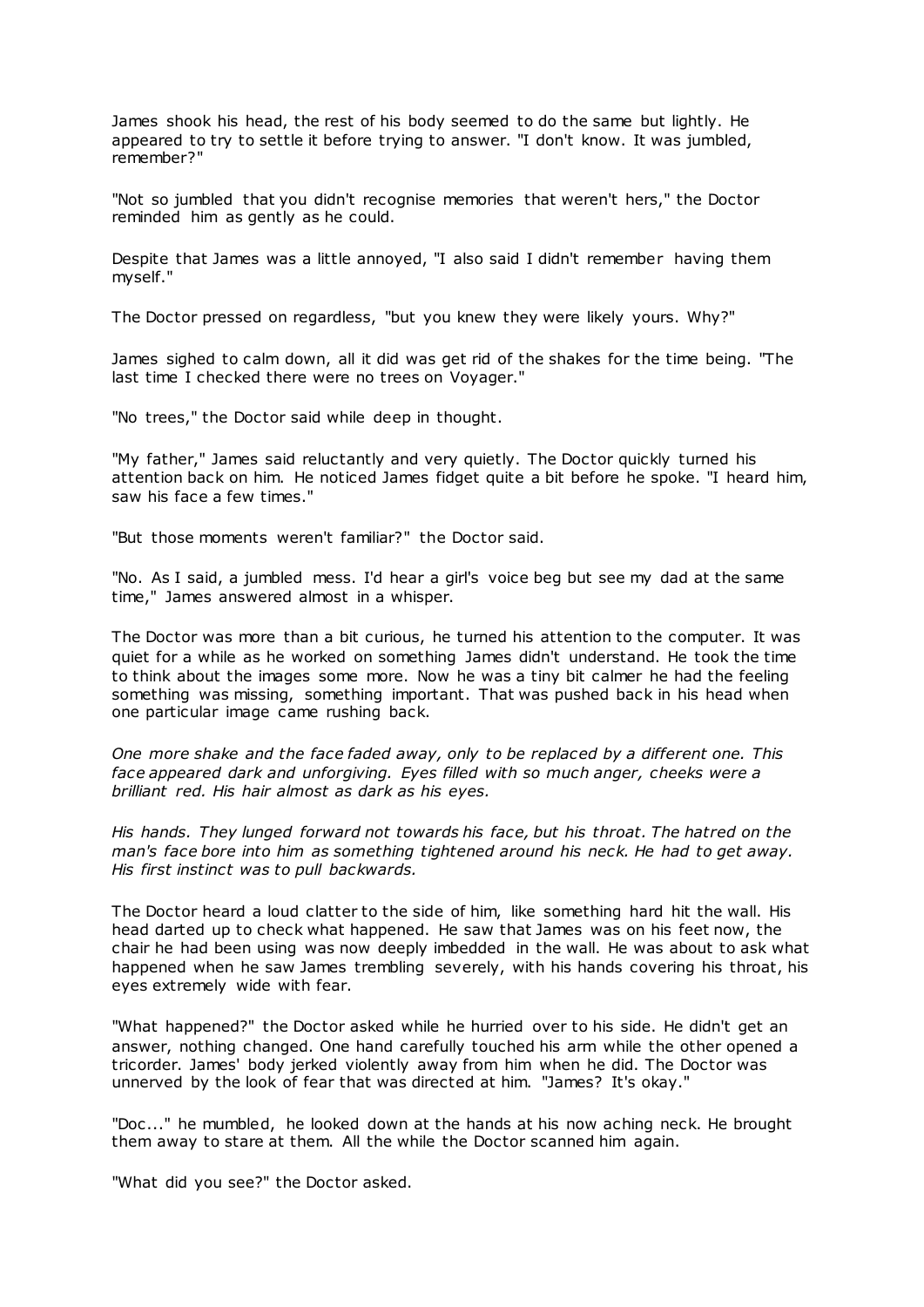James shook his head, "it felt real. What's happening to me?"

The Doctor sighed as he closed the tricorder. "The telepathic activity in your brain has spiked again. That's all that's changed."

"No. Telepathy doesn't do this. I was there, my dad was..." James stammered. He backed away slightly. "He was here, he tried to..." His right hand was at his throat again, which still ached. The Doctor finally noticed that and decided to scan it. "Did anything happen?"

"Apart from attacking my chair, no," the Doctor answered, gesturing his head towards the discarded seat. He hoped he'd see the funny side of his remark, distract him for a few seconds. He knew it was a long shot though. "There's nothing wrong with your throat. Is there any particular reason..."

James lowered his hand, "no, forget it." He folded his arms tightly, hoping that would stop some of his body from shaking anymore. It didn't help that his heart was thumping furiously again, he thought that the Doctor would probably hear it. "You said that the memories I've unlocked could be related to the victim's. Right?"

"Yes but now's not the time to be worrying about that. I think you should go home and get some rest," the Doctor said as he walked towards the main part of Sickbay. "I've got something that may help calm you further."

James' head shook, "no, no. It means something. I'll be right back." Before the Doctor could argue he ran out of the office and straight out of Sickbay. The Doctor was just left, half way towards the medicine tray, with an open jawed shocked expression on his face.

### **Enterprise:**

Two guards sat in front of the console, each of them slouched back in their chairs looking a little too comfortable. On the nearby screen was a picture of a Scrabble board, already with a lot of words planted on it. One of the quards tapped in something casually, which generated a new word onto the board. The other guard darted forward, instantly annoyed with it.

"No, no. That's not a word," he argued.

The other guard laughed towards him. "Yes it is, and you lose. I used your word, Z usage, slap bang on a red block. I'm already fifty points ahead. Tough luck."

"There's no Z in realise," the first guard groaned.

The second guard continued to laugh. "You really need to learn English, dude."

"You complained when I used a U on colour, we dipped on it, I won. You can't just go to American when you feel like it," the first guard said irritably.

"Real-eye-zzz, god," the second guard complained. He rolled his eyes, "you take the fun out of everything."

"I'm surprised you didn't leave out the last E," the first guard retorted with a smirk.

"Why would I, it was on the red block," the second guard snickered, wiping the smirk off the first guard's face. "Just admit it. You only wanted your way cos your words have more letters in it. We use Z, deal with it."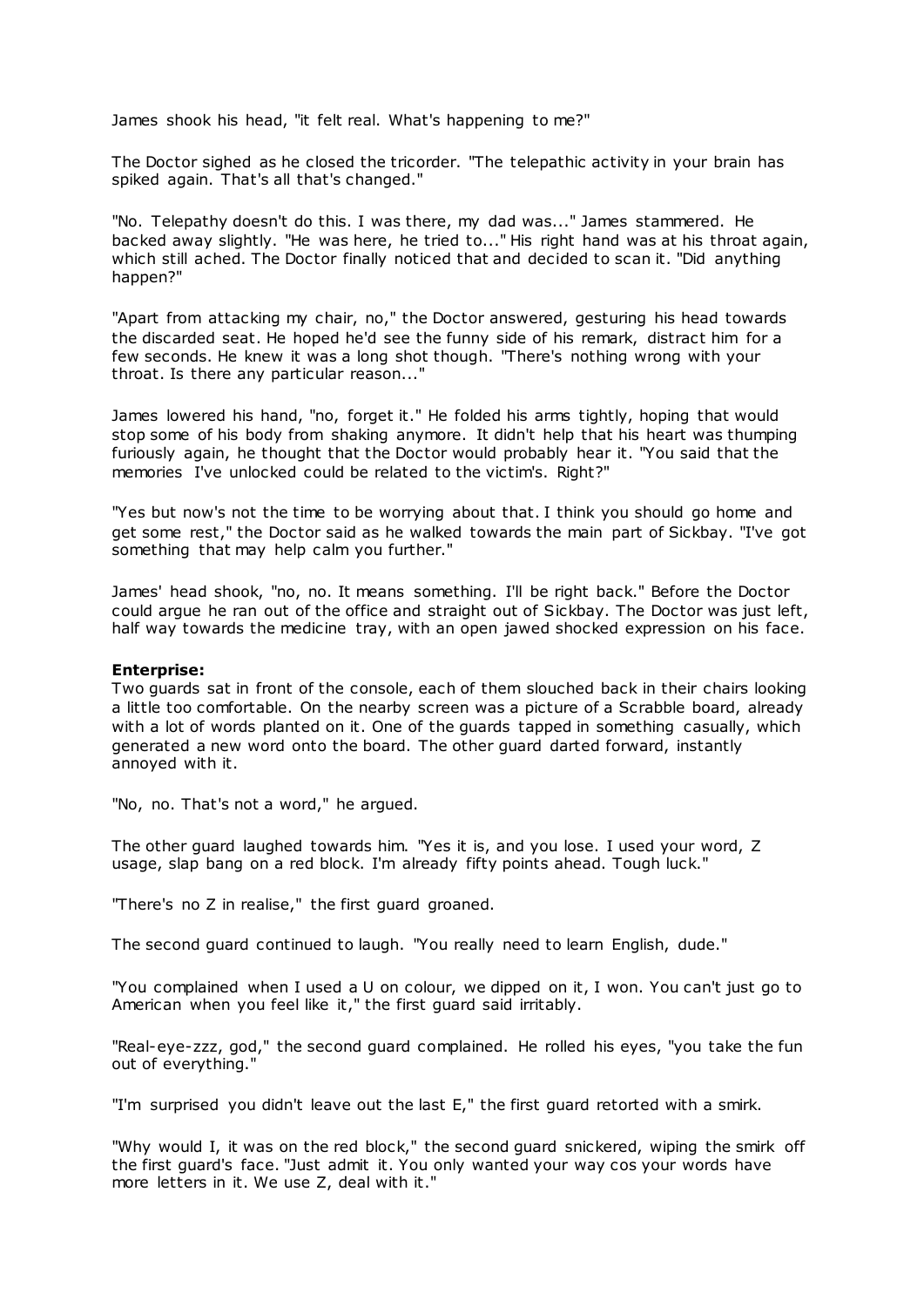"I dealt with it when you forgot the U and E at the end of dialogue. It was you who complained about my spelling in the first place. Here," the first guard snapped. He reached forward to tap the screen. The other guard's word disappeared. The words English UK flashed on the screen. The second guard reached forward to undo it, not before the computer spat out an error for Player 2. "Oh look at that, you cheated."

"Nuh uh, you're gonna pay for that!" the second guard snapped. The two's hands clashed as they both attempted to fix the game to their liking.

"Try it and you're a dead man, Carlson," the first guard growled back.

They both missed the doors opening behind them. The figure who opened them walked in and stood staring at them. After a few seconds of pathetic hand slapping he uttered the words, "get out."

"Okay, okay, you can have it in English English," the second guard panicked before running for the door. Of course he had to run around the figure, and he made sure to give him an extremely wide berth.

The first guard's eyes were wide, his head shook erratically. He caught sight of the new arrival's angry eyes that were luckily not directed at him, but their only prisoner. It still freaked him out enough to run as well.

Once they were both gone the prisoner looked up to see what the bigger fuss was all about. He was surprised to find James staring at him from just behind the forcefield. Yutan felt a cold shudder travel through his body. It felt like he was staring straight through him, not at him. He didn't seem to blink either. His expression was stiff, almost frozen on the spot. He thought he was for a moment, until his hand moved to tap the panel next to the forcefield.

"What are you doing?" Yutan stuttered.

He didn't get an answer, at least not a vocal one anymore. James didn't break his stare towards him while his hand moved. Yutan was more than a little worried by now. He attempted to step back but there was nowhere for him to go. It wouldn't even give him a second breathing time.

The forcefield was down. Yutan had only two choices and neither of them were good. He could try to reason with him and hope for the best. Or make a break for it, which wouldn't be easy with the very little room he had. Luckily James wasn't in a hurry to do whatever he was going to do. He hadn't moved yet. Yutan thought he must be waiting for him to do something, likely his second choice. That decided it for him, he remained where he was.

"Whatever you've found now. It's wrong," Yutan said, immediately realising that wouldn't pacify him at all. The opposite in fact. "Please, you're a good person right? You risked your life for our people and you didn't have to. Rescuing refugees isn't in the Slayer job description."

Nothing changed, and right now Yutan wished that anything would happen at this point. The uncertainty was nerve wracking. He had no idea what he was dealing with, he only knew of his kind through legends he didn't even believe in before.

Yutan was just thinking of something new to say when James finally lunged for him. It happened so quickly, he barely had time to yelp. He hit the wall so hard it made the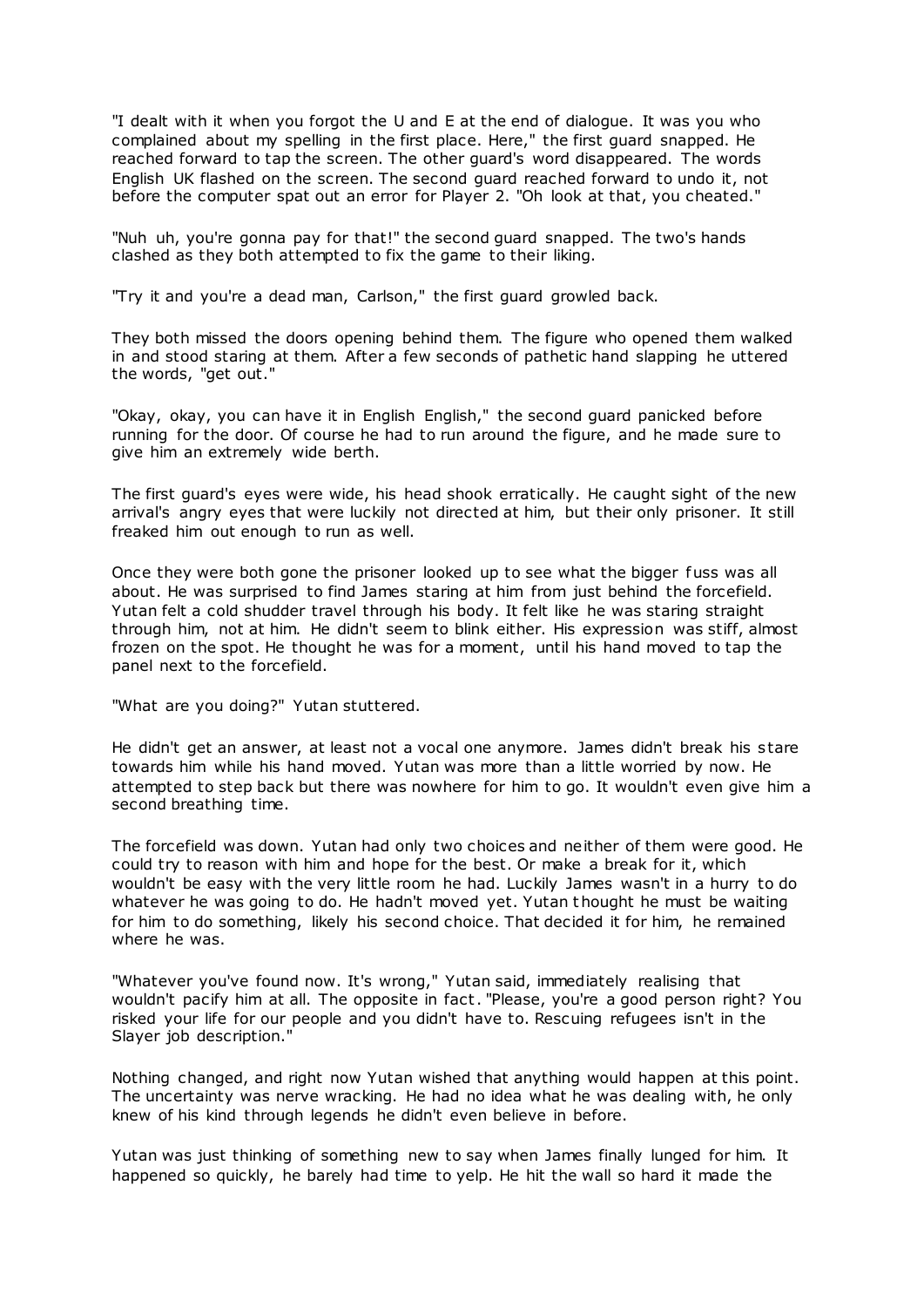entire room spin. All of the air was slammed out of his lungs. It was painful to try to breathe it back in. The whole of his back ached, the pain spread to one of his legs. Any movement made it all the more worse.

Not that he could go very far. One of his attacker's hands had grabbed the front of his shirt so roughly it had scratched the skin as well. The other hand slammed into the wall right next to his head. He felt the wall tremble, he heard it vibrate through his entire body. His eyes dared to glide over to look, to his dismay the hand could no longer be seen. All he could see was the arm surrounded by torn metal. Yutan knew he definitely had to be more careful now that he knew.

"Please, I..." he found himself begging without even thinking it.

"You. You did it. She trusted you, you betrayed her," James said in a cold whisper. Yutan was wishing he was being silent again, it was far less creepy. Then the words hit him. His head shook.

"No. I mean I made a mistake yes, but not that. I'd never..." Yutan stuttered.

He saw it coming, not that it helped. The hand holding him straightened out and swung towards his face. His neck clicked and it stung horribly as his head was jerked violently to one side from the blow. His cheek and eye burned so much he couldn't open the eye again, tears managed to squeeze their way out of it.

"Was that your mistake?" James snapped, his voice was shaking. His hand swung at him again, this time it was clenched as it swiped across Yutan's face. He heard his jaw crack on impact, this hit made him lose his balance. "Or was it that?" He couldn't stop it, he stumbled sideways to the floor. His hand flew up to check where he was struck, but before he could that same arm was grabbed, and he was pulled up into a painful sitting position still with his arm stretched. From the strength of it he was surprised that it was still attached.

His attacker crouched down which gave his arm the tiniest bit of relief. The relief didn't last. He was forcibly turned and slammed sideways back into the wall. That was nothing compared to the screaming pain his arm was in as it twisted during this. He didn't have time to worry about it, there was a face within centimetres of his own, staring at him with such fury.

"What else did you do to her? What did she do that made you hate her so?" the whisper was back, only now that they were so close it may as well have been shouted. "You liked to mess around, did her existing get in the way? Was she not what you had in mind? Well?" his voice was raising, it made Yutan cringe. "Answer me!" that one was a shout, it rang in his ears.

"No," Yutan cried out. "I loved my daughter."

"Loved her?" that was said with a bitter laugh mixed in. "She ruined your life, didn't she?"

If that was said to him in any other circumstances he would show how much he was offended, but not this time. Doing so would get him killed. "Quite the opposite. She saved me." There was no reaction, something he was grateful for now. "I hate myself too. That slap... I'd help the Softmicron over and over again if it meant I could undo it." He noticed a flicker in the other man's posture, as he was holding him against the wall he felt it too. "I was scared of losing her, she's all I have. I didn't see what she was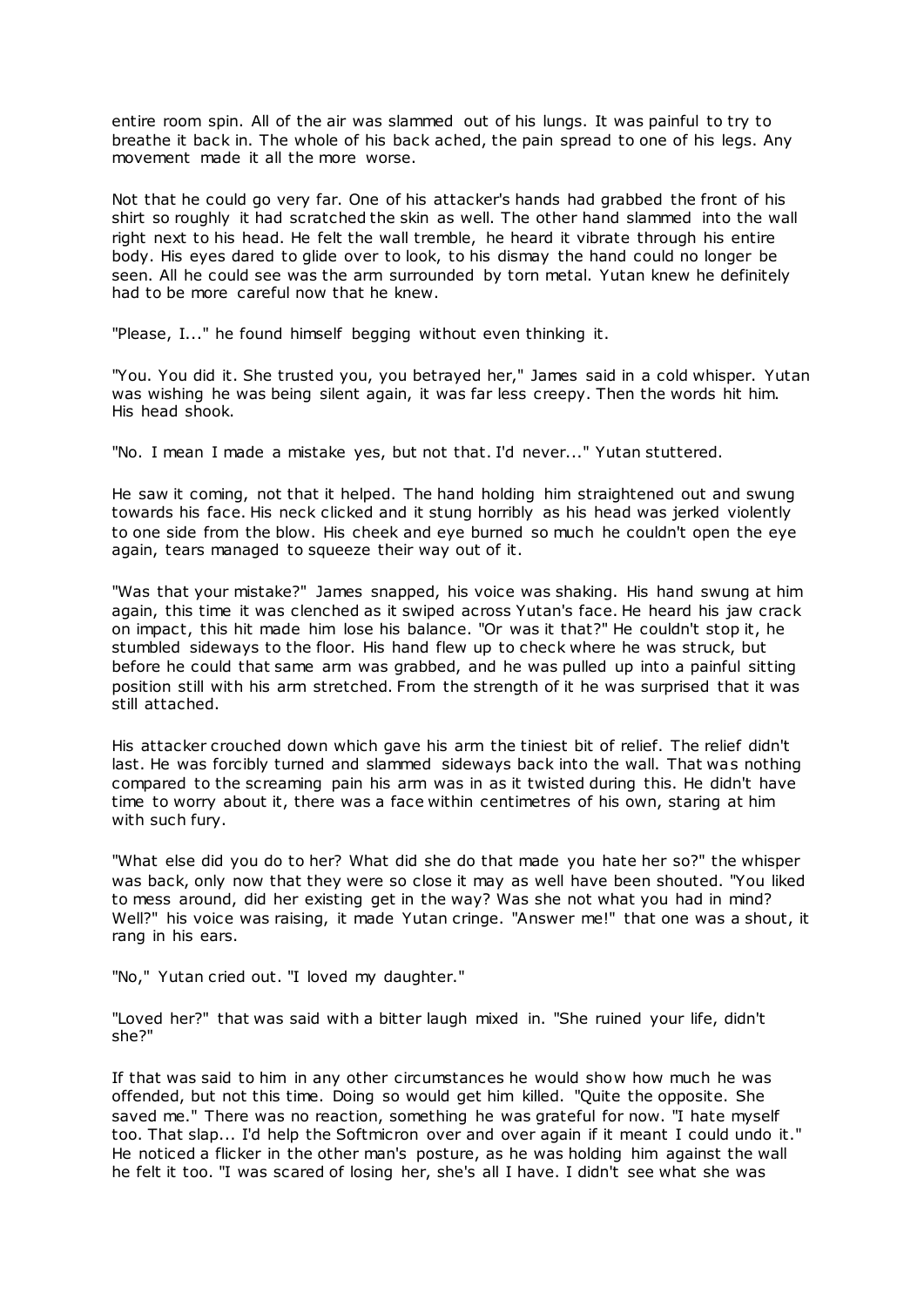doing as a cry for attention, I saw it as her disappearing from my life. I reacted, I didn't think."

"You beat her over and over again," James said angrily.

"No!" Yutan tried to stop him. He was pulled forward and then slammed back into the wall for it. Everything span around him, his head felt suddenly heavier.

"She couldn't fight back, she trusted you. She was helpless!" James shouted at him. Yutan tried to shake his head, it just made him physically sick. He held still, hoping it would pass. He wanted to say something, but everytime he tried he felt his throat close up.

"All she wanted from you was it to stop," James stuttered. He shook his head and thankfully climbed up to his feet. The room was still spinning to Yutan, so he wasn't completely sure of that. "You didn't have to respect or love her. You don't even have to like me."

Yutan was thinking about how to respond in between painful breaths. Then he realised something odd about what he said. "Me?" was all he could say.

"You just had to stop," he heard James' voice crack.

His arm wouldn't move, all he could feel from it was pain. He told himself that it meant it was still attached at least. His other arm reached around to get a hold of it, then gently rest it across his lap. In the edge of his eye sight he noticed James just standing there, doing nothing. It hurt to do it but Yutan lifted his head. He felt a sudden rush of nausea, his throat tightened. He didn't dare move his head again.

"Why? I didn't do anything wrong," he heard James say so quietly he assumed he was thinking it, and his mouth mimed it.

Yutan could only watch and endure the pain that had been inflicted on him. The sense of dread and panic had long since faded, and so had the angry Slayer that had attacked him. If he didn't know any better, he would have thought that he had left and was replaced by a frightened child. As if on cue he heard the telltale signs of tears which were quickly pushed aside with a throat clear. Yutan attempted to bring his head up a little slower than last time. Now that he could see him better, he felt that his earlier impression was dead on.

The man before him now was completely different. His wide eyed look was no longer creepy and dangerous, they showed fear and vulnerability. Instead of that unnatural stillness he displayed earlier, he was shaking erratically. Yutan could see him mouthing words to himself which he couldn't make out.

Yutan was overwhelmed with sympathy which he didn't understand at all. Only a few minutes ago he had been beating him, Yutan feared for his life. He was clearly unhinged and could snap again like that at any time. What he had been saying though was nagging at him. He couldn't just leave it.

"You, weren't talking about my daughter were you?" he said slowly. As he expected he didn't get an answer, nothing changed. "You thought I abused my little girl. That I beat her and left. That her own father could hate her. Did that..." another wave of nausea put him off, this one made him a little dizzy. He took in a deep breath and out again. It kept that at bay for the time being. "Is that what happened to you?"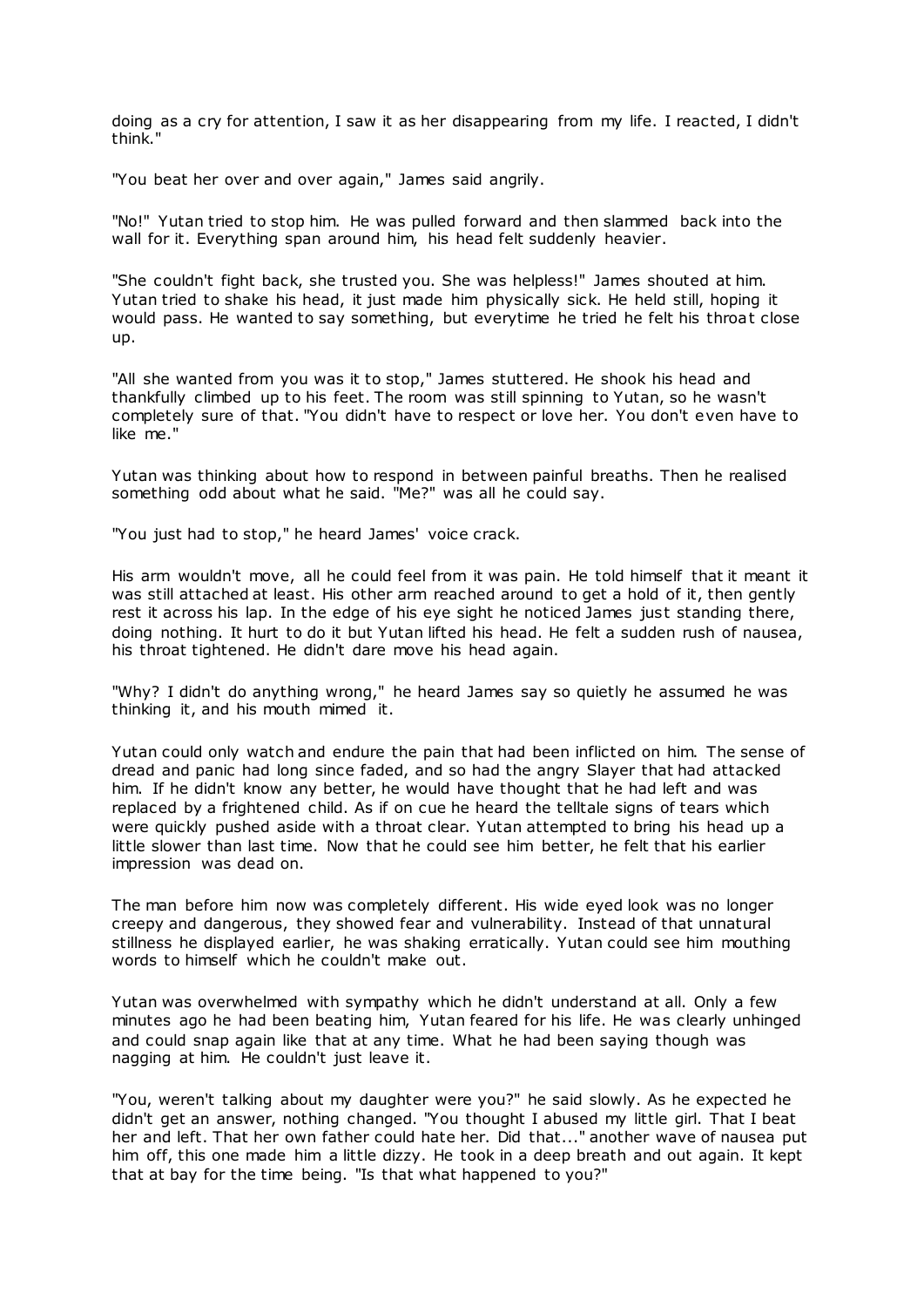He didn't answer that either. However the muttering stopped. Yutan took that as an answer anyway. The sympathy for his attacker was rushing back, this time he couldn't stop it.

"I'm not your father, she's not you," he said firmly. "This isn't the same thing, at all."

"Isn't the same thing," he heard James whisper. His eyes had glazed over. He had heard that before. His eyes gravitated towards Yutan sitting on the floor, with the cracked wall supporting his back. Seeing his face brought it all back, the images he had seen, his face and voice. The anger was slowly building up again. "You hit her, she was crying, you ran."

*"Help me," the girl's voice whispered.*

"Yes, that is true," Yutan said shakily and full of regret.

James looked him in the eyes. They each noticed tears in the other's. "She begged for you to help her."

The sentence hit Yutan harder than James had so far, it made him gasp and his tears broke free. "I can just picture her. That brute hurting her while she cries for me. If I had not run away, maybe I could have stopped it. Maybe I would have left just before as normal, but heard her and helped. I failed her."

He cried into his good hand, the thought of what he had said weighed heavily on his shoulders. James stared at him with a similar feeling building in his chest, he walked forward to kneel down in front of him. He expected him to flinch at least, maybe try to get away. James doubted he noticed he was there.

"I'm sorry," he said quietly. "I know, that doesn't make up for it but..."

Yutan looked at him again. He gave him a slight nod. "I deserved it. It's fine."

"No," James disagreed, although some unknown part of him didn't. He tried his best to push that aside. "We... you couldn't have stopped it. You couldn't have known. I saw your face, my dad's face and I thought the worst. But I forgot there was another..."

Yutan wasn't sure what to make of that. He thought he understood what his problem was but everytime he said something, his current theory would go out the window. "What are you talking about?"

"One of... a Slayer's abilities is telepathy. I..." James said slowly. "I don't know how. I just did."

"What?" Yutan whispered.

"I just assumed that because my dad did that, you did," James continued, his attention seemed to drift away. "Someone else there. There was someone else there."

Yutan didn't even think about it, his good arm reached forward to grab his arm. "Who!?" he snapped.

The brief anger didn't last any longer than that. As soon as he grabbed his arm, James' eyes widened in a panic . He clambered backwards until the wall got in the way. He took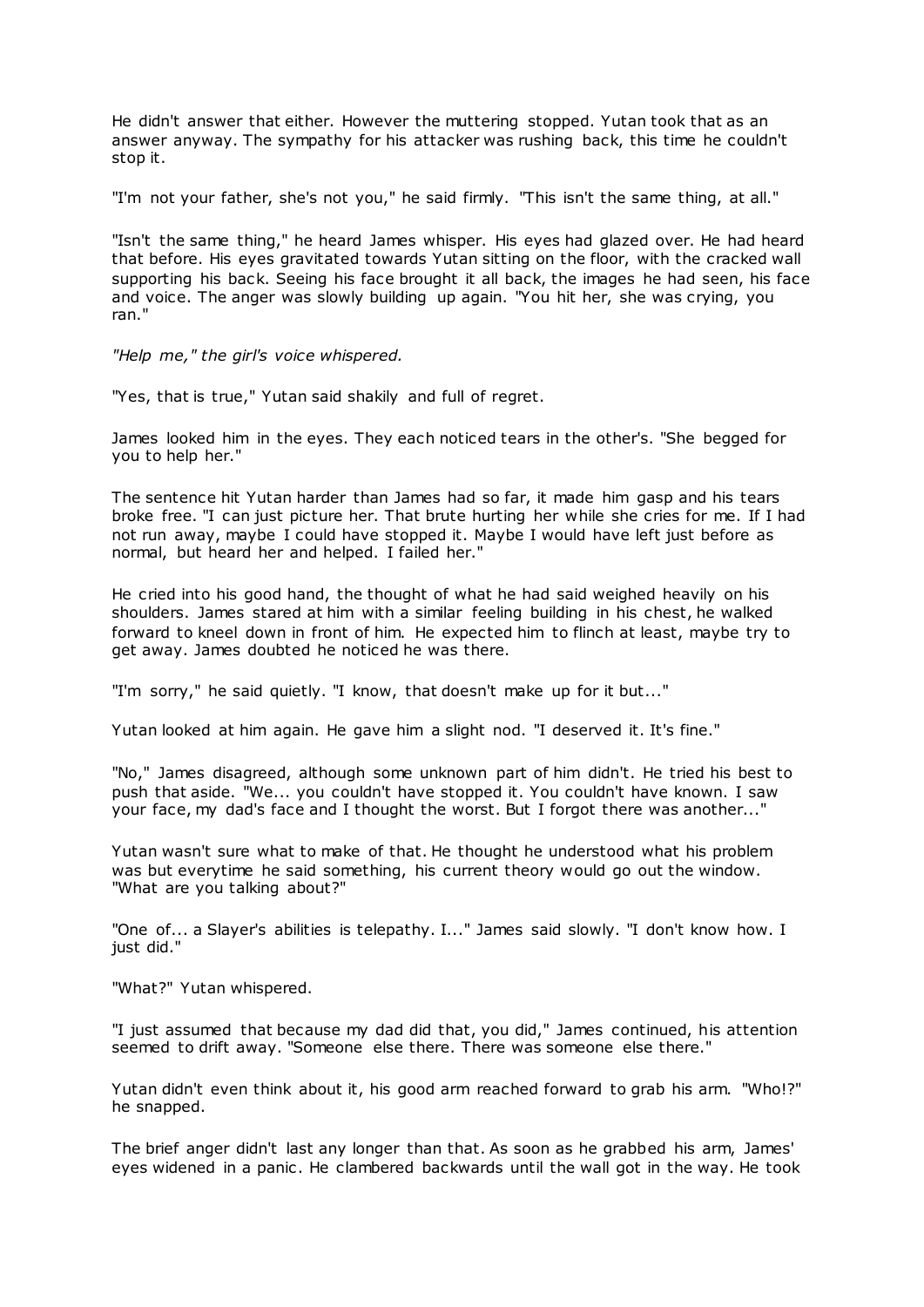in many sharp breaths, he was even trembling. Yutan stared after him, his own eyes wide in shock at his response.

"What's wrong with you?" he had to ask.

James looked at him. The panic he felt whittled away, he couldn't even tell himself why he did. He just shook his head. "I... don't know. Ever since the vision, I... I don't know."

"What do you mean *you don't know*!?" a voice he didn't expect shouted at him.

James' head darted up at the source. Now standing in front, and towering over him, was a face he never thought he'd see again. That same dark face that haunted his dreams earlier. The same one that lunged for his throat.

"Dad?" he stuttered.

All he could focus on was the man's penetrating stare of anger and resentment. He didn't notice that the background had changed as well. They were no longer in the brig, but in a darkened bedroom. A window was behind him with the curtains hastily shut, allowing light from outside to narrowly squeeze through the crack in the middle.

The man snorted in disgust. He crouched down. James tried to get further back, but the wall continued to try and stop him.

"You trying to run away again?" the man said. His intense eyes drilled into his own. "Is that the kind of man you are? A coward. I didn't ruin my life to put up with a snivelling little waste of skin like you."

"No, I... I didn't mean to..." James heard himself say. He wasn't thinking it. The comment angered the man further.

"You..." he growled. His hand swung towards him so fast he didn't have time to avoid it. His cheek stung, he felt his eyes welling up and the fear in his chest about to burst. The view in front of him trembled violently. The slap didn't calm the other man down in the slightest, he seemed madder. "Little..." he swung again.

James heard himself scream and whimper as the hits kept coming. His arms flew up to cover his face but that didn't deter him. They only flew elsewhere. They got harder, the hand or hands were now clenched into fists. He felt them land all over his body. He heard the man shout at him through it all. Only one sentence was heard through all the pain and fear.

"It's your fault!"

He felt his arms shake, the hits had stopped too. James opened his eyes. He didn't even remember closing them. His arms were still in the way. He shakily moved one of them so he could see why. The man he feared so much was no longer there. Instead Yutan was sitting right in front of him with his hand on his other arm.

"Does this happen everytime you have a vision?" he asked in dismay.

James answered by timidly shaking his head. No, this was not normal, it wasn't like any of the ones he had before. He knew that from the moment he awoke from it.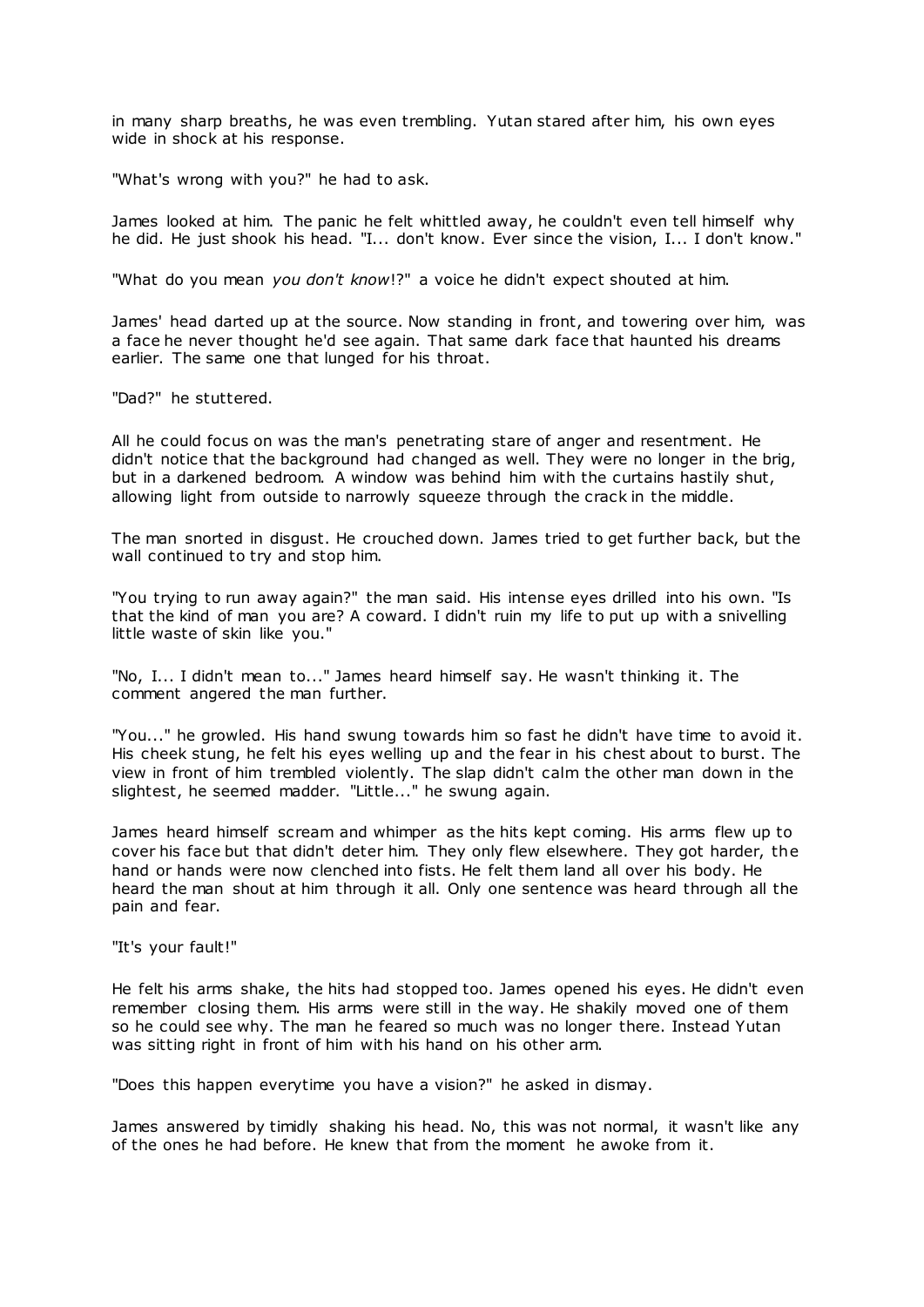# **Sickbay:**

The Doctor was once again locked in an intense gaze with his computer, he didn't notice his latest guest rush in and over to his desk. She stared at him expectantly for almost a minute, he still didn't notice her.

"Doc!" Jessie shouted at him, startling him once again.

"Oh Jessie. There's no need for that. You could give someone a heart attack doing things like that," he said.

Jessie stared at him blankly, then she shook her head. "I could program a heart for you and walk back in again."

The Doctor frowned at her so hard his forehead was covered in creases. "There's no need for that."

Jessie folded her arms, she focused one of her more deadly glares towards the hologram. "You woke me up, telling me about some emergency. I noticed James wasn't with me so..." Her hands gestured forward and both of her eyebrows shot up. "He's not here so I'm either wrong or he's escaped from you again."

The Doctor sighed, "the latter. It's still no reason to be so irritable with me."

"When you sit there ignoring me after scaring me like that, yes there is," Jessie grumbled.

"Oh," the Doctor said, finally understanding. "Maybe you should sit down."

"Just tell me what's going on," Jessie said irritably.

The Doctor leaned back in his chair while pulling a worried face. "How long have you got?"

Jessie groaned, she eventually sat down in the opposite seat. "I've got until breakfast. Three curious kids and a second morning in a row with a missing father. Also my babysitter probably wants to know as well, and if we take too long... You do the maths."

"Okay, okay," the Doctor mumbled. "Did he tell you about his attempt to retrieve memories from the victim?" Jessie's whiter face gave him his answer. Before another shouting match could begin he thought he should continue quickly. "Lena and I t alked him out of it before he could begin, but it seems that it worked anyway. I'm still working on the how's."

"He's... he's seen the memories of a girl being beaten?" Jessie stammered.

The Doctor thought about dodging the question or lying but that wasn't the worst of it, and he didn't want to keep digging himself into a deeper hole. "Yes. However that's not all. He explained that the vision they showed themselves in, was mixed in with other images. Other memories."

"Like what?" Jessie asked, her voice low and dangerous.

"His own. Repressed memories I suspect as he claims they were new to him at the time," the Doctor answered. He noticed Jessie's eyes become a little shifty, her mouth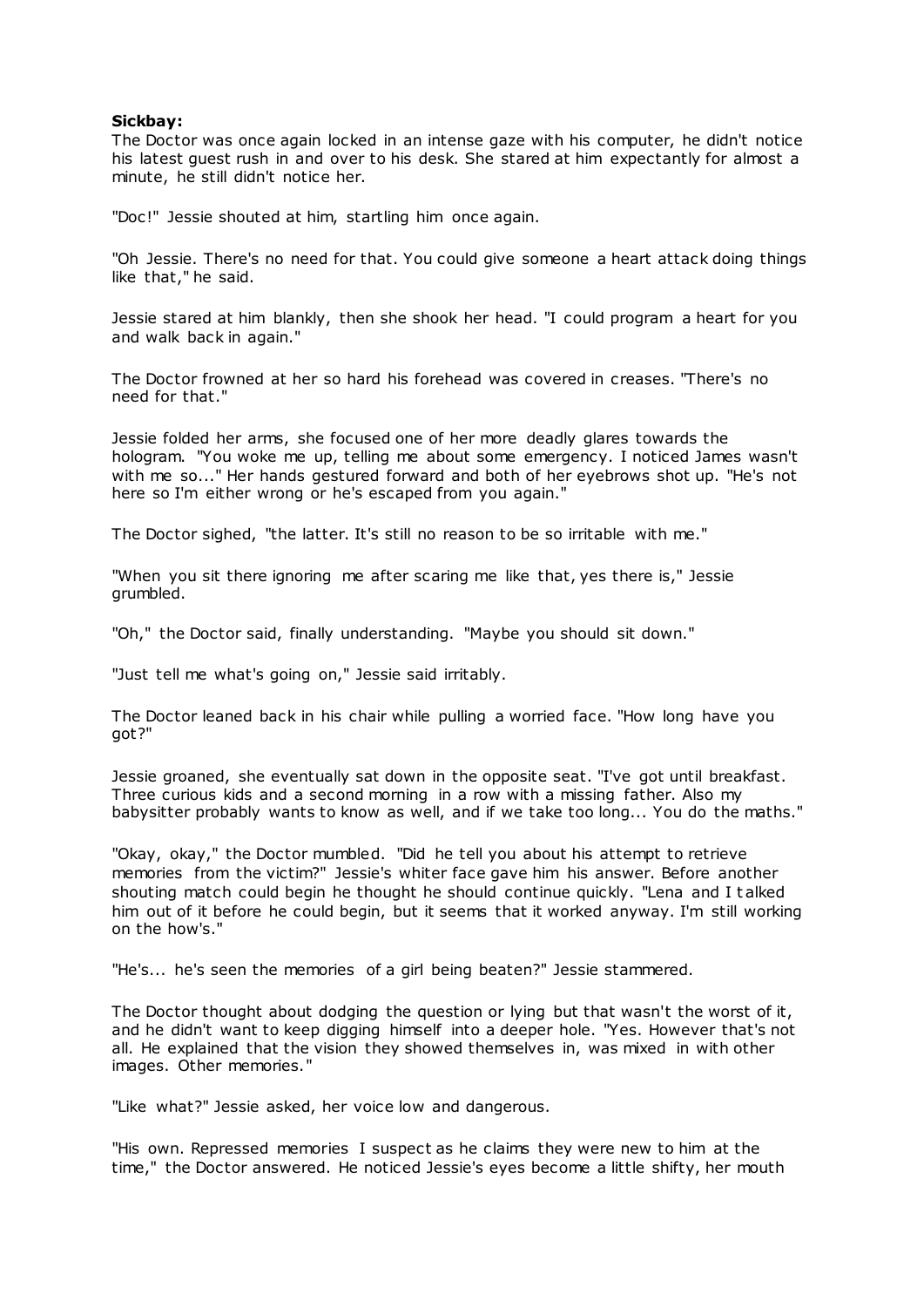moved as if she was mumbling. "The scan I did is very interesting. Whatever allows his brain to use telepathy seems to be connected closely to the pathways linked to memory. When he received the girl's, it appears the pathway was fired up and similar images from his own memory became intermixed with hers. It's fascinating."

"Fascinating?" Jessie said through near gritted teeth. The Doctor didn't notice the danger signs right away. "Interesting? Is that all you have to say about this whole thing?" The now raised voice gave him a clue he should be careful. "This kid was beaten almost to death. James not only saw the memories of that but he got repressed ones of his own, likely related to what happened to her? Fascinating is all you can spit out!?"

The Doctor began to stutter, fearing for his matrix, "yes, er no. I understand the implications of what I'm explaining to you. I just...'

"I'm sure you don't," Jessie muttered.

"Actually I do. I do have access to the crew's medical history after all," the Doctor said.

Jessie's eyes flashed with rage towards him. "What?" she whispered with menace.

"Uh... why is that such a surprise, or an outrage for that matter?" the Doctor asked. "I've always been well aware of the abuse he endured as a child, and I was certain you knew I did."

Jessie's resulting sigh sounded like a growl as she briefly looked over her shoulder. "If you know what James likely saw in his vision, then what's with the attitude?"

"I think it's important to remain calm. Someone should at least," the Doctor answered.

"Okay fine. Why did he run away? Why did you call me saying it was an emergency? Those things generally lead to not staying calm," Jessie questioned.

"I said it was urgent," the Doctor blurted out, and as he expected he got a glare for it. "I haven't figured out how to stabilise the neural pathways. He's still getting a misfire of memories. Or at least he did once while he was here."

Jessie leapt to her feet, her eyes widened. "What? And you let him run off!"

"You know as well as I do there's no such thing as letting James do anything. It's inevitable, like a sun rise," the Doctor muttered.

"Hilarious," Jessie growled. "I'll go find him." She turned to leave.

"Wait," the Doctor quickly said, stopping her. "I didn't call you here to do t hat. You need to know something before you confront him."

"There's more?" Jessie snapped.

The Doctor allowed himself a quick sigh. It didn't help at all. "Well two things yes. Firstly, when he experienced that memory he reacted as if it was happening."

Jessie walked over slowly to sit back down, her gaze seemed elsewhere. Finally her hand covered her face, he heard her groan into it. "God. That second thing better be the cure."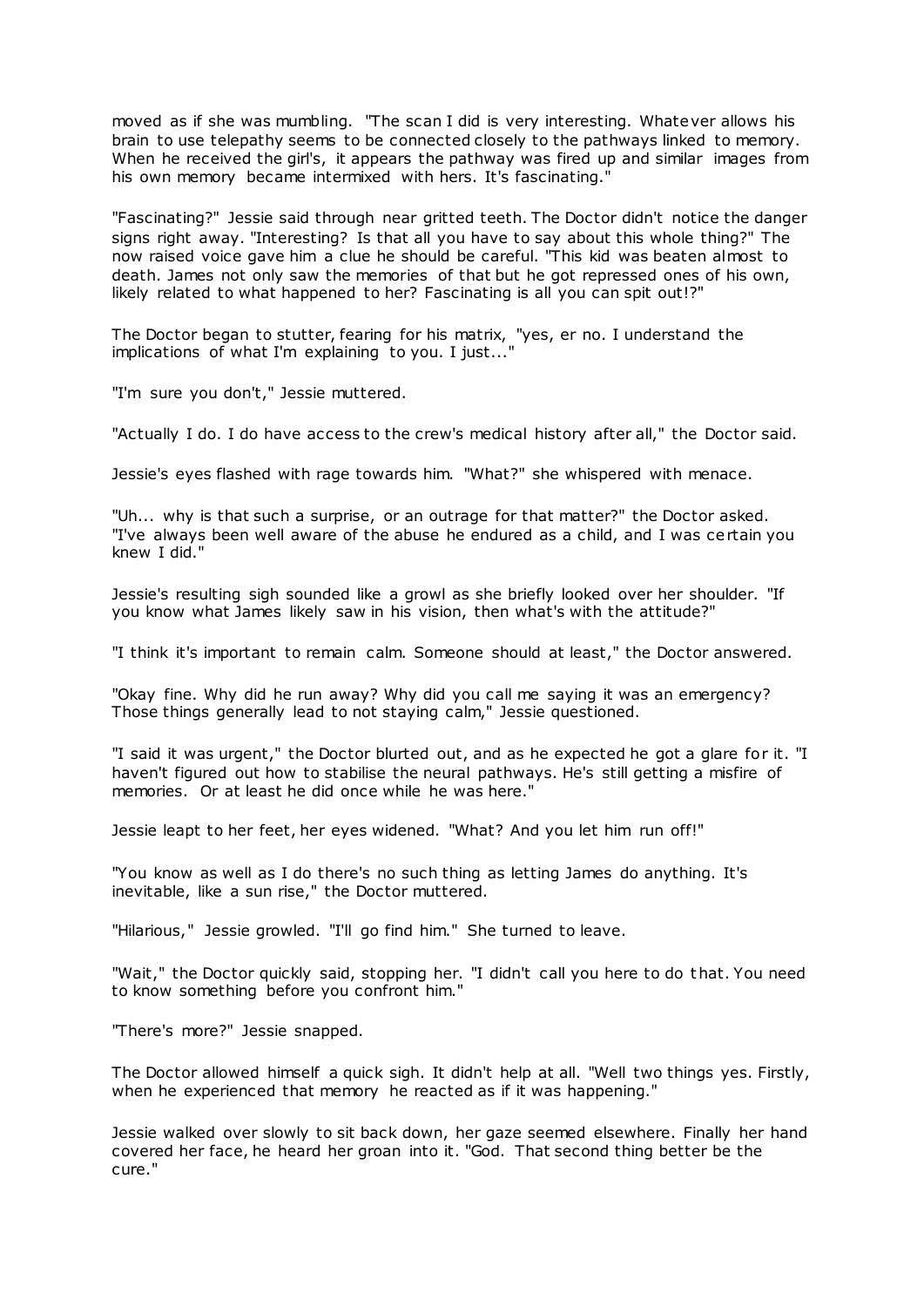"No," the Doctor said, fearing the worst.

He expected Jessie to glare at him, but she just looked confused. "How can you not have a cure? It's obvious to me what the problem is and I'm not a walking computer."

He needed a better word than offended for what he was feeling after that. The Doctor tried to hide it. "Please, if it's obvious. Tell me," he obviously couldn't hide it.

"Duh, the chip Seska forced on him," Jessie groaned, rolling her eyes.

The earlier offense rolled off him, he ended up chuckling. He ignored Jessie's glare for the time being. "No, you misunderstand. This is c ompletely different."

"No. Apart from how it happened, it's exactly the same," Jessie said.

"Should I explain it again?" the Doctor asked sincerely, but to Jessie he sounded patronising.

Jessie's eyes narrowed, "no, let me. Repressed memories resurfacing. Those memories happen while he's awake. They seem real to him and he reacts in kind. Hmm, I think we've done this before." The Doctor shook his head to her annoyance. "I can't believe you missed it. It does explain your attitude though."

"Secondly; I suggested that the memories he saw were related to the victim's. I assume from his reaction and the running off that he thinks the father was responsible. That got me thinking..." the Doctor explained.

"Oh, cos you haven't thought of it you gloss right over my idea. Fine," Jessie grumbled.

The Doctor decided to pretend he didn't hear her. "... That perhaps there was a deeper meaning to the vision."

"Like James did?" Jessie said, again rolling her eyes. "Do you have an original thought in your matrix?"

"No, I said deeper meaning. If the point was to just say *your dad is like my dad*, then there wouldn't be anything else. It also wouldn't be presented in such a jumbled fashion, disorienting him. I mean why didn't he see what happened directly; in the right order, the correct people and actions. Why the games?"

Jessie's anger fizzled away while she thought about it. Her head shook a little. "I guess, but she is a coma patient. Maybe she couldn't."

"Perhaps, but it still doesn't explain the tree imagery he described. Or the shadowed figure he kept seeing," the Doctor said. Jessie looked at him intently, he figured he finally had her on his side. "Since he saw his father in the vision, I thought I'd start with the files related to him."

"The shadowed guy was probably the attacker. She probably didn't know him, or see him," Jessie said. The Doctor shook his head. "How on earth are you going to find the answer in medical files from nearly thirty years ago?"

"It's a long shot I know, but... this is why I called you," the Doctor mumbled. He turned the computer around to show Jessie a screen full of text. "The only data I could find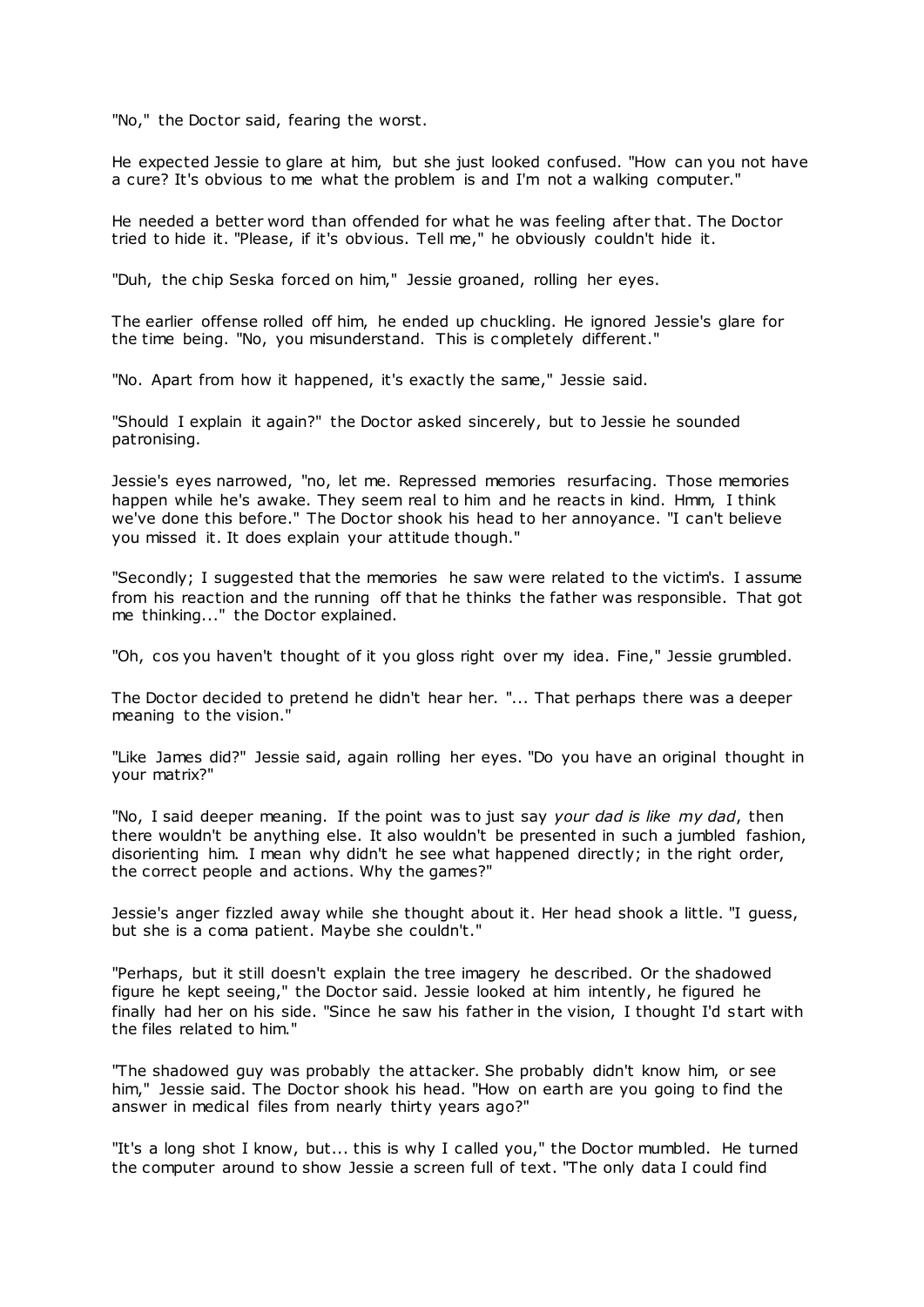during the whole abuse was a collection of highly secured personal logs and one incident report from the school. That's it." Jessie's uncomfortable downward glance told him she expected that. It was the cue to continue. "The logs were written by a Doctor John Stuart, a psychiatrist of all things. I found from his file that he later married James' stepmother."

"Yes, it was one big mess. It doesn't help James or Perla," Jessie mumbled uncomfortably. The Doctor sensed her bad mood was coming back too.

"Through some digging I discovered Stuart lost his licence and as such was fired for this incident. He was tried as an accessory," the Doctor said in dismay. "He intentionally wiped the abuse under a rug, and worse still he pushed himself into the family. That's more than a mess."

"Doc, don't you think this is going too far? This has nothing to do with... anything!" Jessie snapped.

"Yes, I just have a low opinion of doctors who not only ignore the oath but abuse it for their own end," the Doctor muttered. He tried to shake his own anger off. "I only discovered that as I needed to read the logs he wrote to do the investigation. I think you need to read the first one."

Jessie stared at him with her mouth hanging open, her eyes silently judging him. She didn't stay silent for long. "No, I really don't. What the hell will that do!?"

"If I were you, I'd want to know this too," the Doctor said ominously. Jessie's stare didn't change. "If James is re-living some of this then it's important to know, so you can deal with him."

"No," Jessie said sternly as she rose to her feet again. "Months ago James had to go back into my past, before meeting him, and was witness to some traumatising stuff I wanted to forget. Even still he went out of his way to avoid learning things about me, stuff I never could tell even him. He respected that my past was too painful to share, and I'll do the same for him."

The Doctor dragged the computer over to face him again. "Stuart was to visit the Taylor house after a neighbour sent in a tip."

"No, shut up," Jessie growled. She reached over to shove the computer off the desk. The Doctor winced as he heard the screen crack when it hit the floor.

"The family had recently lost their daughter, two months earlier. The neighbour hadn't seen the mother, Susy, since then. Stuart thought he was to give some grief counselling, nothing more."

"Why are you doing this? I'm leaving!" Jessie shouted at him. She started to walk away.

The Doctor continued anyway, just in case. "Inside he found Susy Taylor sitting catatonic in her living room. No sign of the husband or the son." He noticed Jessie flinch and stop for a second. She was about to walk away again. "Not long after he tried to counsel her out of her state, he heard something from another room. He thought it would be either of the two. He went to investigate."

"You're sick, keep it to yourself," Jessie grumbled just as she reached the main door.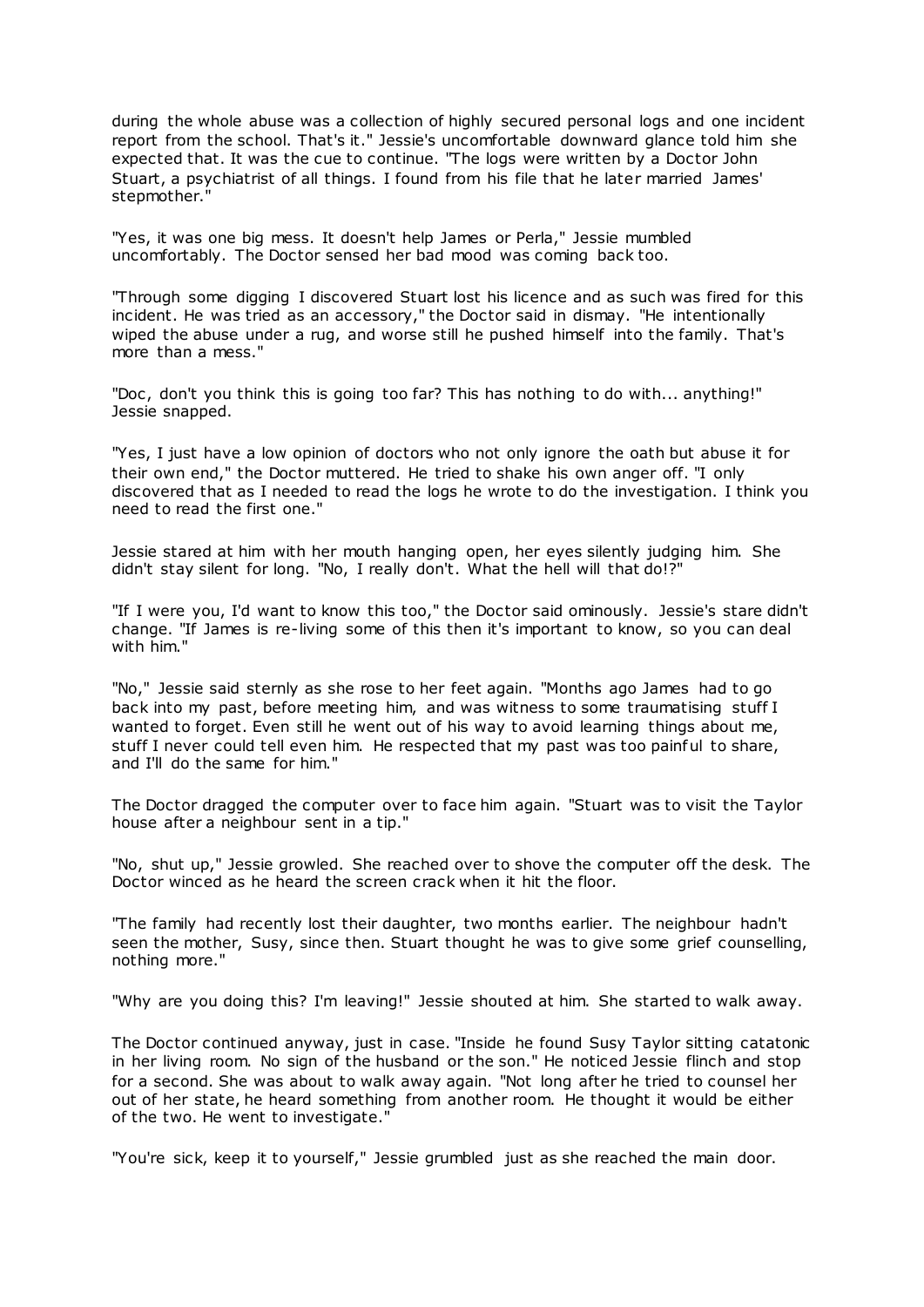The Doctor had to be quick. He launched himself out of his chair to follow her. "The sound came from a kitchen cupboard, one of many left open. This one had been broken." Jessie was in the corridor by the time he got to that part, he stood near the doorway, unable to move further. "Inside he found a child." Jessie was about to touch the panel for the turbolift. "Covered in bruises, blood. Malnourished."

Jessie froze on the spot, her body started to shake. What he was saying had given her a picture of it in her mind. It made her sick.

"Stuart noticed he was holding something, food more than likely. He tried his best to coax the child out, but he was terrified of him. He eventually tried to pull him out, gently," the Doctor continued.

Jessie swung around to face him. The Doctor noticed tears were rolling down her cheeks. "Stop it. Just stop!"

"The child ran from him. When he went after him he heard him calling for his mother," the Doctor said. Jessie approached with what he assumed was vengeance on her mind. "Stuart found him trying to rouse his mother, only she didn't change. Stuart regrets that the sight made him so angry he forgot everything; his training, his oath. He told this poor woman while gesturing to the child, that he'd be taken away now if she didn't respond. To his surprise it did work."

"How does this help anyone? Doc, just..." Jessie stuttered.

"The mother begged him not to take the child away, despite his need for treatment. Stuart knew what was happening and yet he still agreed to treat him at the house," the Doctor said, disgust was in his voice. "The father returned. He warned them that if Stuart reported him that he'd make sure he'd lose his job. His job. That was Stuart's only motivation."

Jessie shook her head, her hand rushed up to wipe a few of the tears away. More kept coming though. "No. He'd have to leave to report it. Peter would have done something to him while he was gone. He probably didn't want to chance it."

"From his scans James suffered punches, maybe objects thrown at him, kicks..." the Doctor said. Jessie cringed, her eyes squeezed shut. "Every day for those two months. What Stuart did or didn't do would make no difference. He would have been attacked anyway. At least if he had reported it then that would have been only one more time. No, it took him starting school, over a year and a half later, for a proper report and medical to be added to his file. The man who ended up being his step father just stopped by every few days to treat his injuries, then went back to his day job afterwards."

"John was a good man. I think you're misreading it," Jessie said, closer to a whisper.

"His log said and I quote, *if I do this, I could lose everything. Nothing will change. I have no choice*," the Doctor said. "You can see it for yourself."

"No," Jessie cried, her hand covered her mouth. "James said he was like a father to him. It killed him when he turned on him a few years ago. How on earth will he take this?" Her head flew up to stare angrily at the hologram. "I can't keep this from him but I certainly can't tell him. Why, why did you tell me!?"

The Doctor looked on in sympathy, he didn't want to tell her but he had to. "I don't know how to treat him. It's likely he will go through this again. He needs you."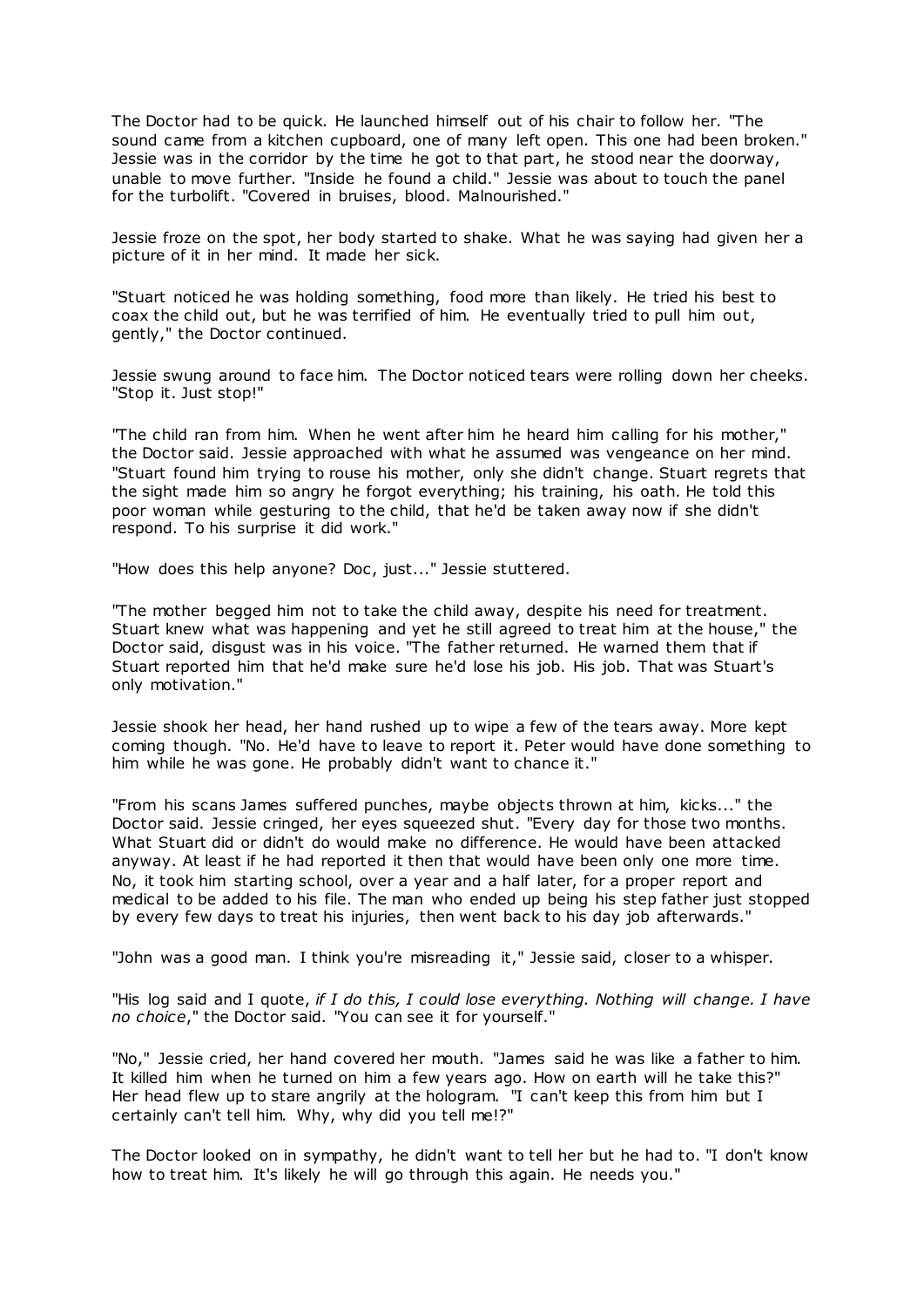"Oh for god's sake!" Jessie growled. "Check the damn chip next time he's in Sickbay. I'll go tell him myself."

"It's not the chip," the Doctor said as calmly as he could. "The victim saw something in James that she could relate to. Her father didn't beat her, so it wasn't that. The logs could give me a clue as to what she found familiar." He ignored the scoff he got from Jessie, she was still crying as well. "That will lead us to her attacker."

"So after all that, the log you read has nothing to do with anything?" Jessie said.

"There was a detail in it that you must have missed. Though I suppose you may not know how it relates to the victim, so that makes sense. James or Craig may not have shared it with you," the Doctor said reluctantly.

The tears had stopped, but she was still shaking. Jessie stared at the Doctor intensely. "And what is that?"

*"The Brig to er... Sickbay is it?" Yutan's voice rang over the comm.*

The Doctor and Jessie both looked confused. The Doctor tapped his commbadge. "Yutan. How did you get a hold of a commbadge?"

*"I'm with the Security Chief. Um... the Slayer one," Yutan's voice said.*

Jessie gasped, "what, is he okay?"

*"I don't think so," Yutan's voice said quietly.* Jessie and the Doctor heard a quiet mumbling going on in the background. Jessie tensed up at the sound of it, the voice was familiar. *"He keeps hallucinating. I think he needs help, quickly."*

The Doctor was about to step through the Sickbay door when he remembered he couldn't. He hurried over to collect his emitter. Once he returned he noticed Jessie was way ahead of him, already at the turbolift.

"Wait for me!"

Fortunately she listened to him, but he doubted it had anything to do with him.

## **Astrometrics:**

The smell wafting up from the cup in his hands was so strong, Craig thought that he wouldn't even need to drink it to stay awake. As soon as he reached the console he made an attempt anyway. The bitter taste hit him hard, it made him shudder.

"Ugh, how did Janeway drink this?" he said while putting it down.

The big screen was soon activated, the consoles in front of it woke up as well.

"Okay, lets..." he stalled for a long yawn. Once it was over he was mad at himself. "Really?" The cup was raised again. A few shudders later he attempted to start his work again. "Okay computer. Download the DNA scans from the Doctor's terminal."

The computer beeped in recognition. Seconds later the strange scan the Doctor showed him earlier appeared on the big screen. Craig thought it looked even worse than he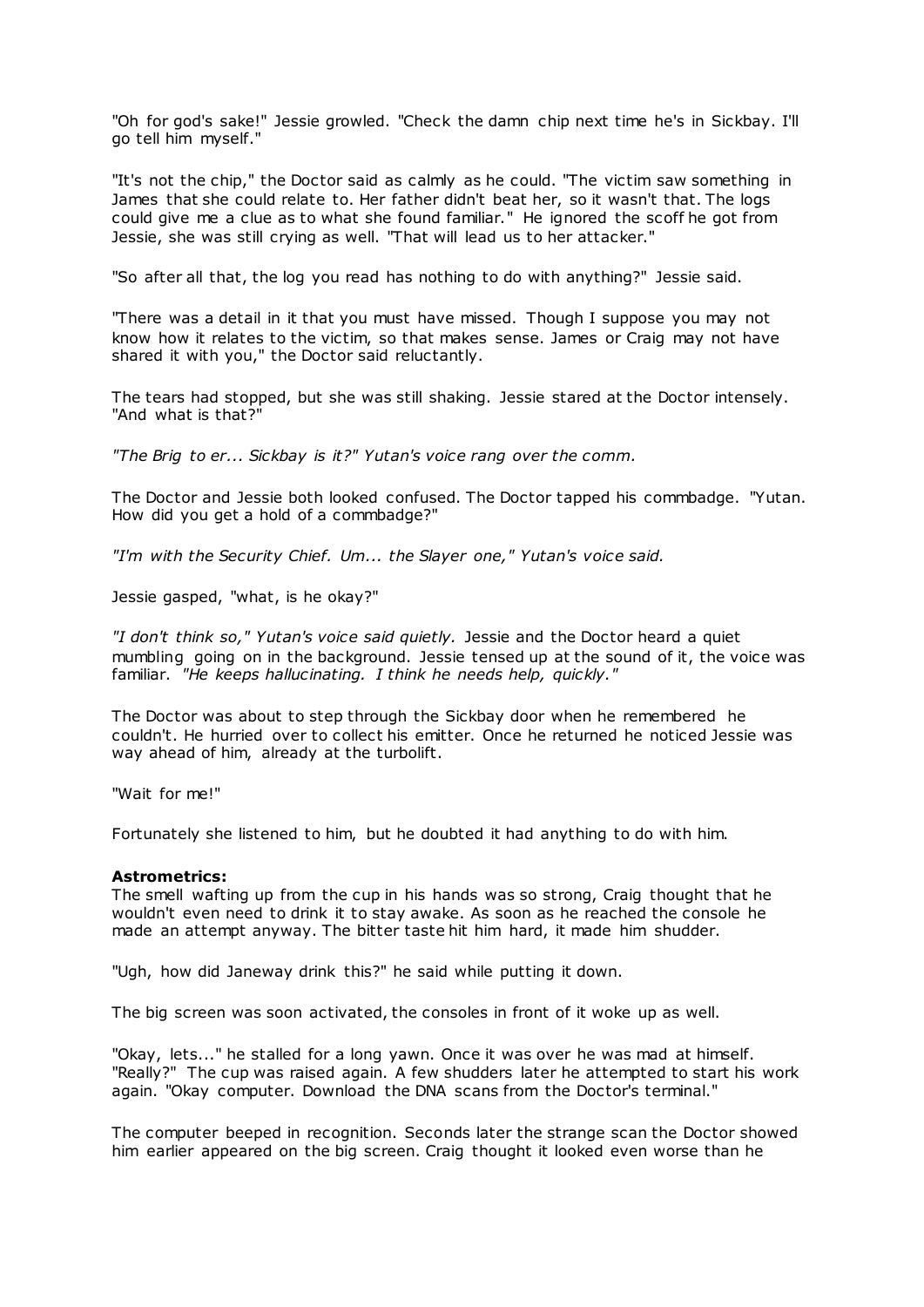remembered. Many more like it appeared in different windows, most of which overlapped the older ones.

"Okay. Nice and simple. Computer, search the database for anything that matches these scans," Craig said. "Logs, medical files, incident reports. Anything." The amount of noise the computer made afterwards made him doubt it worked and that he'd get an error message. Since he didn't get one he assumed it was searching after all.

"No problem," he said with a smile. Another yawn was coming, so he went to grab his coffee again. The computer beeping stopped him before he could sip it.

"No results found," the computer reported.

Craig cringed slightly, his shoulders slumped in disappointment. "I thought that'd be too easy. All right." With his spare hand he tapped on the console, bringing up a small touch screen keyboard. Quickly he typed in some words, which appeared in a list above the letters.

*Assault. Teenager. Strange DNA.* His head shook at that one. *Inconclusive DNA test.* "Not enough," he muttered. *Garbled. Mismatched. Not possible. Broken. Glitched. Warped.*

He ran out of ideas. It was a long enough list he thought. For now. "Computer, search for..." Another word popped into his head. He didn't want to even type it, but he had to. It took him twice as long to write out the four letter word than it did to do the whole list. "Computer search the database for any Security cases that contain any of these words."

The computer made the affirmative beeps again. Craig sipped on his bitter drink while he waited. The big screen had opened up a new window, a list was slowly growing on it.

The doors opened behind him, he briefly looked behind him to see who it was. All he got was a brief blurry figure. Whoever it was appeared to be walking toward him already.

"You have a nice swanky office on the Enterprise to take advantage of, you know," Tom's voice said.

Craig didn't let that stop him from sipping on his drink. Now that it wasn't as hot it seemed to be even more bitter somehow. "Astrometrics has a nicer screen."

Tom laughed as he stood by his side. "Yeah, bigger you mean. I get square eyes looking at the little computers for too long."

"Is this the excuse we're going with?" Craig asked him in a bemused tone. "I thought it would be more fourth wall-y somehow."

Tom smirked, his attention went to the list the computer was building. "It's certainly good for exposition. What is this?"

"A last resort I guess," Craig replied honestly. "That weird DNA the Doc found. I thought it may have happened before. If it did, they may know why."

"Oh good idea," Tom said. "My own search has come up with nothing. Whoever did this is either not a crewmember or they're a sociopath going about their lives as if nothing happened."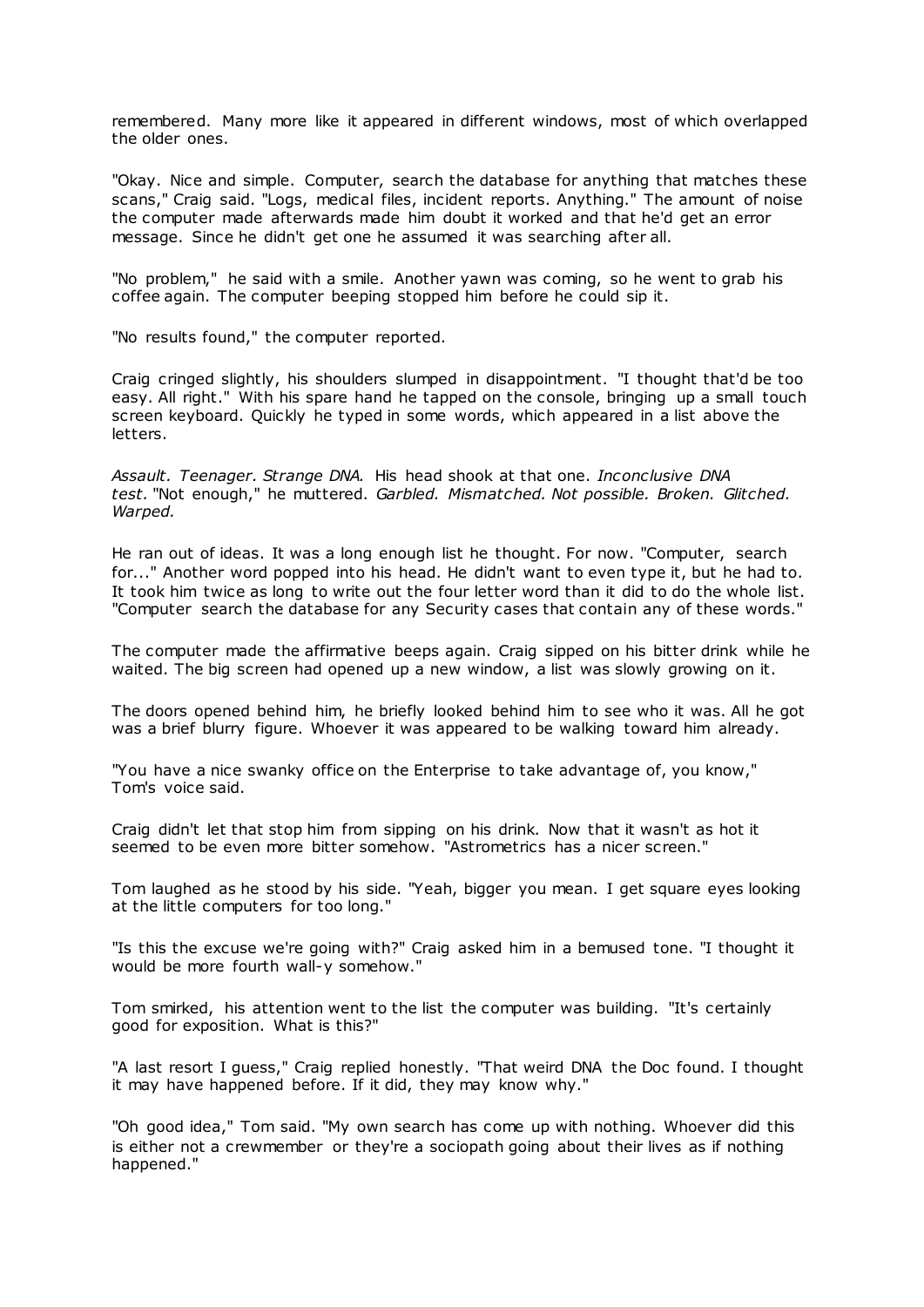Craig pulled a face at him, but that was mostly because of the coffee in his mouth. Once it was gone it did fade a little. "Or they're lying somewhere with their leg on the neck, has three noses, and purple sparkly skin... cos that's what I imagine when I see these DNA results."

"Really? I thought just a blob of goo," Tom smirked.

"Search completed," the computer interrupted.

Craig and Tom glanced back at the screen, Craig's disappointment from before was back. That slow building list now had two hundred and three entries in it. "Looks like I'm gonna have to narrow it down a bit."

Tom leaned over to peek at the words he had entered into the search. He briefly looked up at the screen. "Lets open one and see why it came up."

Craig nodded. The list was also on the screen by his fingers, so he tapped on one randomly. "Assault, check. Broken... leg. Yep," Craig muttered.

"Oops. Maybe we can alter the search to exclude certain words," Tom suggest ed.

"Or it has to have any of the DNA entries, get rid of *broken*," Craig added on. "How do I..."

Tom reached over to do that for him. The list disappeared and then started to load again. While they waited Tom sneakily took Craig's drink to take a sip. Craig noticed by the time he was drinking it. "Oh, did you get that from Janeway's database or something?"

"No," Craig answered but he didn't sound sure.

"Search completed," the computer said.

This time the list they ended up with only had two entries. The two men looked relieved. Tom smiled at him, "shall we start from the top?"

"Why not?" Craig smiled back. He tapped the first one on the list and then looked up, expecting it to appear on the big screen. All they both got was an Access Denied message. Both smiles were wiped from their faces. "What the hell?"

"Lets try the other one," Tom tried to sound optimistic. He reached over to the second one. They got the same message for that one too. "Well, who saw that one coming?"

#### **Sickbay:**

Two Security officers stood by the door, each keeping a close eye on the original patient's biobed. Yutan stood next to it, holding his daughter's hand tightly to his chest. The Doctor gave him a nod before walking away for him. His next destination was the only other occupied biobed, who's patient was merely sitting on it.

"Is that really necessary?" Jessie asked, gesturing to the guards.

"He still admitted to attacking her before that happened," the Doctor said.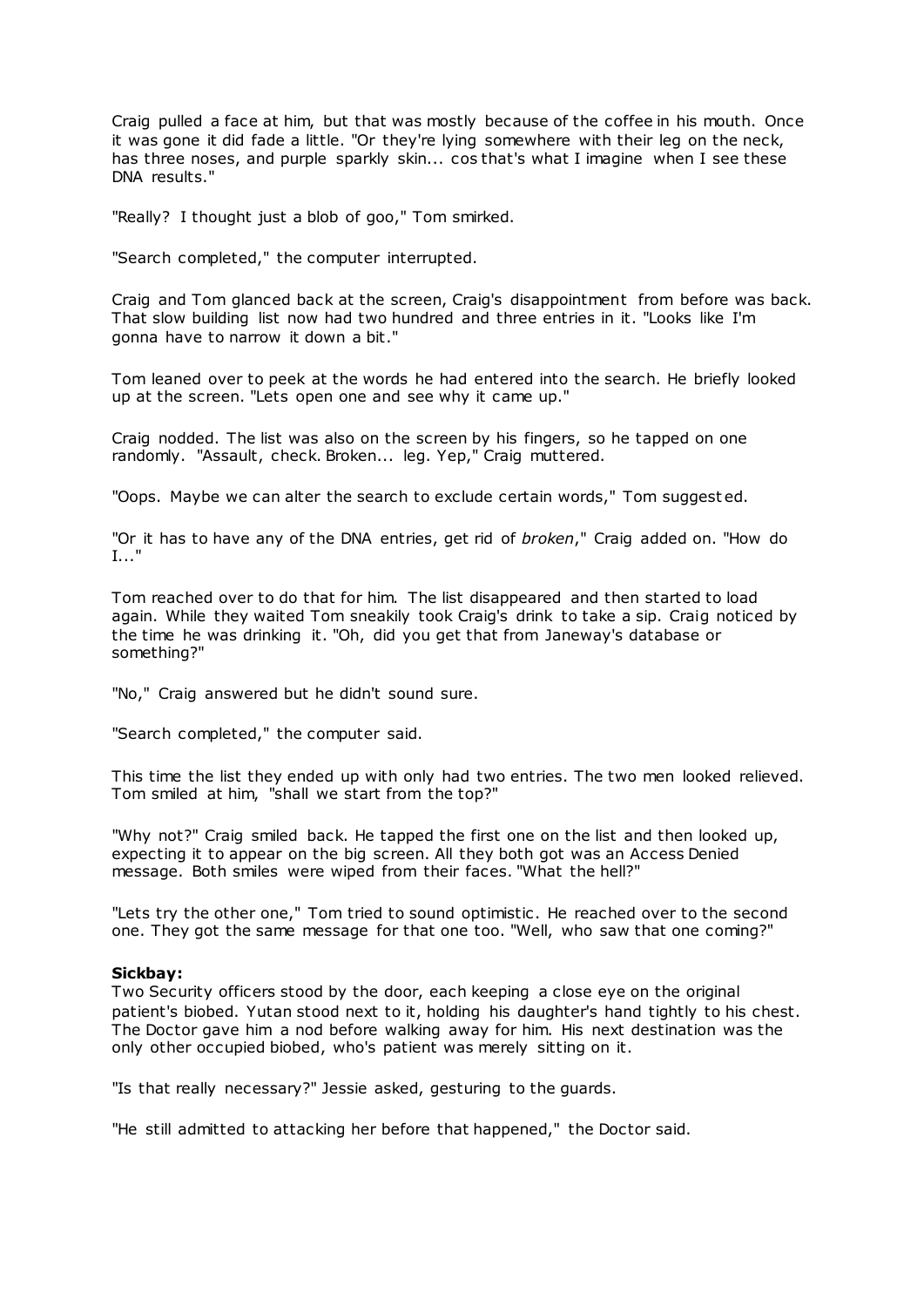Jessie passed him a cold stare briefly. She got rid of it before looking to James, who she noticed was staring towards the ground. "James?" she said softly.

"Is he okay?" he asked in a mumble.

The Doctor sighed and nodded. "Yes. He did have a concussion, which is child's play for me at this point."

"Even though he's an Erayan," Jessie said plainly.

"The symptoms and treatment are the same," the Doctor said just as plainly.

James slowly looked up to glance between them. "What's going on?"

"Oh, I was just surprised that the Doc still knows how to do his job. There must be room for the nosey wannabe detective subroutine, in between the singing like a prat and being rude ones, huh?" Jessie replied in a harsh tone.

"Yes, I had lots of room after I deleted the put up with Jessie complaining one," the Doctor said with a patronising smile on his face.

Jessie glared at him, he just continued to smile back. James looked between them a few times before giving up and looking back at the floor.

"I'm sorry," Jessie said, directed towards James. "The Doctor pissing me off shouldn't be getting in the way. How are you feeling now?"

"Headache's gone, I feel a bit calmer," James replied.

The Doctor's smile became a little nicer than the one he had before. "Yes, as usual I have to give you a stronger dose than anyone else."

"I'm sorry?" James said, his eyebrow raised. Jessie just shook her head.

"If you want to apologise for something, apologise for running out of here before I could do it," the Doctor said.

"No, I'm just sorry for what I did to Yutan. I dunno what came over me," James said.

Jessie smiled sympathetically. "It's okay, I think he understood you weren't well. It's obviously one of the symptoms of what's going on," she said, directing a *told you so* look at the Doctor.

"It's not the chip," he grunted.

James frowned at the Doctor. "The chip? Now that you mention it, it sure sounds it."

"It's not," the Doctor groaned. "Now, I recommend you remain in Sickbay until I can cure you permanently. I'll need to administer further doses to keep you like this." He walked away before anyone could argue.

Jessie scoffed and turned to James again. "He said it was activated the last time because he treated a head injury, not noticing it was there. I think he just forgot about it, accidentally activated it and he doesn't wanna admit it."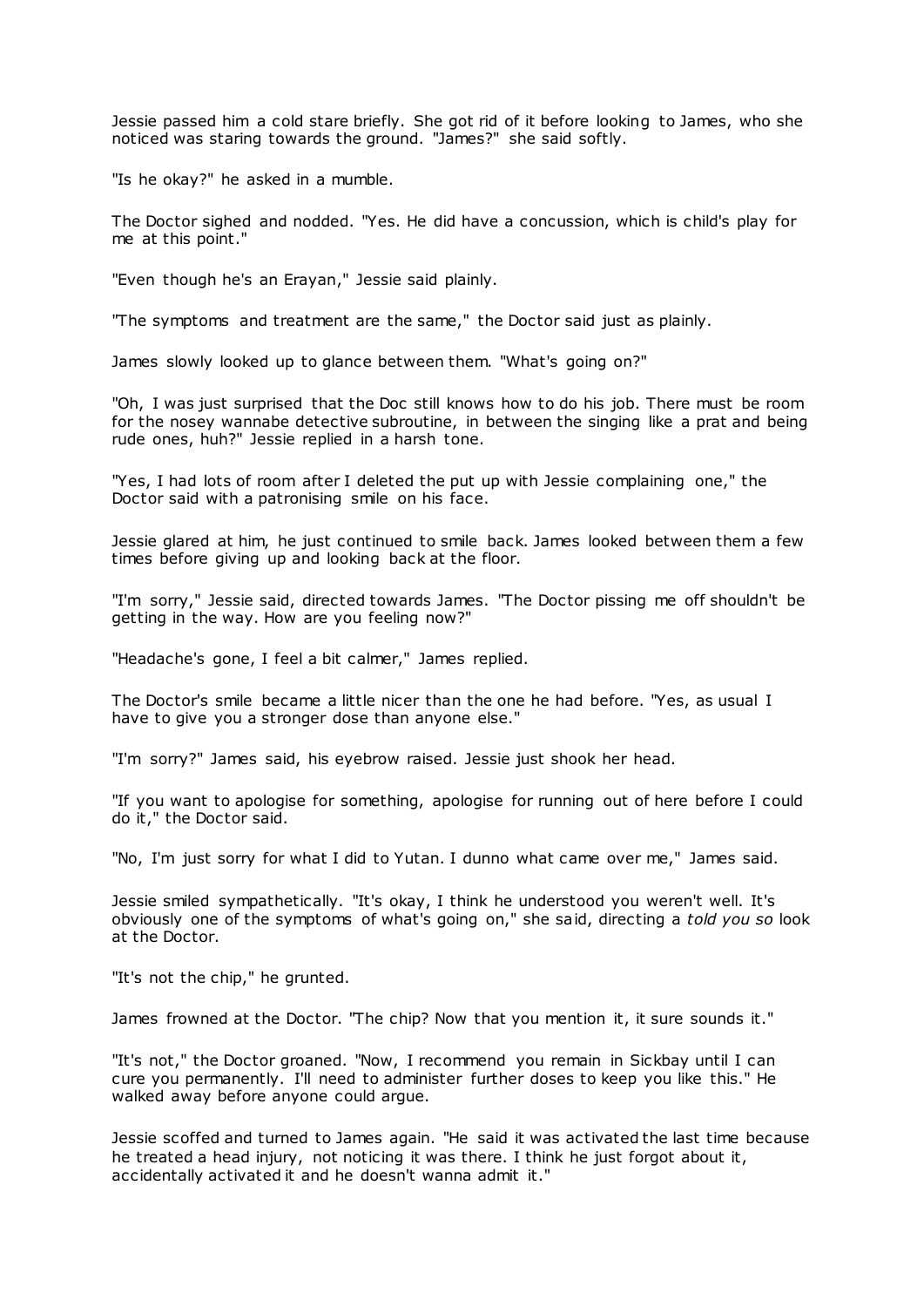James smiled weakly, "yeah, maybe after the fight with the warlock."

Jessie reached forward to grab one of his hands. "I'll have to relieve the babysitter, but I'll come back once the kids are at nursery. Half an hour at most."

"Don't worry Jess, the kids are more important than me. Take your time," James said.

"I won't be that long," Jessie said.

James shook his head, "it's okay, I'm fine. As long as I don't think about it and the Doc remembers the drugs, I'm fine."

The doors opened. Craig hurried through them. The Doctor was the first to spot him, he walked quickly over to stand in front of him.

"Oh hey Doc , I'm just here to ask James something. Found anything?" Craig said.

The Doctor shook his head, "I'm afraid he's not well. You'll have to continue the case on your own."

"Oh," Craig looked worried. "Ok, er... tell him if he's up to it I may need his experti..."

"No, no. He's definitely not up to killing anything. What about Lena?" the Doctor said quickly.

Craig blinked a few times. "I said expertise. You know, hacking."

By this time James and Jessie had noticed him and were looking over.

"I'll tell him, but he's not allowed out until I say so," the Doctor said.

Jessie walked over with a curious look on her face. "Why do you need him so badly?"

"Sorry Jess, I just need some possibly related files unclassified, you know," Craig said, feeling a little guilty. "It's fine. Maybe Chakotay still has clearance. Tom's still trying, you never know. Excuse me." He rushed out faster than he came in.

"Classified files?" James said. The Doctor and Jessie glanced in his direction, the Doc tor had a stern look on his face while doing so. "Maybe I could use your computer Doc..."

Jessie's eyebrow flickered up as the Doctor stuttered nervously, "ohno, I'm running a few things of my own on it. I'll need it... once it's fixed." Jessie looked a little nervous after he said that.

"Er, okay?" James said, his own eyebrow raised. "I could use the console I suppose, I just assumed that was the one that was being used."

"It is. It's running various DNA tests," the Doctor sighed.

Jessie rolled her eyes, then she turned back to James. "The reason the Doc's being evasive and weird is because he's been snooping on your personnel file."

"Really?" the Doctor groaned.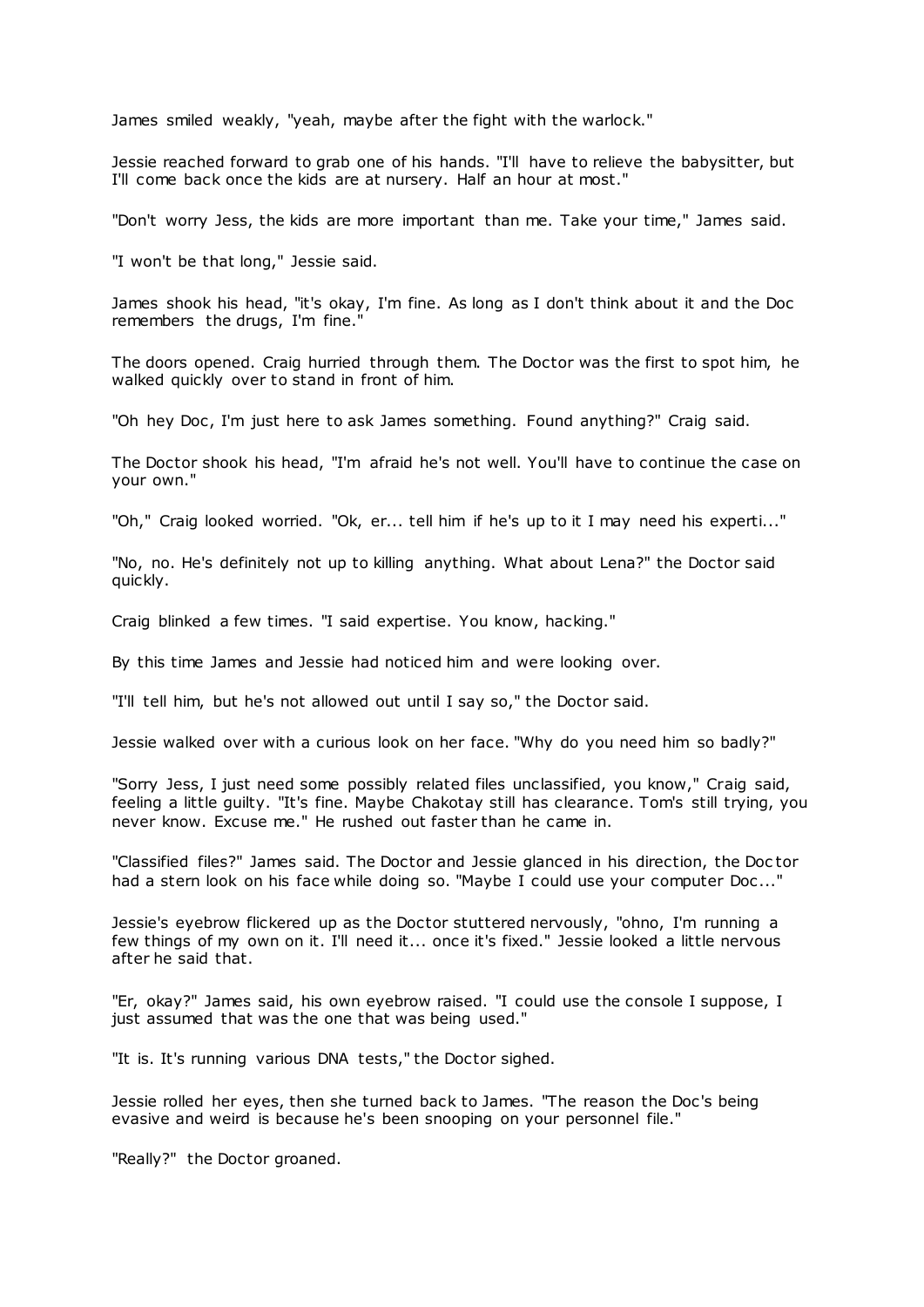"Why?" James asked. Jessie was surprised he wasn't mad, at all. She tried to ignore it for now.

"It's hardly snooping when I have a patient having *flashbacks* and reacting to them. I need to know what to expect," the Doctor said.

Jessie stared at him with a disgusted expression that was only ever used when Annika was around. She glanced briefly at James to see if he was reacting the same. Her jaw dropped when she noticed he was just nodding like he agreed.

"Classified files don't just need a password, they need visual and audio proof from the person who owns the password," he said. "It was much easier to mess around with the system itself than try to trick it."

"Great, but you're still not leaving," the Doctor said.

Jessie rolled her eyes in his direction, then looked back at James. "I assume you have a point that shouldn't be rudely interrupted?"

"Um, yeah. I have a little program I made for things like this. It was definitely handy when mum put a Captain's only password on the replicator database," James said, smirking a little. "Took only a few seconds to delete the coffee."

Jessie smiled, then laughed at the memory. "Oh yeah. Those two days were funny."

James cleared his throat nervously, "yeah, I only did that once."

Jessie looked at him suspiciously, but she was still smiling while doing so. The Doctor meanwhile sighed, "that's nice but there's no way you can do that here."

"I know. I can tell Jessie where it is though," James said. He gestured his hand for her to get closer. He noticed the Doctor's eyebrow raise. "I don't want anyone else using it."

Jessie leaned in close so he could whisper a few words into her ear. She nodded. "Okay. It's easy for me to use, right?"

"Oh yeah, you just tell it to link to whatever you're trying to get into. Once it does that, you should be able to type in any old password," James answered.

"Okay, once I've done that I'll come right back here," Jessie said while nodding. She gave his cheek a kiss before she pulled away. "Take it easy. Okay?" He gave her an assuring nod and smile. It helped give her the push she needed to leave him alone with the Doctor.

Both of them watched her hurry out the door. The Doctor immediately gestured for him to lie down, which was met with a blank stare. "Fine," he groaned. James stared after him as he walked away, his eyes only narrowing when his back was on him.

#### **Astrometrics:**

Tom groaned in frustration as his latest password threw out another denied error. Not only that but it once again told him he had to wait five minutes before trying again.

"We're so close," Craig sighed.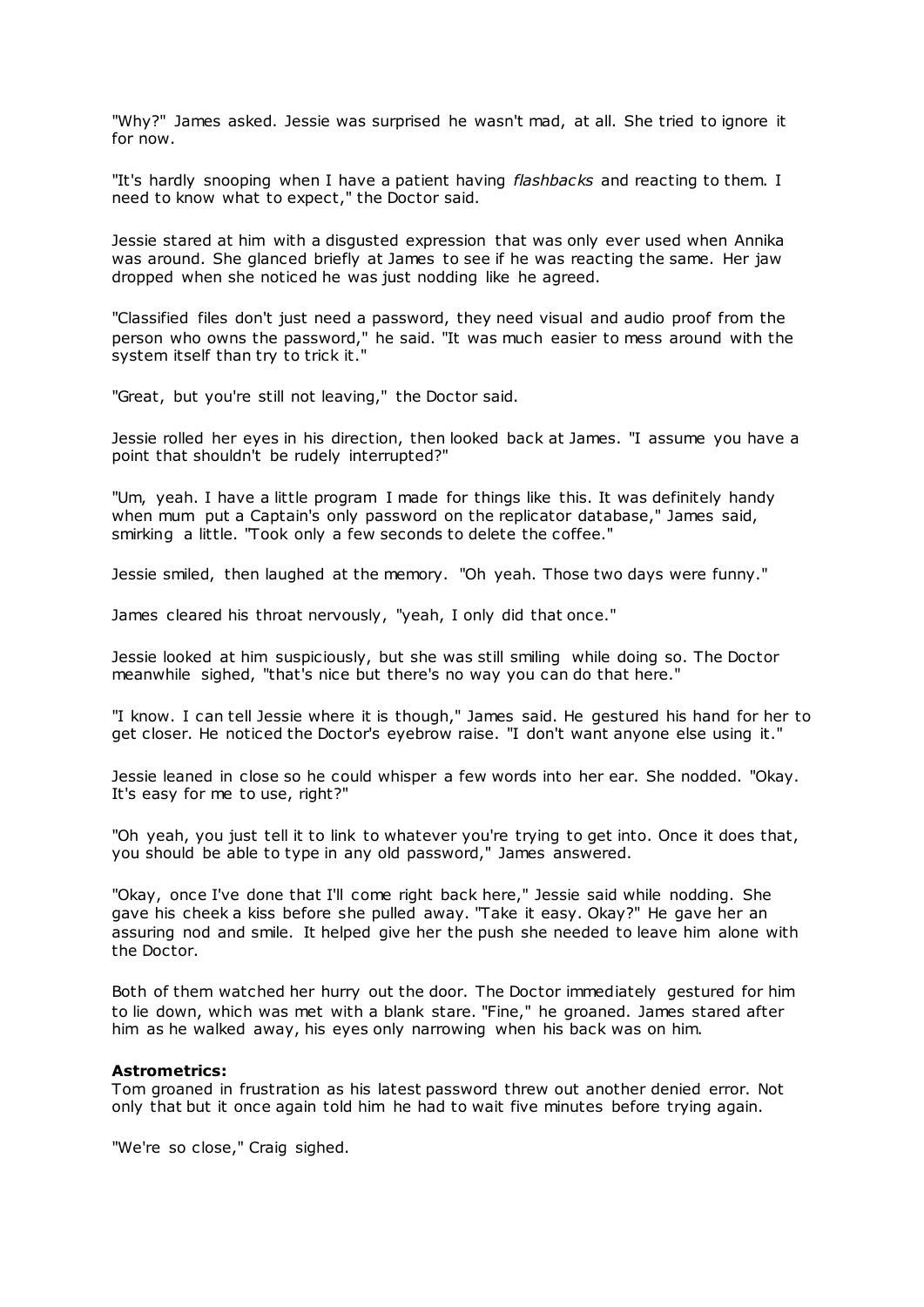"I know. I'm only the Commander of this ship, I don't have the clearance real Captains do," Tom groaned. He rubbed his hands across his face, hoping that would wake him up or calm him down. "I have one left. It's the one I was given to bypass the Security system we used at the beginning of the mission. I doubt it'll help us unlock highly classified victim reports."

Craig slowly looked back at the list they couldn't get access to. "I wonder why." Tom only grunted in response. "Why would any files detailing an attack or murder be classified to even Security officers?"

"I dunno. Usually it's high profile cases, or something that presents a larger risk to Starfleet," Tom groaned. "I'd usually be able to see those though. I have a feeling this is for Admiral eyes only."

"Right," Craig nodded, then he frowned. "Wait, what? We're talking about two assault cases. Unless there's an awful cover up involving a psychotic Admiral, or alien diplomat I guess, then we know the real reason this is classified."

Tom and him shared a knowing look. Tom weakly smiled. "Sounds like we're on the same page here." The computer beeped at him. "Oh, last chance time." He leaned over the console to try to press on one of the files. Once again it asked for clearance. He typed an overly long password into it.

"Specify name, rank and authorisation code," the computer responded.

Tom looked hopeful, Craig however was just confused. "You already put in a code," he whispered.

"Tom Paris, Lieutenant Commander. Gamma 742," Tom said.

They waited with their breaths held. Finally the computer responded positively. The two men sighed in relief. "Limited access authorised," it said, killing their relief almost instantly.

"Better than nothing I guess," Tom smiled at Craig. "That one was just for the antidemonic boarding procedure. I wasn't to use it for anything else. Interesting how it has more jurisdiction than my own command codes."

"Hmm yeah," Craig said with suspicion tainting his voice.

The pair looked towards the big screen as one of the files they had tried to access was opening. They were a little disappointed at how little information there was. It took them just under a minute to read it all.

"Gee, look at that. It was a while ago," Tom said.

"2338, over forty years," Craig sighed. "None of this information tells us why it came up on our search."

Tom decided to read it all again to make sure. "It says the DNA tests on the victim were inconclusive." Craig looked a little embarrassed, he reached for his now cold coffee to finish it off. "It took them another nine months to get a lead. It would be nice if they told us how, we can't afford to wait that long."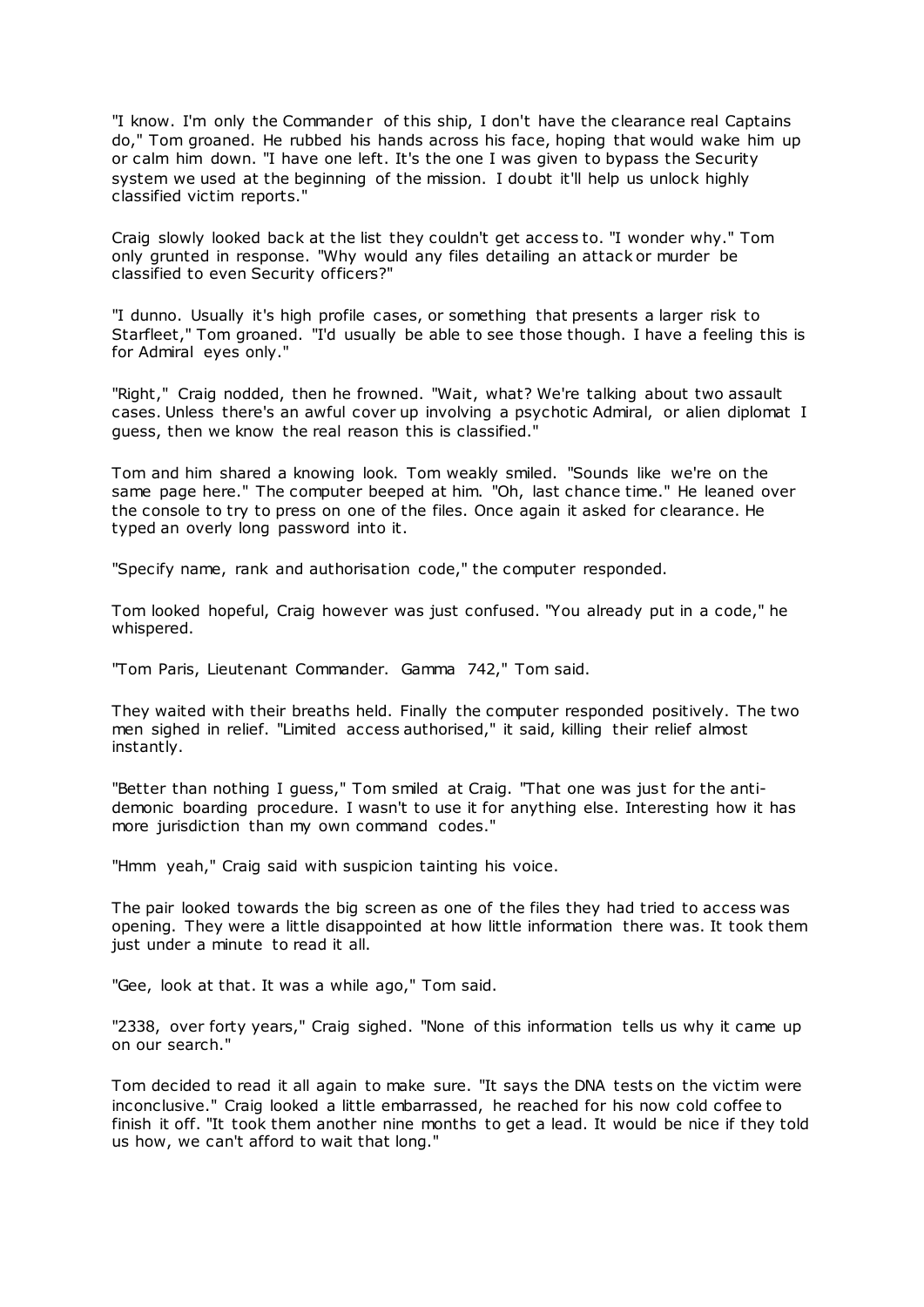Craig spotted something under the part that Tom would have just read. He tapped on the same part displayed on the station. Tom was about to object when a new window opened with the header *Arrest Conditions*. Most of the text appeared to be missing, as if it was deleted purposively to hide certain points. The two quickly scanned through it.

Tom started to read it aloud as he neared the end, he didn't even know he was doing it. "*It has been decided that the prisoner should be allocated immediately from the high security cells to the psyche ward, as soon as she is able. Further analysis to be completed on a tri-monthly basis.* Oh god."

Craig felt disgusted after reading all of that. "What about the last part?"

The doors opened. Jessie walked through them, immediately noticing the data on the screen.

Tom nodded. "Yeah, all of it is messed up. And that's the stuff that isn't classified. It's certainly not what I expected. It doesn't sound demony or Game Cube-y at all."

"So you got it open?" Jessie questioned as she approached, startling the two men.

"We did, kind of," Craig replied. Jessie stood beside him, staring quizzically in his direction. "It's limited. A lot of it is hidden."

Jessie looked up to read what they had just read, her face got more and more disgusted the further she went. "Hang on. The attacker here was an eighteen year old pregnant girl?"

Tom cringed, "um, that's not the worst part."

"Uh huh. Claims memory loss during the incident, examiners thinks she's nuts," Jessie mumbled as she read. "She gave birth in the prison's medical bay?"

Craig pressed one panel to turn that window off. The earlier one was brought back into focus. "The kid was put up for adoption while mummy was sent to a loony bin. Nobody won in this case."

Jessie briefly glanced at him, then Tom. The latter noticed the colour in her cheeks started to fade, her eyes glazed over. "Jess?" he said in concern.

She shook her head, "I'm fine. I'll just set up the hack James gave me. That should let us get everything." Tom watched her walk over to the far side of the station they stood at.

"Okay, I've been creeped out enough with this one. Lets have a quick look at the ot her," Craig said.

"No kidding. What possesses a teenaged girl to attack a twelve year old boy, like that? It's... eugh, forget it," Tom muttered. He gestured for Craig to hurry it up.

Craig quickly got rid of the file completely to bring up the list. He and Tom missed Jessie look back over her shoulder, her eyes widened. Craig tapped the second file and waited for it to open. When it did he and Tom were disappointed to find this one had even less information than the previous one.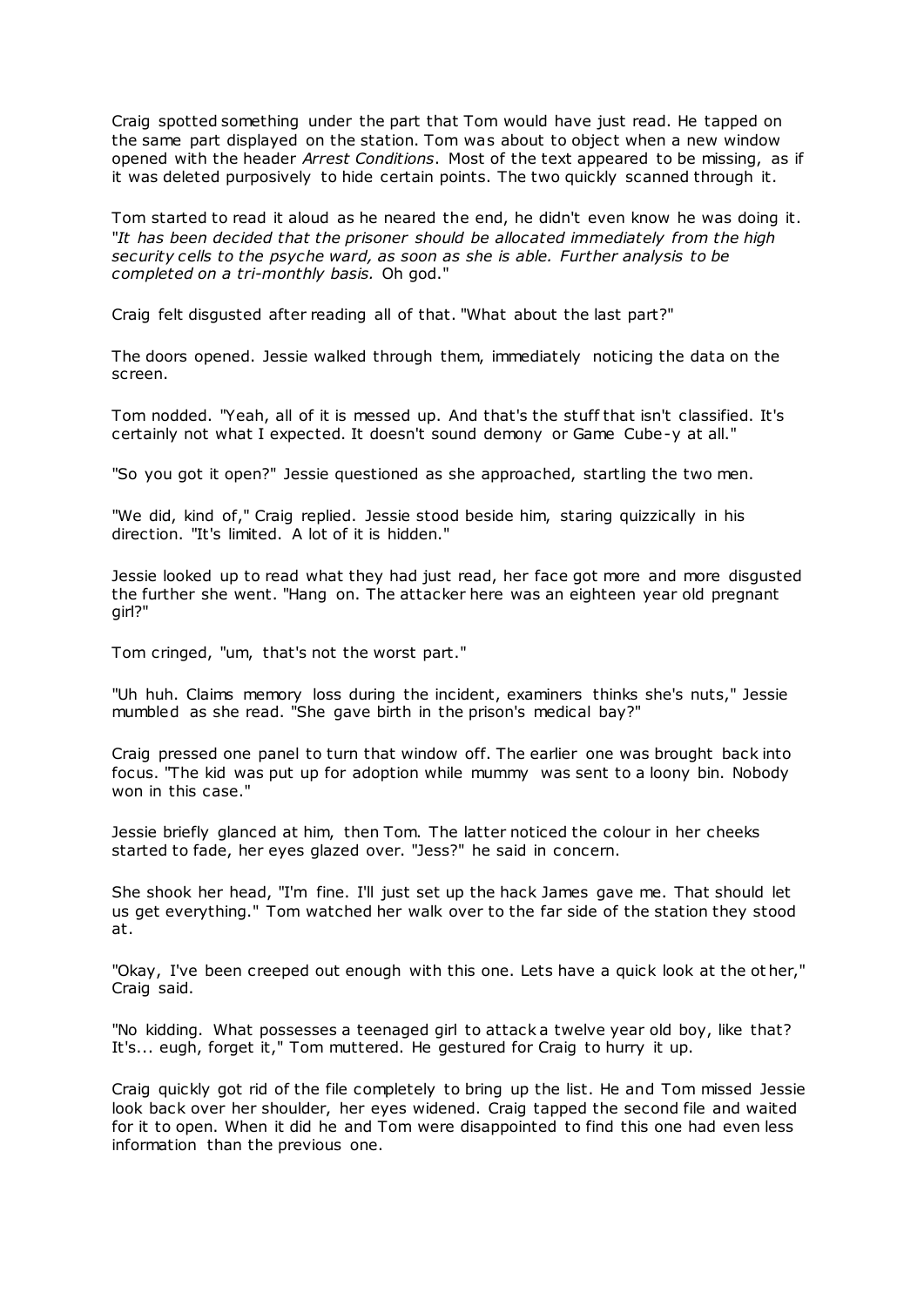"Is that it?" Tom groaned. "Fourteen year old girl attacked..." he winced, regretting his complaint. "And murdered. Suspects; none. A date. That's it?"

"This one won't be as much help to us," Craig said.

"Maybe it will if Jess can get in," Tom sighed. He read it again, "if they didn't catch him or her, I suppose it doesn't help. Maybe we should concentrate on the one that was solved." One detail got his attention. "Wait. The dates. They're not even close."

Craig looked as well. "2352, July 2nd. No kidding."

Jessie swung around in a blind panic, her face was a deadly shade of white now. "What did you say?"

Craig and Tom both jumped at her outburst and turned to her. Craig stammered a little, "uh, the date of the murder."

"No, what date...?" Jessie stuttered but she didn't wait for the answer. She looked up at the big screen to see for herself.

"Jessie?" Tom said carefully, then he noticed her shaking. "What's the matter?"

"The... the program just needs to be told where to... um, go, work rather..." Jessie stuttered, her hand meekly pointed at where she worked. "I gotta go." Before the two could argue, Jessie ran for the door.

Tom and Craig stared at each other. "What was that about?" Tom asked.

The door chime rang over and over, sometimes mercilessly and without pause. The occupant of the room continued to ignore it, or treat it as mere background noise. It didn't work so well, whoever was ringing wasn't giving up anytime soon. One command turned the music he was listening to up a few levels, and again until it was drowned out completely. He closed his eyes and hoped they'd get the hint.

Darkness had taken over the room. He had even managed to get the dim lights on the windows off. Once again his eyelids vibrated as they tried to close, which he didn't want. They tried again. He climbed up onto his feet to throw some more cold water in his face.

*No sleep. Not now, not ever.*

Before he could reach the bathroom door, the one leading to the corridor burst open. The light from the corridor burned his eyes, his first instinct was to squint. Thankfully the light didn't stay there for long. The door shut after somebody waltsed through them. Whoever it was, was just a blur to him what with the sudden light and the darkness cloaking them.

"What is this?" a familiar voice said shakily. It filled him with dread. She was the last person he wanted to talk to. "Why are you moping around in the dark?"

"Please Jessie. Not now," he said as forcibly as he could, but it just sounded self pitying.

He heard a brief sigh, her shadow moved forward. "You didn't report to duty today."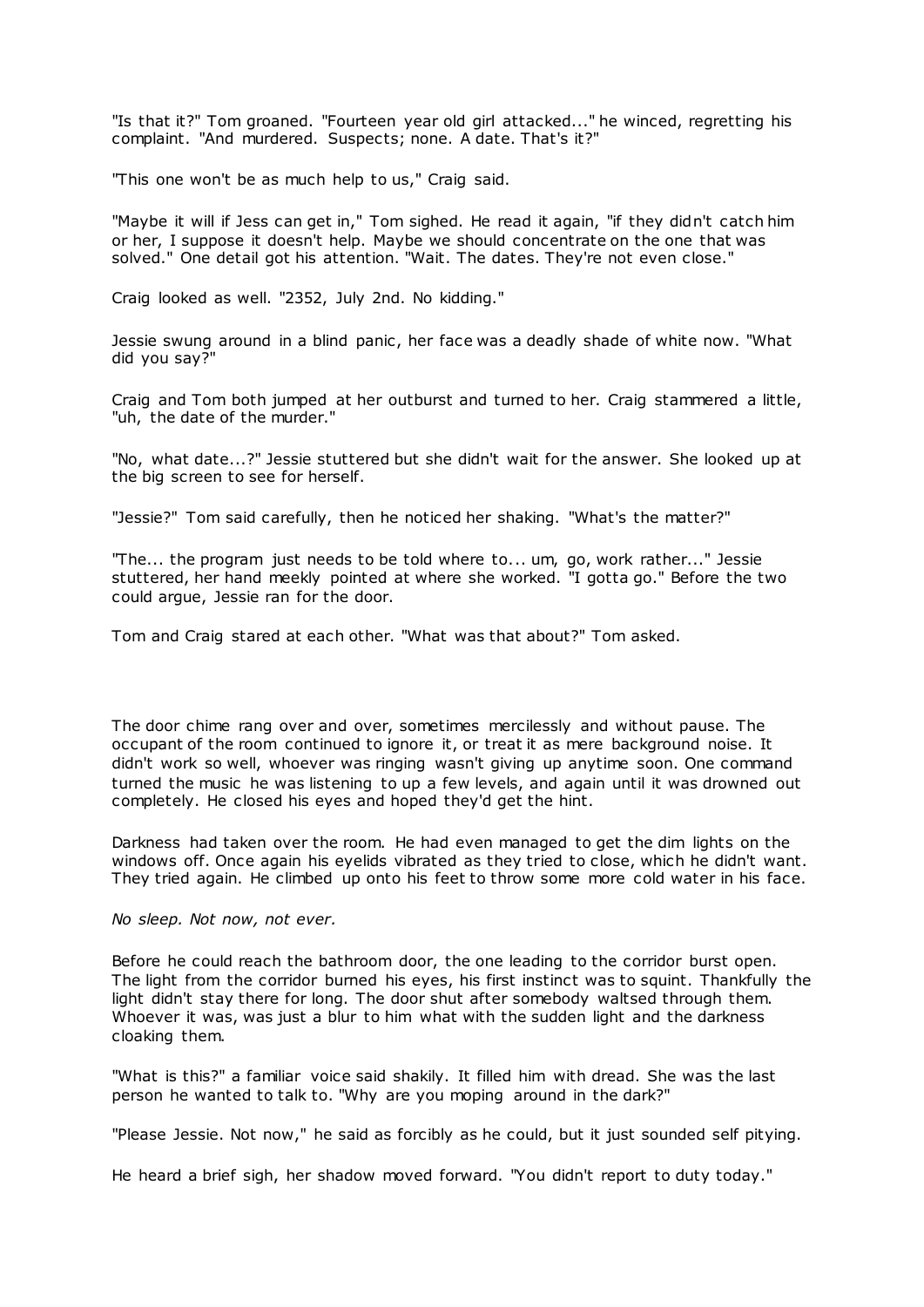"It's my day off," he muttered while continuing for the bathroom. He braced himself for the small light he left on in there. It still stung his vision.

"That was yesterday," Jessie said.

Once his hands were full he brought them forward towards his face. The icy cool water splashed his face, aching it for a short moment. It did the trick for the time being, his eyes were far more alert. He noticed the music volume had been lowered, so he heard footsteps approach.

"This isn't like you," Jessie quietly said.

He wanted her gone. He wanted to be alone. Knowing Jessie, he knew it wouldn't be easy to do. "What, not being well? I should be alone."

"The Doctor's a bit grumpier lately but he'll still treat you," Jessie said.

The faint light was starting to make his eyes heavy again. He turned around to go back into the dark living room. However Jessie was standing in the door frame. She seemed a little shocked once they were facing each other.

"Jess, don't you have better things to do? I just need some rest. That's all I need," he said.

Jessie had trouble shaking off the image of him. He had no idea what he looked like himself, he didn't dare look into the mirror. Since he hadn't slept he assumed he looked how he felt. All the more reason to get the both of them back into the dark room. He tried to push his way through, half expecting her to stand her ground as she normally would. Instead she did move at the last second.

"Your face," she said once he was back into his hiding place.

He saw an opportunity to reassure her and to get her to leave. He tried his best to use his normal carefree voice to speak, "yes, it's still ruggedly handsome. A bit weird that you'd comment on it though."

Jessie remained at the door so he could still see her well enough. She didn't look fooled, she looked annoyed. "Did somebody attack you?"

The ache in his face shot back suddenly, his hand slowly reached up to touch it. His fingers brushed the broken line of skin, it stung at him to stop. His hand started to shake. "Leave. Please."

He saw her bite her bottom lip as she stepped forward. The door behind her closed, making the room completely dark again. It was only for a moment. It opened again. He assumed she didn't mean to let it do that and had moved back to her previous spot. "No. Before I... make up my own mind, or hear it from somewhere else..." her voice trembled viciously. "I want to hear it from you."

"I don't know what you mean," was his only reply.

"I only had a horrible feeling before. Circumstantial evidence that made me think of you," Jessie said sharply. Once those two sentences were out her composure seemed to fail her again, she trembled. "Then I saw your face. What happened?"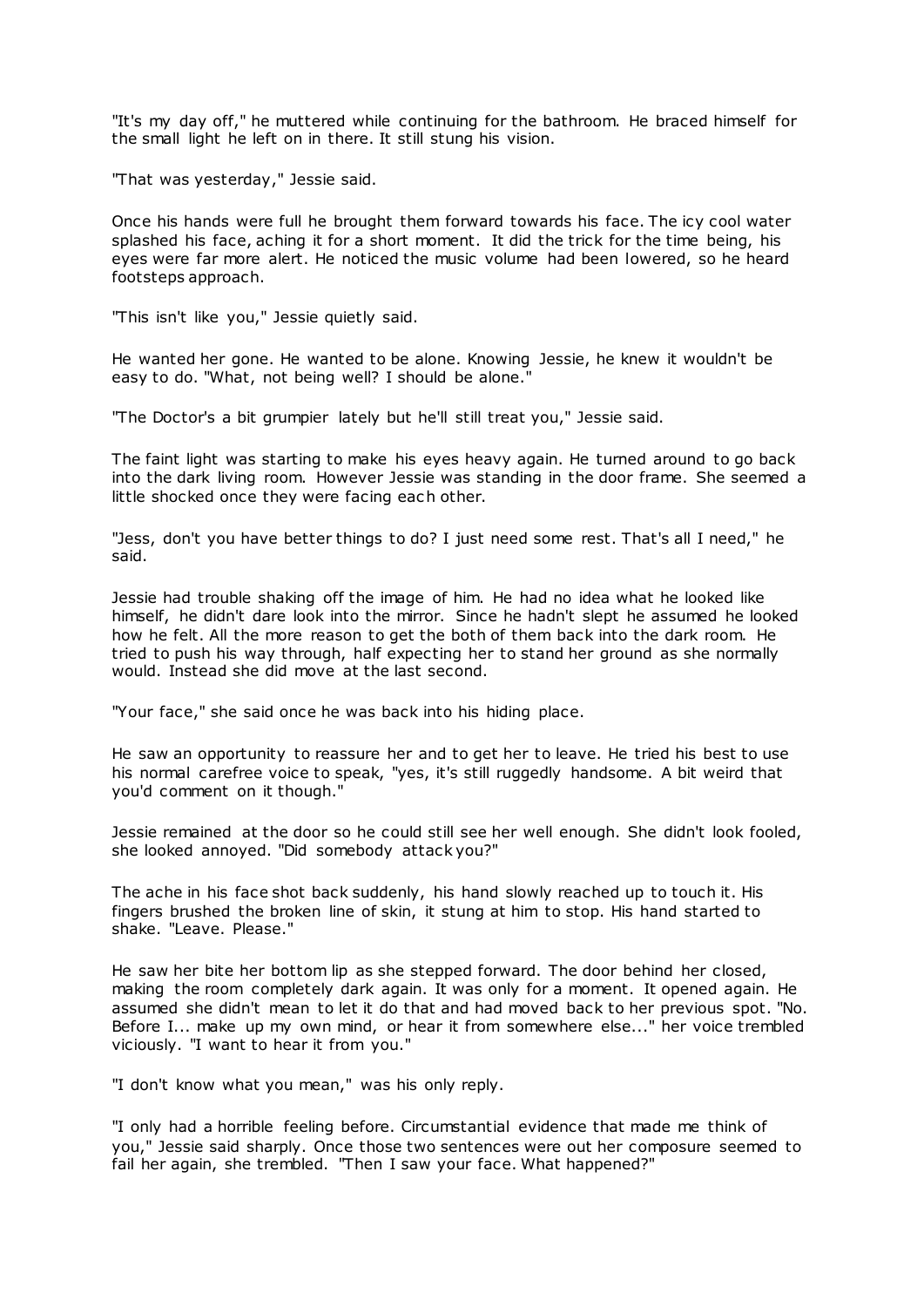The silence was painful for the two of them. Jessie felt anger brewing at the surface, the only thing stopping it was that feeling of dread she felt in Astrometrics. The darkness and not being able to see who she was talking to wasn't helping.

"I don't know," he mumbled.

Jessie frowned, her eyebrow raised. "What do you mean you don't know?"

Tears threatened to fall. He instinctively blinked to stop them. All it did though was make his eyelids heavier. "I don't remember," his voice broke. It was little more than a whisper when he spoke again, "I went to bed some night, and when I awoke..." A gasp escaped him as his whole body threatened to break down. "I awoke in a nightmare."

Jessie stepped forward, cloaking them in the darkness once again. He could just make out her outline walk a little closer. "Tell me."

He looked at her with fear in his eyes, not that she could see it. "I can't," he managed to say in the middle of a sorrowful cry. "I don't remember. Why can't I remember?"

Jessie could just make out his figure in the dark as well, she could see him standing there grasping at his head. She heard him trying desperately not to cry. "We'll figure this out. Okay? You shouldn't be here on your own."

"You don't get it. What I've done. You wouldn't want to be around me," she heard him say in a calmer tone.

"I won't know until you explain it," Jessie said. She noticed his shadow move a little to the side. A sigh and sniffle told her he was still struggling. "I want to understand."

"Right. So you can help me?" he stuttered. Jessie sensed a little hesitation in his tone. "You can't help me."

"Maybe I can. I know what it's like, to..." she said.

To her surprise he laughed briefly, it wasn't nicely either. "Of course you do."

She flinched at the rude tone of voice he used. "What does that mean?"

"You know what everything's like. I'm starting to think you like being a busy body," he said, his voice strangely neutral despite what he said.

Jessie looked backward towards the main door, then back to the shadow ahead of her. "You just want me to leave. I'm not going to. What happened when you woke up?"

This time the silence was more unnerving than painful. She could see his form move around in the dark. She briefly looked at the door again, this time though she took a step towards it discreetly.

"The girl, Perla. What happened?" she asked.

She heard a sharpened inhale, he stopped pacing then. "Perla?" She saw him move on the spot, in the dark she had no idea what he was doing. "Oh god," he groaned, his voice overwhelmed by tears she thought. "She was hurt. Lying there. Not moving," his voice stuttering. "I ran away. I'm a coward."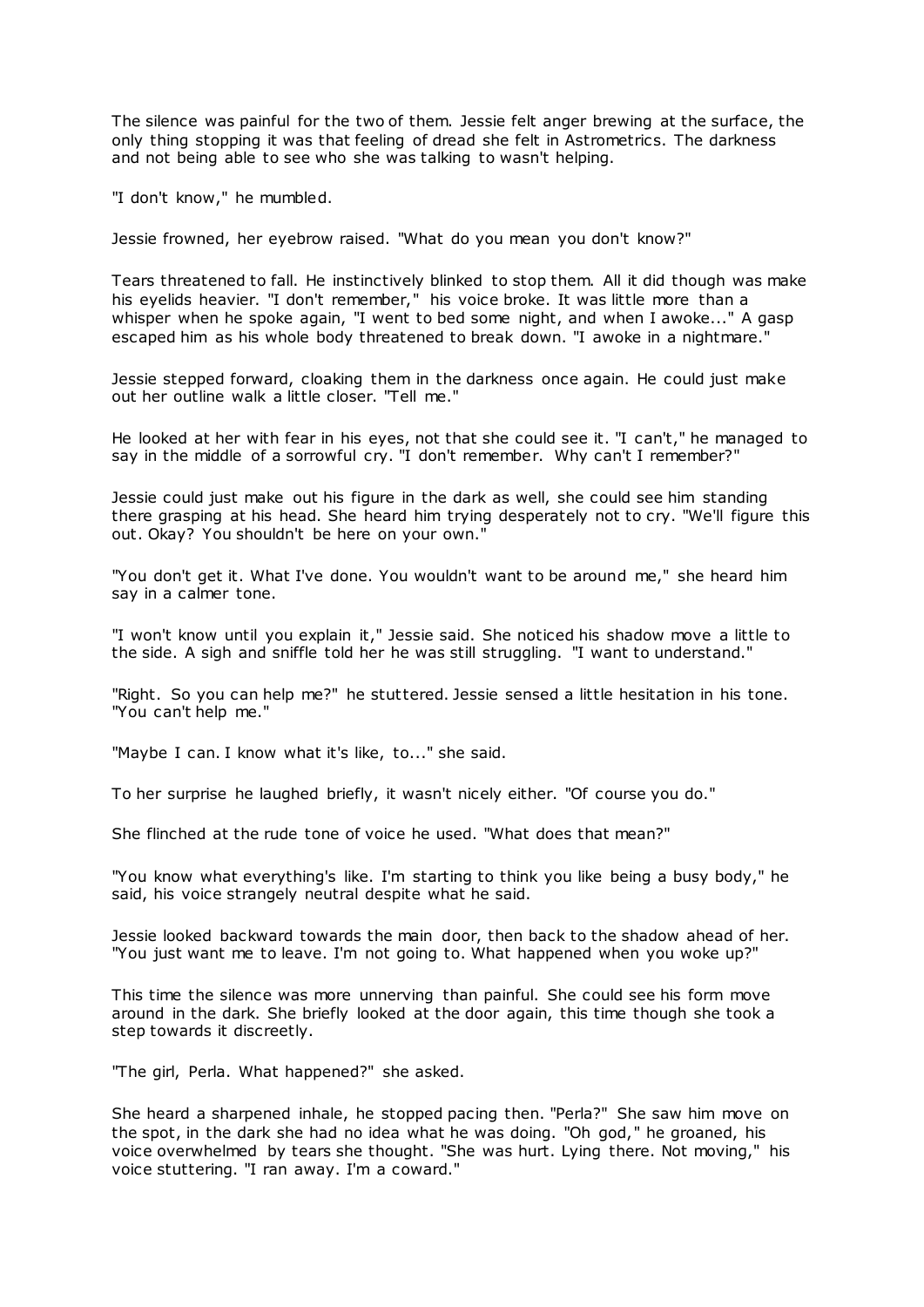The dread Jessie was feeling earlier took over completely, she subconsciously side stepped towards the door again. After a few of those she noticed it and forced herself to stop. "It's all right. I want to help. Just let me, please."

"You can't," his voice muttered. She thought it was her imagination. His words were definitely tainted by grief, and yet there was a subtle sound of anger within it.

"Why not?" Jessie asked.

As soon as she said that something pushed her backwards into the wall. She heard the impact before she felt it; a thud loud enough to make nearby objects vibrate. The pain followed, spreading from the middle of her back to her front. She involuntarily gasped at it, the pain of doing that on its own took her breath away. A heavy weight pressed against her chest and then her right arm. Laboured breath directly in front of her told her exactly what happened. It left her frozen, unsure of why and what to do.

"You're my sister," he snarled at her. Even in the dark she swore she saw a sneer on his face. It hurt her more than anything he had done before. "It's really too bad."

Before Jessie could respond she was pulled roughly forward, then she was falling. She hit the ground hard on her side. This time though she didn't feel any pain from it. Everything was a blur. All she could think about were the last few words he spoke to her, repeating over and over again. She imagined his face as he said it. It made her shudder with revulsion. Doing so brought a little of the pain back to her. Not only that but the sound of footsteps casually approaching her.

"You'd be perfect otherwise. You have stones, I like that," his voice said. It was close, too close. Jessie tried to drag herself away from it but she felt hands grab a hold of one of her arms and the small of her back. She kicked backwards, hoping to hit his leg. Eventually she did, it made him lose his grip for a moment. It gave her time to scramble onto her hands and knees.

It wasn't enough time to stand up again though. An arm flew in front of her neck, he pulled it and her closer to him. Another hand immediately clasped over her mouth. She struggled in the grip, her voice muffled through the hand.

"Shh, shh, shh!" he whispered mockingly. "If you hadn't come here to try to rescue me again..." Before he could finish she nipped one of his fingers with her teeth. The hand instinctively moved away. The arm didn't, she still attempted to pull away though. He responded by angrily throwing her to the floor again. "You see, right there. That's your problem! That's why we're doing this."

Jessie pulled herself into a sitting position before attempting to get up. It didn't matter though. He was already crouching in front of her, blocking her escape.

"Since you were here first, you once again solved it before the others," he said in a patronising voice. "Typical Jessie. Sticking her nose in, playing at the hero. What's wrong, a little bored at home?"

"Stop it," Jessie growled at him. She could see the smirk he did afterwards. "You're not him. So don't pretend you know me."

He laughed in her face, then had the cheek to lean in even closer so they were nose to nose. She recoiled in disgust. "How wrong you are. This *is* me."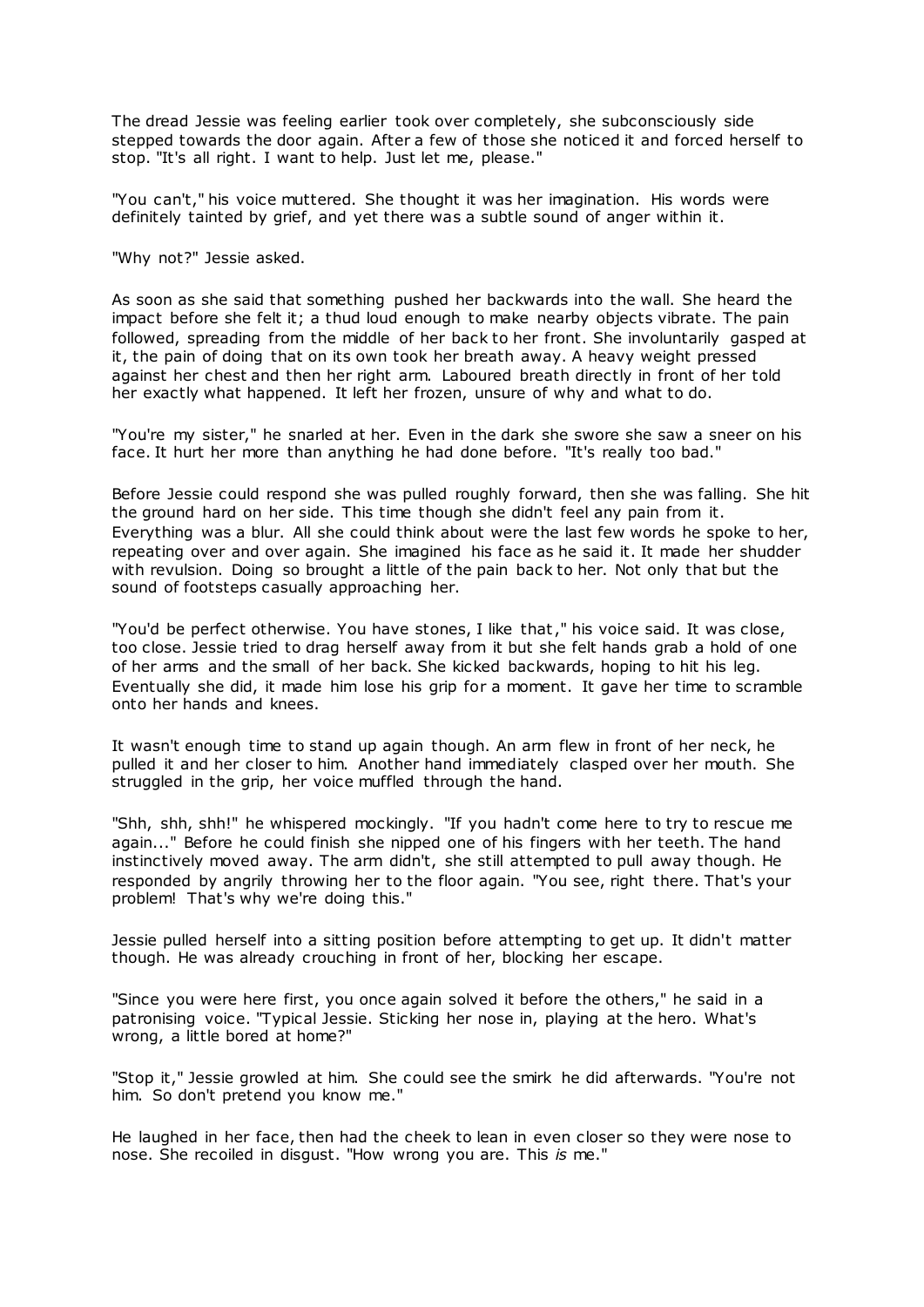"But why? You care about everybody. You're so lighthearted, carefree. This isn't in your nature," Jessie stuttered.

The laugh she got made her cringe. "Isn't that a little suspicious? Considering all the family you've ever known had a secret agenda, a little drama to add to your life. Weren't you a little wary of the oh so charming big bro that wouldn't hurt a fly?"

*Keep talking,* she thought. *You're only making it easier.*

"You know, I'm a little mad that you're making me do this," he said. By his tone Jessie sensed he really believed he was being forced. "Everything was nice and neat. You're the reason for it too. It's a shame, but..." He was interrupted by a nasty back hand. It knocked him off his balance, one of his hands had to press against the floor to get it back. She wasn't done though, her knee flung up to strike at his ribs. It pushed him all the way to the floor.

Now was the time to get away from him. She scrambled to her feet while ignoring all of the pain she was in. She was right at the door when a hand slammed on the door panel beside it, locking her in. As she had been about to break into a run, she almost slammed into the metal doors. She was once again grabbed, this time by both arms and flung onto the ground face first.

His body leaned in close, too close. She could feel his breath at the back of her neck. He still had a hold of her arms, one seemed to loosen while the other yanked her upwards. That hand roughly rolled her over to face him.

"I... I can't let this come out. You understand," he said coldly.

She had the perfect comeback in mind, he was in a good position for another kick. Only before she could do any of these things he grabbed at her throat with both hands. It took her by surprise, by the time she thought to fight back her body was too weak to respond.

He was close enough for her to just make out a smile on his face. Everything else around him started to blur, it was even managing to get darker somehow. "I can't wait to see how the Slayer reacts to this. Should be good for a laugh." Even his voice blurred, it echoed over the top of the music he had left playing.

"Why wait?" another voice said faintly amongst the noise.

The tight sensation around her neck loosened, she was able to breath again. She could still feel hands on her throat. Her vision was slowly clearing up. That was when she noticed the room was no longer dark, light was coming from somewhere. There was a dark chuckle from in front of her.

"Do you really want to do that? Can't risk having another sob-athon in front of the missus, right?"

There was something next to his head. Jessie could see it clearly now. It had a sharp edge and was made of metal. The point was poking into the side of his forehead, one tiny nudge and it'd penetrate the skin. The new light made it difficult, but still she forced her eyes to follow the blade to the handle. She had no idea why, she knew who was holding it.

"Come on James," he said, as if on cue. "You owe me, remember? I saved your life."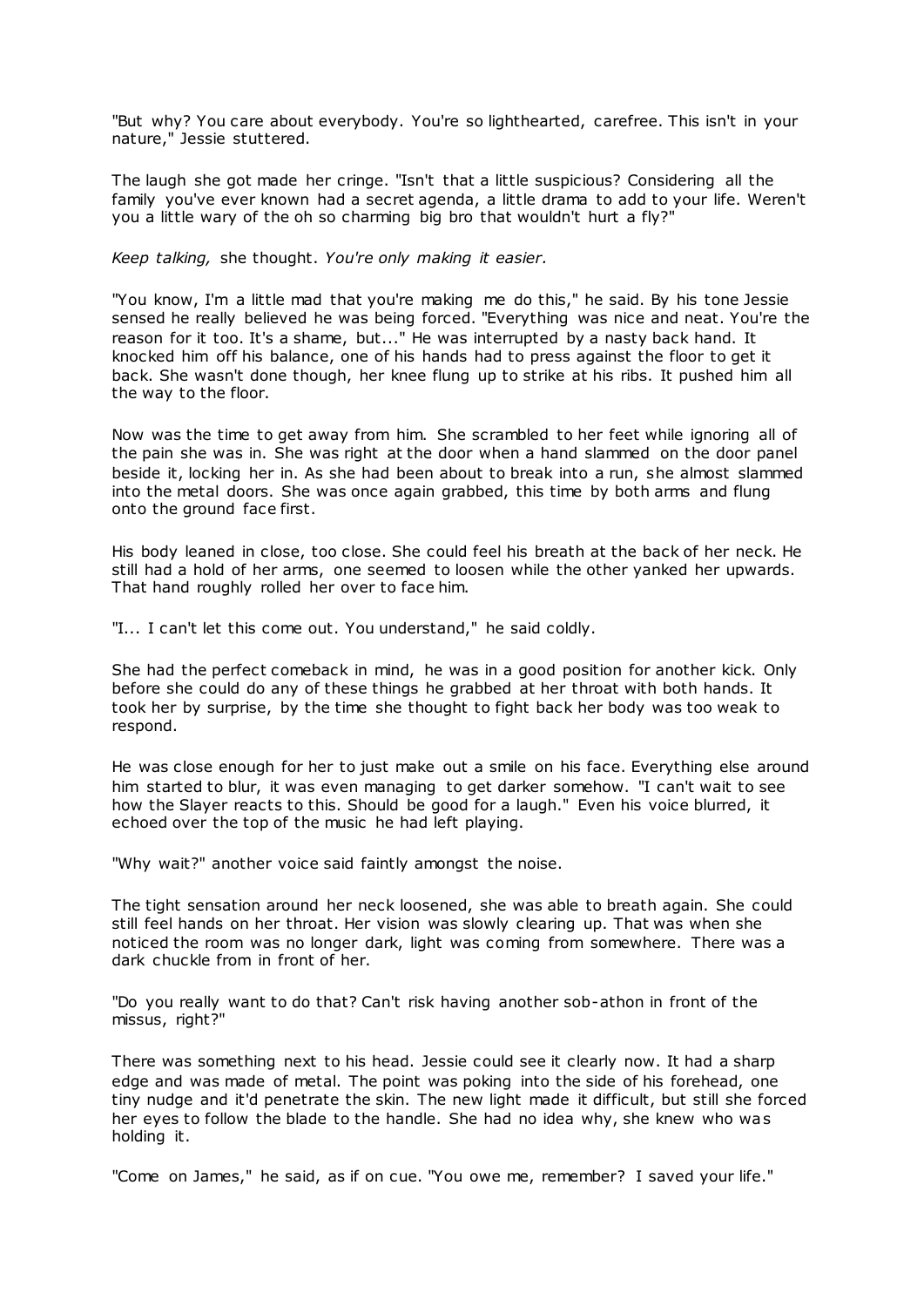"Yeah," the other voice said. The blade moved away slightly, rotating as it did, showing off its width. It swung back the way it came twice as fast. Jessie quickly closed her eyes and tried to yell at him to stop, but nothing came out of her mouth. There was a loud bang, it sounded like a body hitting the floor.

Jessie opened her eyes reluctantly, fearing the worst. By the time she did somebody new was kneeling beside her, an arm gently moved over her shoulders. A body lay on his side in front of her. She quickly looked him over. Apart from a slight scratch on his temple, there didn't seem to be anything wrong with him. The area around it looked a little red, that was it. Her head turned to her right to look at her rescuer.

"It's okay. I barely bumped him with the blunt part," James said quietly.

"How... how did you know?" she could only stutter.

He briefly bowed his head, "Tom called me. Are you okay?"

That was a good question and a bad one at the same time. She had no answer for him.

#### **Sickbay:**

The whole room stood or sat around quietly, each silently wondering what to say. Tom wasn't one to keep the silence but the best he could do was blab out a few um's and well's. He was thankful for the door opening after a few minutes of that. Craig entered through them.

"I've moved our warlock wannabes into the Enterprise brig. He's in ours," he said. "Any reason why?"

Tom shook his head, "quicker access to treatment with... whatever the hell he has. I mean, what is going on?" He looked around at everyone c uriously. All but the Doctor returned his stares with blank ones. He focused on Jessie as she was still being fussed over by the tutting hologram. "You figured it out. I was joking about the master detective thing."

"What?" she could only say.

Craig cleared his throat nervously. "The files we were looking at tipped her off. I looked at them again and I have no idea why."

James had been focusing on Jessie when he said that, he then looked towards him instead. "Did the program work?"

"Er I dunno yet. It's still running," Craig replied nervously. "We managed to get some limited access, that's what she saw or heard."

Tom was more than curious. "None of it screamed Nathan. What made..."

Jessie shuddered, her eyes shut. "No, no. Stop. It's not him."

Craig and Tom looked at each other, confused. "But he attacked you, James knocked him out," Tom stammered.

Jessie sighed impatiently. The Doctor did as well for different reasons. "He may look like him but that is not Nathan. Something else is going on."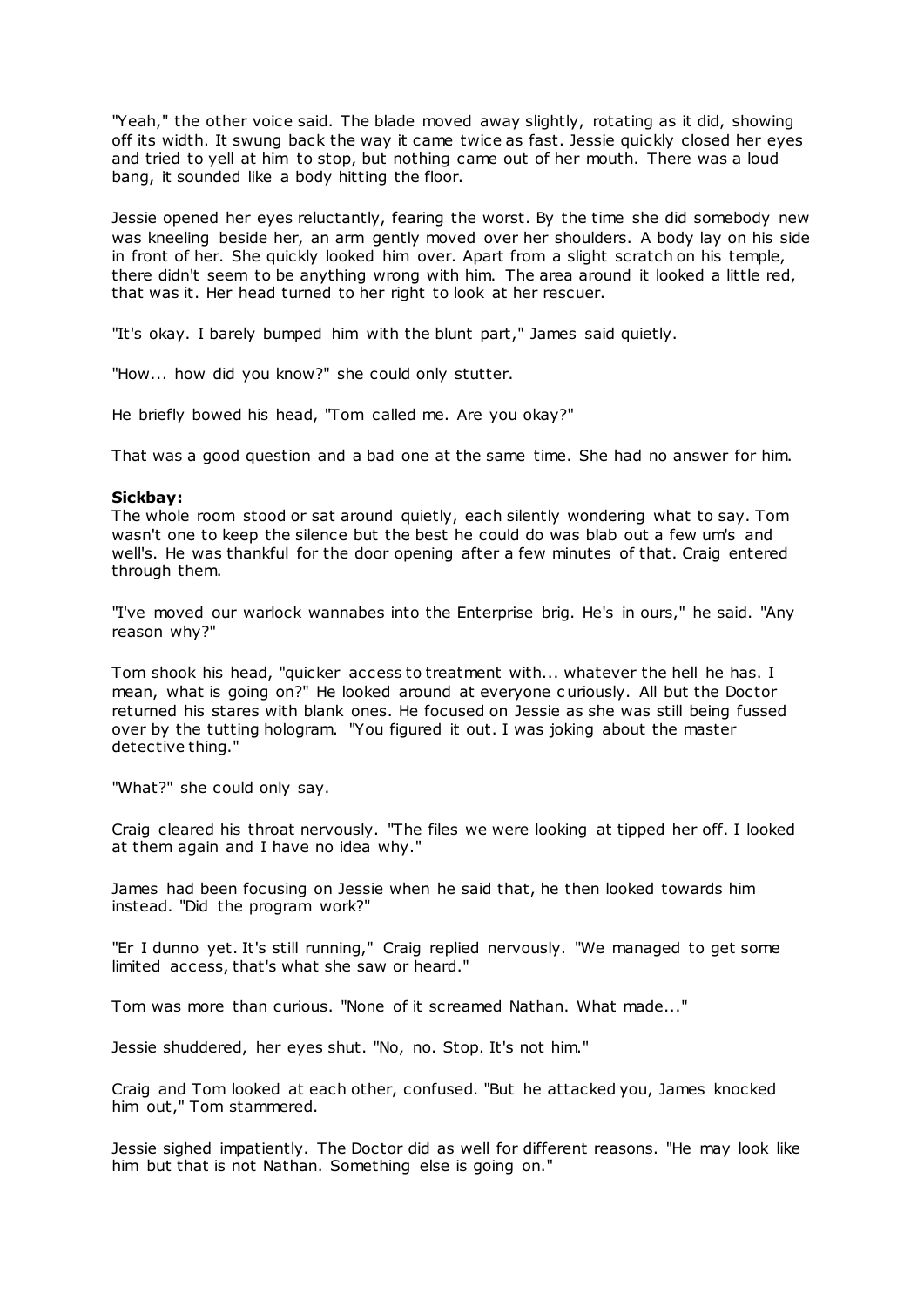"Yeah but something tipped you off, what..." Tom said. James directed a glare towards him, shutting him up immediately. "Okay, we'll be over here," he said, gesturing to the office. He shuffled away. Craig assumed he meant him, so he followed.

"Ah good. I was one minute away from throwing them out myself," the Doctor remarked irritably.

James stared at him briefly. The EMH only noticed it when James' attention returned to Jessie. The hologram reacted to this stare as if he had said something rude.

"You saw him... that was not him," Jessie said directly to James, in a hushed voice. He only nodded. It was an agreement but it still sparked outrage from her as if he didn't. "He... he was upset, moping around in his quarters. He said things. Then he changed. It wasn't instant, he'd go back and forth. It wasn't until he attacked me that..."

"What you're suggesting isn't possible. Apart from a head wound and a few slight bumps, he was normal. Just a bit fatigued," the Doctor said.

James again looked at him. This time though the Doctor noticed it sooner, and was able to see the wariness in his eyes. "How did you have time to find that out?"

The Doctor scoffed to show his offense. "It's standard procedure to tend to any prisoners you deal with."

"Surely Jessie needed your attention first. He was unconscious, he wasn't going anywhere," James said.

"Yes but I had no way of knowing if your means of making a man unconscious had done any lasting damage," the Doctor said irritably.

It was Jessie's turn to stare at him, she gave him a frown. "It was a reasonable question. We came straight here. What's your problem?"

The Doctor sighed while he finished off treating her arm. "Perhaps I am tired of all the violence. It never ends on this ship." He walked away, shaking his head.

Jessie slowly turned her head towards James. She tried to look him in the eye but she couldn't, she felt like she didn't deserve to. "I'm sorry."

He was more than surprised at that, he shook his head, bemused at it. "What on earth for?"

"It just keeps coming. One thing after another," Jessie mumbled her answer. Before she knew it she was staring down at her lap, the head on her shoulders felt much heavier now.

James reached for one of her hands. "How is that your fault?"

Jessie shook her head timidly, the smirk forming on her face was directed inwardly. "My depression, the pregnancy. Time travel, paradoxes. Warlocks trying to kill us. My mother's reaction to you. Now my brother." The last sentence made her voice crack. "My brother," she said through tears.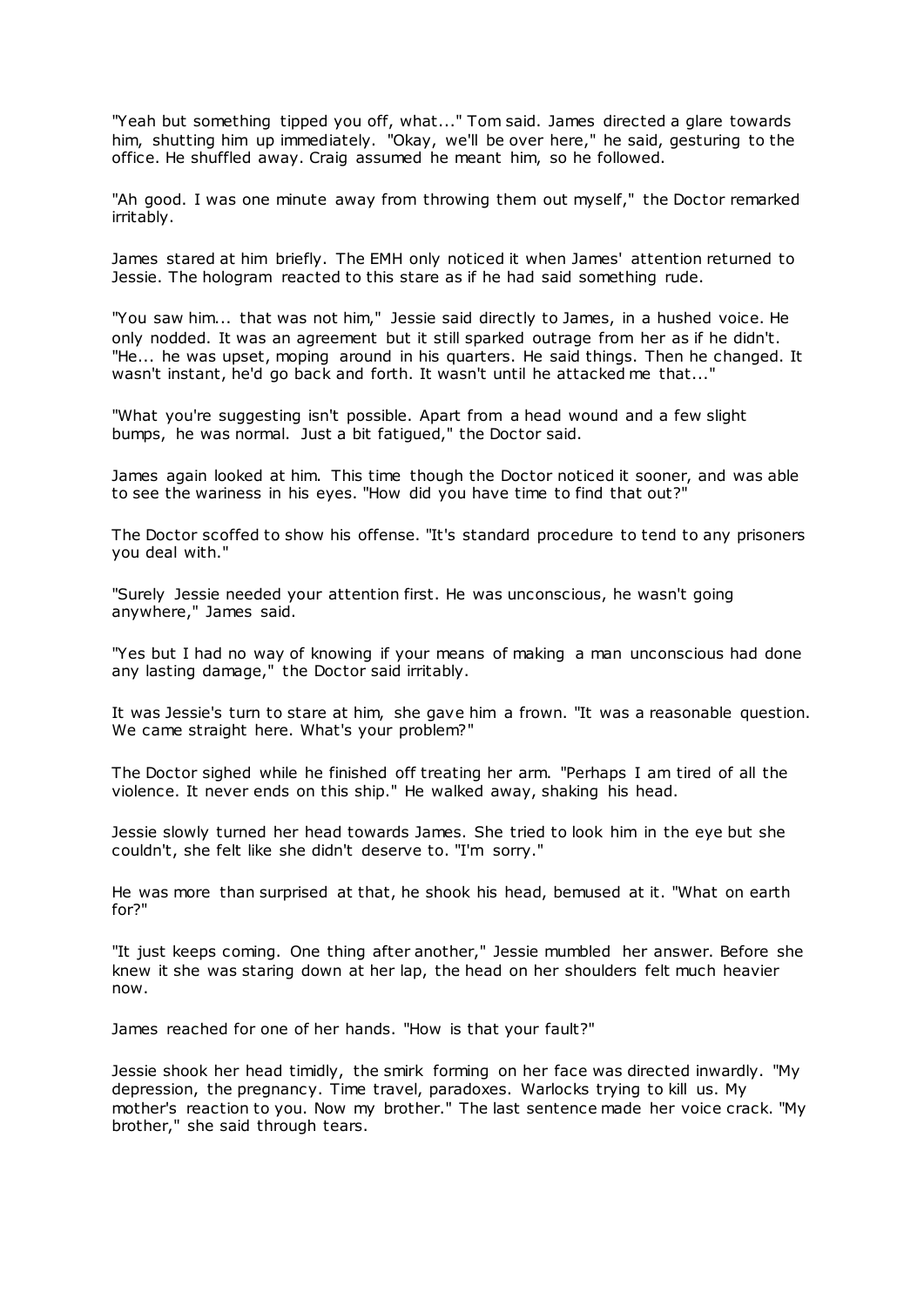James' other arm wrapped around her shoulders, he stepped forward as far as he could. She didn't feel like she deserved it but he held her close anyway, her head nestled into his chest while she cried. One of his hands reached up to stroke her hair.

"What kind of moronic, self absorbed idiot would blame you for any of those things?" he asked softly. "You'd scold me if I had said that, why should you get away with it?" She laughed briefly through a gap in the tears, but they still kept coming. "You were the victim in all of those, so... I don't get it. So why are you saying sorry?"

Jessie thought of many ways to answer that, each one sounded more stupid than the last. There was only one way to do it, and she couldn't, not yet. She still had to do it, somehow, no one else could. That particular thought made her panic , she pulled away to look into his face. "You're not going to be the one to talk to Nathan, are you?"

He flinched at the question, his eyes darted elsewhere. That told her the answer before he even said it. "He attacked you. I want to know why."

*I know why,* she thought to herself. She squeezed the hand still holding one of hers with her other one, her eyes pleaded with his. "James, you can't. You're not well, you felt awful for what you did to Yutan cos of it. This will be worse."

"Yeah but we know him, he's family. I can't ask Craig to do it," James said.

"That's exactly why you should ask him. You're too close to this. Please," Jessie begged him. James looked at her with great concern, she rarely spoke to him like this. The times she did were a matter of life and death, usually death. This felt worse though, far worse. There was a nagging feeling in her gut that if she let go of him, something horrible would happen.

James slowly looked over to the office where Tom and Craig stood. They appeared to be talking quickly at each other, Craig had a panicked look on his face while he did it. "I'll talk to him," he said, before turning his head back towards Jessie. "It's okay, we'll get through this." She nodded but the feeling she had didn't fade, it grew bigger.

Meanwhile Tom had gestured his hands in front of him to hint that Craig should stop talking. They looked to Craig like a surrender pose more than anything else, so he didn't. "Hold on," Tom said it more vocally this time.

"Tom, this is serious," Craig stuttered.

Tom sighed irritably, "you're talking way too fast. Slow down, start again."

Craig's eyes looked over to James and Jessie in the main part of Sickbay, then returned back to Tom. "You just don't want to believe it." Tom shook his head irritably. "Those files do have a commonality, don't you see it?"

"No, no I don't," Tom groaned. "You've just dropped not one but multiple tonnes of bricks on me. I don't even know where to start."

"The first attack was forty four years ago. Nine months later the culprit is caught checking into a hospital. She gave birth to a boy in the prison's medical facility," Craig said, his voice turned into a whisper near the end. "The kid is not sent to the father, and instead is immediately adopted. I thought that was weird so I checked. Guess who the father was?"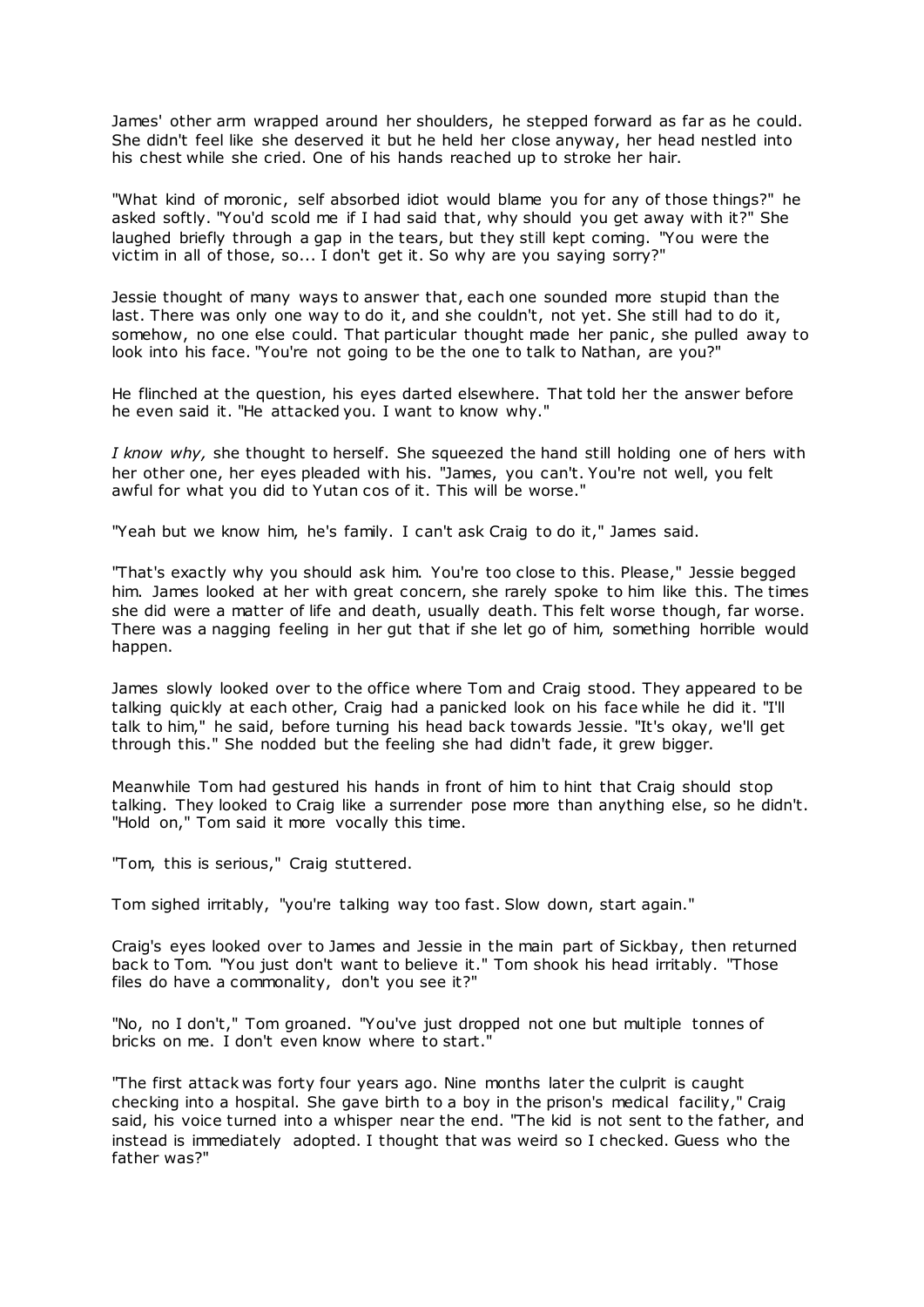Tom pulled a face that was both disgusted and very worried. "The kid she attacked?" Craig's widened eyes and furious nod answered him. "Okay, I still don't see how this relates to Nathan, and since you and Jessie got there long before me, I'm a little worried."

"He's the baby, Tom," Craig hissed while checking on the pair in Sickbay. Tom's jaw dropped, he feared it would fall out completely. "That will be why Jessie thought of him."

"Yeah but..." Tom protested once he could close his mouth again.

"So now you see what the two files have in common? This is huge," Craig stuttered.

Tom felt the blood drain from his cheeks, making his whole face tingle with dread. His chest thumped furiously. For once there was nothing he could say.

"Must you talk about this in my office? It has nothing to do with any of my patients," the Doctor complained. His voice made the pair jump out of their skin. He looked at them impatiently, like they were sitting in his chair or getting in the way of a treatment. They hadn't yet recovered so they didn't register it. He huffed and walked around his desk to sit in the chair.

Tom was the first to recover. He eyed the hologram with an annoyed look of his own. "Why don't we compare any DNA samples you may have gotten from Jessie, see if they match our first victim."

The Doctor chuckled at him as if he was a random crewmember telling him how to use a hypospray. Tom looked offended and a little suspicious. "You don't think I thought of that already? No, of course they're not a match."

"Of course, not?" Craig said with an identical expression to Tom's. Before the Doctor could respond to that a thought popped into Craig's head. "It was your idea to take him off the suspects list. Is there something you want to tell us?"

Tom looked on with interest, while the Doctor glanced between the two calmly. "I didn't want to bring it up yet as I wasn't fully sure, but yes there is," he answered.

"Well?" Tom said with more impatience than he intended.

The Doctor sighed, his eyes glided over towards the main part of Sickbay where James and Jessie were. When they returned he noticed only Tom had followed his gaze, Craig's gaze remained fixed on him. "You have your suspect, I have mine. On one side we have somebody who was born from a horrific assault on a twelve year old, lost his best friend in similar circumstances, who's gentle and optimistic . On the other you have a child abuse victim with severe anger issues, repeated violent offenses including murder and..."

Craig briefly laughed, cutting him off. Both Tom and the Doctor focused their attention on him while he tried to maintain his composure. Seeing their worried and worst of all, serious faces helped him out. The look of dismay replaced his previous one. "Wait, you're serious? Are you freaking kidding me!"

"Deadly serious it seems," Tom stuttered. "Why did Nathan attack Jessie then?"

"That's the only problem with this scenario?" Craig said, his voice showed his mortification. "It makes no sense. I can't even believe you're entertaining this idea."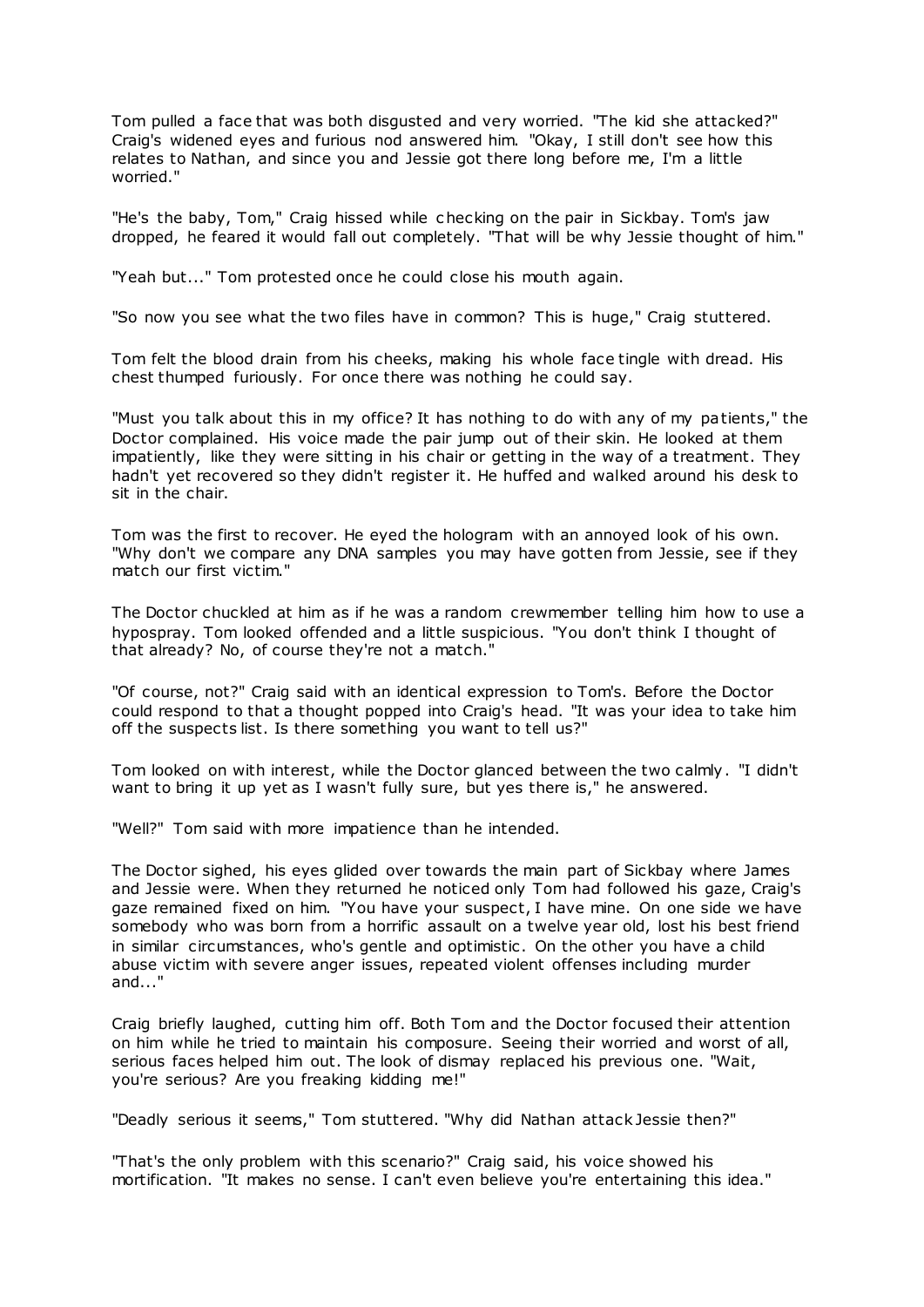"The attacker got in undetected, the evidence was destroyed just in case. Whoever did the attack threw the girl around like she was nothing. The telepathy incident; there was no link, yet he had a reaction anyway. It wouldn't be the first time he faked a telepathy incident to hide his crimes," the Doctor said. Craig shook his head and started pacing backwards and forward. "The reaction to the crime; disgust at it, or a guilty conscience? As for Jessie... well, the room was in darkness. Who can say who really attacked her? Only two men were in the room with her and one is unconscious."

"This is crazy," Craig spat at him. He looked at Tom and was shocked to see him acting as if he believed him. The look of horror on Tom's face was obvious to him. "No, really? You've known James for eleven years, me personally for nine. He's been my friend for most of those years. Yeah he is violent sometimes, but 99% of the time it's to protect people he cares about. He's the last guy who would violently beat a teenaged girl half to death, let alone try to... god. What's the matter with everyone?"

"What?" Jessie stuttered from the doorway.

Everyone cringed at her voice. Not one of them dared to even look at her. Even though he was doing the defending, Craig felt the worst about it.

"I wondered what all the yelling was about, and it's this?" Jessie said in disgust. "After all these years... this is what you think of us. Him a ruthless murderer and attempted rapist, and me the lying scumbag who protects him... or maybe a battered wife too afraid to speak out?"

"No. We don't think that," Tom said nervously.

"Your reaction says otherwise," Jessie said to him, with a little fire in her eyes. It grew as she focused on the Doctor. "This explains your attitude towards him, and even me lately I suppose. Maybe have the stones to say it to our faces next time."

"Jessie..." Craig tried to calm her down.

"It's okay Craig. I heard," Jessie said in his direction, the anger dissipated as she did. It came back full force once she looked away from him and eyed the Doctor and Tom. "If either of you really knew what James has been through, you wouldn't accuse him of this. You should be ashamed of yourselves. You know what... go to hell." She didn't wait for a response, she stormed out of the office.

"Excuse me. I don't think I can listen to more of this either," Craig said. He walked out as well. He was surprised to find Jessie not far in front of him, he nearly walked into her. She was staring towards the biobed she sat on earlier with a look of horror on her face. "What's the matter?"

"James. He was here," Jessie stuttered.

Craig walked over towards the biobed slowly. He didn't have to reach it to see a discarded commbadge lying on it. "Nathan?"

"No. He trusted you with it," Jessie shook her head, her head gestured towards the Ready Room. "I heard, he must have too. He's ill, this is the last thing he needed to hear."

"You weren't with us for long, he couldn't have gotten far," Craig said in a hopeful voice.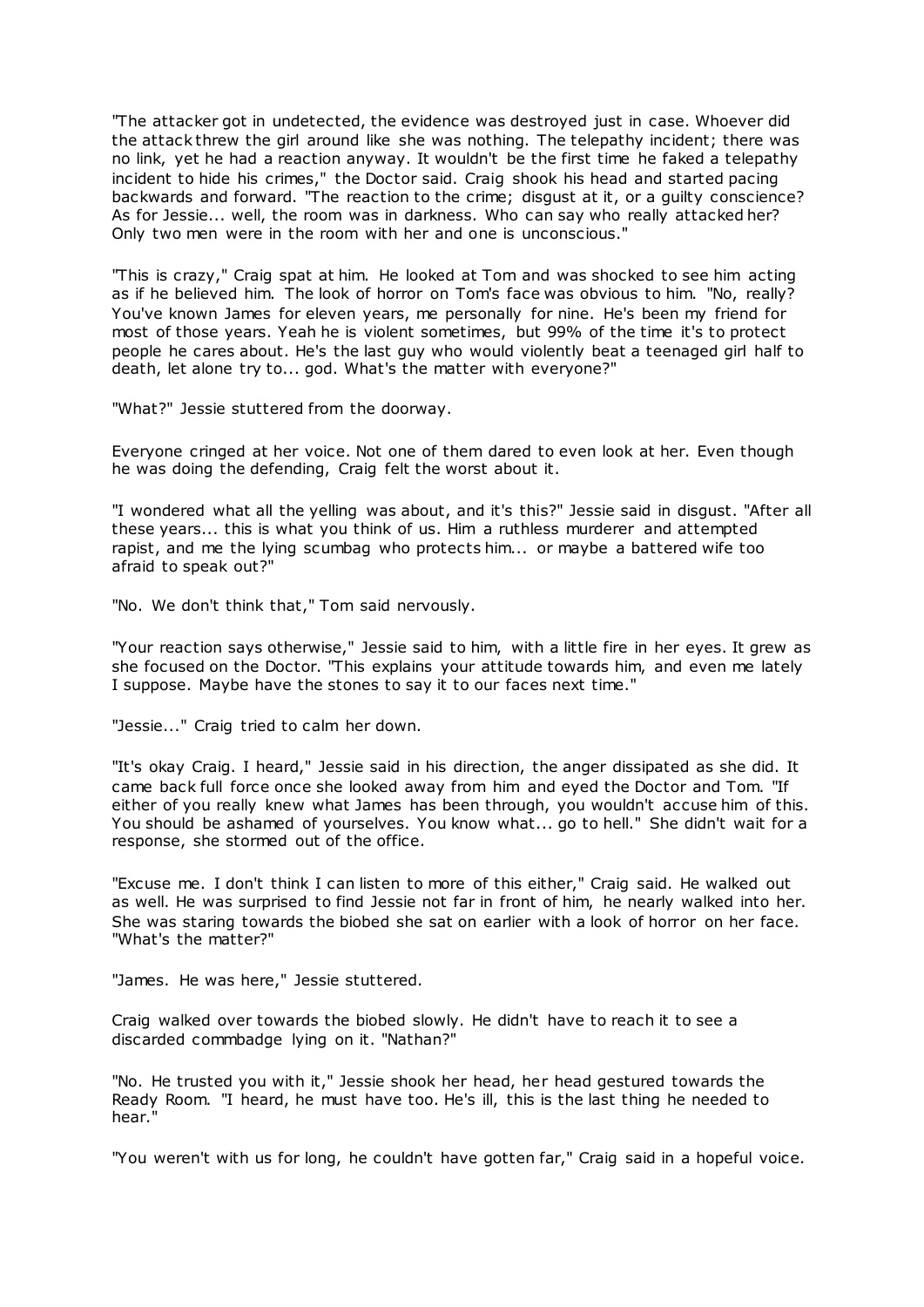The pair headed for the door, just passing Tom as he stood at the office doorway. He gave the Doctor a nod before hurrying out after them. "Wait!"

"Yeah right," Jessie grumbled. She continued running down the corridor, but Craig stopped to partly turn towards him.

"If he knew, if he thought we were onto him, he'd make it hard for us," Tom whispered.

"What the hell are you talking about?" Craig snapped.

Tom glanced at the Sickbay doors and back again. "Someone had to believe him. It's much more believable if one of us didn't."

Craig's anger faded, "you mean...?"

Tom nodded and smiled. "I'll deal with the Doc . We have our suspect locked up. It's only damage control that's left now."

"Right," Craig said with a little relief in his voice. He hurried after Jessie, who was long gone into a turbolift by now.

He never imagined that he'd be in this situation. He didn't see it coming. There were so many questions swimming in his head, they overlapped the anger he was feeling at that very moment. It didn't even feel real. There was no way that he would be standing on this side of the forcefield, staring at this particular person on the wrong side. Not for anything, definitely not something like this.

Only he was. Before he could ask anything he had to get his head around it. If someone had told him that these two would be standing here for this, he would have laughed in their faces.

James did not expect any of this.

When he arrived he had new expectations, similar to what he saw earlier. Those were dashed once again. Instead of aggressive taunts and vicious out of character insults, he got what he would have expected if he hadn't walked in on him trying to choke the life out of his own sister. A confused and very nervous man, looking bewildered at being locked up. James understood that feeling all too well. He still couldn't understand how they had gotten to this point.

"James, good. Maybe you can tell me why I've woken up in here," he said.

There was a similar look of derision from the two guards at the computer. One glance from James told them to leave them alone. They were eager to follow this order. It took him a while though to think of what to say to him.

"Please tell me it's a mistake."

He wished it was. It felt like the only explanation right now. James walked closer to the forcefield in between them. The other man's face trembled, his wide eyes appeared to be racked with guilt. It made this all the more worse.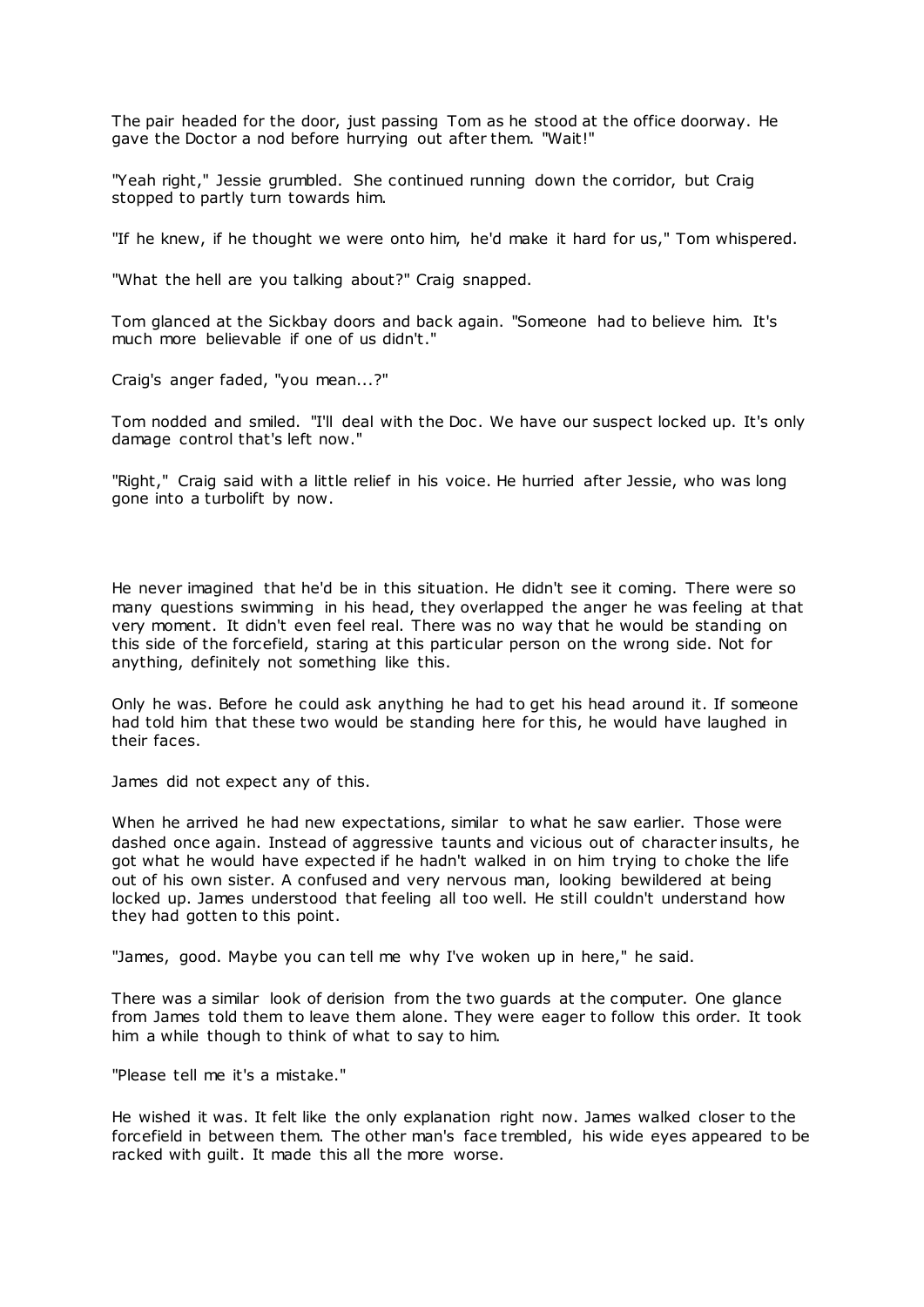"Oh god, say something. Anything."

"I think you know already, Nathan," James said finally. It hurt to say it, physically and mentally.

His head shook defiantly, his expression still betrayed him. "No. No I don't."

"Then maybe you can tell me what happened," James said as patiently as he could. Inside the anger was bubbling beneath the confused surface. Maybe if he got some answers, it could tame it. "What were you doing before waking up here?"

"I... Jessie came to see me," Nathan answered as if he was unsure. "We were talking."

"Why, what about?" James reluctantly asked.

He knew that question would trigger something in Nathan. His whole body tensed. "I've been having some rough days. She was worried I guess."

"Then what happened?" James asked.

"Nothing. I woke up here," Nathan answered as his voice begun to shake. "I, what did I do this time?" James heard him whisper as if to himself.

"What do you mean by that?"

Nathan seemed surprised he was heard, it made him even more tense and nervous. "No, nothing."

His response angered James more than he liked, he closed his eyes and clenched his jaw briefly to let it run its course. His body trembled as it usually would when he did. Once it was over, the nervous look on Nathan's face triggered it again. "Nathan. Understand that I'm giving you the chance here, the chance to tell me everything you know before I..." He sighed as he noticed his voice was raising. "Before I treat you like anyone else accused of this."

"I do understand that," Nathan said with shame. "What is it that I'm accused of?"

He had been avoiding it, but Nathan seemed to be as well. James had a feeling it would have to be him that would bring it up. "I walked in on you trying to strangle your sister." The horrified gasp he got for that made him regret that immediately. He had to solider on though. "What were you really talking about Nathan?"

"No, oh god no," Nathan's voice cracked, his head shook over and over. He looked very pale, his hand had instinctively covered his mouth. "I... why?" He attempted to look James in the eye, they were filled with pain and strangely enough confusion as well. "How the hell are you keeping this together? Why aren't you in here, interrogating me old school? You're giving me a chance instead, why?"

James didn't want to run through all the reasons again, especially not out loud. The only one that came to mind immediately was the disbelief over the situation. Nathan's reaction to what he told him strengthened that feeling. "What happened Nathan?" was all he could say, as sternly as he could.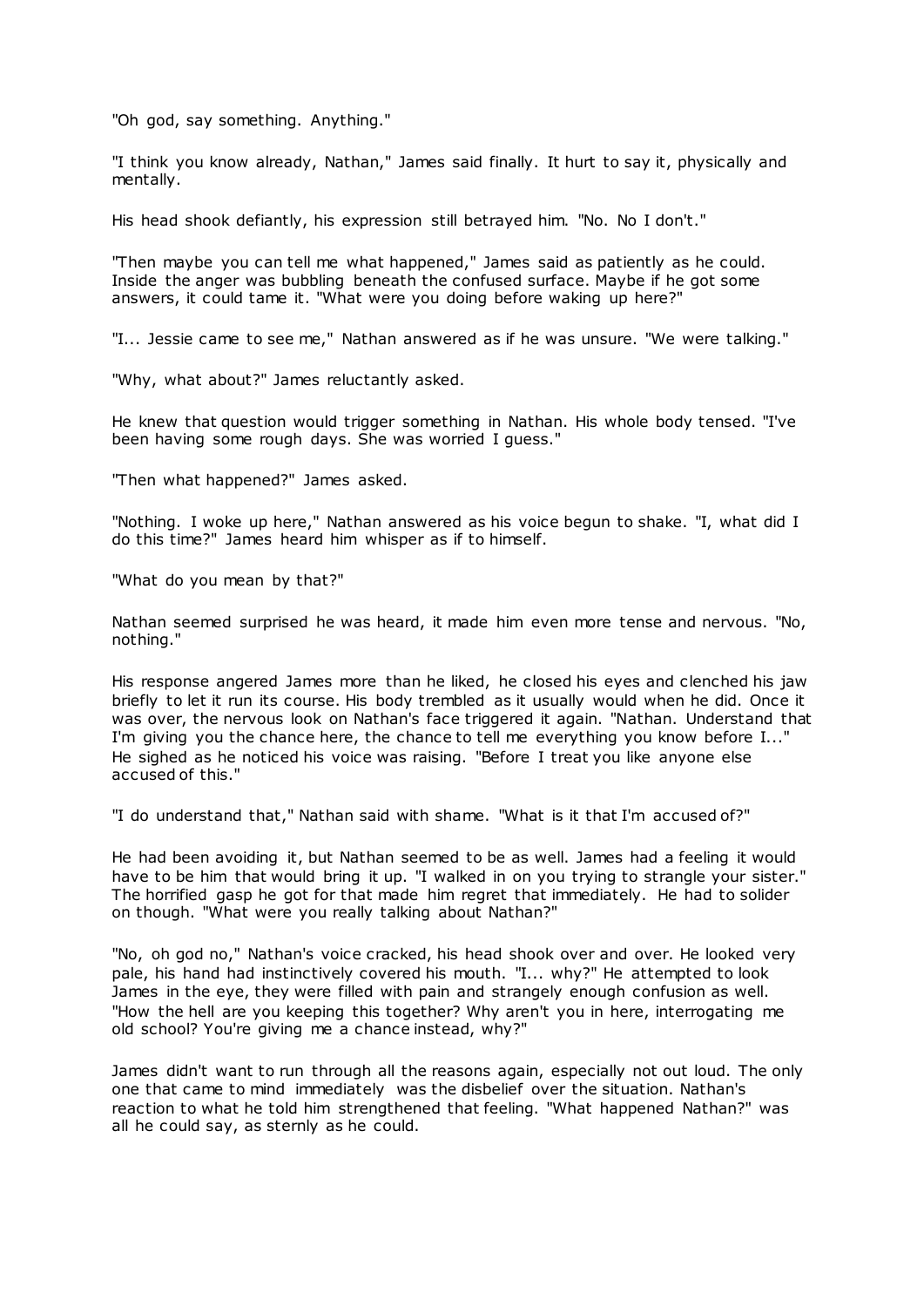"I can't. I was telling her, I was going to tell her," Nathan stammered. He recoiled as if he had to stop himself from being sick. "Then it happened again. It may do it again if I..."

"What happened again?" James asked, his voice raised in anger.

Nathan made eye contact with him again while his bottom lip trembled, his fists clenched. He forced a laugh before speaking, "you don't want to know. I... I don't even..." His eyes glazed over for a while. "I didn't want to know either."

"What does that mean?" James asked.

The forced laughter continued. It got a little bit irritating, James noticed he had subconsciously closed his hands and tightly too. "Why does it matter? You saw me do it. Why bother?"

"Why?" James said mostly out of bemusement, it came out louder than he thought. "Because it makes no sense Nath. Surely you'd want to know what made you do this? Especially now that your sister is involved. Work with me here. All you're doing now is fighting against me."

"Nobody wants to do anything like that," Nathan said, strangely in a lighter tone than before. It threw James off a little, as before when he entered the room. "Why do *you* think this happened, huh? Come on, I'm curious."

James shook his head irritably. "Fine. From what Jessie told me and your *I woke up here* comments, I thought outside manipulation, possession. The usual."

"So it didn't occur to you that maybe the guy with the past, the one who joined Slayer training for fun, would just lose his temper?" Nathan asked like he was annoyed. His eyebrows both raised, "well?" He stepped as close to the forcefield as he could. "Come on, as a fellow kid with a tortured past, surely it occurred to you?" he said a little too irritably to be real. James felt like it was being faked.

"If you want or need to be mad at yourself, do it in your own time. I just want to know how long these memory lapses have been happening," he said.

"Wow, you fell for that old trick?" Nathan groaned and rolled his eyes. He strolled to the back of the cell. "I actually thought you were better than that."

James was expecting, or hoping the conversation would go this way. He could deal with this. "Oh, so we're done pretending now? Why don't we save each other some aggro, and cut to the part where you tell me who the hell you are."

All he got was laughter, and a lot of it. When Nathan swung around to face him his demeanour had changed completely. The tears were long gone, his skin had its colour back. The smile he had on his face was a one he hadn't seen before. It couldn't have been more obnoxious if he tried. "Who the hell am I? I'm Nathan Andrews, remember?"

"Like hell you are," James said bitterly.

The smile lingered, his eyes made it more like a smirk. "Poor Jessie fell for it too. Look where it got her." He knew what he was doing, he was obviously trying to anger him further. James was determined not to be played like that, like he always was. "Took you a while to get to her, didn't it? Though you're always a little too late."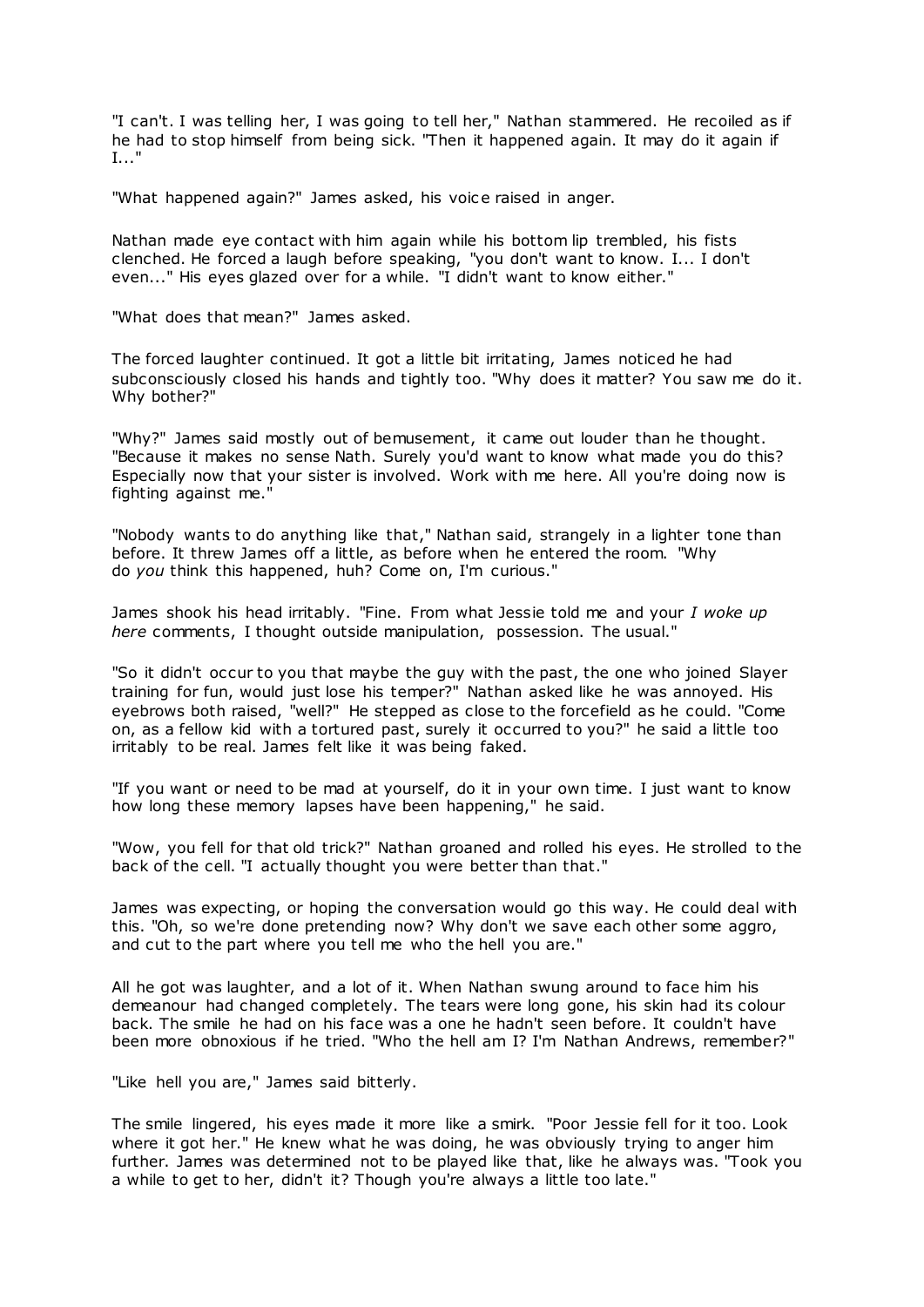He didn't want him to see the effect that had on him. James tried to look and sound bored when he spoke next, "enough of this, it's not working." The brief eyebrow raise told him that the fake Nathan wasn't buying it. "Just tell me cos I'm not falling for it. Who are you? What do you want?"

"What you probably want but won't admit to," he answered plainly. "Since we're so close I can go finish the job I started. Maybe smack her around some more, as we both know if you did it, there wouldn't be much left of her pretty face. Would there?"

"You're... you're just trying to get me mad, but what I don't get is why," James said as he tried to hold everything back. He kept trying to tell himself that this wasn't the same guy talking to him. Nathan was here moments ago, he couldn't risk doing anything that would hurt him. "It won't work."

The man in front of him scoffed, he followed that up with a condescending smile in his direction. "Oh, you've changed? How could I forget," he said mockingly. His eyes lit up as if he figured something out, but that was also faked. "Oh, probably because I blinked and missed the proof of this. I mean you're still killing people and beating them into a pulp. Unless! Don't tell me you were worse before?"

"Here we go," James just groaned like he was bored. Internally he was screaming for him to stop.

"Or maybe you're worse now," Nathan said and then nodded. "Yes. Before you'd turn evil and kill the ones that wronged you. Now you just cut out the middle man and do it all, and more, yourself. Yeah, that is better." He laughed as James tried not to flinch at his words, but failed. "I bet daddy is very proud of his biggest accident, hmm?"

"Stop it. You're changing the subject, you're..." James snapped.

"I wonder what Debbie thinks of you now," Nathan said with a put on sad sigh.

His hand touched the panel beside the forcefield, the fingers tapped at it. James didn't realise he did it, he didn't even think about doing it. The forcefield was down before he had even noticed. This brought smug satisfaction to the other man's face. He didn't move to take advantage of it. He just continued to stare him down while he walked through where the field was.

"Don't you dare. Don't you dare mention her," James said, almost growling by the end.

Nathan just laughed at him. "No, you never want to talk about her, do you? Is that because you have nothing to say?"

"What?" James muttered.

"Come on!" Nathan laughed brazenly. "You didn't even know her. What is there to talk about, other than your involvement in her death?"

That hurt more than James would ever like to admit. He tensed up, hoping that it wouldn't show. "None of that is true. I'm not here to talk about my sister, or me. You attacked Jessie, your sister. All of this is just wasting my time."

"You're wrong. It's always been about you. You have no idea the effect you have on everyone around you," Nathan said, his tone had darkened. The subject had angered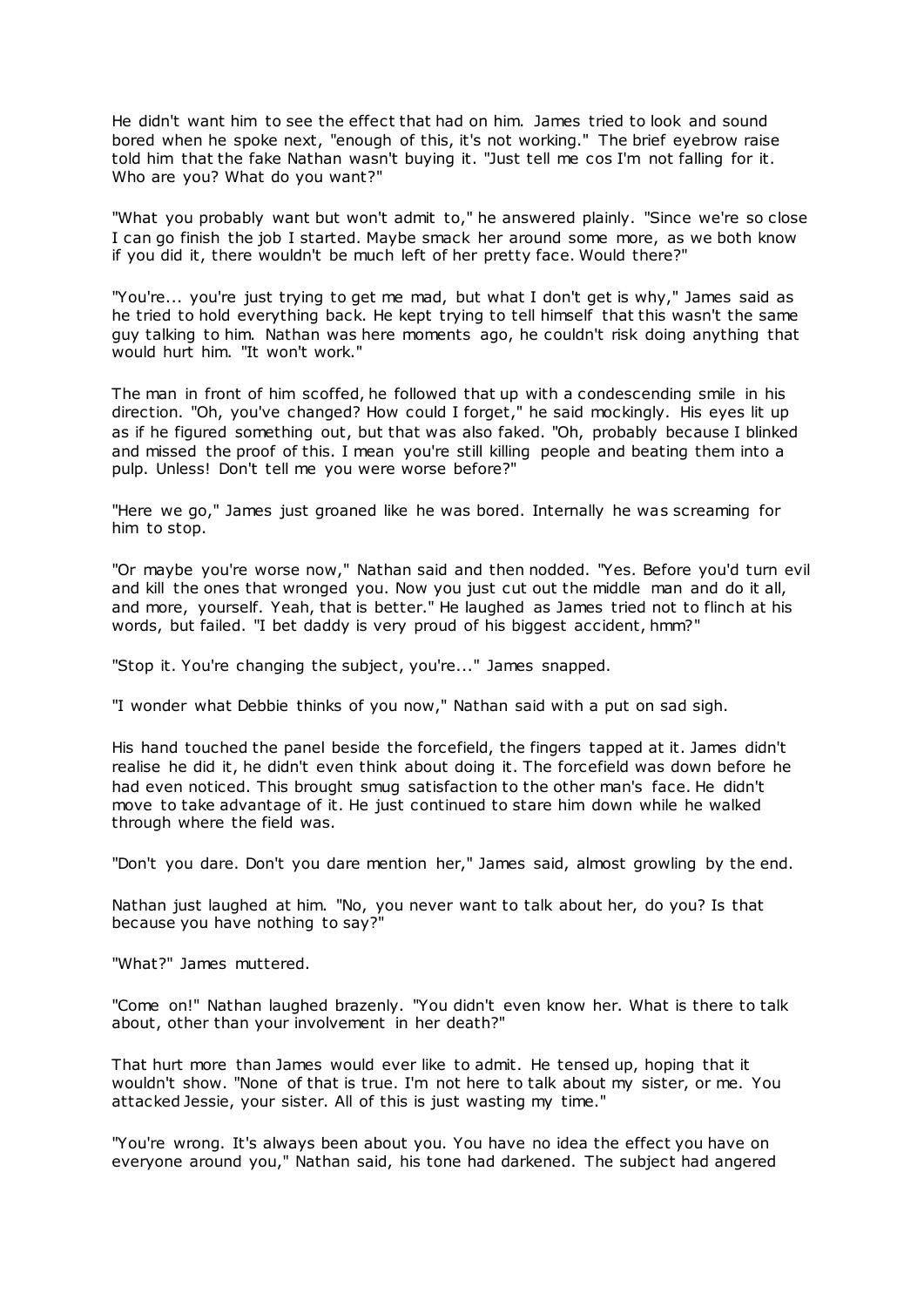him. "If I'm wrong, tell me, what do you remember about Debbie? Huh? No chickening out, no moping... cos like you said, it's not about you, is it?"

"Then why are you so desperate for my point of view?" James asked, prompting Nathan to grunt angrily. "I want to know what's going on, not be messed around cos you fancy a laugh."

"I knew it. You've got nothing," Nathan sniggered but he was still annoyed with him. "Three years and you couldn't be bothered to learn one thing about her. In a few months I learned about my sister's past, her hobbies, her quirks and I..."

"Beat her up and tried to kill her. Yeah, you win," James said while rolling his eyes.

Nathan chuckled darkly. "Well I also learned she can be a nosey pain in the ass, a meddler. I already warned her about coming to my *rescue*. She acts like she has so much to prove, but little to show for it. Surely even your self absorbed self has noticed that particular trait."

"Oh, I'm the one that doesn't know my sister. Right. Next you'll be telling me your sister loves dresses and running through a field of flowers," James muttered.

"I'm sure your sister would love that, if you hadn't made her a cold corpse in the ground," Nathan said as bluntly as possibly. He smirked at James as he tried to stop trembling in anger, his fists were clenching so tightly his nails had pierced the skin. "All you have to do is respect her for once in your life and say one thing. You can't even do that. What is that, guilt or are you really that *me, me, me*?"

"I was just a kid," James said through gritted teeth. Nathan nodded as if he got his answer, and it was what he thought. "But I still remember her like I saw her yesterday. She always had a smile on her face, nothing seemed to bother her. Is that..."

Nathan snorted into laughter, cutting him off. James was more annoyed at himself for jumping through his hoops than that. He should have known better. "Is that what helps you sleep at night? Sure, keep thinking that."

Now he was annoyed at him instead. He directed a glare towards him, its usual effect was lost on Nathan though. He was too busy sniggering. "Maybe you'd like to share what's so bloody funny, huh?"

"Oh, I really would," Nathan sighed to stop himself from laughing. He smiled at him with some menace in his eyes. "I really could."

"You know what, I don't care. I don't know who or what you are, but you're certainly not Nathan. He's the only one I'd want to hear about my sister from. You're just wasting my time, I'm going," James said.

He turned to walk out of the cell. He had barely took a step when he saw movement in the corner of his eye. James swung back around, only to be pushed back first into the nearby wall. An arm was thrust into his throat. It all happened so quickly, without a pause, he was stunned for a moment. The face staring at him while this was happening didn't help matters.

That moment was only a couple of seconds, to James it may as well have been minut es. He grabbed his arm, while the other flew up to push him away. What he didn't see until it was flying up by his face, was an object in Nathan's other hand. He only noticed it was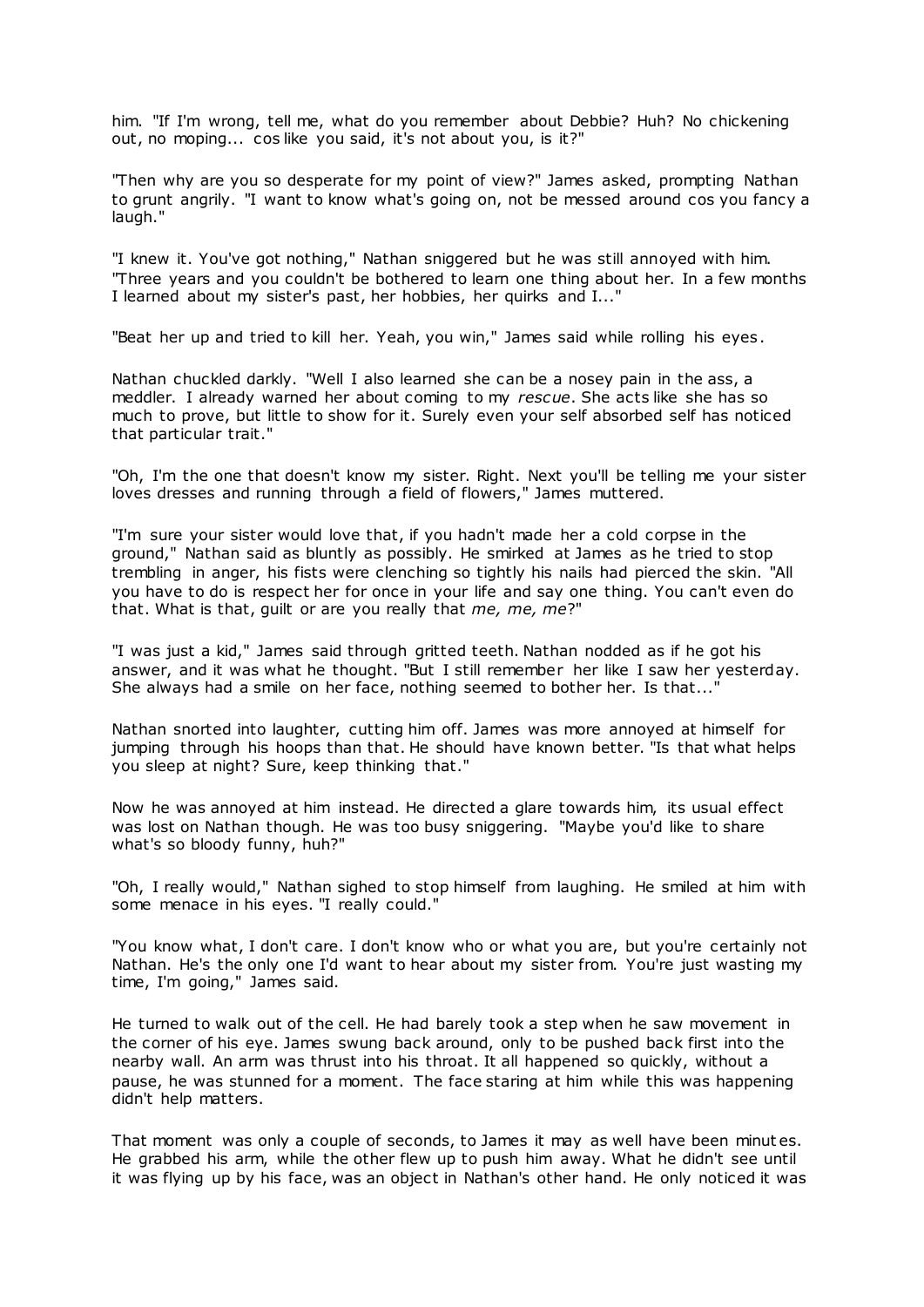silver before it was impaled into the side of his forehead. He felt every bit of it crawl deeper into his brain, sending painful shocks all through his head. He even felt it in his eyes. They had to close, and yet he could still see everything.

As the room span around him, and at times straight through him, the weight holding him pulled away. The wall no longer supported him. He felt weightless for a moment. He only heard it, his body slamming to the ground. He heard laughter echoing all around him as his sight blurred so much, he could make nothing out.

That was until that face hovered in front of him, smirking maliciously. It was the last thing he saw before everything faded into a piercing white.

Even though he couldn't see it, he still felt like something was spinning. Only it was him, his body involuntarily slouched from one direction to another.

The bright light had forced his eyelids to scrunch even closer together. It seemed to work, the light was easing. The dizziness was fading as well, he could feel the ground beneath his feet despite the odd sensation of falling before. His body still swayed as he tried to focus on the ground. The pain coursing through his head was still there, his eyes stung a lot more now they were tightly closed. He forced them open with a little resistance. He expected to still see Nathan, or the person badly pretending to be him, laughing at him. That wasn't even close to what he saw.

It took everything he had not to let his knees buckle and drag him to the floor. The longer he looked around the harder it got. The light golden walls, that old red sofa that used to swallow anyone who sat in it, the lined up antique wooden furniture that created a passage in between this room and the bedrooms. He found himself looking down at the floor at the soft carpet, the one he used to imagine the shapes were animals at the zoo or ships flying to planets and other things, anything to distract him from where he really was.

Everywhere he looked, he was hit by painful memories. He had only spent a tiny portion of his life there, and yet he remembered every little detail of it.

# *Why, what's happening?*

A little girl laughed from the direction of the sofa. James was so sure his heart had not only stopped, but had leapt up into his throat. He couldn't breathe for a moment. He didn't want to but he found he was looking over anyway. There was movement coming from the seated side. He stared from the other side, just making out the top of a head. Brown scruffy hair.

## *Maybe I imagined that laugh.*

Then he heard it again, as well as a boy's. He carefully walked a little closer, slowly. Then somebody rose from the sofa, the sunlight shining through the window caught on her long blonde hair. That smile on her face, the sparkling blue eyes. It felt as if somebody just as strong as him was punching him over and over. The lump in his throat throbbed.

# "Debbie," he whispered.

The young girl no older than ten years old giggled towards the sofa, her arms folded as she put on a fake scowl. There was further laughter from the boy.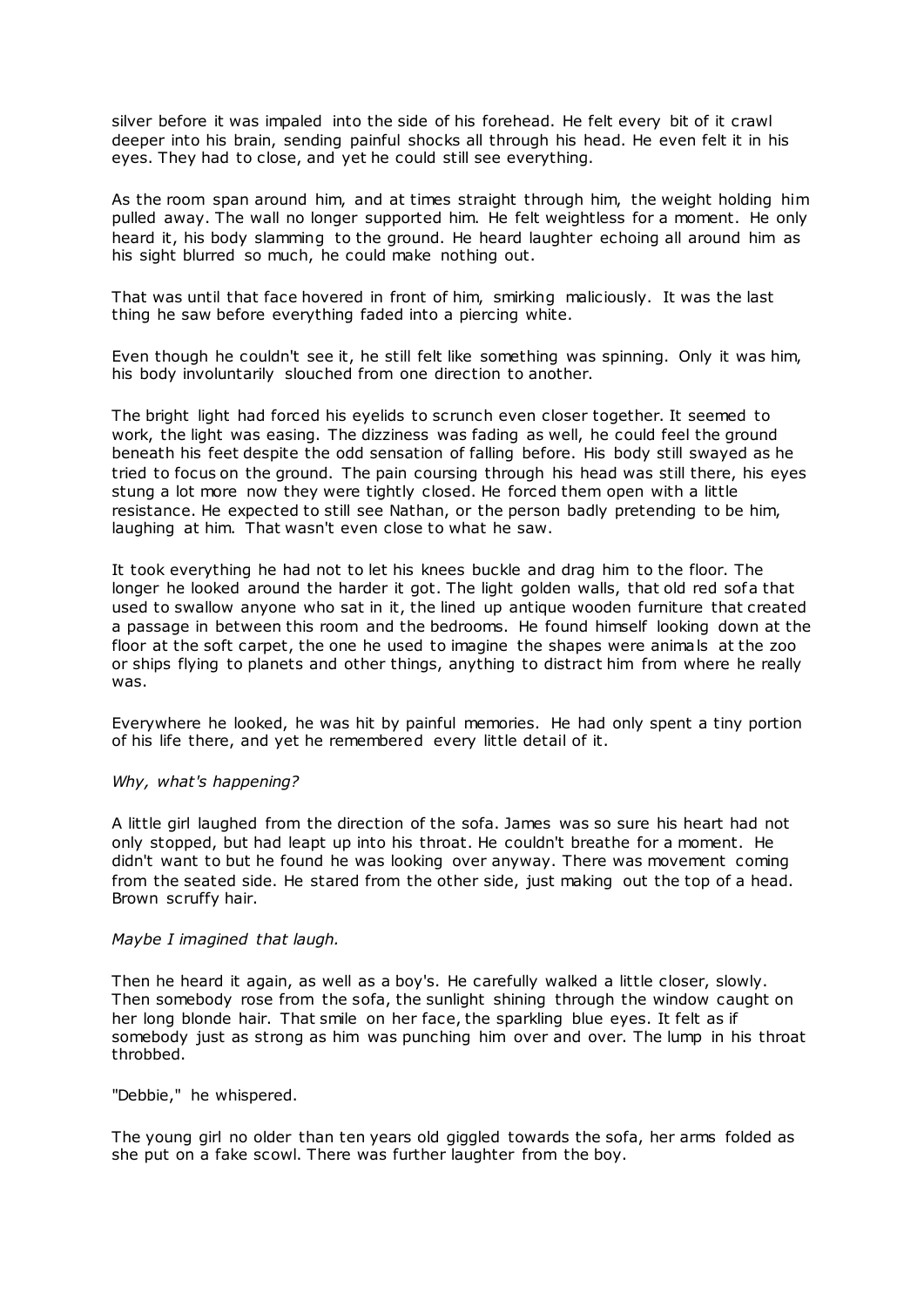"Ha, that's just like him all right," he said in between them.

"Yup. I told him to remove the stick from his bum, and he was all *grr, me man, you woman, do the dishes,*" Debbie continued to laugh until her face was red. She stopped for a while, her eyes still showed she was amused though. "Did daddy give you the speech before he let you in again?"

James turned his back on all of this, he had to focus on something else until it went away. Maybe if he closed his eyes and tuned it out, this bad dream would end sooner.

"No, he must be in a good mood cos he just glared at me today," the boy answered with a laugh.

"That just means he likes you," Debbie said in a serious tone. "Daddy may be a grumpy sod lately, but he's harmless."

"Yeah right," the boy said, echoing what James was thinking to himself.

The pair continued talking and laughing while James stood there, trying not to fall apart at any second. Tuning them out wasn't working. It wasn't going away either, it even felt like it was real. If it were a dream or a vision, something would have happened as it normally would have. They all ended the same way; death and pain. This was too happy to be a nightmare. It couldn't be real though. As if on cue Debbie laughed so carefree.

He tried to figure it out. Maybe it was a nightmare, it just hadn't gotten to the point yet. Perhaps the vision was giving him a hint about something else, and again was about to turn sour at any second. It couldn't be anything else. He was attacked, something hit his head...

"No, Nathan!" Debbie screeched. James turned around quickly towards the source. By the time he did he heard laughter coming from both of them. The boy had ran off to the window, holding a model starship. She followed him until he opened the window and gestured the model outside.

"Don't be silly Debs. This is a boy's toy, you can't have it," the boy said while glancing briefly at her. In that moment James saw his face. He was thirty years younger, but it was definitely Nathan's. He had that same playful grin and scruffy hair, it was unmistakably him. "Only dollies and cooking stuff for you," he teased while the model hovered in the gap of the window.

"I'll cook you if you throw that, try me," Debbie said just as playfully.

There was a light tapping behind James, it came from the next room. The two children just continued to laugh and throw playful insults at each other. One of the doors lay parallel to the antique furniture creaked open. James mentally kicked himself for turning his head to look. A woman entered through the door and immediately scowled at the kids at the window.

"You two... come on. If you're going to let the cold in, at least play outside," she scolded them, though it was obviously said without anger. "Close that, I'll replicate some of my chocolate chip cookies."

The boy excitedly slammed the window shut, the woman flinched a little but kept her smile. "Well someone's lost first dibs privileges," she teased.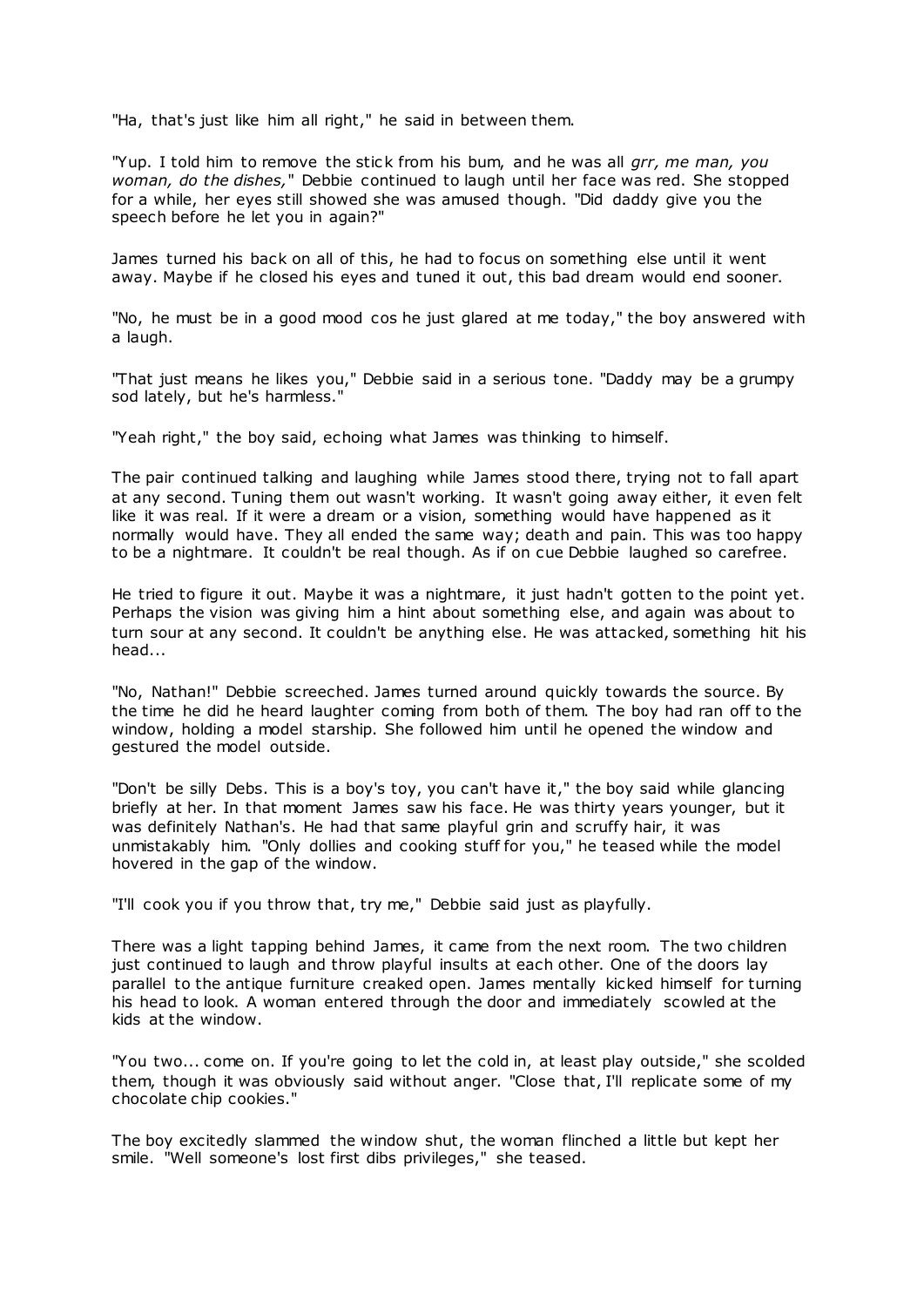Debbie snatched the toy back from him, sticking her tongue out. He ran over to the woman anyway. As he did there was another tap behind James, this one seemed louder and it lasted longer.

Debbie looked almost in James' direction, he caught his breath for a second, he felt a panic surge through him. He feared he could be seen. However she ran for the door just next to him. Once she had gone through it he was able to breathe back out.

The sound of a door opening, then muffled voices followed as if they were a few rooms away. He knew there was only a passage through that door, that wasn't possible. He didn't understand a word of it, but he felt like the new voice was familiar even if he could barely separate the two.

"Daddy!" he heard Debbie yell, startling him once again. His hand reached for the door handle, he just brushed the surface of it when he stopped himself. "Someone's at the door!"

James took a few steps away from the door, all the while staring at his hand. The handle was tangible, it felt real. *That still doesn't mean this isn't a dream. Come on, what else would it be?*

The woman moved out of the way of the door, gently guiding young Nathan away from it by touching his shoulder. Somebody new entered the room through it, this time a man.

His confusion over the situation, the anxiety he felt from seeing his big sister again, the thoughts rushing through his head trying to figure things out, all melted away in an instant. A wave of fear hit him full on as the man walked in his direction. The dark eyes, hair, the tightened scowl on his face. Even the way he walked. Seeing all of that made James' chest tighten so horribly, it took all the strength he had not to curl up in a ball in the corner and wish for it to be over.

Thankfully the man walked by him as if he wasn't there. And he wasn't, he told himself. Not long after he disappeared through the door James could still feel his startled heart thumping through his chest. He was annoyed with himself. How after all these years and with the knowledge that he was stronger than him, did his twice dead, once by his own hand, father still frighten him so much?

The raised voices coming from the passage brought him out of his shell, and back into this not reality. The woman was no longer in the room as well by the time he did. Debbie had returned though, which brought back the other feelings of anxiety he had been suffering.

Then he noticed her face, it was if she was looking right at him. Her eyes were wide and in pain, she was very worried, likely about the raised voices from the other room. The younger Nathan walked over to give her a smile, which she returned weakly. He held her hand so he could lure her over to the sofa, which now James could see was covered in toy models and drawings on paper.

James was so freaked out by the stare he thought he got, he missed the passage door opening, as well as the people walking through it. They passed by him on route to where the children were.

"Debra darling, come over here," the woman said through tears.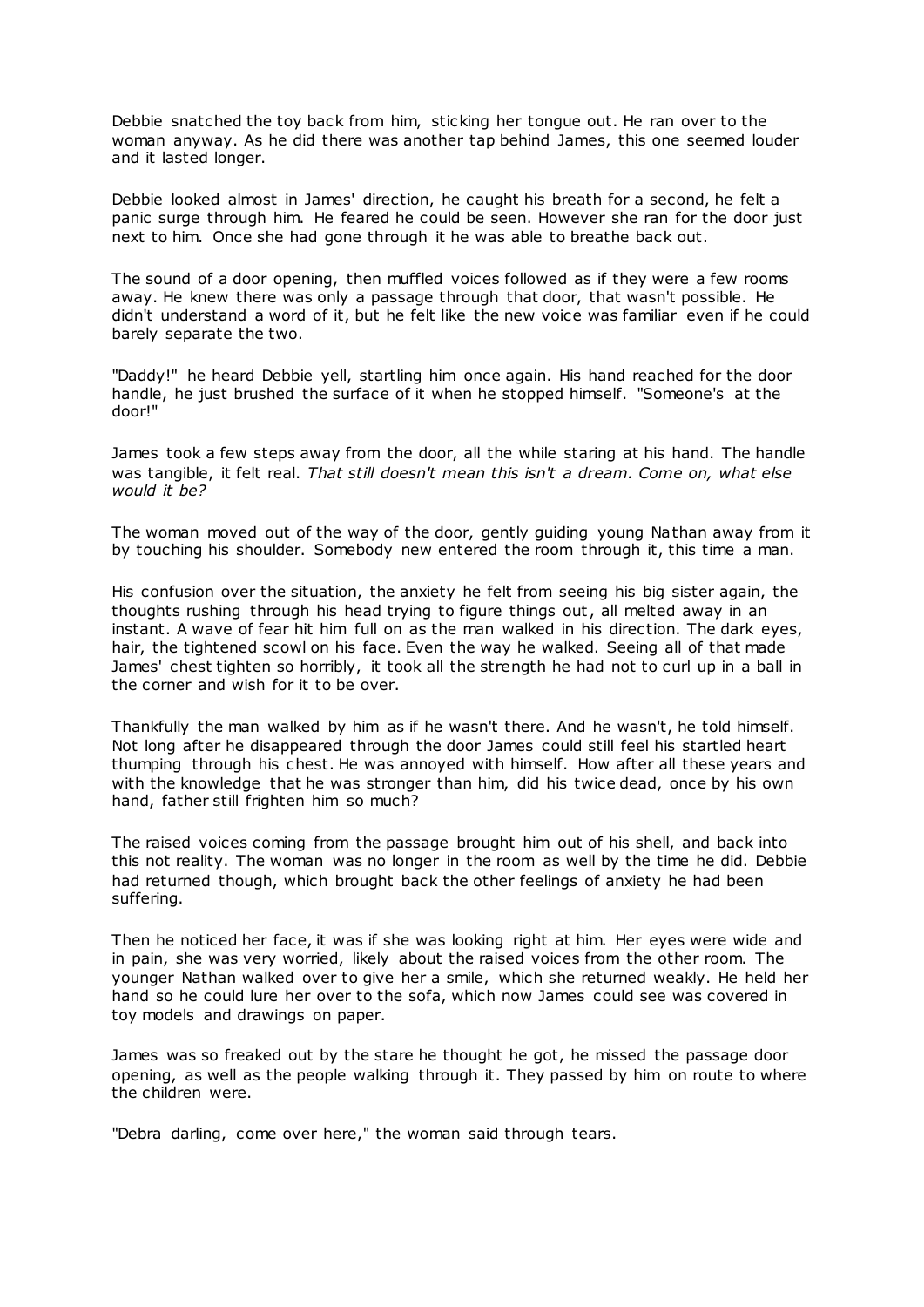"Uhoh, Debra is only when you're bad," Nathan whispered to Debbie, and yet James heard it clearly. She gave him an elbow nudge before getting up.

James watched her hurry over, just stopping a mere foot in front and to the right of him. She looked to his right, where he knew his father stood. He didn't want to look, he never wanted to look.

"What's wrong mum?" Debbie asked.

"Your father, he has something to tell you. Don't you Peter?" the woman said, snarling the name.

Debbie was frighteningly worried. His father, Peter, approached to crouch in front of her. James turned his head a little to the side so he was out of his eye line.

"In a few months you're going to be a big sister, Debra," he said.

*What?* The words echoed in his head, each time another voice that was floating in the background got louder. Eventually it pushed its way into the foreground. That voice was a one he missed more than anything. His head turned to the right, as if pulled magnetically towards it.

There she was standing with long auburn hair tied into a ponytail, her striking blue eyes and strong and determined face. Only she was younger, much younger. It took him by surprise. Whatever she had said had angered both his father and the woman, they were directing their bile towards her. As he expected from her, she didn't show that it was getting to her if it was at all.

"She's a little girl, some compassion shouldn't be too much to ask," she said, making them madder.

"Who are you to tell us how to raise our daughter? You're nothing but a whore. His whore," the woman hissed.

There were tears, no sobs were coming from the little girl now. James couldn't bare to look. "Stop it!" she screamed at them all. "I don't want it. Tell her to go away!"

"Sweetheart, I can't, I told you. That could be your brother she's carrying," the man said, if anything but gently.

"No, I hate him!" Debbie shouted through her sobs. Her words were stabbing him repeatedly in the chest, directly into his heart. James had to take in a deeper breath as it felt empty, hollow. He understood why she'd react like this, but it still hurt to hear it.

Young Nathan was back by her side, trying desperately to calm her down with a gentle back pat. "Debs, it's gonna be okay."

"No, I don't want a brother. He'll end up just like him," Debbie c ried while pointing at Peter. His hand gently grabbed the hand doing it.

"Don't you talk to me like that. I'm your father," he said firmly.

"No you're not, not anymore. My daddy wouldn't cheat on mum, he wouldn't be so cruel. I hate you, and I hate you!" she screamed at him, and then towards one of the two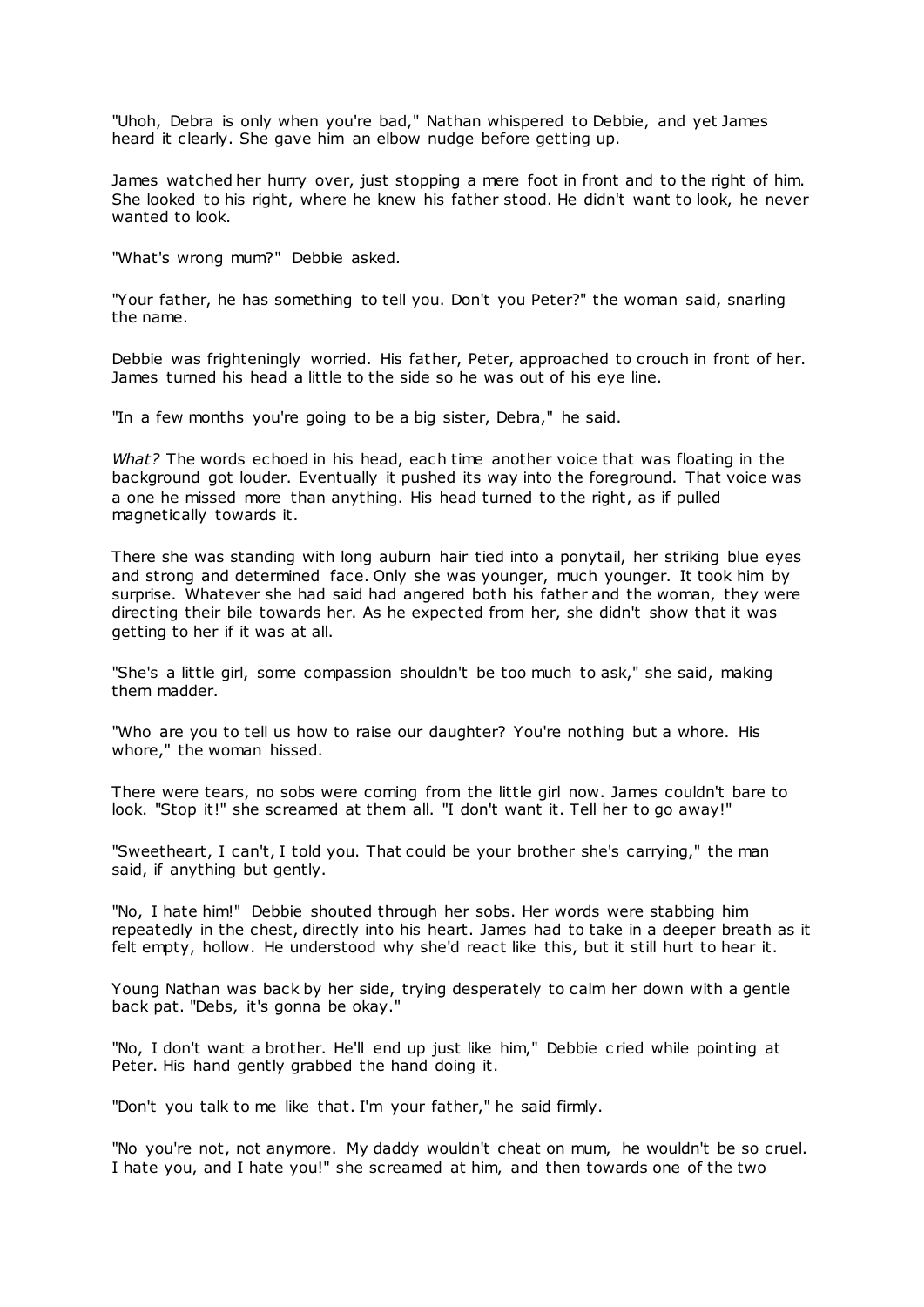women. He tried to grab a hold of her, but gently which wasn't what James was used to seeing. She ran away from him before he could lay another finger on her.

A door slammed seconds later. Nathan cringed as it did.

James found himself looking discreetly at the auburn haired woman. Her eyes closed, her face locked in a tight grimace. There was an overwhelming urge to go over there and apologise, tell her he forgave her, everything he wanted to do before she died. He thought it was stupid. This wasn't real, that wasn't his mother standing there, not really. Even if it were, it was clear, he hadn't even been born yet. In their view he didn't exist yet.

She moved away while these thoughts ran through his head. He stifled a gasp, his mouth still dropped open though. Where she originally stood was Nathan. Not the child version, but the one he had confronted in the Brig, smirking towards him. *Was he there all along?*

"You, what the hell is this?" he found himself snapping at him.

Everyone else in the room acted like the pair were not there. His father even walked through Nathan like he was a ghost. Something he found even more amusing.

"Isn't it obvious?" he teased.

"No. You attacked me, I thought it was... it's all in my head," James stuttered.

Nathan casually shrugged as he looked over at his younger self. "Nope." James glared at him, even if he knew that he was probably only glaring at a figment of his imagination. "You wanted me to share."

James didn't even think it through, he blurted it straight out, "what the hell are you talking about?"

"Think about it," Nathan chuckled. "You're there," he said, pointing at the auburn women's abdomen. "How on earth would you know what was happening then?"

James looked at where he was pointing instinctively, he turned his head away instantly. "I don't. Maybe this is how I pictured it."

"Have you ever thought about it?" Nathan asked him. "Did you ever think about how your existence depended on the misery of everyone else?"

"That's not..." James shook his head, his eyes tightly shut. "That's not my fault."

Nathan walked over to the woman, he peered into her face but she didn't register his presence. "Hear that? He's blaming you, again."

"No!" James didn't mean to but he shouted.

Nathan rolled his eyes, he tiredly sighed. "Chill out. I'm just having a bit of fun."

"Chill... out?" James said slowly and angrily, his fists clenched. "You think that showing me this would be fun? That's if I believe you anyway."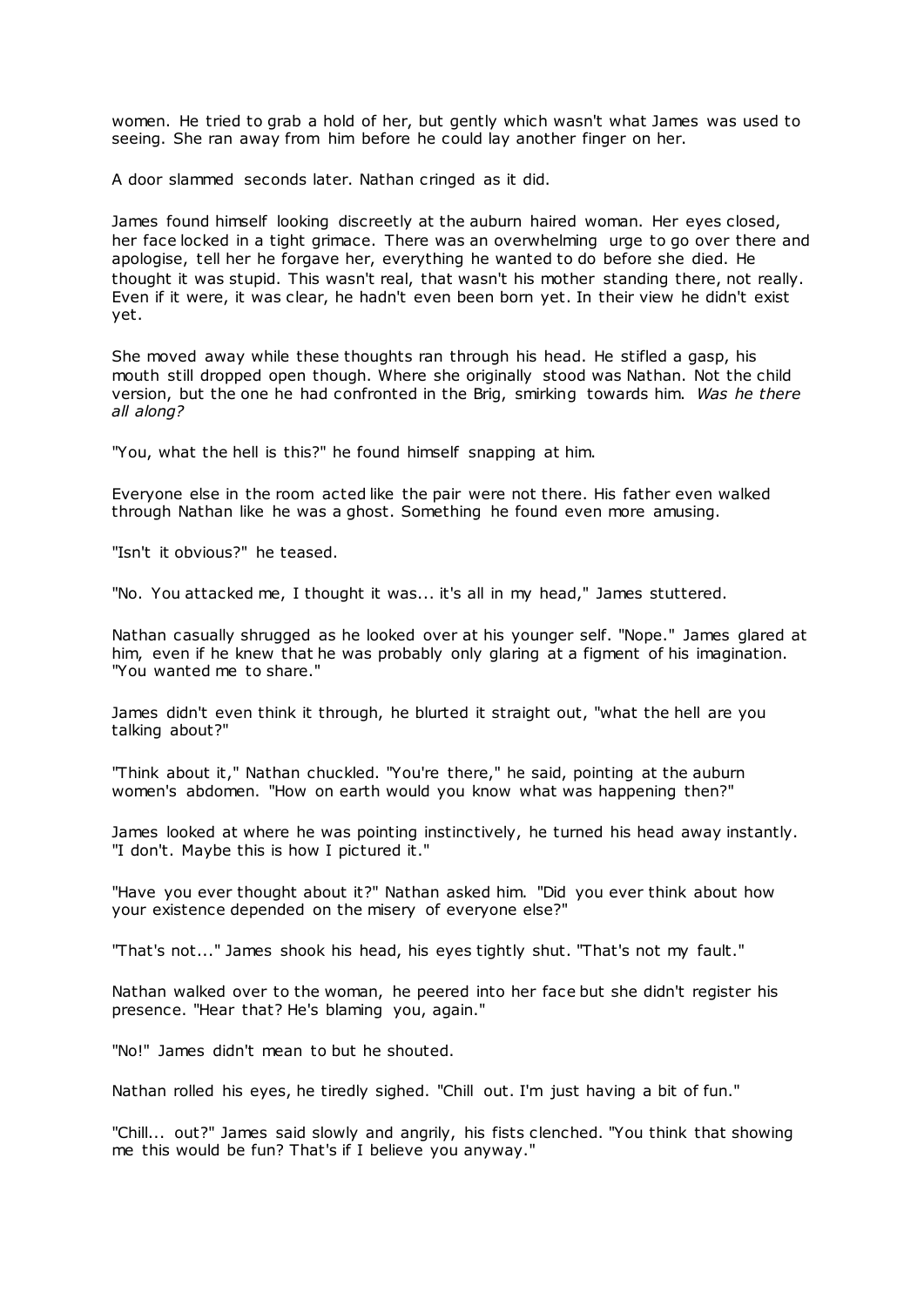"Oh believe it. It's your own fault for sticking your nose in, memories should be private," Nathan said. *What exactly does that mean? What's happening?* Nathan laughed while he thought that. He looked to his younger self as he walked towards a door, he sighed in disappointment. "Uhoh, time's up. What should we do next?" he teased.

"Make this stop. That's what you should do next," James muttered.

Nathan smiled just as the boy disappeared out of the room. The room they were in faded away, leaving only the piercing white again. "Oh. I'm just getting started."

*"It's a he. He died..." Debbie's voice rang around him. "I hope, I hope it stays that w ay."*

*"What? You can't possibly mean that," Nathan's younger self's voice said in dismay.*

There was a light sniffling, it was muffled and distorted like it was heard over a bad signal. *"I do. It's better for everyone. Mum won't be stuck with him. Dad won't have his own stupid clone. I won't have to listen to them always arguing. He won't have to live with everyone hating him," Debbie's voice cried.*

*"Come on Debs. You don't hate him. He's just a baby. He didn't ask to be born."*

James noticed Nathan rolling his eyes at the last part. He was still reeling from what his sister said about him. He refused to believe she thought about this, let alone said it out loud. Though knowing the circumstances now, he couldn't blame her.

*"Yeah well, neither did I!"* her voice echoed around him, so he didn't hear it only once.

"Stop this. Debbie wouldn't think like this. You think this bothers me?" James said defensively.

Nathan nodded, "yeah pretty much. You have this warped vision of her as the doting big sister. Couldn't be further from the truth."

"How many kids yell stuff like this when they get a new sibling? It's normal even when they have the same parents," James said. At this point he was trying to convince himself more than Nathan, and he could tell he knew it. The smirk on his face said it all. "I remember Duncan asking if we had a receipt when Sasha was born. It's just sibling rivalry. With the situation, of course she would say worse things than that. Of course she hated me at the beginning. You're not going to get me with this."

"Hmm, really?" Nathan said the last word in a higher pitch than normal, almost mockingly.

The white light began to fade, objects were being brought into focus as it did. James looked around while this happened. Walls surrounded him closely on parallel sides, some with glass panels in them. Human shaped figures dotted all over, some moving, some were clearly standing and the smaller ones he figured were sitting. A lot of them were gravitating around a large rectangular object, which as the light faded away completely revealed itself as a desk. The figures standing by it wore old and blue Starfleet uniforms, their faces were oddly obscured by a blur though.

They weren't the only ones. Not far in front of this desk were many different types of seats, a lot of them were taken up by a variety of people with the same blurred faces. The only ones that were clear were the younger version of Nathan, and heart wrenching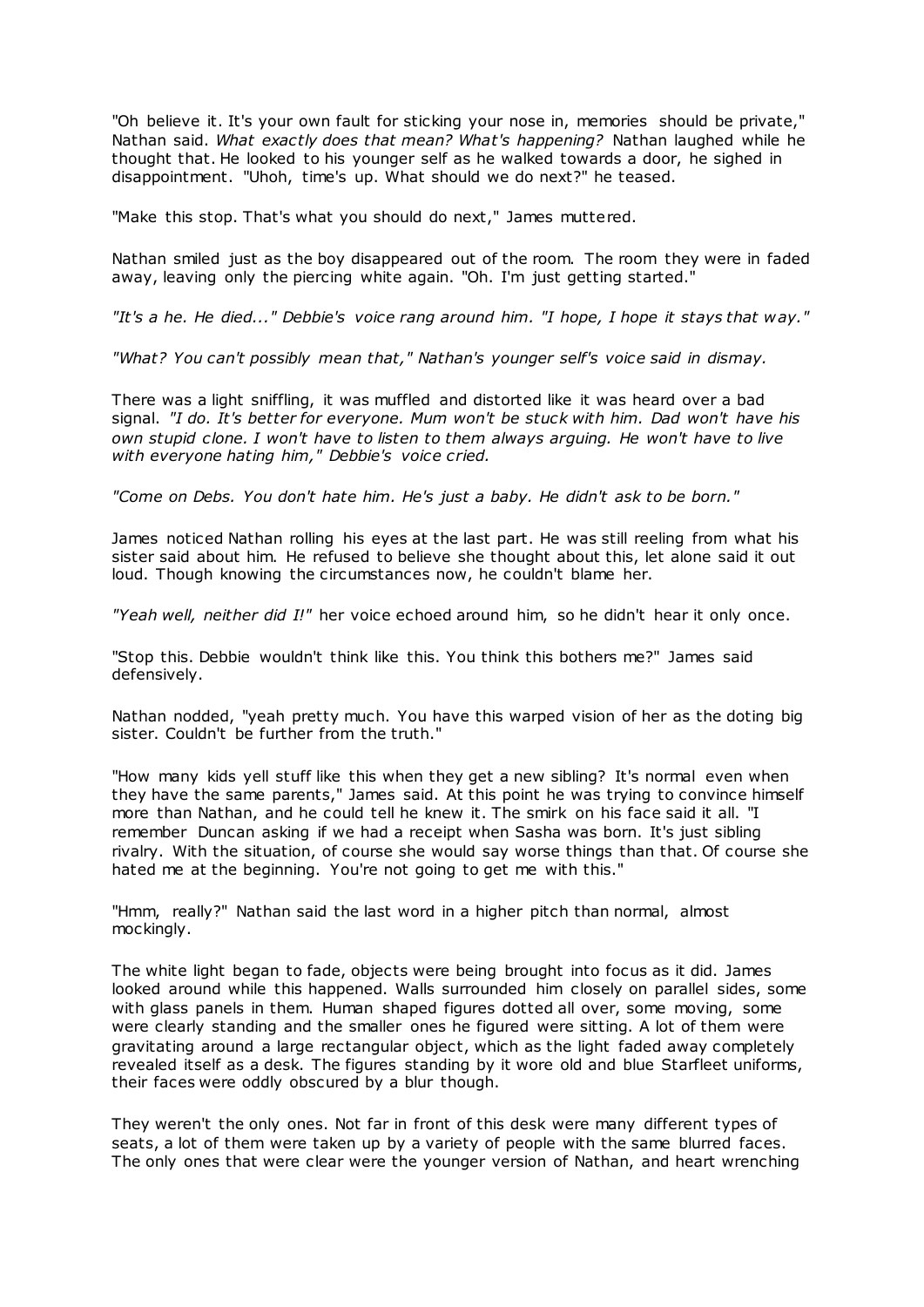Debbie's in the middle of sobbing. He had an arm over her shoulder, she was muttering something in between her tears.

"How could she, Nate?" was all James understood. Most of her words were drowned out by the cries she made.

"I dunno," young Nathan regretfully admitted.

Debbie stopped to laugh, even it did look like a painful one. "So glad you came."

Young Nathan rubbed the back of his head nervously. "Sorry, this is just weird. Your mum told your dad that if he takes the baby, she'll leave him. Instead she runs off with the kid. I don't get it."

James pulled a face, he didn't get it either. He heard the adult Nathan laugh but it was muffled. He glanced over to see him trying to stifle it behind his hand. "Oh I'm so annoyed I missed that, it'd been good."

"What, I don't... what did Susy do?" James questioned reluctantly.

Nathan faked a gasp his way, "I thought this was just your imagination. All in your head, right?"

James' jaw clenched, his teeth ground a little. "What did he mean by running off with the kid?"

"He?" Nathan was confused, or he just pretended to be. He looked at his younger self, immediately he acted offended. "You mean, what did I mean?" *No I really don't.* "Well picture it. Her husband's slapper goes to the hospital to have his kid, she's stuck t here with him..."

"Don't call her that!" James butted in angrily.

Nathan snorted into laughter, "oh please, like you never did. The kid's lying there while, you know, *family drama* happens." He said family drama as if it was the name of a silly comedy programme being advertised. "It's the source of all that's wrong in your family. It's so tiny and helpless. No one will notice, too busy squabbling. Well the rest is up for interpretation."

"I get it," James said, while trying to hide his rising temper with a fake laugh. "You did something, that thing in my head. You show me all this to mess with me. It's not real."

"I had my money on her trying to drop you into the nearby river," Nathan laughed as if he didn't say anything. "Wah, head first," he squealed the first word, then sniggered the rest.

If he didn't have Nathan's face, he'd be lying unconscious in his own nose blood by now. The anger he was feeling at that moment was overwhelming, holding it back was painful. He was starting to consider hitting him anyway, maybe all of this would end, one way or another.

"Oh I would it end all right," Nathan said. James flinched, it was if he could hear what he was thinking. It wasn't possible. "You hit me and you hit yourself too."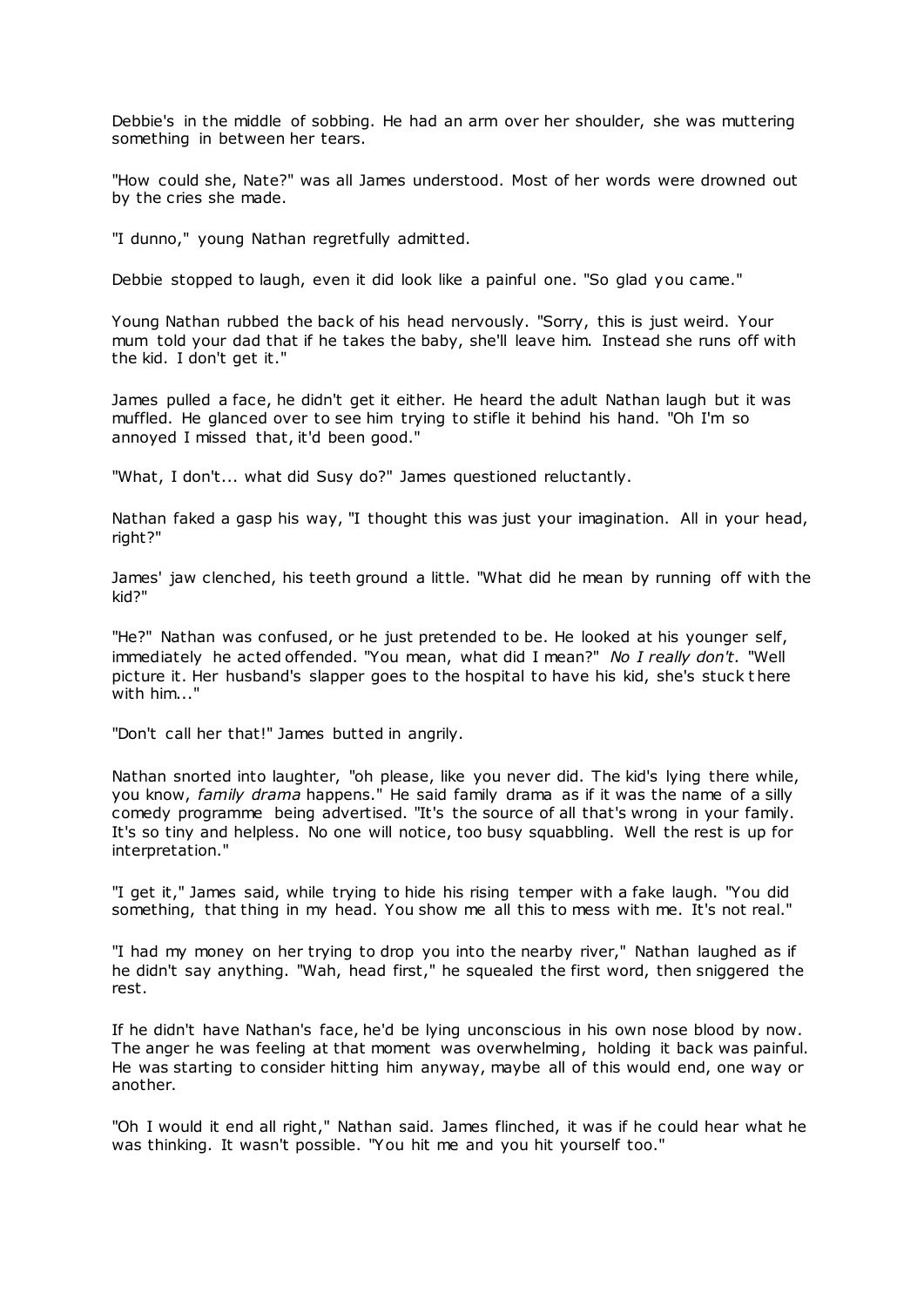He smiled at the two kids sitting nearby, Debbie had rose to her feet and was walking towards one of the doors. Peter stood there, waiting for her. She stopped in front of him, folding her arms in a defiant pose.

"This is... these are his memories," James stuttered. Nathan shushed him, all it did was push further buttons.

"Come on. He wants to meet his big sister," Peter said.

Debbie rolled her eyes. "No. Kathy should just take him home to her ship or whatever. I don't care."

"Don't be silly sweetheart. He's a Taylor," Peter gently scolded, which was a bit weird for James to see and hear.

"If he was a girl you wouldn't care, just like you don't care about me," Debbie huffed.

There was a brief flash in Peter's eyes that James recognised, he looked on worried. They softened afterwards. "I told you. I needed a son to carry on my family name and traditions." Debbie looked hurt at that remark, she tried to walk away but he put a hand gently on her shoulder. "That's all. But I wanted you, my beautiful princess. There's a big difference."

Nathan sniggered, "oooh, ouch." He directed his smirk at James once again. He didn't notice though. Peter's words were a further punch to the chest. At this point James would have preferred the literal version.

"But..." Debbie protested, though by her eyes she seemed convinced.

"Come on. He won't even know you're there, little sod's still asleep," Peter said jokingly. Debbie nodded.

"Boring," Nathan muttered. He blinked and not just intentionally, it looked like he did it with a purpose too. James knew he was right when the scenery around them vanished, only to be immediately replaced by a row of bungalows, surrounded by trees and grass. The wide path following alongside it had been taken over by kids running around, playing games or riding bikes. The sky above them was grey and still, not that any of the kids seemed to care.

The child version of Nathan walked along it until he reached one particular house. James had been staring at the familiar building before he had even reached it. The young boy knocked at the front door and waited. It opened, he was relieved to see Debbie's mother on the other side. Her stare seemed miles away, large bags were under her eyes. On seeing Nathan she forced a smile to greet him.

"Hi Mrs Taylor. Are you feeling better?" he asked politely.

"Yes, I'm managing. Come in," she answered. As he stepped into the house, the street appeared to be fading away gradually into nothing. James noticed and was a little relieved that the adult Nathan had disappeared as well. By that time all that was left was just the front garden of the house, and the building itself. The door had long since shut. James didn't want to go inside anyway, he thought.

*I'm not playing along with this, whoever you are.*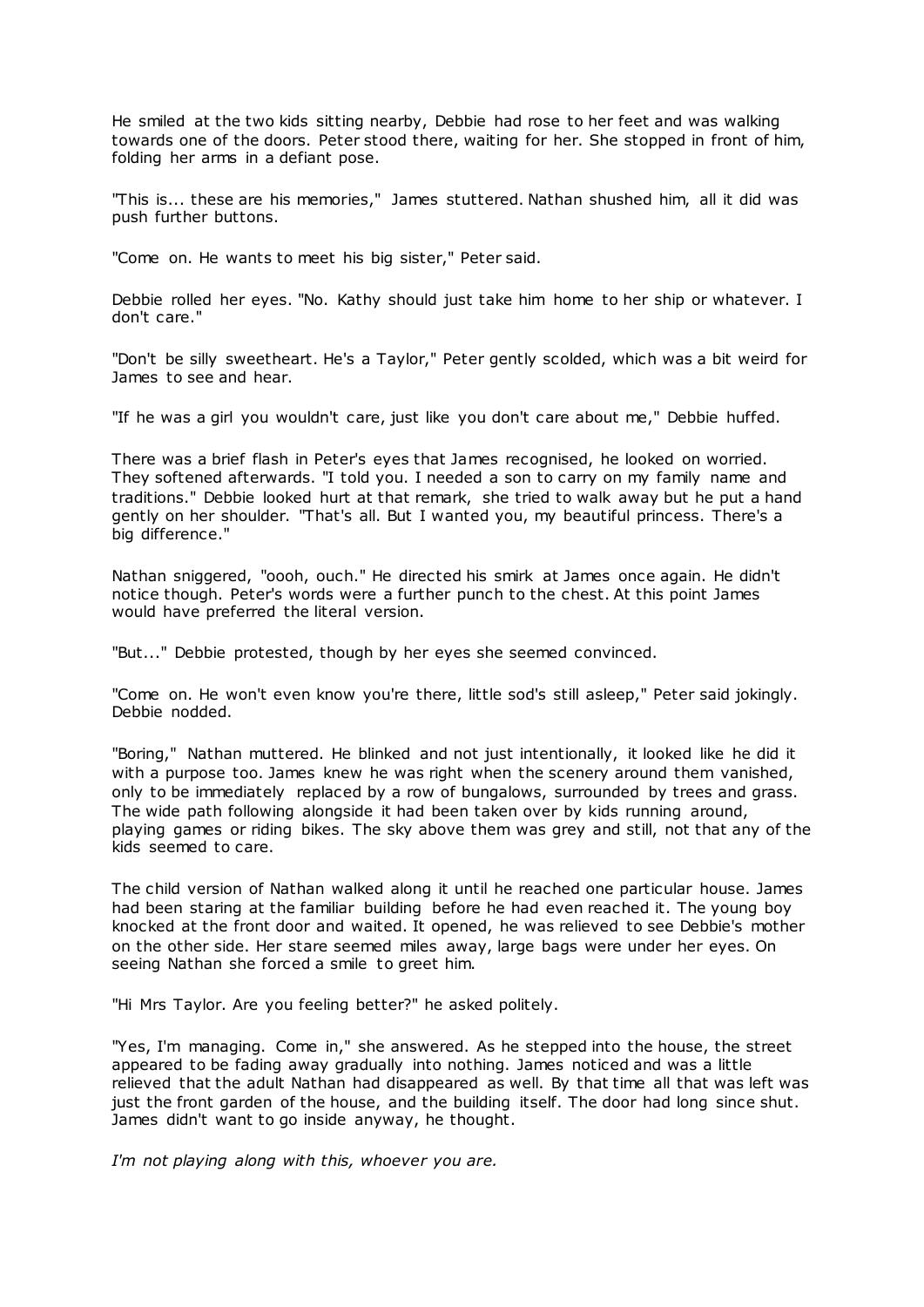Something pushed at him, his head turned quickly around to see what. Only there was nothing there. He quickly realised that the dream wouldn't let him wait outside. He was trapped wherever young Nathan went. His point of view was the thing pushing him forward. Reluctantly he had to go for the house anyway. He didn't even have to open the door. The lack of anything behind him nudged him straight through it, making him feel like a ghost again.

As he carefully walked further into the house, all the while trying to shake off his own memories of the place, he heard voices come from the living room. Nothing out of the ordinary. He was about to open the living room door, when he heard a baby gurgling as well. A girl's voice laughed, his sister's voice. He had frozen on the spot when he heard it, his hand hovering a mere inch from the handle.

For a reason he hadn't worked out the dream, or whatever this was, let him stay there for the moment. He could hear through the crack in the door, if he wanted to it was big enough to see through. *That's why*, he figured.

"Who are you?" young Nathan's voice said. "And what have you done with my friend?"

Debbie laughed again, and she wasn't the only one. A baby seemed to make a sound similar to a laugh. The young Nathan joined in. "Stop it Nate," she said, not seriously. "He did nothing but be cute. He is, isn't he?"

"That sounds diabolc ... er diabolical to me," Nathan managed to mutter. He laughed, seemingly at himself. "You were so different last week. I'm not complaining."

"I know," Debbie sighed sadly with regret. "Kathy let me hold him. He was too weak, too premature you know. We weren't expecting him to last the week. And then..." She laughed, "then he opened his eyes as if to say *screw you* to the docs. The first person he saw was me. I'm sure he smiled."

So far this vision or dream had been one horrible punch to the gut or painful reminder after another. Ever since this part started he felt a bit more at ease. This was the sister he remembered. That made him think that maybe this was why the other Nathan vanished. He tried to put that out of his head for now. This could still just be some strange, lucid dream. Yet he still found himself slowly approaching the crack in the door.

"He's got that screw you attitude from you, for sure," the young Nathan said.

"Well duh," Debbie giggled. There was silence for a while. Finally she spoke again, "I realised something when I held him and he looked at me. He's just as much of a victim as me in this whole thing. My parents are at war, but he's only ever going to have one of his. He's innocent. I wish mum saw it that way."

Something odd happened when Nathan spoke again with the words, "she will." So did somebody else at the same time. James lightly pushed the door open to see why. He expected a third person to be there, but instead he saw the figures of his sister and Nathan blurring into the background. Two shadows walked around the sofa where they sat, slowly coming into focus. To make it even stranger, one of them was Debbie as well. The other appeared to be her mother.

Once they were clear, the blurry images were gone.

"But, daddy won't ever allow it," Debbie said in an argumentative tone.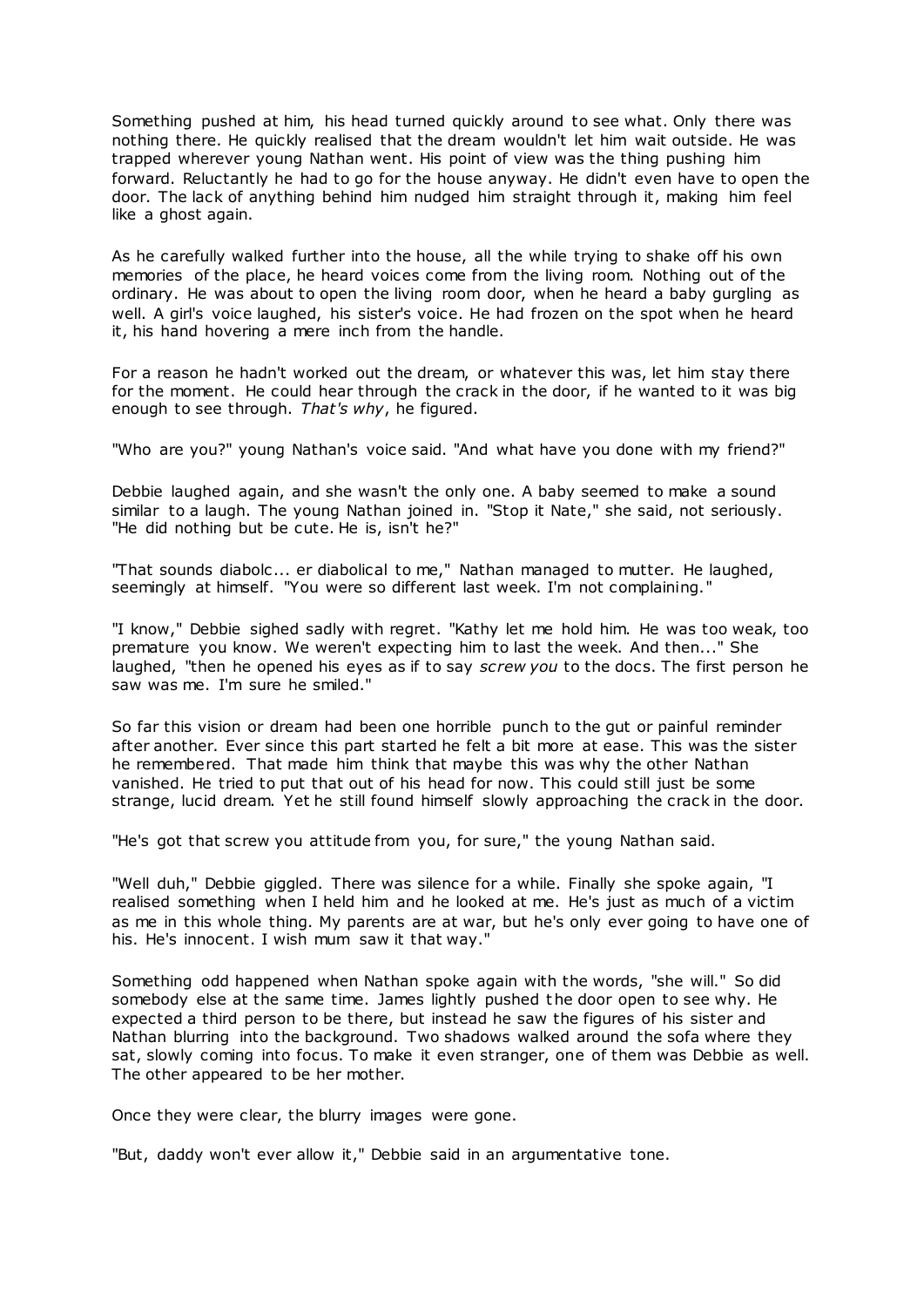Her mother looked at her sadly, she sighed. "He's daddy again, is he?" She bit her bottom lip as that comment obviously upset her daughter. "I'm not saying it because I want it to be so. I'm saying it because we both know it's right. That baby is nothing more than a means to an end to your father. You've seen them together. He doesn't even try, he just wants to standby and let the women do all the work until it's old enough to learn how to be *a man*." The mother muttered under her breath, "whatever the hell that means. It sure isn't about being faithful."

"Mum, he has a name. It's not his fault," Debbie grumbled.

Her mother smiled at her, although her eyes were weary. "If he went with Kathy, he'd at least be with someone who loves him. That's better isn't it?"

James paced with uncertainty, mainly about what was happening. His theory that he only could see things that Nathan was witness to clearly wasn't right. Nor was his own memories an influence either. He tried to think it through, at the very least it would distract him from what was happening.

"But... what about me?" Debbie stuttered.

"I'm sure she'll let you stay in touch," her mother said softly. It wasn't enough, her daughter looked to the floor to hide her tears. "Don't cry darling. It's only a feeling I have. It's just, we have to be ready to back her up if it does go that way. Your dad won't want to let his little protégé go without a fight."

Debbie huffed, her eyes rolled. "How can daddy be so cold with him? He was always giving me cuddles, playing with me and stuff. I've never seen him do anything but scowl at James. The only difference is he's a boy and I'm not. I don't get it. He should treat him the exact same way."

Her mother knelt down so they were face to face. James meanwhile turned away from them with a heavy heart, his throat throbbing with anxiety. He remembered wondering about that exact thing all the time. He had seen his father dote on his big sister, encourage her, give her hugs. He always had a warm smile for her. He was like a different man all together. However the closest thing he got to any of that was sneers and a rough pick up from the ground when he tried to run away once.

Those thoughts that used to haunt him all the time flooded back. *What did I do wrong? Why did he hate me so much? Maybe I deserved it.* His forehead suddenly throbbed, it felt like something was drilling into his temple. His eyesight disappeared for a few milliseconds, like a flash of darkness. While he grimaced into his hands Debbie ran towards him. He only saw her for a split second, just before she would have ran into him. Then she was gone.

His eyes felt like they were on fire, but he had to know, he turned around to follow. He was shocked to see her run to an uncomfortable Nathan lurking in the passageway. He didn't have time to ponder his old theory or anything, the pain in his head brought him to his knees.

The floor before him started to blur and change colour to a dim grey, which he figured were a symptom of his painful eyes. His hands fell to the ground, bringing the rest of his body down as well. The texture was hard and cold as well as rough. He tried to lift his head, the pain overwhelming his forehead felt like it was weighing it down, it was a struggle to do it. From what he could see he was surrounded by people walking by in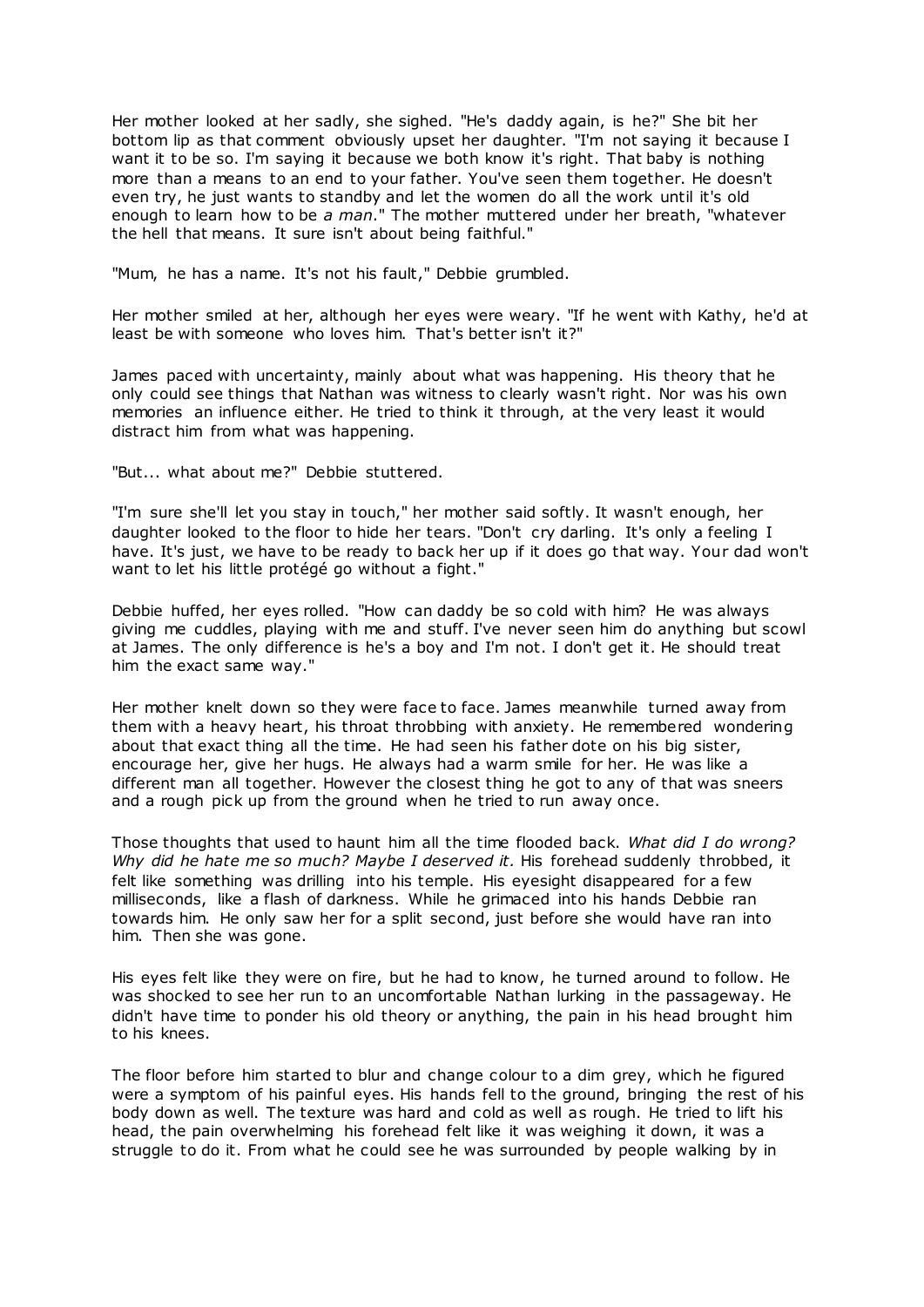multiple directions. The ground he felt at his fingers had to be outside, concrete. He recoiled as he saw a foot almost land right on it.

"Debs no, you can't bring him in," young Nathan's voice said nervously, not far away from him.

Feet crunched against some gravel on the concrete. "I couldn't just leave him there."

Nathan's voice laughed. James tried again to look up, at least this time he managed to return to his knees. He soon noticed the people walking around him were primarily teenagers, passing the time outside an ancient brown and cream school building, about three stories high at least. He had seen the place before, but couldn't focus on when or where. He realised they were on the main path leading up to it, not far away from the freshly cut grass on the left. To the right a couple of shuttles stood side by side, two adults stood talking next to it.

"What's so bad about the nursery Debs? I went there when I was little," Nathan's voice asked.

James looked toward where he thought he was. When he found him, he noticed the boy had aged a couple of years. The blonde girl standing before him, with her back to James, was the same height. She hadn't come alone. Holding her hand was a toddler, also blonde, looking around at the older kids nervously.

"Yeah well, there's nothing but brats there now. Bullies," she said angrily. She glanced down at the small boy to give him a sweet smile. It made him feel a lot better, he smiled back up at her. "We're not staying are we?" she said in a cute voice.

"What?" Nathan stuttered, he looked behind him to check on something. "You're not, then why?"

"It's a nice day. I thought we could go for a walk along the line," Debbie said to him. She sighed as he pulled a face. "You can come if you want, that's why we stopped by here first."

"The teachers will catch you," Nathan whispered to her. "You can't keep pulling him out of nursery either. If kids don't want to play with him it doesn't mean they're bullies."

Debbie looked very offended. "They don't just not play with him. They make a point of it. One kid waited for him to sit down and ask if he could play, before running off to the woman in charge." She looked down to check on the toddler who's mood had gone down since they started talking about this. She leaned over to whisper to Nathan, "I heard one of the damn parents saying to her friend that he was a piece of work, that he's the bully. He heard her, he was crying."

"Really?" Nathan said just as quietly, his mood took a turn for the worst as well. "That sucks. He's just a shy little thing, where did they get that from?"

Debbie shook her head. She put a lovely smile on her face immediately before looking down at the toddler. "It's their loss," she cooed at him. Her hand reached out to ruffle his hair, the act made the kid giggle.

James managed to straighten back up onto his feet, at the same time a group of teenagers the same age approached them. They appeared to be lead by a tall black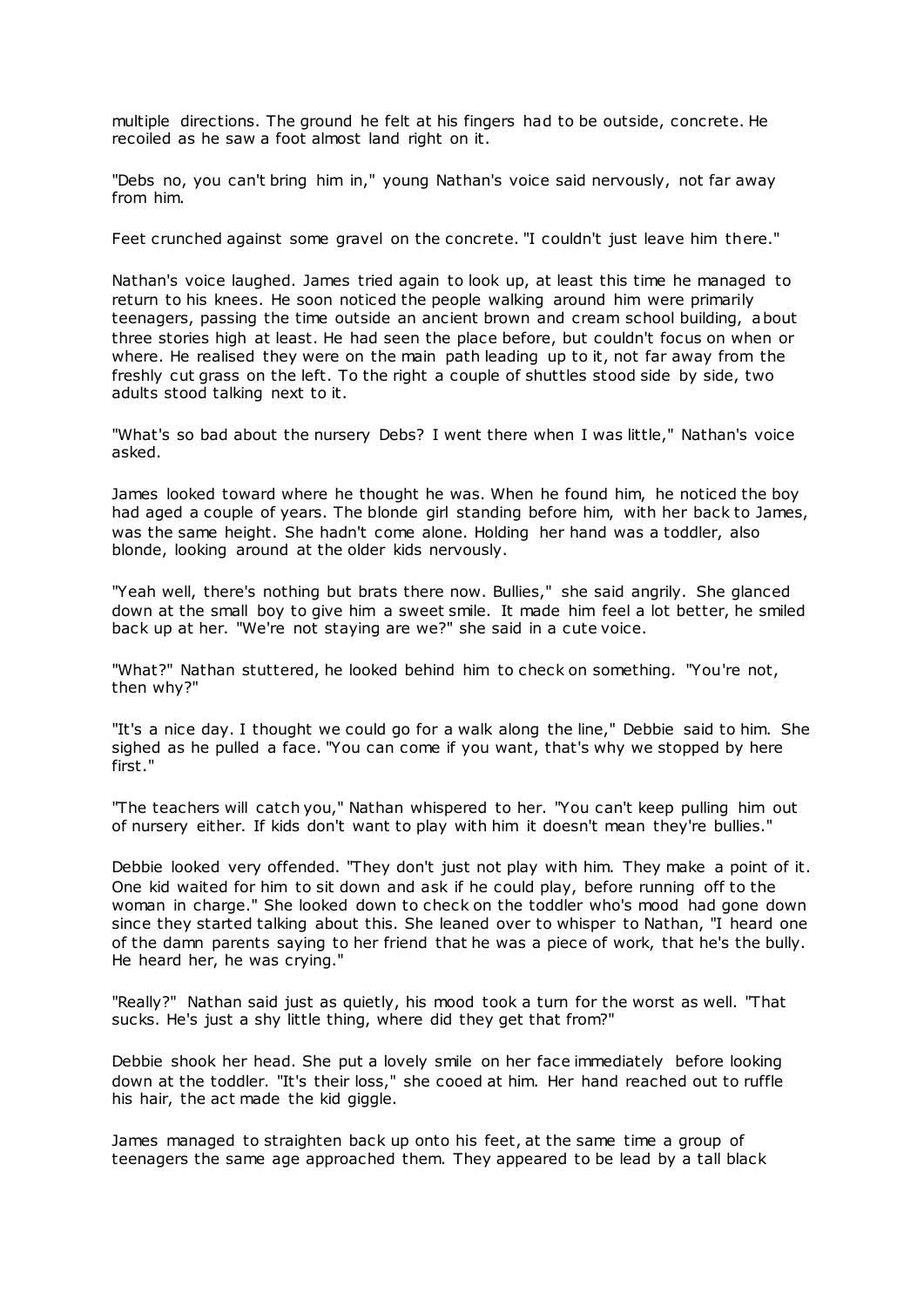haired boy. With the rude smirk seemingly permanent on his face James instantly didn't like him, an opinion the toddler shared as he began to fidget and hide behind his sister.

"Oh Debbie. Taking the dog for a walk again?" the boy asked, prompting laughter from the others.

"Hey, shut your mouth," Nathan spat at him.

The boy was just amused though. He walked over to stand right in front of him, highlighting the huge size difference between them. He made a point of leaning down into his face. The others had a good laugh at it. "Or what?"

Debbie stepped forward to drag the taller boy away from her friend. He smirked at her as she moved to stand in between them. "Get back to your cave, David," she said.

"Only if you come with me," he teased back, while giving her a wink. She looked at him in disgust. "What, I like a good challenge."

"So, all girls then?" the toddler spoke up, surprising them all. Debbie had a mix of horror and pride on her face, while Nathan sniggered behind her. The tall boy however didn't see the funny side, especially when the girls in his group started laughing at him as well. His face turned very red.

"You little piece of sh..." he grunted while lunging for the kid. Nathan was the first to react, just as the boy was about to grab the toddler he pushed him away as hard as he could. The boy's face managed to get even redder, the fury in his eyes was directed towards Debbie. He pointed at her, "you and your brat, you'll regret this."

"Piss off," the toddler groaned and rolled his eyes. Debbie quickly dashed forward to pick him up before anything else happened. Luckily the boy wasn't ready to pick another fight, he hurried away towards the school with his friends right behind him.

Nathan sighed, he seemed to notice he was trembling. "God, that wasn't a good idea." He looked mortified as Debbie was whispering to the toddler in her arms, with a proud smile on her face. "Maybe that's why he's having trouble in nursery. Wow."

Debbie just giggled. "Nope. That was new. So proud of you," she said the last part to her brother. She gave him a cheek kiss.

Just as James was wondering what the point of all of this was, everyone that he could see flashed out of existence, leaving the school yard empty. It was only for a moment. They reappeared, all in different locations to before. The only one he could recognise was Nathan sitting on the grass near the school gates. He was fidgeting nervously while his arms wrapped around his knees.

His attention was on the school gates when his eyes lit up. James looked over his shoulder to see why, although he already knew. Sure enough, Debbie hurried through the gates wearing the same uniform as everyone else, with a bag loosely hanging over her shoulder.

"Sorry, I had to drop James off again," she said in between tired breaths.

"It's okay, you're not late," Nathan said reassuringly, he still looked worried though. Debbie was about to say something when a group of girls pushed by her roughly, almost knocking her to the floor in the process. "You all right?" he asked.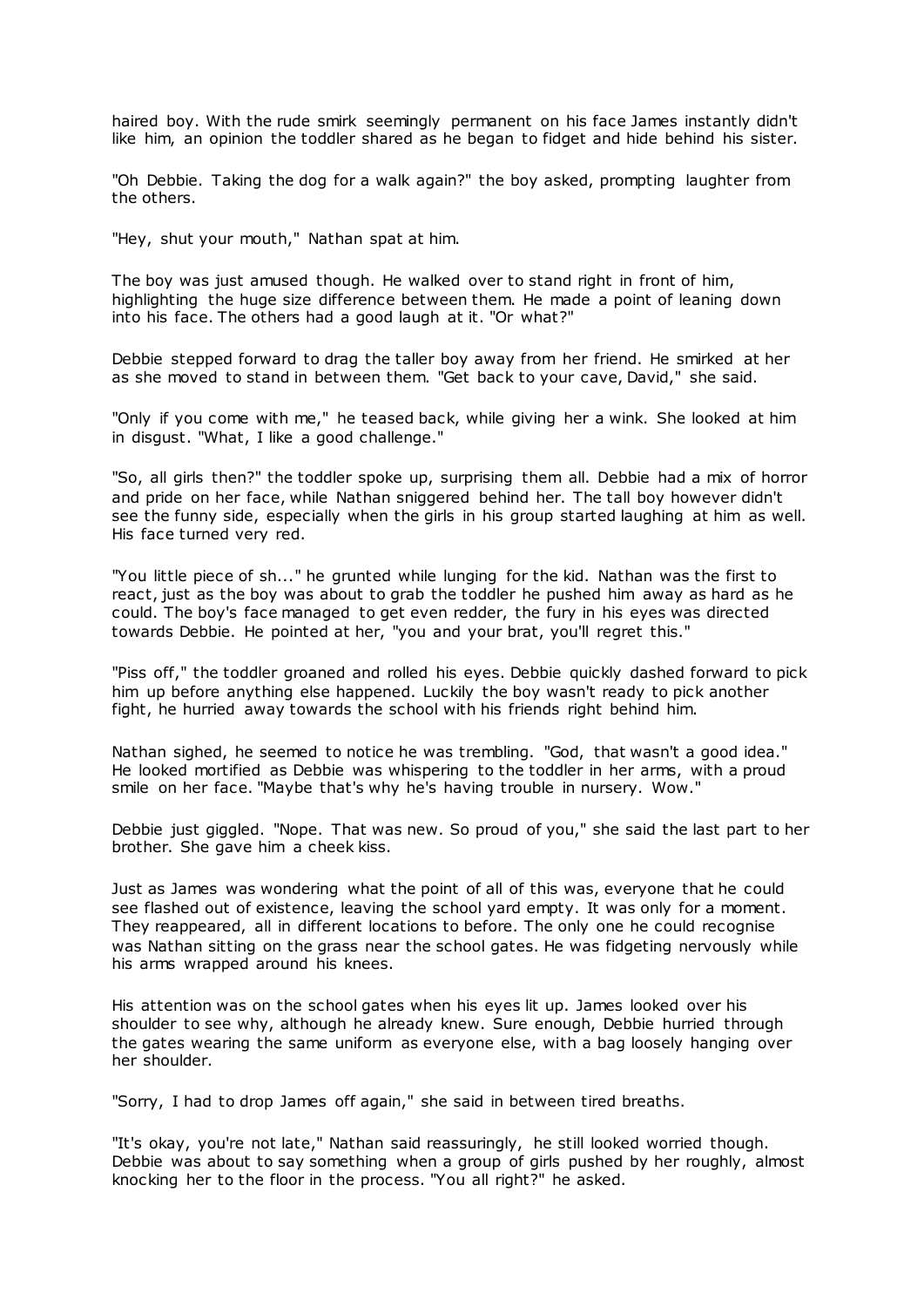"Yeah, sure," Debbie mumbled irritably.

The girls glanced back at her while sniggering. James was sure he heard them call her a few rude names, one of them being *slut*.

"I only asked you to come earlier cos there's something you should know," Nathan said.

"Oh, what?" Debbie asked just as a different group walked by her. These ones stopped beside her.

"So who's the father Debra, huh?" one of the boys laughed.

The others laughed too while Debbie stared at them in disgust, Nathan looked very uncomfortable. "What?"

"Probably a teacher, she always was a suck up," a girl giggled.

"Yeah, here let me grade your paper. Oh a B!" one boy laughed.

Nathan climbed to his feet, he looked mad. "Oh sod off, it's not true. He's her brother."

"No need to get jealous Nathan. She'll get to you eventually," the first boy said. They all walked away laughing between themselves.

Debbie stared after them with tears forming in her eyes, she even started to shake. "David," she could only say.

Nathan nodded, "yeah. He was telling all the boys in PE yesterday that James was your son. I got detention for yelling at him."

"But that's ridiculous, I was eleven when..." Debbie stuttered.

Another group of girls pushed by her on purpose. One of them threw what looked like a baby doll onto the ground when she did. One of them made a fake baby cry as well. Debbie struggled to keep her composure as they walked away, laughing.

A flash of white assaulted James' eyes for a second, the pain that came with it felt like someone squeezing his brain while digging their nails in. It was far worse than the earlier one, his hands instinctively flew up to his head as if that would help. Obviously it wouldn't. Through the small cracks in between his fingers the amount of light dimmed instantly, almost as if somebody turned off a light. Different colours darted around while multiple voices collided together, creating an audio blur.

The hand that mostly covered his eyes shakily lowered. Then he realised that the location must have changed in that moment. Now he stood in a bustling classroom. The only door to it was next to him, and when it opened he recoiled to avoid it hitting him. Not that it mattered, not here, it was just his normal reaction.

What wasn't normal was the classroom's sudden silence once the door opened. Thanks to his proximity to it, he got the *best* view of the person who walked in's reaction to the rest of the class. As they began to laugh, some yelling hurtful things, her eyes tried to blink away the tears while her face lost all of its colour. There were dark rings under her eyes, her normally shiny blonde hair lay flatly on her shoulders. The most striking part of her, those bright blue eyes had dimmed to nearly grey.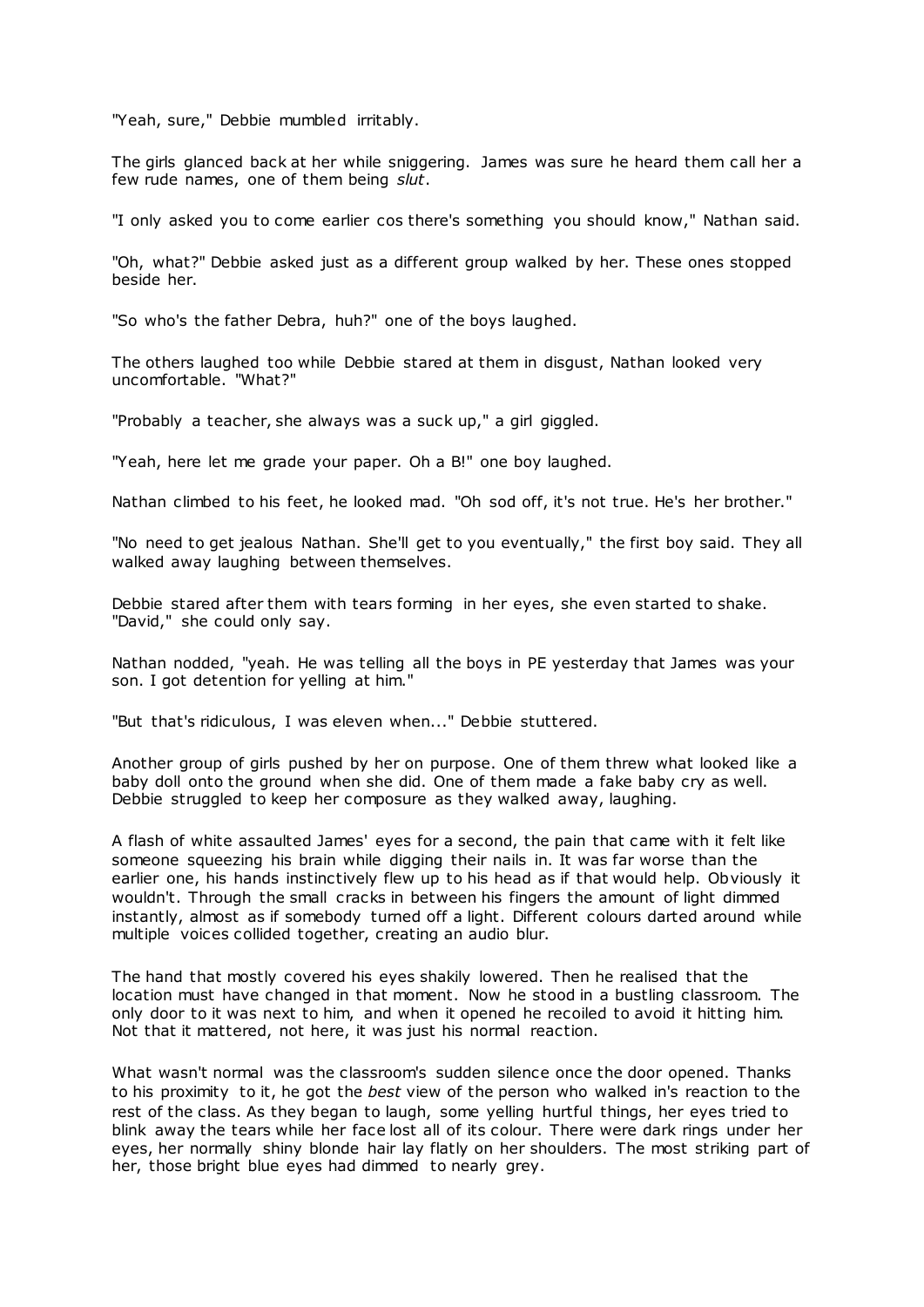It was hard enough seeing Debbie again after all this time, and after everything... but seeing her like this stung him even more. The sound and images of the laughing kids misdirected the anger he had at *Nathan*. He wanted badly to stop this, even though he knew it was impossible. More than that, he wanted to reach out to his distressed sister to help her. Then he realised something.

*This is because of me.* As soon as he thought that he heard adult Nathan's voice snigger maliciously all around him. Despite it being so quiet, it still managed to stick out over the top of the other noise.

The image of Debbie turning on her heel and running back out the door clashed with another, this one of her hiding in a bathroom stall crying. Before James could really react to seeing it, the image overlapped yet another. The images of distress only lasted a few seconds at a time, there was so many of them. Watching them made him forget the pain in his head, he was now feeling something much worse. That feeling he knew very well.

"Stop. Please stop," he found himself begging quietly and he didn't only do it once. He repeated it over and over again.

The next image that was thrown in his face lasted a little longer than the others. Nothing seemed as traumatic about it, so he hoped that worked. He knew better though. All of them contained a kick to the gut somewhere. All it seemed to be for now was a regular assembly of students in a large hall. A teacher stood on the stage with a PADD in hand, every now and then gesturing it towards a big screen behind her.

James turned his back on it, even though he knew that didn't work when this all started. Why would it now? He could hear the teacher talking, some whispering amongst the students. Nothing awful, not yet. His whole body tensed as that turned into hysterical laughter from so many people. That wasn't all, soon some people were chanting the same exact word at different times. They managed to sync themselves up pretty quickly while the teacher tried to calm them all.

"Slapper," was the word. It was only a few kids out of the hundreds he saw before. Maybe only a few dozen were laughing. It was still excruciating to hear though. He told himself he wasn't going to look to see what triggered this. He didn't want to know.

As he thought that something blurred straight through him. They ran for the nearby double doors, pushing them both open as she flew through them. It was obvious who that was. As if he had no control over himself his body turned back around to the way it was before. It took him a few seconds to find what set the awful kids off. The big screen, a picture was on it that took all the willpower he had not to cry out in anguish, as well as hatred for whoever did this.

He didn't realise that while he stared at it, it shrunk down into a framed photo on top of a dresser. The area around it had changed as well, the laughter and chanting were gone. Still his hand shakily reached forward to grab it. At the last moment his hand retreated back. There was a figure standing directly beside him, his arm and her shoulder little more than a centimetre apart from each other. His head turned, she looked like she was engrossed in the picture as well.

Looking back at it, he remembered the day the picture was taken so clearly. Now he did anyway. Debbie had taken him from nursery so they could spend a rare warm day in March together. Nathan had also sneaked out of school to join them later, but the parts with only the two of them were what he remembered more vividly. Then another important detail came to him. Her favourite place, she took him there. It was a simple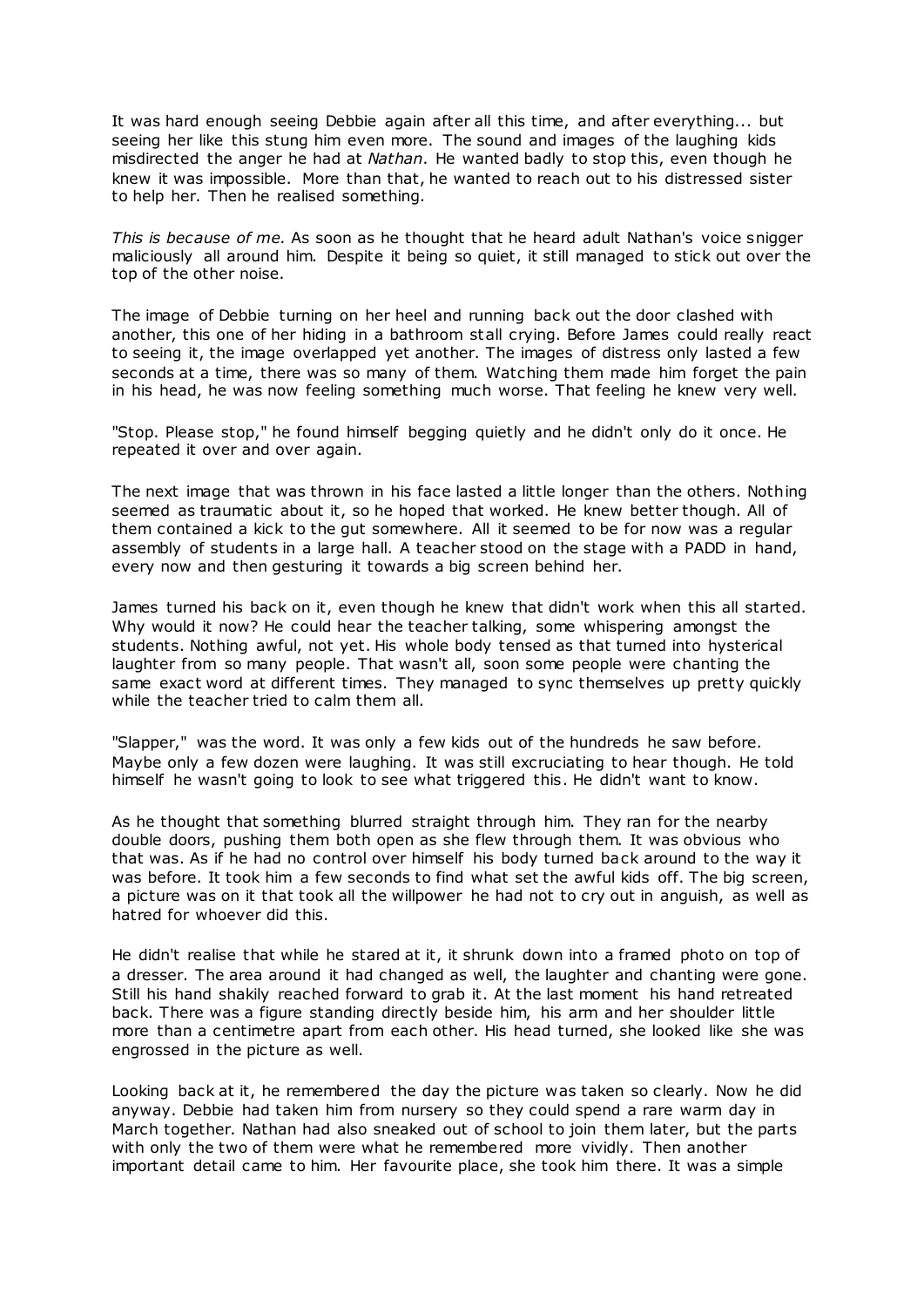country path going through their town, unspoiled by modern life. It was peaceful and green, very green. The feature she loved the most was the views.

He remembered one view in particular, a one that could be seen from one of the bridges, not far from where they lived. James remembered why he could never go there again when he was older. It always bothered him. Everytime he walked by it on route to sc hool he'd stop and hurry down a side path to avoid it, almost instinctively.

There they could see for miles. Debbie would point out distant houses, all the while asking him what kind of families lived in them. He'd see a couple of horses in a far out field, she'd laugh and tell him about a one that chased her once just because she held an icecream. The hill so far away, she used to say there was probably another little boy looking right at them too and tell him to wave.

It all came back so quickly, it hit him so hard there were tears in his eyes. The picture was taken right there as Debbie sat in between the bars of the bridge. Her eyes were as he always remembered them; sparkling and bright. A wide toothy grin was on her face, making her face brighten up even more than usual. Her blonde hair, platted into a pony tail caught in a breeze, the picture capturing the moment it flew off to the right.

Nathan had caught up with them when they were here. He had nagged James to sit on his big sister's lap so he was apart of the picture. He never liked taking them at that age so it took some doing. He had managed though. She had lifted him up to give him a cuddle, all the while pressing her cheek into his. He had a similar smile on his face. For a moment James finally saw what a lot of people used to comment on. No wonder nobody really suspected them of being merely half siblings, in this one picture they did look far too similar for that.

It felt like a big insult thinking that, he hated himself for it. Debbie was a beautiful girl both inside and out. She lit up every room she was in. He was nothing like that. They only shared blonde hair and blue eyes, that's all. The picture itself felt like it agreed with him, their eyes stared directly at him. His younger self he imagined was angry at what he would become, while Debbie's was one of shame.

Voices were whispering behind him. He meekly looked back over his shoulder, only then realising he was back in the house at the beginning. Tops of two heads could just be seen over the back of the sofa.

"He... breaks things, they're afraid of him," Debbie's voice was the one he heard first.

"Debs, kids are clumsy, they don't know their own strength," Nathan's was next.

She disappeared, Nathan's position changed as well. Now voices were shouting in the room next to James. One of them always made him cower everytime it was raised, and even now it still did.

"Daddy, that's stupid. He's a normal boy. He likes running around, drawing, playing. He makes jokes. Even though he's afraid to when it's about him, he still sticks up for others," Debbie's sounded like it was in tears.

"Well that stops today. It's his fate," Peter's voice was loud and harsh.

"But..." Debbie's hesitated just as she reappeared on the sofa. What she said next came from there instead, "while all the other kids his age run around a playground, learn their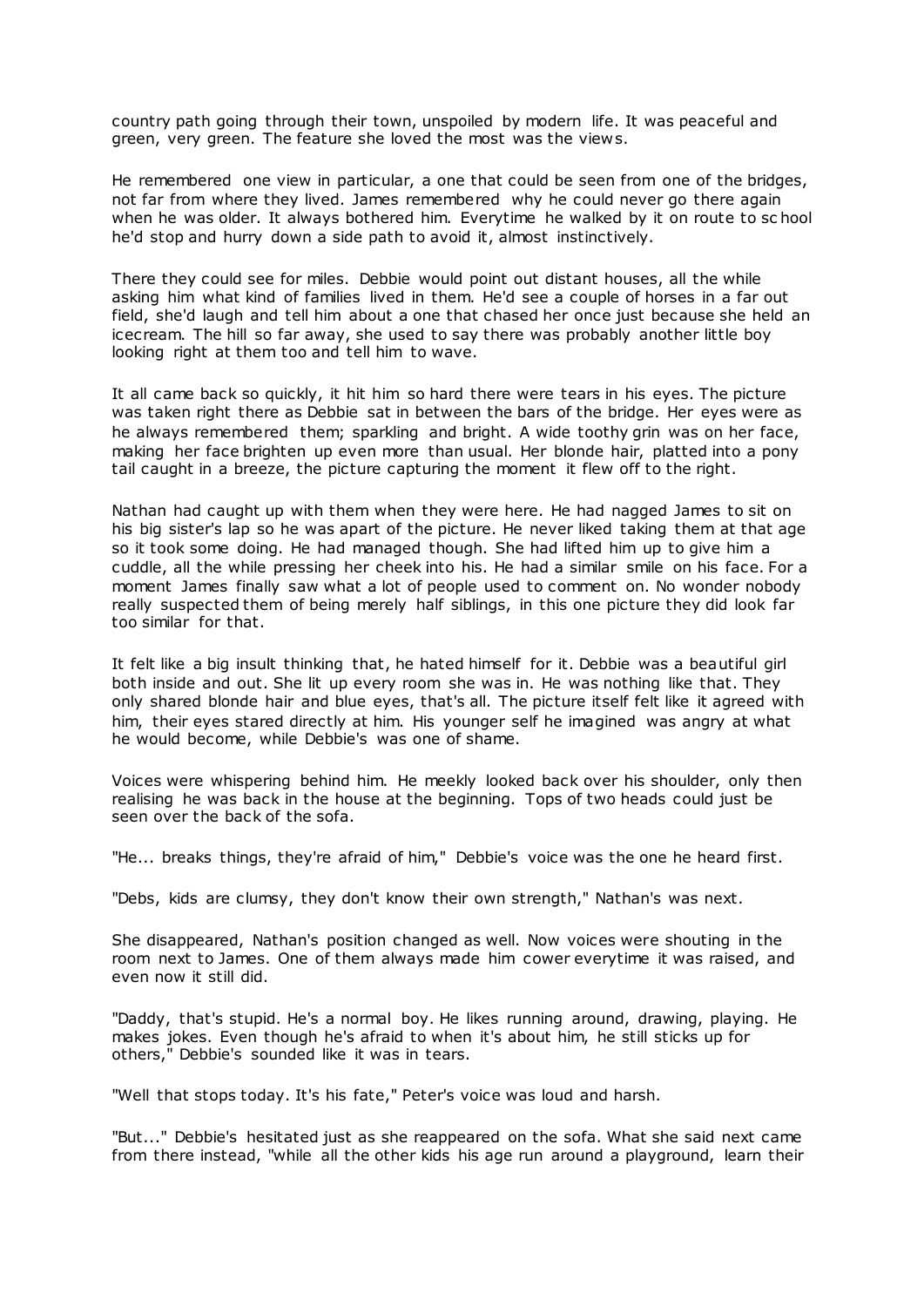times tables, making friends, he'll be home being trained how to fight. Human stuff is just going to distract him, make him dangerous.'

Nathan's voice breathed in deeply. "It'll also make him not care."

"Yeah. He'll die before he has a chance to live, probably won't even see his twenties," Debbie stuttered.

Peter's voice suddenly shouted, which startled James enough to make him stumble backwards a few steps. "So what!? We had to make sacrifices to bring him here, didn't we? It's his turn."

"I won't let him," Debbie whispered. "I'm not going to give up on him. I'm not going to let dad take away his humanity. We have to protect him. He must live."

A deathly silence followed, James stared back at the picture during it. His father's words repeated in his head. Eventually only one of them lingered. Sacrifices. Then Debbie's mother's earlier remark flowed after it. *"That baby is nothing more than a means to an end to your father. If he went with Kathy, he'd at least be with someone who loves him."*

"I promise," Nathan's voice intruded. James looked over to the sofa in time for him to say, "on my life."

Bright sun light shone through the nearby window, James had to squint for a few seconds. His father's voice was shouting again, this time from another room. That wasn't what made him shiver though. It was the sound of his own voice, his younger self was wailing as loud as he could. Of course it only made his father's louder and madder.

To his far right side Debbie stood staring at the floor, her shoulders slouched. The teen version of Nathan stood with her, his jaw quivering. Something hit something else hard in the same place the voices came from, creating a loud bang. Nathan froze when he heard the frightened cries saying sorry over and over.

"This stops," Debbie whispered.

Nathan was still frozen in shock and or horror, it was hard for James to tell. He was feeling both himself. He winced everytime he heard his father shout something.

Debbie looked to Nathan, then she walked around to stand closely in front of him. "Nate, listen. We're leaving. It's the only way."

"What?" James said out loud, he frowned in her direction.

Nathan was confused as well, he stared her in the eye. "What do you mean you're leaving?"

Debbie looked ready to burst into tears again as another bang echoed out of the other room. "I can't protect him here. The first shuttle I see, we're sneaking on."

"You're... you're joking right?" Nathan stuttered with fear in his eyes.

"No. You know that..." Debbie said, gesturing behind her towards the noise. "Is just because he had one of my starship models. All I could do was stall dad until he could hide. As usual," she said that bitterly.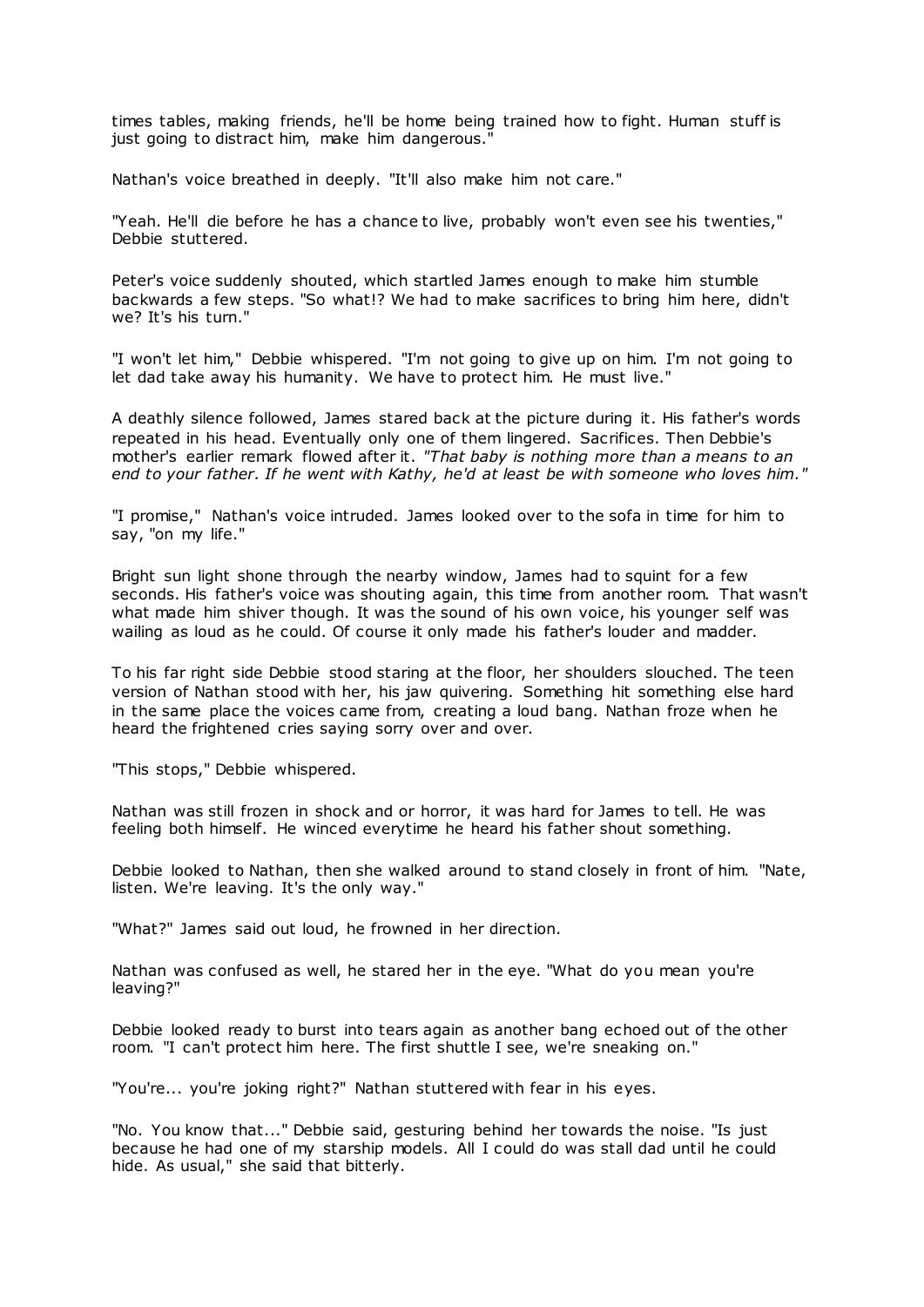"Ohno, I gave him that," Nathan panicked, guilt looked like it haunted his face. "You said your dad threw out all of his toys, I just wanted..."

Debbie smiled weakly at him, "he smiled and said thank you. I saw it. It's not your fault. It's dad, he's... he's so different."

"That doesn't mean you and him should run away. Can't we tell someone?" Nathan stuttered.

"Dad hasn't done anything, that I know of. Not yet," Debbie mumbled uncomfortably. "No, he won't. After his birthday party I'll take him for one of our walks. That's what I'll tell mum and dad anyway."

Dread washed over James like a freezing cold wave, he started to tremble as if it really was. He looked around desperately. There had to be a way to stop all of this. He couldn't watch anymore, he feared for what he may see next.

"No toys, no friends, but he still gets a party?" Nathan said with a conflicted expression.

Debbie gave him a sour one back. "Mum and I ganged up on him. He can't say no to me. Unless I'm asking him to stop screaming at a two year old. Dad says it's his last one."

Something seemed to click within Nathan, he reached forward to gently hold both of her arms. It took her by surprise. "You can't leave. There's got to be another way."

"I was expelled," Debbie said. "Not going to school for six months will do that. My father's turned into a monster. Mum seems to be taking the ignore it until it goes away method of dealing. So why not?" Nathan looked really hurt at that response. She sensed it, her face strained to smile. "Come with us."

"I can't. This isn't a good idea. My family, yours too, will look for us. They'll find us. Imagine what your dad will do if that happens," Nathan stuttered.

Debbie's weak smile disappeared, all that was left was just weariness. "I... I must protect by baby brother. He doesn't deserve this. This is all I can do to save him. I can't think of anything else." Nathan was about to interrupt with a but. "You know me. I won't change my mind. I'll leave with or without you, you know that. I've got nothing more to lose."

"Yes. Yes you do," Nathan whispered.

"Don't do that. You can still come," Debbie whispered back, her voice showing the hurt.

"If I do, they'll find us. My parents have connections in Starfleet. We wouldn't last two days..." Nathan said, his face flinched. He stared at her with an intense look in his eyes. It seemed to make her feel even worse, she shook her head. "I'd only take that risk if... if I was sure."

"Sure, of what?" Debbie asked.

He merely answered her by quickly leaning forward to kiss her. James rushed forward to stop him without thinking, he just stumbled straight through them. His eyes widened as he almost walked into another Nathan standing behind the other one. It was the adult one that taunted him before, only something was off about him. There was a look of horror and disbelief that unnerved James when he noticed it.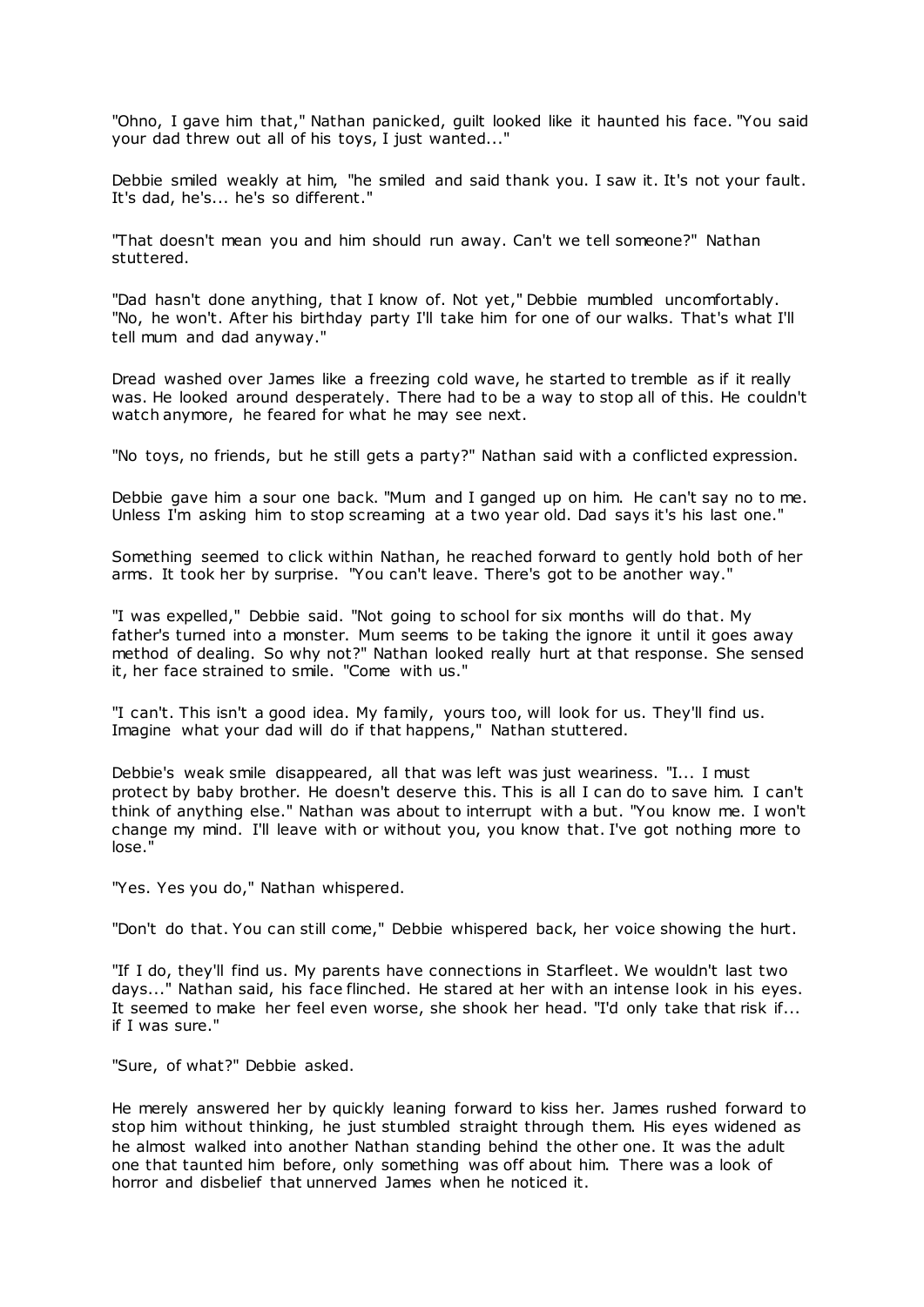"Nathan?" he blurted out.

Nathan's eyes met his, as they did he trembled. "James? You... what's happening?"

Debbie meanwhile pushed the younger Nathan away with a furious look in her eyes. "What the hell are you doing?"

She got a similar look back, "you invited me to run away with you. I wanted to be sure."

"Oh my god. You're my best friend. We made a promise to protect James, remember?" Debbie stuttered, she stepped backwards. What seemed to surprise her far more than the attempted kiss was his callous roll of the eyes.

"Of course, cos everything's about him now isn't it? How could I foraet?"

Debbie's arm flew forward to point at the door to the passage. "Get out!"

James slowly looked over his shoulder to watch what was going on now. Adult Nathan hovered nearby, muttering to himself while shaking his head. He could make him out in the edge of his sight.

"No, what can I do to change your mind?" young Nathan asked sharply.

Debbie scowled toward him, "you've just convinced me otherwise. You were all I would regret leaving behind."

"This didn't happen," Adult Nathan muttered quietly, sounding more puzzled than upset. "I'd never do something like this." The look of disgust on his face couldn't have been easy to fake. James wanted to believe that this wasn't his doing. It couldn't be. This was thirty years ago and there the young Nathan was, acting like the imposter. *At least make it convincing.*

"What's going on?" Peter's voice demanded seemingly out of nowhere. It made his blood freeze on the spot. Then he saw him charge over with that all too familiar angry and violent expression on his face. He made a stand between his daughter and the young version of Nathan. He appeared to be just as scared of him as James was, startled by his quick appearance. "The lady asked you to leave. Out or I'll throw you out."

Young Nathan started to tremble, his eyes were widening in fear and confusion. "What, but why?" His frightened eyes tried to look at Debbie standing behind her dad. She abruptly turned her head away and grimaced tightly, one small tear squeezed through anyway. James wasn't sure if either Nathan saw it, but he did. "Debs?"

Adult Nathan wandered clearly into James' point of view, slightly to his right. He directed an angry face and gesture to his younger self. "This part I remember. I didn't know what I said to upset her. How, how are we watching this? Is it a Holodeck?"

"You tried to kiss her," James said plainly.

Nathan scoffed, more bemused than upset at that moment. "No. I'd remember something like that. I wouldn't have. Someone is trying to frame me, trying to trick you, or both." His face turned a little too white very quickly. "Although, how would anyone know what *did* happen to do this?"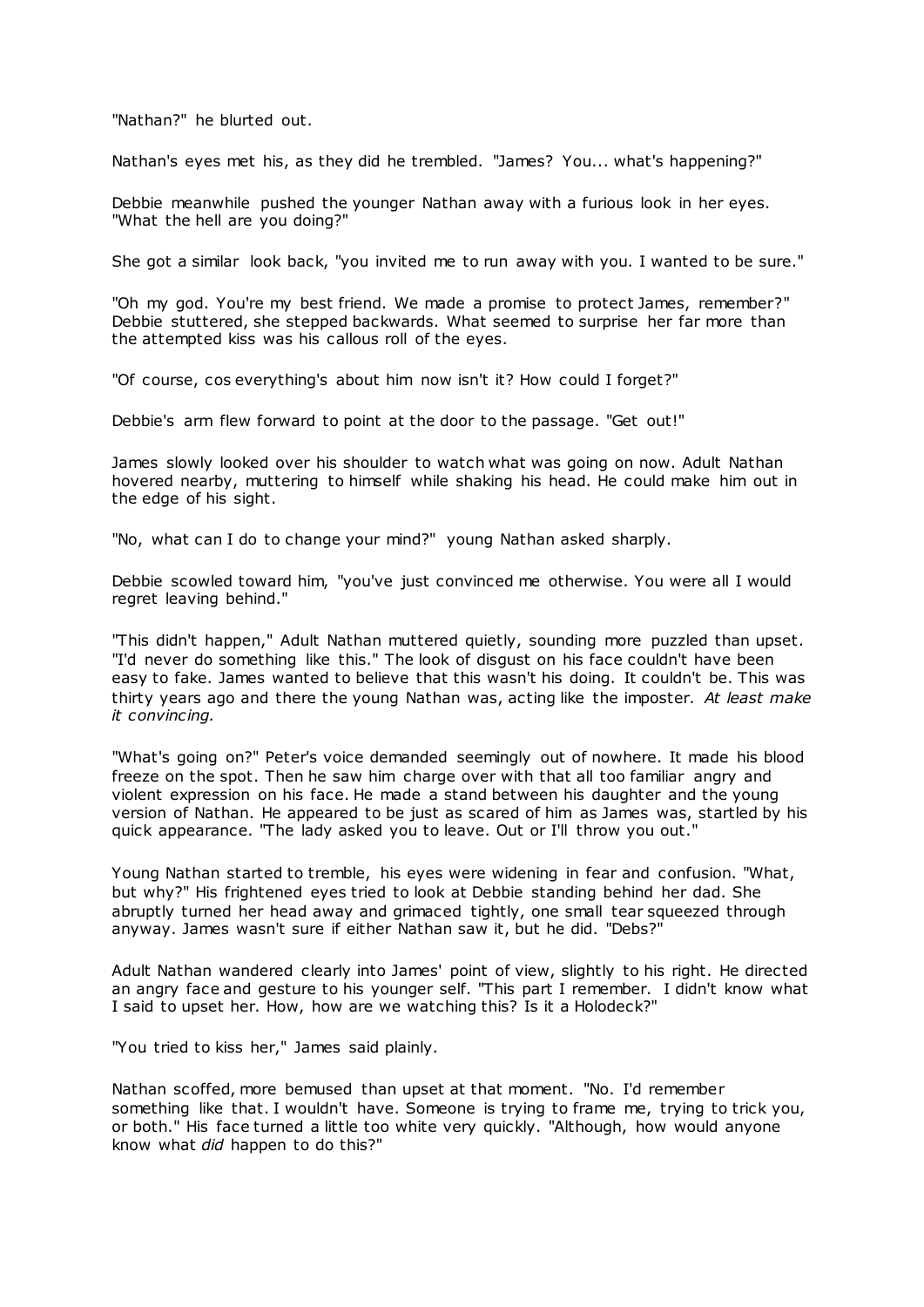To make things an even bigger headache than it already was, Nathan's voice laughed from neither of the two already there. "Yes, how exactly?" It came from directly behind them.

James couldn't help but groan at the now third Nathan to join the scene. He turned around to see him, while the youngest one was being strong armed into leaving the building. The new arrival appeared to be identical to the Adult version, physically anyway. His demeanour and attitude gave him a smug aura, it helped him keep the two separate.

Adult Nathan kept his eye on his younger self, as he cried out for forgiveness from his friend. Shoulders slumped, his eyes filled with tears. Unlike the new Nathan, his aura looked pitiful. James turned his head away to get that image out of his head, leaving only the third one in his sight.

"Fine, you got me with all of these *flashbacks* so far. It's over now, there's nothing more to see," he said irritably. "Now it's time to explain what you've done, and who you are. You can't mess with us any further."

The smug Nathan faked a look of surprise, making him seem offended. "That's what I'm doing. I'm all about the truth here."

"No way," the upset one said, now by James' side. "I don't know how you're doing this, or why. At least get it right. I wouldn't..."

The possible fake laughed in his direction, then turned his attention to James. "Believe this guy?" He turned back again. "These are your memories, made flesh. You can thank Jay here for that."

The name made James flinch, but it made Nathan angrier. "That's impossible!"

"We never lose our memories. They're all still in there," fake Nathan said, gesturing to his head. "Sometimes you just need to clear the paths to them. Meditate, hypnosis or like we have, cheat a bit."

"Cheat? What did you stab me with before this all started?" James asked him.

Again he was offended on purpose. "You have only yourself to blame there, Jay. You're the one who woke it up with your intrusion."

"Stop calling me that," James blurted out angrily. His head shook, it did nothing to calm him down. "Are you talking about the chip? No, if that were the case it would be my memories we'd be seeing. Not his, or your made up ones."

Fake Nathan casually shrugged. "Oh, yours are mixing in there a bit. That much is true."

Nathan glanced between them frantically. "What the hell are you two talking about?" He stomped over to look his imposter right in the eye. "Forget it. I want to know why you look like me first. Stop doing this, show who you really are, you coward!"

He laughed again, "I am." The smugness was replaced by fake sympathy. "I think you know this, deep down. You always have."

"No I don't. You're talking rubbish," Nathan said.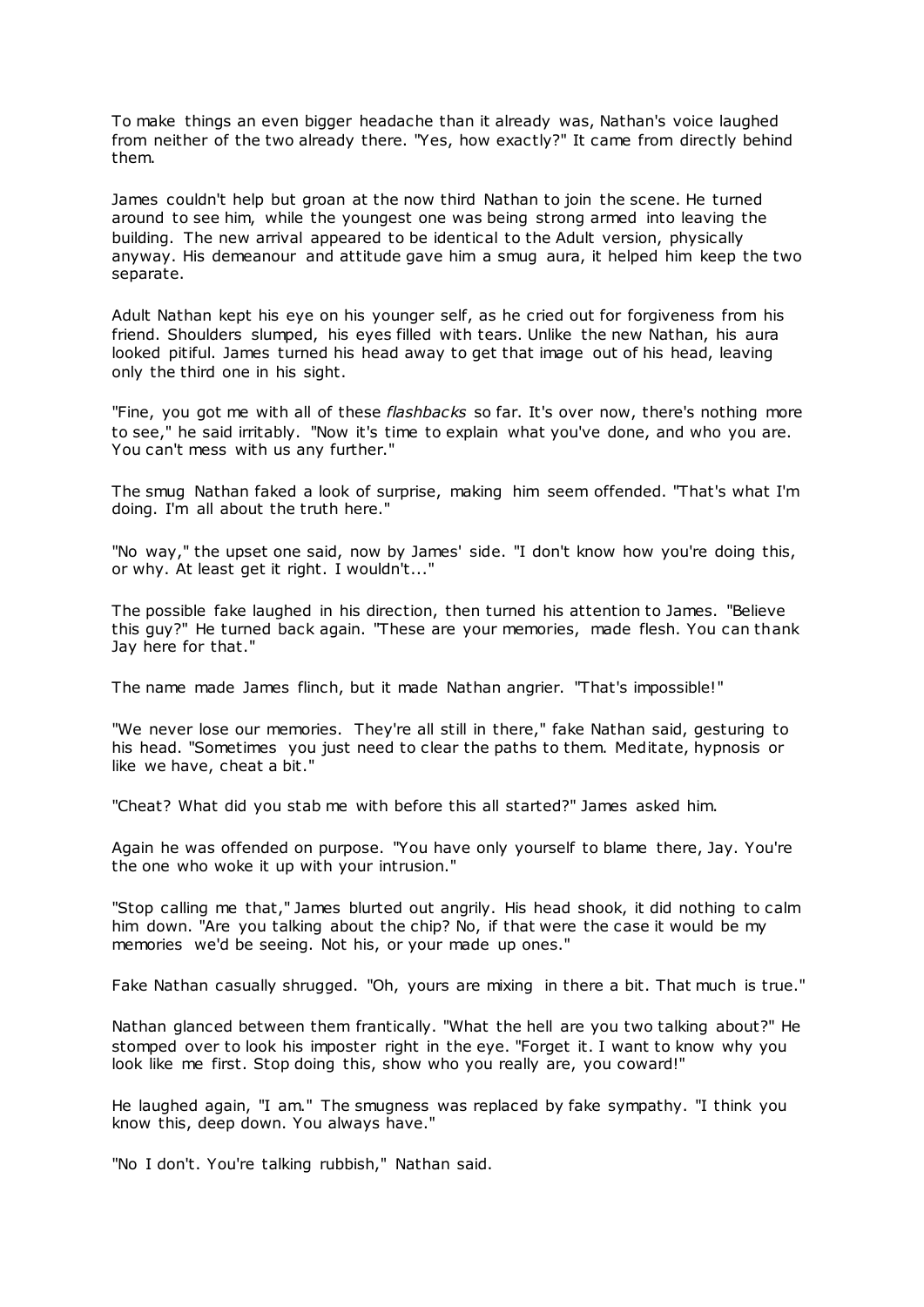"Oh? My best friend threw me out for no reason. I slept walked into a fourteen year old's room and..." fake Nathan giggled maliciously. "Oops."

James slowly looked directly at Nathan, unsure of what to think. Nathan noticed him do it and turned his own head away. "No. You're just..."

"Ignore him. If these are your memories then there's nothing more he can show us," James said. "That's why he's..."

The fake Nathan's smile grew inhumanely large, it creeped them both out, while the scenery behind and around him blurred, distorted until the room was gone. His figure merged into it, finally vanishing from both of their sight. The colours around them started to change. A mix of greens, grey and browns. A light breeze blew by them while they sharpened gradually into shapes.

It took everything James had and probably more to not only fall to his knees, but scream out loud as well. Instead he remained frozen on the spot, his face locked in despair and pain.

He could only watch as Debbie lead the wary toddler by the hand along a wide up hill path, with her parents following closely behind. The child would turn his head back at their father with a fearful glance, which earned him a fiery eyed stare back.

Susy carried two bags; one on her shoulder, the other loosely by her side. For the first time during this whole thing she looked content. However she was the only one.

To their left stood an old church surrounded by large blossoming trees. It must have been at least half a millennium old. A mix of modern and slightly aged houses of varying styles lined parallel to it. Straight ahead of them appeared to be the town. The path they walked on would eventually branch off when the ground levelled. One would lead to the town centre, while the other would take them to the park.

The park itself was apparently built over an old circular road when it was no longer needed. The parts of the road that lead away from it were kept as walkways, as one lead to the other side of town. The side of town where the school was that James recognised. Seeing this reminded him. It sat in the quieter side, where all the cultural things were; the library, a miner's monument, a car museum of all things. No wonder it was quieter.

The other branching path from the park lead to the south side of it, which was identical in style. Both parks would be seen on either side of the town centre; which was simply one T shaped street. James remembered Debbie remarking that the design of this park sitting in the middle of the town probably looked like a smile and blushing green cheeks from space. The main town being the eyes and nose. He had asked what the other side of town was, and she had said it was a ponytail like hers blowing away and had laughed sweetly at his probably amused face.

That first park was as far as they were going. At least that was the plan. James was tempted to step in and do something, anything to keep them there. Although he knew he couldn't, he hadn't been able to do anything so far.

The family finally settled at the edge of the park, just under some trees. It was a good spot to look over both sides of the town; one side with the slightly new two storey library, and the other with its bars and cafes welcoming people to the *fun* side of the place.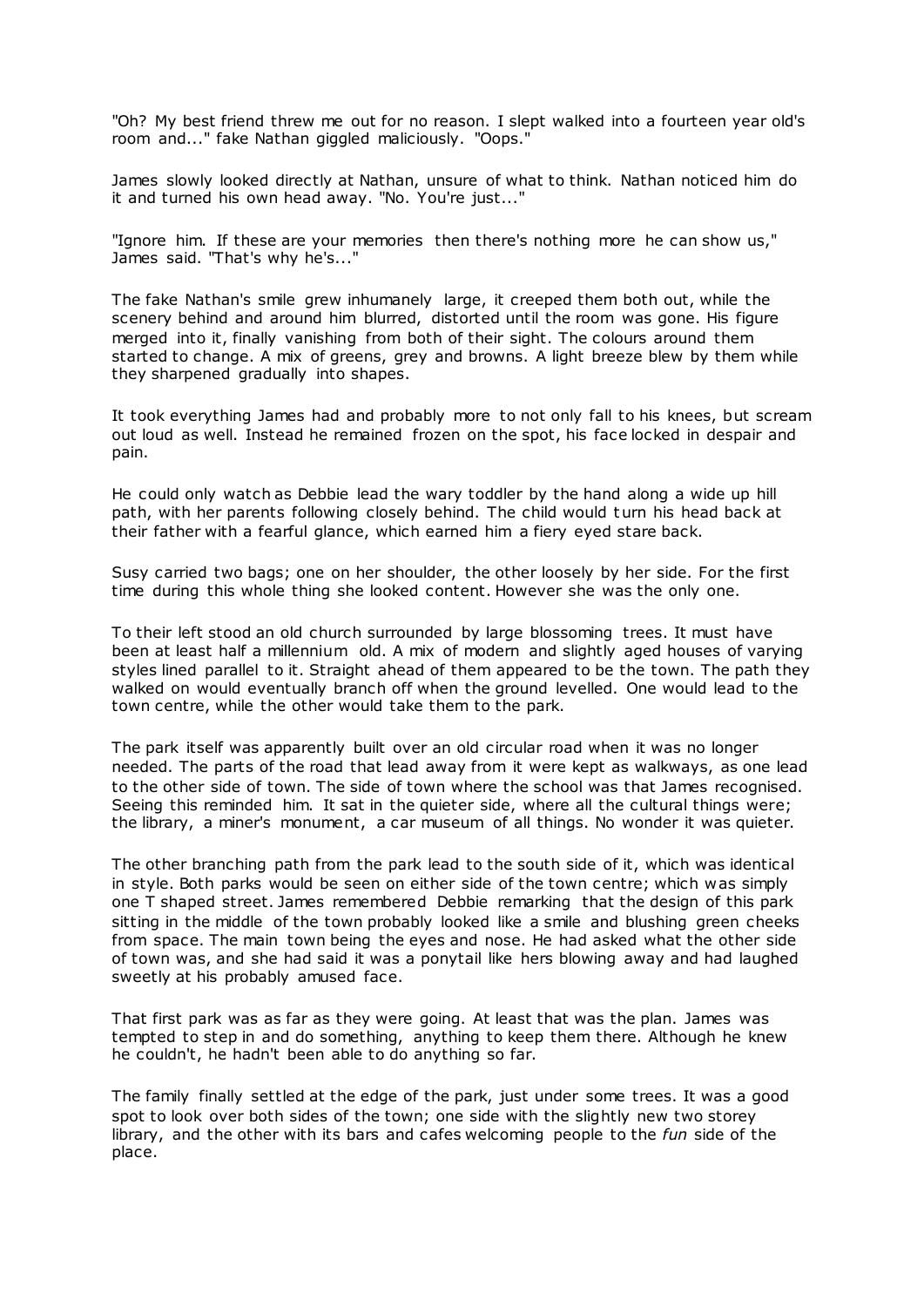The summer sun managed to get through the clouds, triggering a light breeze to try to ruin it. A day like this, it didn't matter to anyone. Everyone who lived there were used to worse anyway. The town's nickname of Wind Tunnel was well earned. It was also better than rain or snow.

Susy and Debbie lay down a table cloth onto the grass, the latter scowled at her father while she did it. He looked in distaste back at her, as if what they were doing was beneath him. That's a woman's job, he would usually say. The toddler meanwhile was eyeing the nearest tree, which had a couple of tiny apple's still growing in its higher branches. He still tried to reach for them, despite the closest one being two foot higher than him.

Debbie saw him, it lightened her bad mood a little. A big smile appeared on her face as she reached to cuddle him, then put him on her lap. The gesture cheered him up momentarily until Peter said something harsh.

Their voices were a little hard to make out. Likely because James' memory of this wasn't exact until later, this part was always a little hazy.

As if on cue he heard Debbie scold her dad, "oh dad. Don't be mean. I think he's adorable."

"Then you can keep him," their father said, clear as day.

James was about to turn away so he couldn't watch anymore, dread coursing through him. Only before he did it something caught his eye and stopped him. Susy smiled as she brought out a cake from her larger bag, it had three candles sitting in it.

This part he had forgotten. Maybe he wanted to. Despite that he watched her light the candles.

That was enough, he thought. If he watched anymore then whatever was taking Nathan's form couldn't torture him any further with these memories. Instead he was forced to watch the real deal breaking down into a gibbering mess. That made sense.

Only it didn't, James realised. He wondered how, no why Nathan was reacting to this. It was just a family gathering, a one he wasn't witness to. He didn't know what would follow this. Everyone else involved in this particular memory weren't around anymore. Sure James knew what was coming, but Nathan shouldn't.

Then he spotted him. The teenaged version of him observing the family from the swings, barely drifting backward and forwards.

"What?" was all James could respond with.

"Oh god. I tried to forget. I had."

"You were there?"

"I... wanted to talk to her before she left. Stop her from leaving, say sorry. Though I didn't know why she was so angry with me."

James couldn't watch him either. What was happening behind him was just far too painful to think about. What was left? Instead he focused on the part of town with the bars and cafes. Since it was a nice day all of the ones he could see had the tables and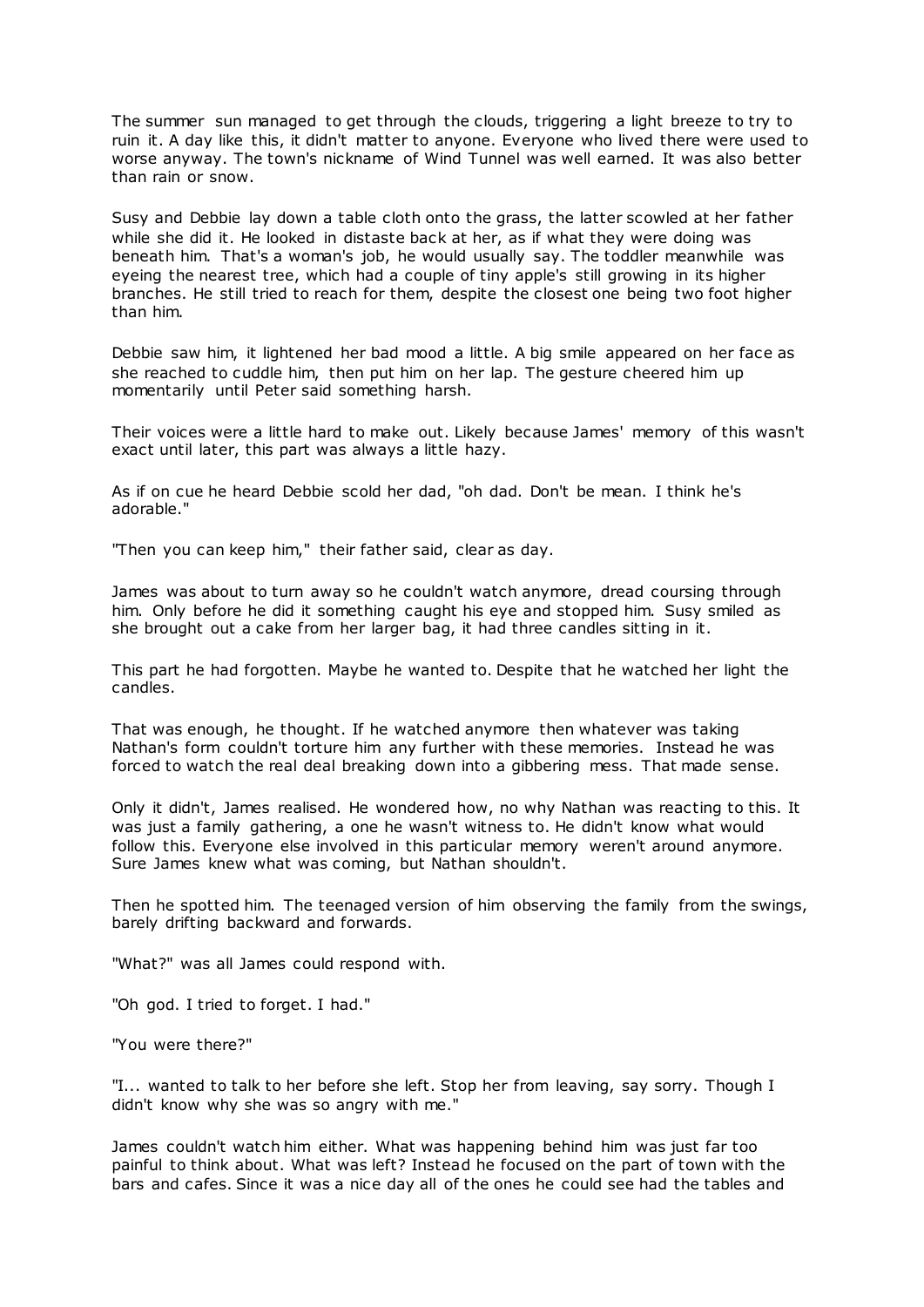chairs outside, all of which were full. All the people were laughing and chatting, soaking in the rare sun.

They would be fine. Their day would go by normally, some pleasantly. Some would have things on their mind, or would have some bad luck, but not like the Taylors would. It was just another summer's day for them.

James would never forget this day, no matter what date it happened on. The date just made it that much harder.

"Go on. Blow out the candles," he heard Susy say.

He remembered this now. He had tried to do that, but only got two of them. Dad would remark that he was in the terrible two's forever, and sure enough that's what he said seconds later. He remembered Debbie's laugh, but he didn't realise until now how forced and painful it was.

Now that he knew and he had seen everything building up to this. Or it was only because he was older, and not an innocent and naive three year old. Who knows? She wasn't laughing out of humour, she was trying to put up a facade for him.

"Just ignore the old misery, sweetheart," Susy said. That line was ingrained in James' memory, he winced, it wasn't long now. He kept watching the people enjoying themselves in the town. He tried to tune her out and listen to them, it was never going to work. "I'll tell you what. Why don't I get you and James an ice cream too."

*No. Don't.*

He may as well have been telling the sun not to go down. "I'm sure you can handle him for five minutes."

"That's a great idea, mum," Debbie said. The tone of voice, James had missed it when he was young. It was probably the only thing she said that sounded hopeful and happy, not faked. *Why?*

Then there was something else he didn't remember. "It's here somewhere," she said quietly. James turned around without even thinking, just catching her bring out a bottle from Susy's bag. Alcohol. It all came flooding back to him now.

Nathan stammered what he was thinking. "Bullied out of school. Parents were fighting constantly. A half brother suffering from abuse. She did whatever she could to dull the pain."

*And mine too.* It never fit with his image of Debbie, so James thought that it was just his imagination, a child's version of events that were never true. Only it was. Near the end she would sneak a drink or two, then let him have one as well.

"I wanted her to stop," Nathan interrupted his thoughts. "It didn't work, it only made her sadder." His voice suddenly became more desperate. "No, no!"

James knew he couldn't stop it, but he ran towards the scene anyway. While Debbie hunted through her own bag, his younger self looked at his dad who was now standing far away admiring the view. He ran off in the opposite direction. It took a few seconds for Debbie to pull out a PADD, then turn to find her brother gone.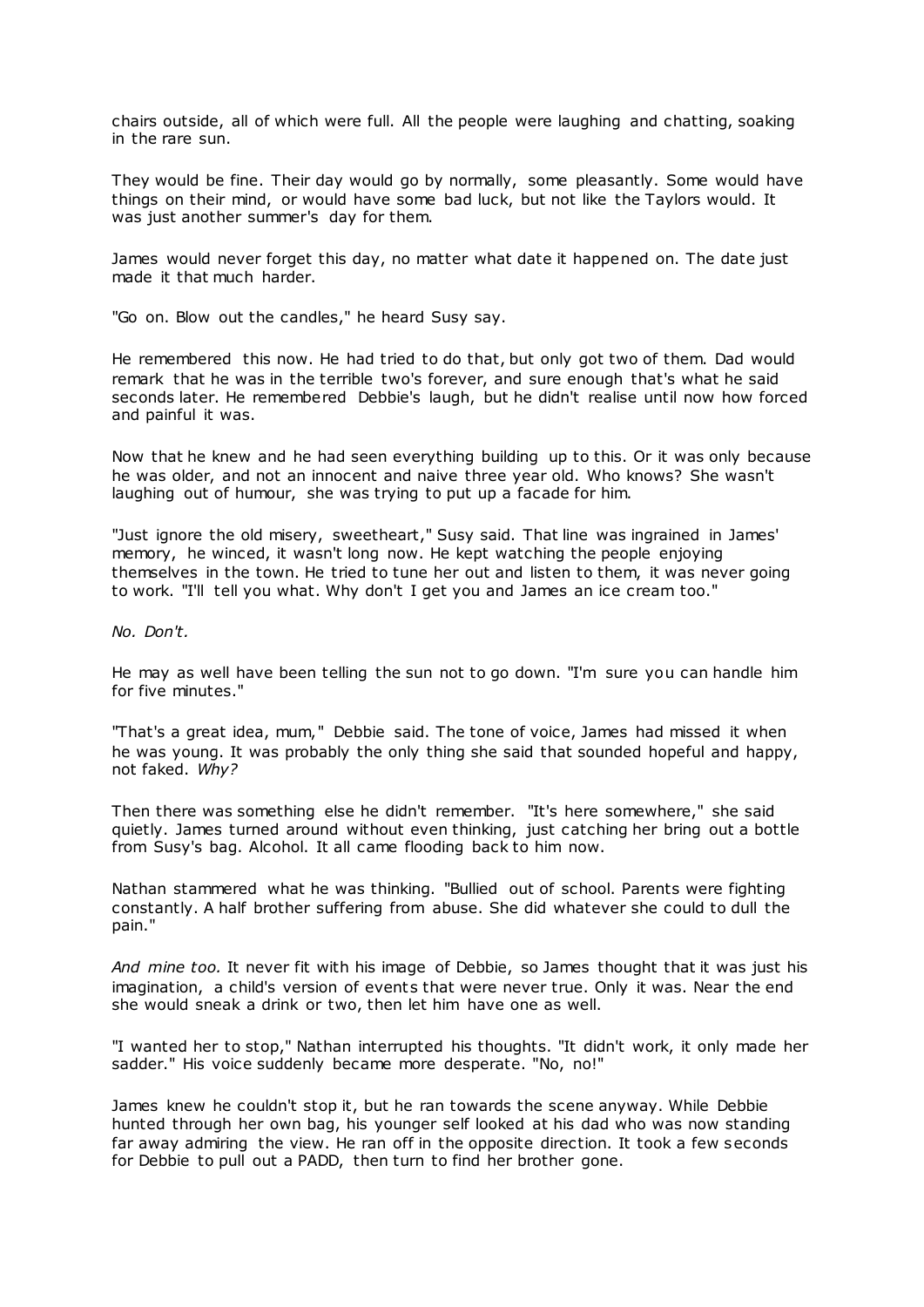There wasn't anything he could do. He could yell or point in the direction he went all he liked, she wouldn't hear him. Debbie desperately looked around as she scrambled to her feet. She focused on two directions. The way they came or the busy part of town. She chose the first option, all the while yelling his name.

James didn't see him until he ran straight through him; young Nathan ran after her, screaming for her to go another way.

"No, no. Keep going," the adult Nathan said as his alter ego stopped at the branching path. He wailed in despair as he headed into town instead, straight after the young James.

"I remember now," James mumbled, then turned his attention to the adult Nathan. It was torture to see the guilt forming on his face. "You..."

It got darker all of a sudden, forcing him to look up. The breeze had pulled in some thicker clouds, not many but enough to block the sun for a time. It was still quite warm. When James looked back down he was no longer in that park. Yet he was still surrounded by green. Trees were now on both sides of him, he stood on a concreted path. It was deathly quiet, no one was around. He could just make out the edge of town, only visible as it stood on the cusp of the hill next to him and he was a few metres below it. The medical centre, the roofs of the market stalls next to it. He could make out the low buzz of voices from the people there.

His younger self ran by him, mostly pulled by the steep hill they were on. Once he reached the bottom he slowed down greatly. James chose to follow him, drag him back to his sister. Maybe he'd stop it. He knew where Debbie went after all. He shook those thoughts away, they were ridiculous. He couldn't stop this, it was set in stone, this was just an hallucination or a vision. The only way to deal with it was to close his eyes until it was over. It wouldn't be long now.

He couldn't even do that though. He felt his eyes were definitely shut, and yet he could still see everything as if they weren't. The younger Nathan blurred by him as well. The adult one was right behind him, but moving slowly, his face still showing great pain.

The ground levelled instantly, disorienting them for a moment. The trees around them changed. The light above their heads had faded even further. James looked up, the clouds overhead were closer together. Each of them a miserable grey.

"Come on James, it's okay," they each heard young Nathan cry out. "Big sis is going to protect you. You don't have to run away again." A small squeak followed, as well as a rustle in the bushes. Young Nathan walked over to the side of the straight path, towards the trees and undergrowth. They all saw a small figure hiding behind a prickly bush.

Nathan's face tightened when his younger self carefully approached it.

"You were the one who found me," James said quietly.

Adult Nathan tried to swallow a lump in his throat. "I'm sorry."

"Why?"

"I should have followed her. I saw which way you went, she didn't."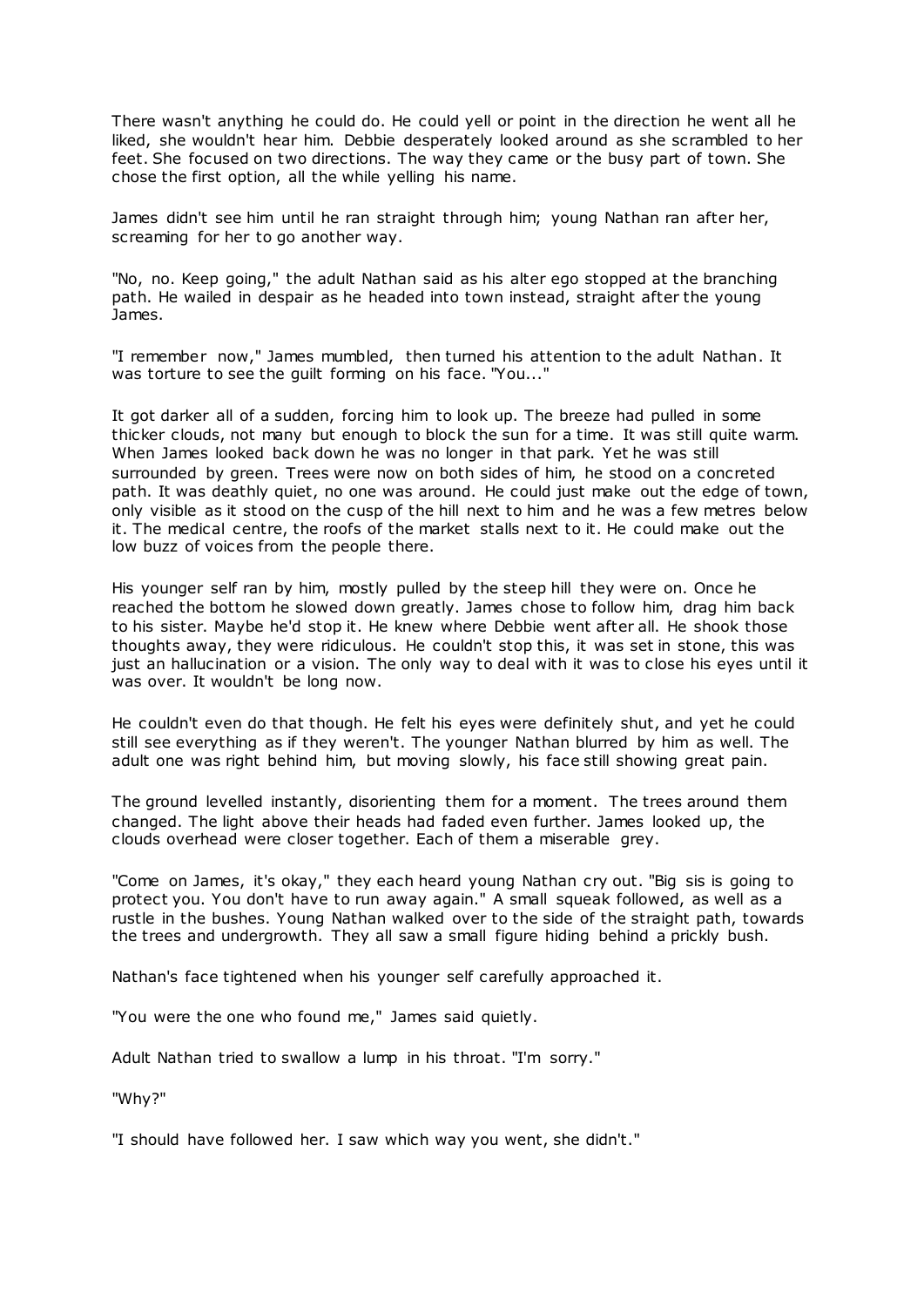"You didn't know what would happen," James tried to convince him. He heard a sinister chuckle being carried by the breeze. It was so quiet, he thought he imagined it.

"No... if I'd been more supportive, maybe you two wouldn't be separated at all."

"You tried. That's enough..." He heard it again, this time it was loud and so he was definitely sure it was real. Nathan reacted as if he heard it as well.

Young Nathan crouched down in front of the bush. "What are you doing giving us a scare like that?" The kid flinched as he gestured for him to hold his hand. "I'll go get her. You wait here."

Nathan stepped forward, his face blustered. "What? Another change. No, that..."

James gave him a confused glance, "you forgot this part too?"

"No, this wasn't how it happened," Nathan stuttered.

His younger self didn't let him off the hook, "I'll bring her here. Then she'll take you away from here. Promise kid." He got no response again, making him sigh. He climbed to his feet.

"No, this is wrong. Why is it being changed?" Nathan said in a blind panic .

"It's not. I remember this," James said. The look of horror he got from Nathan unnerved him further.

Tiny drops of water fell from the sky, one landed in his eye which he tried to blink away. He looked back up and saw the grey clouds were mixing with black ones. The wind picked up, blowing the drops of rain almost sideways. As before when James looked back down the area around them had changed again. It was the same path, just further down, right before a bridge.

*That bridge*. Metal, painted green like all the others. It would only take a few steps to walk across it, and yet it had built in benches on one side so people could take in the views. He and Debbie had sat there in order to take that picture, but she wanted to sit on the bridge itself so the hills and fields were in the shot too. They spent so much of their time there.

A figure was standing on it, gazing at that same view, details obscured by distance. Somebody walked by James but by the time he noticed him, he was already ahead of him, with only his back being visible.

"What's this?" Nathan asked.

The figure on the bridge got clearer the closer the other figure got to them. James and Nathan both knew who it was before then. It was her spot, her favourite place. Where they last saw her, she would have merely stepped into the back streets as soon as she walked into the town, and walked downhill. Or she could have gone from the back streets to that market and managed to follow young James after all, without even knowing. Either way she was there, but how they were able to see that, James didn't know.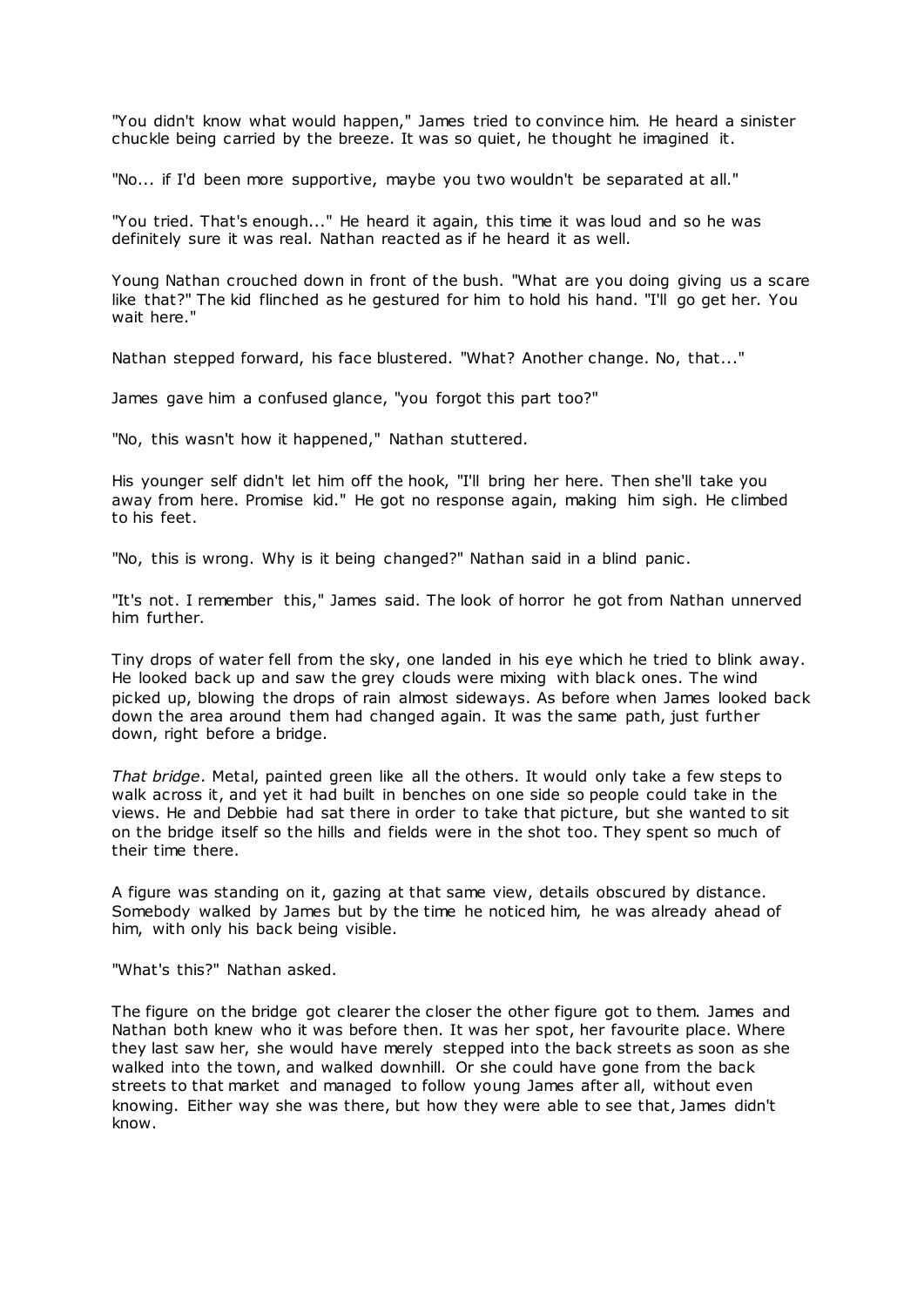Debbie's face was clear now. She'd been crying, as well as running for so long she was out of breath. Then she noticed the figure approaching, they just made her groan irritably. "Now's not the time."

"Oh? I thought you were looking for James," Nathan's voice said.

The real Nathan widened his eyes in shock and anger. "What? I never saw her again. This is rubbish!"

The figure moved to the side slightly as his hand went to his hip, then James saw his face. Sure enough young Nathan was the figure, now standing on the bridge with Debbie. He turned his head away as a rush of emotions attacked him. So many of them he couldn't differentiate between them. It made him feel sick, dizzy. That thumping headache came back, making him want to scream as well. Instead he just stood still with his eyes glazing over, thankfully obscuring any view he had left until he was forced to see something.

"How... have you seen him?" Debbie asked frantically.

"Yeah. Further back on the line."

"Why didn't you bring him with you?"

"Dunno. The squirt's afraid of me. What have you been telling him?"

"Nothing. He's almost always afraid. Dad giving him a birthday *present* helped with that," Debbie's voice was angry, pained. "Mine will be me taking him onto a shuttle when I find him. I haven't told him yet. I should have, he wouldn't have run away again."

Young Nathan smirked a little, "wouldn't it be better to let him run this time? He'd be free from the abuse, you could have your life back."

"How dare you!" Debbie shouted at him. "Jay is the only thing in my life left that's good. The only one who hasn't betrayed me."

She got a scoff, "ironic. He's the one that caused all of this in the first place."

"No he didn't," Debbie argued.

"Mum and dad arguing," Nathan said while counting one with his finger. A second one popped up, "dad turning psycho." Debbie trembled for numerous reasons as a third flew up. "Little Jay pissing off the bullies so you have to skip school all the time." The fourth finger made Debbie's blue eyes flash with rage. "He takes you away, causing a rift between us."

"Right! Cos he was the one who not only forced a kiss, but got mad about it," she snarled. "Jay hasn't done anything to me."

"Except getting you bullied and expelled," young Nathan said nonchalantly.

Debbie didn't let that get to her, or so it looked. "Shut up. He tried to protect me. David was already bullying us anyway." She was annoyed when he rolled his eyes. "If the old Nate was real and not you faking; the sweet, funny and selfless guy that's my best friend. You'll tell me where James is and then go away."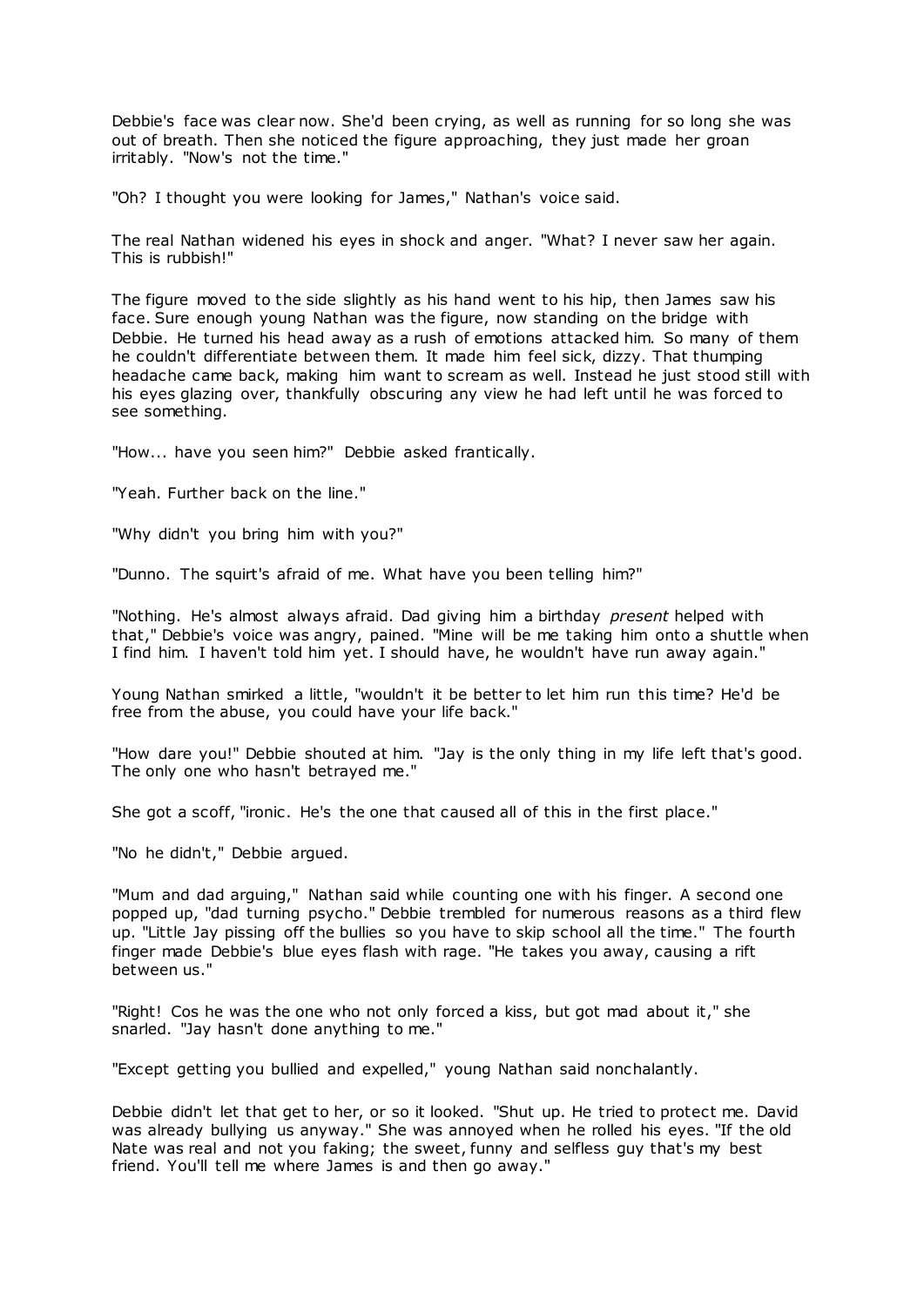"Hmm, not far from those alien looking dudes," young Nathan answered. Her eyes widened slightly. "They'll find him, don't worry."

She was shaking a lot more violently now. "What did they look like?"

A flash penetrated the air in between the two on the bridge and the pair nearby. James hoped that meant that this was over, there was nothing else to see. Instead a large bubble had formed beside him, showing another part of the path yet again, only the bridge could still be seen behind it all. He was shocked to see a pair of vampires standing under some trees, only moving out when the black clouds flourished. They didn't see the young Nathan stumble across them and quickly disappear into the tall weeds nearby.

"Supposedly it's Human this time. We should kill it while it's young, no need to wait for the mind reading guys to steal the show," one said.

"Really? Good, this town's not as dead as I was told. Nowhere discreet to eat," the other said.

"You're relying on old information again you fool. The shopping mall is the perfect place on a day like this. I'll get first taste for that idiocy," the first one said.

They walked down the path. If James was right, in the direction away from the town towards the villages at the bottom of the hill. Near that bridge. Another flash took away the odd bubble to bring the focus back on the pair standing on it.

"Ohno. That's the creatures dad warned me about. Lets go get him before they find him," Debbie continued to panic. She attempted to go back in the direction of the town, but Nathan blocked her way.

"Oh relax, I already told them," he said.

"What?" she stuttered.

"I threw them off the trail," young Nathan casually said.

Debbie relaxed a tiny bit, "thank you, now can we..."

Young Nathan was the opposite, he studied her carefully. "What happens when you do? You're really taking off as soon as you get him? No goodbye's, nothing."

"Nathan not now. My baby brother's in danger," Debbie said.

"No he's not. When I tell them where he is, then maybe," Nathan said.

She looked like she was about to be sick. Only her voice gave her anger away. "What?"

He fished a PADD from his pocket, one tap on it and she could hear the vampires voic es talking. Debbie tried to grab it from him, but he held it high out of reach. "They can't hear us yet. I can tell them where he is or I can direct them to the Dump." His other hand gestured west, behind him.

James didn't see him do it, he kept his back on them. Even still he had an idea where he meant.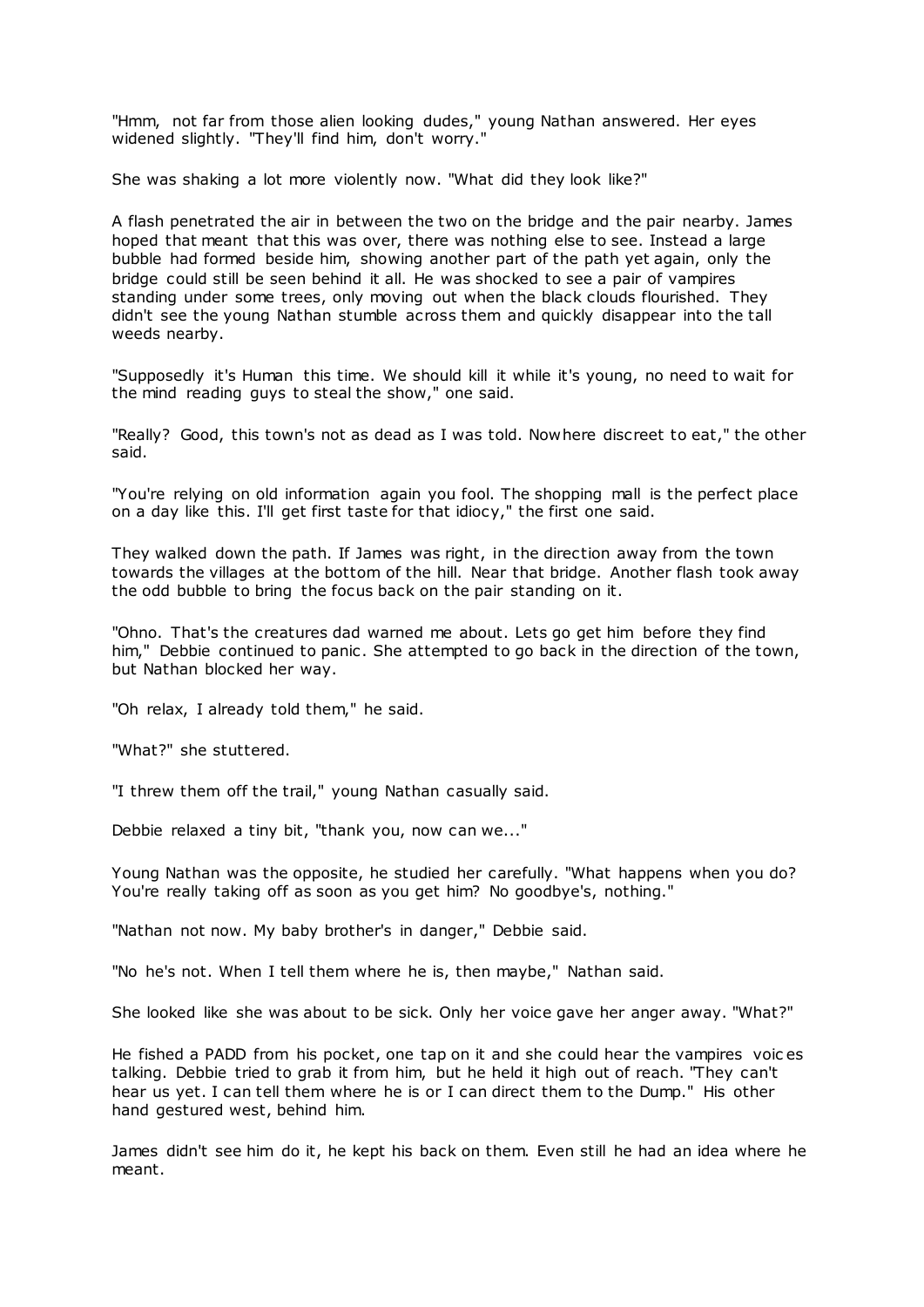"It depends on you. All I want is some closure," young Nathan continued.

"Closure? Vampires want to eat my little brother!" Debbie yelled.

"They won't. I just want a goodbye. That's all, not hard," young Nathan said.

"Fine. Bye."

"No, no, too literal. I need a one that means something, something I've wanted for a while."

Adult Nathan shouted suddenly, "this didn't happen! This isn't me!" His voice was shaking, desperate. "Whoever, whatever, stop this now!"

Nobody listened. Nathan realised that even James appeared to be somewhere else, staring in the opposite direction at nothing. Standing still, almost frozen. Nathan felt himself crumbling away, he supposed James was doing the same.

"You're sick, Nate. The only meaningful thing you'll get from me is my fist in your jaw," Debbie said.

"Do that and Jay dies." Debbie flinched in horror, all of her anger bubbling at the surface seemed to dissolve in an instant. "Think, freedom. No whiny brat crying all the time. Dad may lighten up. Maybe him and mum could make up. We could go back..."

"Never," Debbie hissed at him. "Those things you said, are the faults of the same people. Dad lost mum cos he cheated on her. He blames James cos if he didn't exist he wouldn't have been caught. Even though it's the 24th century, and accidents like that don't happen that easily. He wanted a son, he always did. Mum wouldn't give him one, so he went elsewhere. Dad's just a fool. And us... you thought that cos I'm a girl that I owed you a relationship. I wish I hadn't have wasted my time with you."

Nathan turned away from all of this too, he couldn't take it anymore. It seemed to be the right thing to do at the right time, the sound of arms being grabbed and Debbie's angry groan chilled him to the bone.

"No, I'll find him myself. Go to hell," she snapped.

"I'll tell them. Don't think I won't."

"How could you?"

"I'm not asking for much, Debs. I don't need that much time. Surely the way you go on, he's worth ten minutes."

She must have spat at him, the sound of it unmistakable. Nathan briefly turned his head to look over his shoulder, just catching his younger self, no his imposter wiping something from his cheek. He quickly turned back to avoid seeing more.

"You're the one who's not worth it," she said.

"Just think. Your suffering is for a reason. Your life needed to be ruined to bring in the little future hero, right? How many people's lives are you damning by letting him die? What's a nice time between two good friends compare with all that?"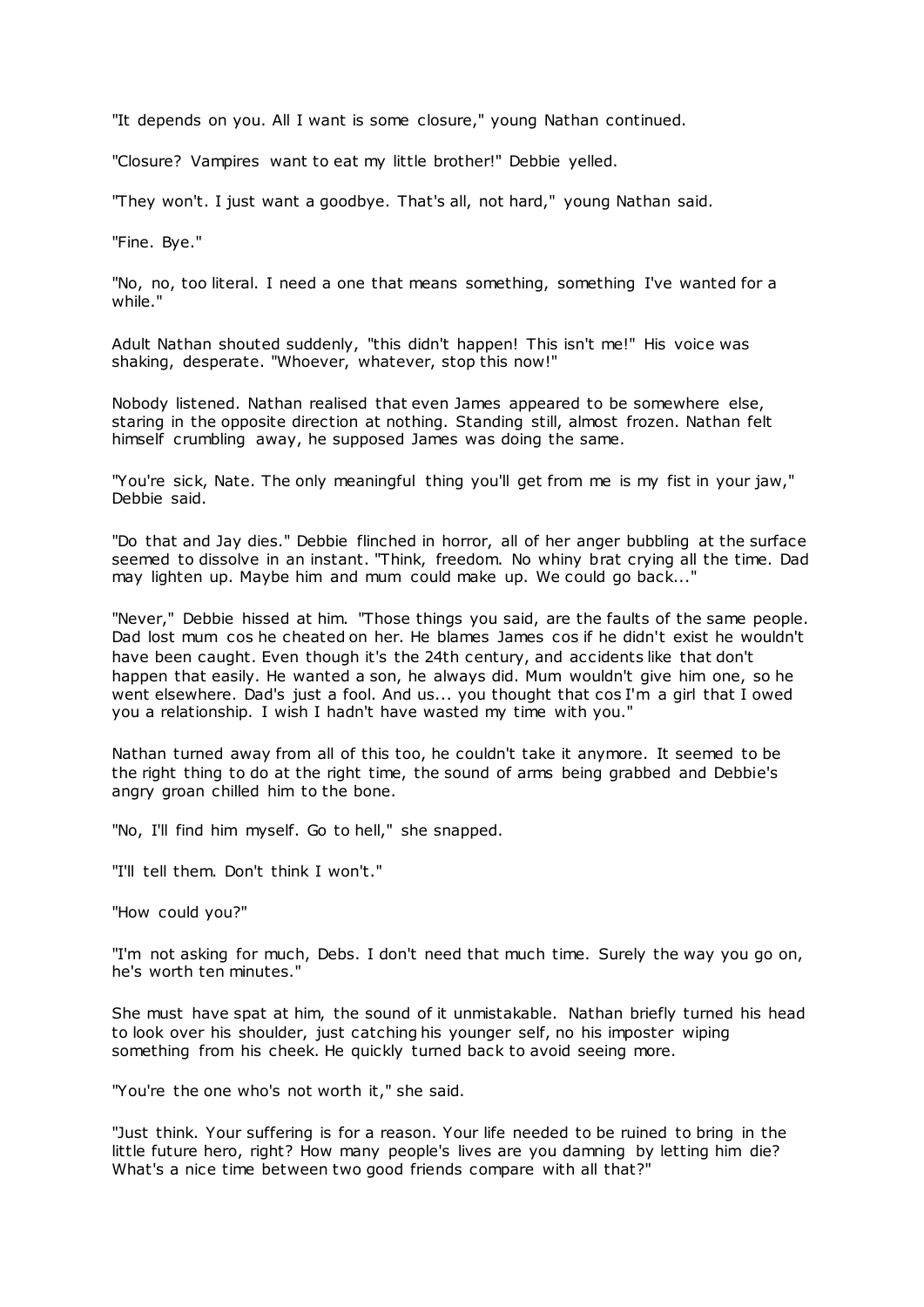"I don't care about any of that! He's my brother. I love him, no, love's not a strong enough word. He's precious to me. He's not the cause of my suffering, the people who see him as such are." The sound of her voice gradually breaking into tears, it made James' throat swell and throb, his eyes squeezed shut.

"Then save him. Like you made me promise."

"This isn't what I meant."

Young Nathan laughed darkly, "no. If I gotta protect the little freak then I need compensation." A grunt followed. A few footsteps scraped against the metal of the bridge. "Fine. You love him but not enough to save him at your *expense*. There's your answer."

"No!" she exclaimed. There was an awkward silence for almost a minute. "I... I'd do anything for him," she said through tears, or so it sounded.

Adult Nathan trembled horribly. The hatred for himself was coursing through him. All he wanted to do was to try to hurl himself off that bridge again. It would mean having to get close to what was happening behind him, he didn't have the strength. It wasn't real, what was the point?

They both heard a loud bang behind them. Nathan turned his head to see James' body and or his will had given up all together; he was on his knees, head in his hands. He could only stare at him helplessly. Shouts turned into screams behind him, the sound of a massive struggle haunted him further. His next thought made him hate himself even more. *Why do I hear struggling, didn't she agree.* It nearly made him sick. Maybe she tried to retrieve the PADD, perhaps she tried to fool him. Why couldn't he remember? Maybe he didn't want to. Is this even real? The people he loved the most, why? Who could be so cruel?

A chilling crunch stopped his thoughts. Then there was a deathly silence.

"Debbie," he whispered. "I'm... so sorry."

His voice sounded so pitiful compared to his younger self's one that immediately followed, it sounded nothing like him. "Hey! I don't believe this!" he shouted loud enough for his voice to echo down into the valley. Nathan saw himself in the corner of his eye kicking or punching at things; trees, even the metal of the bridge. "Stupid bitch. I'll just do this myself." He was charging towards him. Nathan wanted to hurt him but he just froze when he walked straight by him, the anger on his face, he didn't even recognise himself.

Only then he felt the rain pouring, soaking right through his clothes and to his skin. He looked up. It may as well have been evening. The dark clouds were completely black.

He realised James had finally moved from that spot, making his head turn to look for him. There he was, slowly walking towards the overgrowth just by the pillar of the bridge. A figure lay in it. Her blonde hair drowned by red. He had to look away before the bridge became all too tempting again.

It was worse than he ever imagined. James always thought that his wonderful sister was knocked out from the attack first, so she never suffered from the rest of it. Instead her eyes were left wide open in terror. The blood from her head injury pooled beneath her. James crouched down. With his trembling hand he reached over to gently stroke her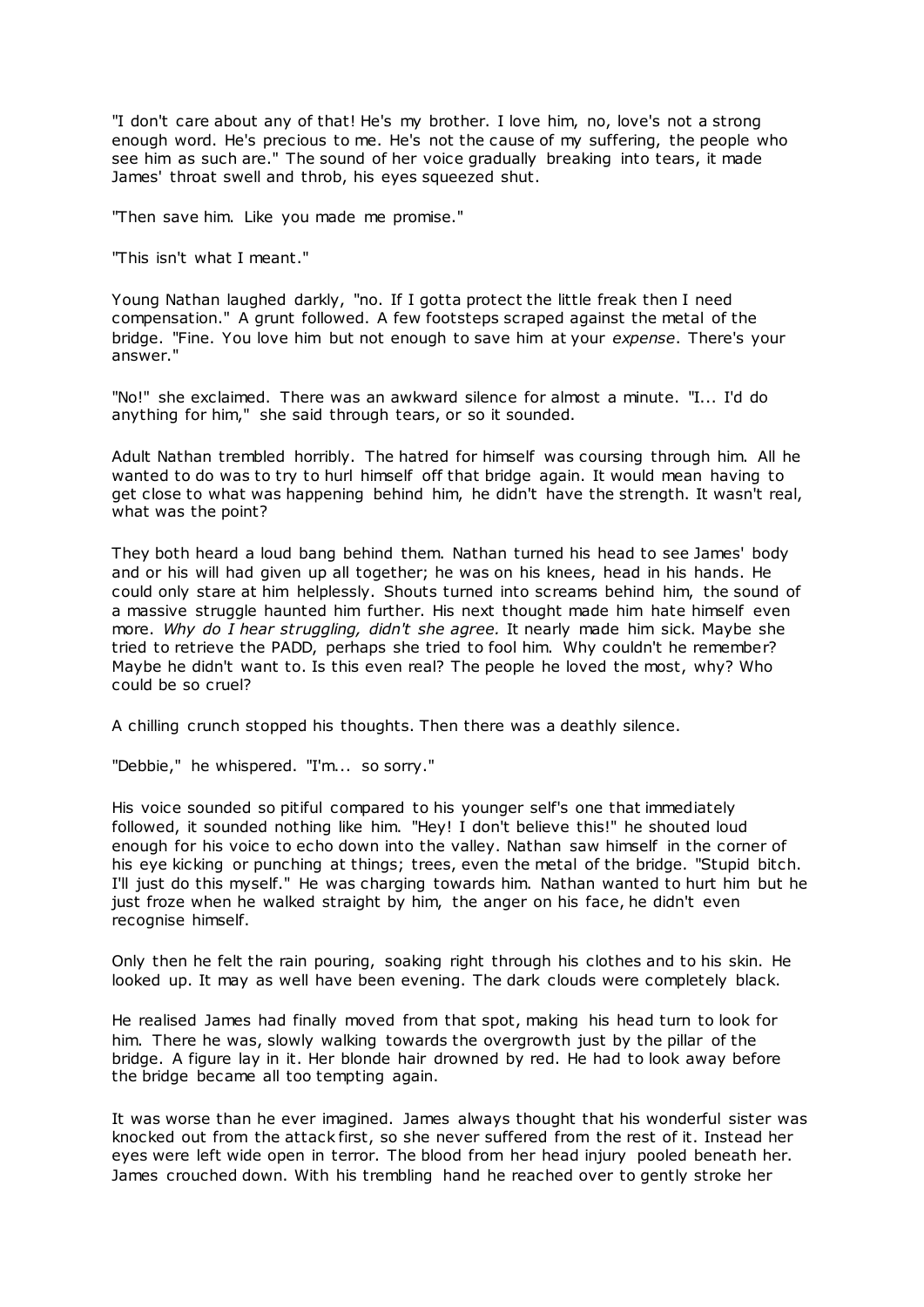cheek. A part of him hoped that like before he wouldn't be able to touch anyone, but this time she was tangible, real. The lump in his throat tightened, his eyes burned from the tears.

Before she disappeared from his life once again, he leaned over to give her a tender kiss on the forehead. A goodbye, an apology. He pushed the pointlessness of doing that to an hallucination, something in his head, to the back of his mind.

Then she was gone. In her place just an empty path. He could hear footsteps and the sound of one of the vampire's talking. "About our deal."

"It's off. I'm going to rip the little brat's head off, not you," young Nathan growled.

The vampires both laughed. "A parasite like you? A three year old Slayer would win by coughing."

They clearly misjudged him. He tore off a nearby tree branch and swung it forward. One disintegrated instantly, its head turned to dust as it hit the ground. The other had dodged out of the way in time, he lunged forward to attack. They struggled for a short while before Nathan plunged the weapon into its heart with such a force, it stumbled backwards and fell down the steep ravine. He didn't land, he was dust long before he got there.

He continued walking, the path disoriented around them so it looked like he was walking on the spot. Finally he reached the bush, where the tiny figure still hid. The anger distorted and then vanished from his face in an instant as he walked forward.

"There you are," he said, relieved. He ran the rest of the way. As he did the toddler climbed out quickly, despite the many thorns that pricked him on the way. Young Nathan seemed even more worried as he noticed the little boy shivering in his soaking clothes. He lifted him up to his chest, clutching him as tightly as he could. He ran off, leaving the adult versions of both behind.

"All of that... happened in between," Nathan stammered. James looked at him without turning his head. "I found you. I ran back to town. Security found us. None of that happened."

"You haven't figured it out yet?" his own voice cackled out of nowhere. "The memory lapses, the sleep walking, this? It's clear and then it's pouring, surely you noticed that. Did you think you spaced out for half an hour?"

"Quiet. It's just a trick," Nathan snapped.

"Jay remembers."

Nathan looked around desperately, the voice still didn't seem to come from anywhere. It surrounded them. "You're a monster."

"We're one in the same. You know that. Why do you think the brat never liked you."

Nathan looked towards James again. He was still in the same spot as before, unable to look at him. He didn't blame him.

"You have no one to blame but yourself. So focused on a Slayer's sister, with her gone, who could compare? You made me resort to this."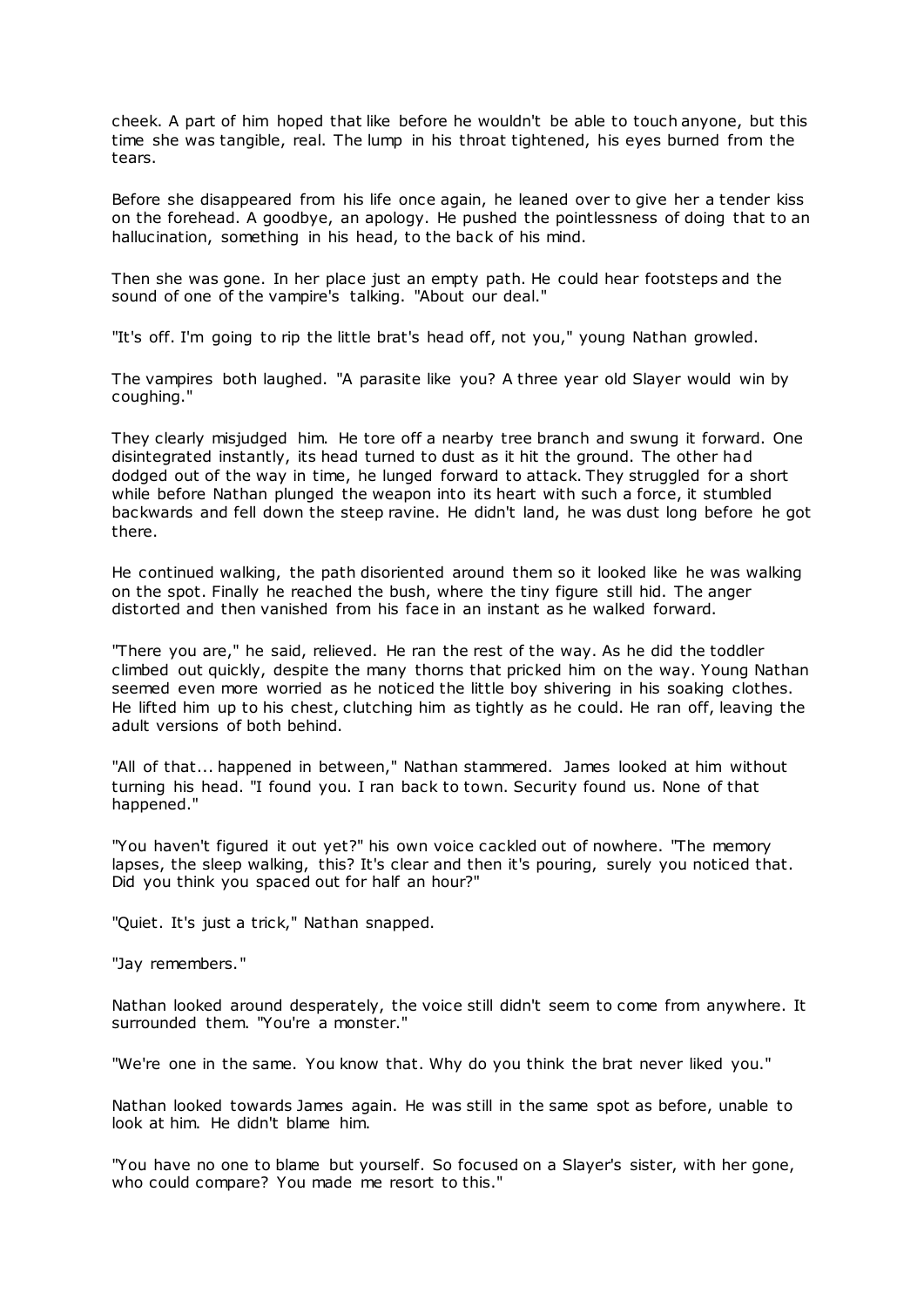Nathan shook his head, "no, I don't understand. You're not me. You must be an alien, or a demon trying to hurt me. I don't believe this."

"If you had just played along there'd be no reason to do this. We'd both be free. Accept it."

Lights attacked their eyes for a moment. The scenery distorted, melted away until the image of the Brig sharpened around them. Nathan noticed first that he stood closely to James, who was slouched against the wall with a nasty red puncture in the side of his forehead. His eyes were closed, clearly unconscious.

Nathan clambered backwards until another wall stopped him. When he hit it, James appeared to come around groggily. Nathan noticed the needle like device in his own hand, it had blood all over it. In his shock it rolled off his palm and onto the floor.

"I... it wanted me to... help it move on. When I didn't. Oh god. Debbie, that girl. No," Nathan stuttered.

James struggled to get up. While he did so his hand touched the wound, which made him focus on Nathan instead. To him, his eyes looked dead. Flat and lifeless. After what he had seen he hoped they would turn red or black soon. A cold shudder went through him. Her screams were gone but he could still hear them. Debbie's smiling face flashed in his mind. Then all he could see was the frightened toddler he let down. Without realising it at first he was staring at the grown up version now standing, gazing towards nothing, frozen.

"She had lost everything but you. She thought she'd lose you as well. I thought she'd do anything to prevent that," Nathan said.

Nothing.

"Even still, she fought back. Give her two options, she'll find a third."

Still, he got no response. This wasn't the way to get his attention.

"She died for you."

That did it, James' eyes drifted towards him.

*"See this son, you did this," Peter's voice hissed in his head.*

"You wonder if it was worth it. All you've done..." Nathan continued.

*"I hope you live with this for a long time."*

"Good or bad," Nathan said as if nothing happened. "Would she be proud or full of regret?"

All the faces of the people he had hurt or killed briefly flickered into James' thoughts, blurred into each other. Their voices all shouted at him. Nathan's words inevitably came to the surface clearly. "She didn't die so you could hit people that wronged you. Kill people. Act superior to everyone. She did it as she thought your life was worth more than hers. The people you have saved, have they tipped the scales yet?"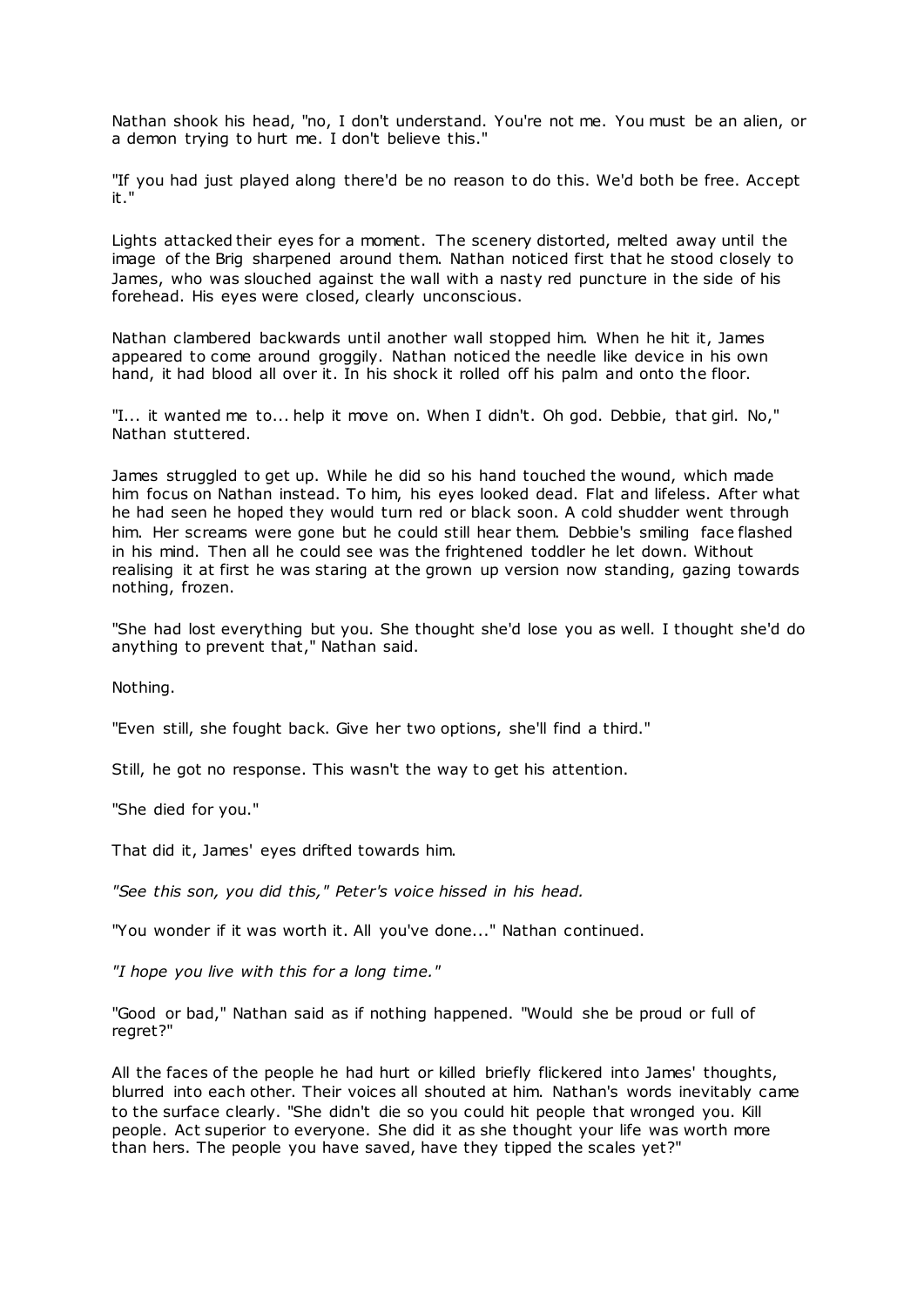*No.* One death weighed a hundred times more than any he may have helped, if any. He told himself that when Lena was possessed by Ylara that he did the right thing, putting Earth first. Lena would have wanted him to do that. Only he knew he could have took care of both. He could have talked to her, convinced her to stay. Then she'd undo what Ylara had done.

"Didn't think so," Nathan's voice intruded.

When Voyager was about to be torn to bits by an anomaly only he could close, he didn't even count that either. That probably only happened, Deck Thirteen as well, because he was there. Why bother if he wasn't? If he wasn't on board Voyager, it wouldn't have been at risk.

The planet he nearly destroyed by his beaming down, playing the big hero out of ignorance, but instead triggered what he tried to prevent. If it wasn't for Jessie, billions would have died, because of him.

Frenit on New Earth was only a threat as James had killed his daughter in self defence. That one was obvious.

The people in the Mess Hall he thought he was saving by choosing to get a rigged to explode Jessie away, that only happened because of her relationship with him. He probably only convinced himself he was saving them, but he was just being selfish as always.

Jessie. Apart from helping her avoid losing her witch powers, what good did he ever do for her? Her dying, getting injured, all the grief. She'd tell him it was worth it, but he didn't think so.

*"Don't you dare judge me. I'm not the one bringing innocent children into this freak show, cursing two of them, infecting them!" Rachel's voice yelled at him again.*

*I am a monster. She was right. A selfish idiot at least, making excuses for everything. Dad was right about me. I'm nothing more than a pathetic coward, running away from what I'm supposed to do.* His heart sank as that realisation hit him hard. What could he do about it now? The damage was done.

"Maybe it was for the best that she didn't see you as you are now," Nathan said coldly. "I did her a favour."

Anger started to rise to the surface, but he wasn't sure who it was for; himself or whatever was controlling Nathan.

*"You're Human first, Lena. Please don't forget that," he remembered saying not long ago.*

Internally he scoffed. That was true for Lena, as well as Sandi and Kevin. Zare. He however, the signs were there all along. He had told himself so many times, which he ignored ignorantly. He wasn't Human. Human's don't put themselves first, cause so much suffering while doing so. He wasn't any better than any monster he had killed. No better than the Softmicron and their mission to suck dry habited worlds and create super soldiers. No, he was worse.

"We were best friends but slowly and surely you took over her life, her affections," Nathan said. James then realised he had been talking all this time, further proof he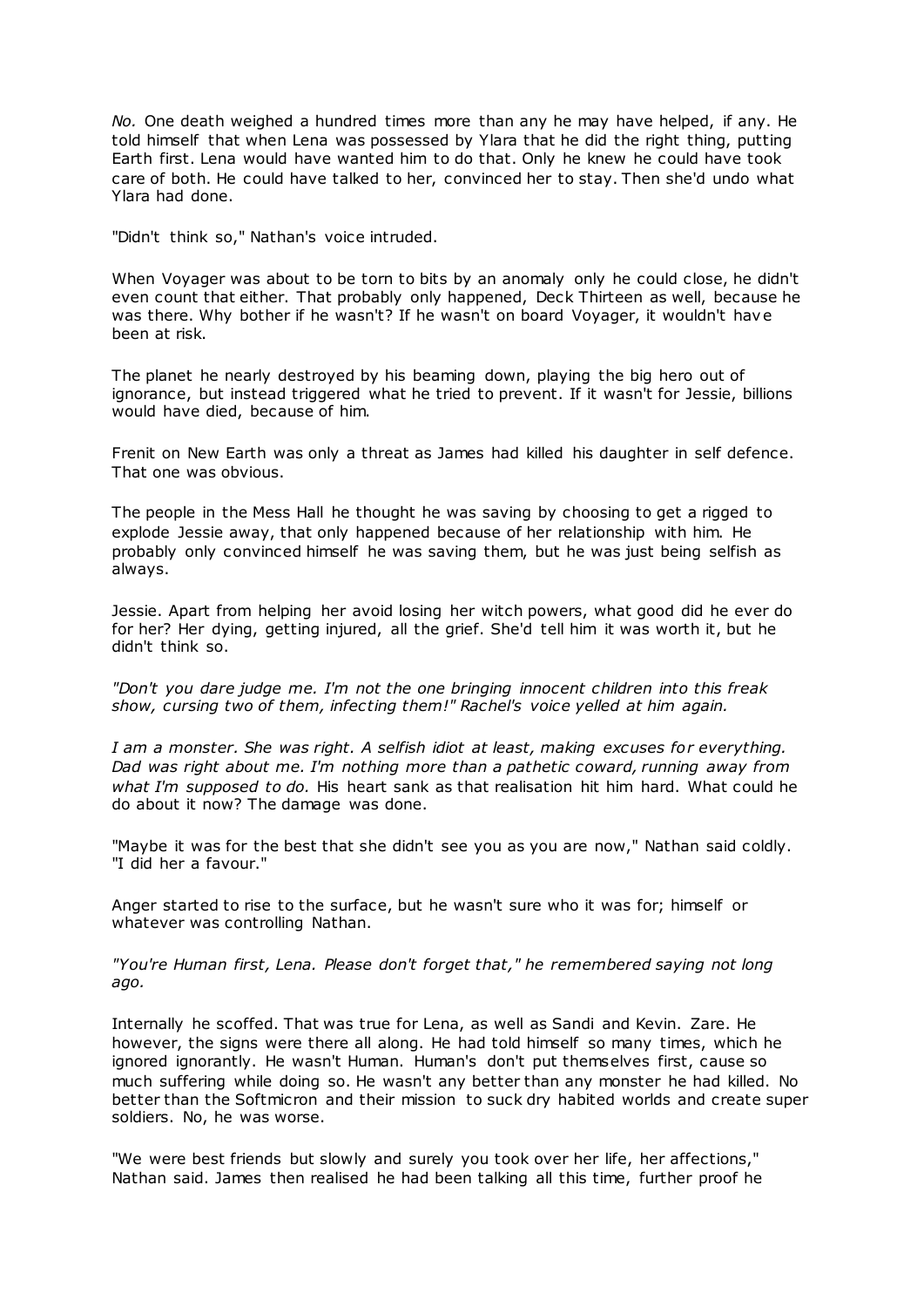thought. "She was going to abandon me for you. What choice did I have?" The tone tapped a switch in James' head. All he could see was red. He didn't even think it, he threw himself at the face gloating towards him. His hand went for his throat as the body slammed back into the wall.

Nathan's sneering face was now locked in a grimace, it slowly turned blue. Then James saw it. Relief in his eyes, the pain. His hand loosened its grip. The panic in Nathan's eyes afterwards confirmed his fears.

"You wanted me to kill you," he whispered.

Nathan made a sound barely through his bruised throat. Blood shot eyes widened in fear. His face scrunched as if he was trying to appear menacing, or evil. It just looked wrong. His eyes continued to give him away. James let go completely. He must have been holding him up, as he almost stumbled to the floor.

"I can't," James said.

"Please," Nathan begged through a croak. "For Debbie."

"That's why I won't," James said quietly. He turned to leave the cell, but Nathan grabbed his arm which he pulled back immediately. "Live with it. I have." He stepped out of the cell.

"No! I'm dangerous, sick. Kill me!" Nathan pleaded.

James looked away as he turned the forcefield back on. "No more. Never again." He left Nathan alone to sob into his hands.

## **The Conference Room:**

"It's a parasite."

Tom squinted at the strange DNA sequences on the wall computer. Then he focused on the two watchers standing on either side, one of which looked a little too excited despite the situation.

"Fascinating," he continued. "I have never seen proof of it until now."

"How do we treat it?" Harry asked impatiently.

"You don't," Wesley answered. "Not without rewiring the host's DNA structure. It would kill him."

Chakotay folded his arms across the table, with a puzzled look on his face. "Hang on. A parasite in his DNA? How?"

"Yes. It's told that it lays dormant in the subject from birth until it moves on," Wesley said.

"Birth? Oh god," Craig stuttered.

"When the host reproduces, its own DNA structure is passed down into the child. It can remain in a family for generations, I suppose indefinitely," Wesley said.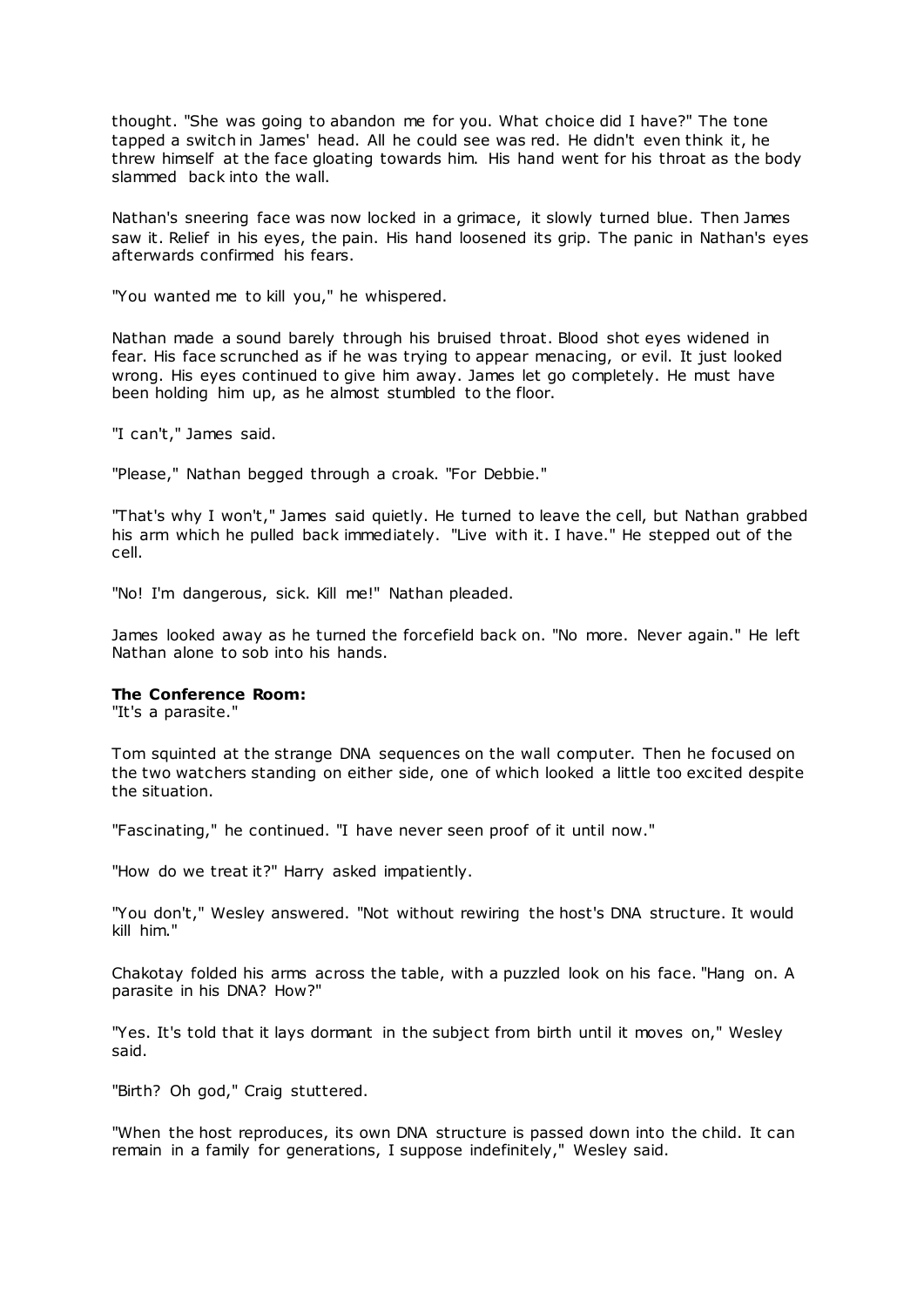Daniel pulled a face before looking at the screen again. "Wait, I've heard of this. These parasites never manifest. Their sole purpose is to exist. They're benign at best."

Harry stared at everyone with his jaw threatening to drop. "Benign. This isn't our guy then."

Tom would have sided with him normally, but something nagged at him. "What happens when the host has multiple kids?"

"Difficult to say as there's been no concrete evidence of it existing," Wesley replied. "The myth claims that once it has successfully been reproduced its consciousness moves on to the new host."

"Okay then so what happens when a host doesn't have any kids?" Tom asked.

Daniel inhaled sharply, it suddenly made sense to him. He smirked when he spotted Wesley looking a little bewildered at the question. Harry meanwhile looked embarrassed and covered his face with his hand to hide it. Chakotay rolled his eyes as if he got it hours ago and didn't want to say anything.

"Its sole function would be compromised. It needs a new host, so it would take over to make sure it gets one," Daniel said. Wesley gasped, most likely because he hadn't thought of it.

"But the way this one went about it. He or it sure drew attention to itself," Harry said.

"Did it? Until this week we had no idea," Tom said. "It took over Nathan's mother, got pregnant with Nathan, then moved into him. He in turn used Nathan to attack James' sister, but failed."

Craig cringed, "nice word for killing her."

"We didn't know until it tried again with Perla," Tom said.

Chakotay sighed, "I get why with her. Nathan's in his forties, still single, that would make it desperate."

"Yeah?" Tom said warily.

"But Nathan's mother was eighteen. Nathan and James' sister were thirteen, fourteen right? Teenagers. Why did it force its hand both of those times?" Chakotay questioned. "Nathan's mother wasn't dying or sick, was she?"

Craig looked down at the table, "she checked herself into a hospital whilst heavily pregnant, screaming to *get rid of it.* She claimed to have tried a few times but would suffer memory lapses, end up back home. They thought she was insane. Only during her evaluations she said she didn't want any kids, ever. She went for help to get him taken from her."

"It must have took over everytime she tried to abort," Tom said sadly.

Harry shook his head stubbornly, "an eighteen year old has plenty of time to change their mind later. It was a risky move."